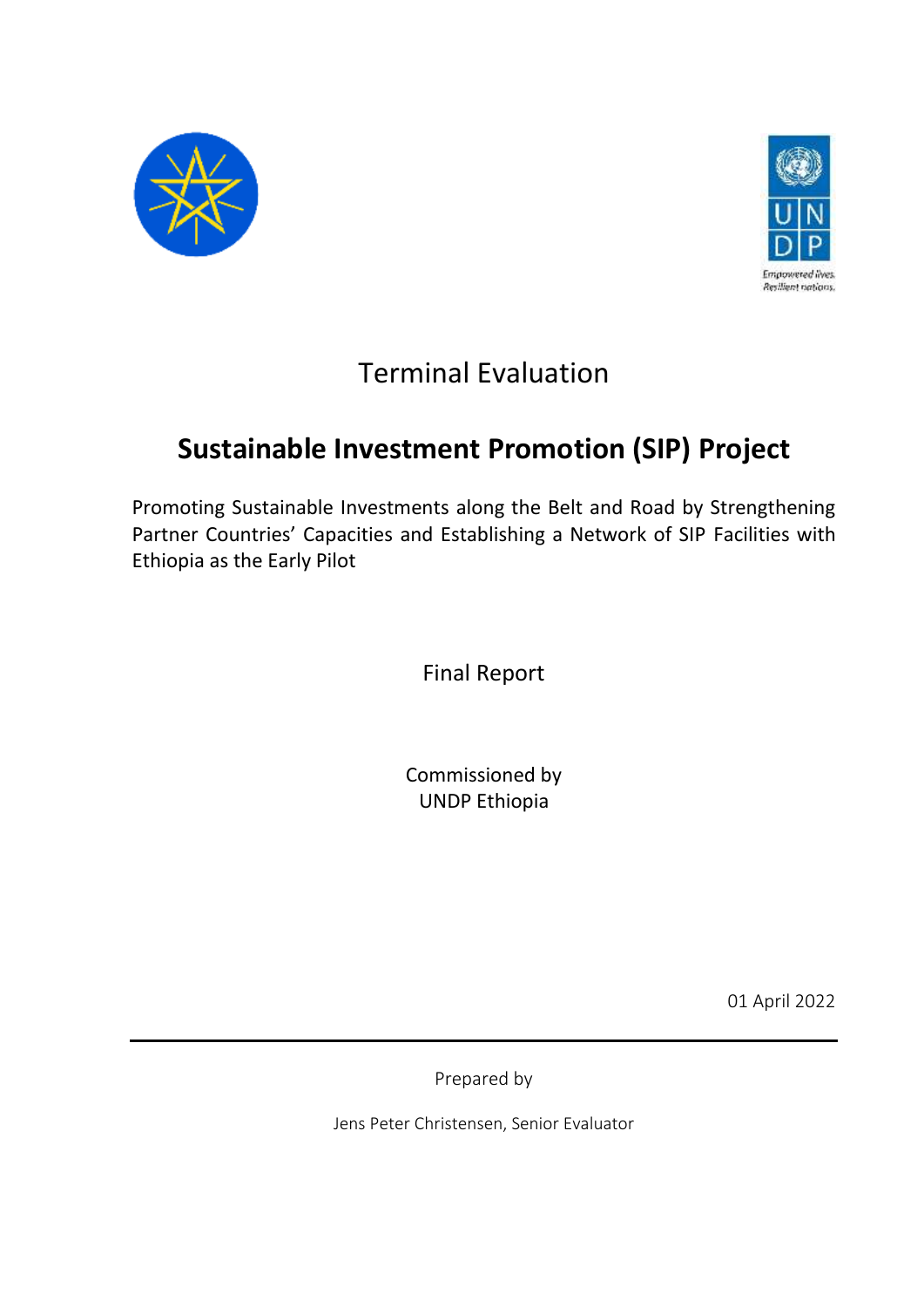| <b>Project title</b>                              | Promoting Sustainable Investments along the Belt and Road by<br>Strengthening Partner Countries' Capacities and Establishing a<br>Network of Sustainable Investment Promotion (SIP) Facilities with<br><b>Ethiopia as the Early Pilot</b>                                                                                                                                                                                                                                                                                                                                                                                                                         |  |  |  |
|---------------------------------------------------|-------------------------------------------------------------------------------------------------------------------------------------------------------------------------------------------------------------------------------------------------------------------------------------------------------------------------------------------------------------------------------------------------------------------------------------------------------------------------------------------------------------------------------------------------------------------------------------------------------------------------------------------------------------------|--|--|--|
| <b>UNDP Project Reference no.</b>                 | 00116140, 00116121                                                                                                                                                                                                                                                                                                                                                                                                                                                                                                                                                                                                                                                |  |  |  |
| <b>Evaluation time frame</b>                      | December 2021 – March 2022                                                                                                                                                                                                                                                                                                                                                                                                                                                                                                                                                                                                                                        |  |  |  |
| <b>Region</b><br>included<br>in<br>the<br>project | Africa and Asia                                                                                                                                                                                                                                                                                                                                                                                                                                                                                                                                                                                                                                                   |  |  |  |
| <b>UNDP Strategic Program</b>                     | Ethiopia UNSDCF 2020 - 2025                                                                                                                                                                                                                                                                                                                                                                                                                                                                                                                                                                                                                                       |  |  |  |
| <b>Lead UN entity</b>                             | UNDP Country Office in China & Ethiopia                                                                                                                                                                                                                                                                                                                                                                                                                                                                                                                                                                                                                           |  |  |  |
| <b>Partner implementing</b><br>entities           | Ethiopian Investment Commission (EIC)                                                                                                                                                                                                                                                                                                                                                                                                                                                                                                                                                                                                                             |  |  |  |
| <b>Other partner entities</b>                     | Ministry of Foreign Affairs (MOFA) of China, Chinese Embassy in<br>Ethiopia (incl. Economic and Commercial Counsellor's Office), Industrial<br>Parks Development Corporation (IPDC), Environment, Forest and<br>Climate Change Commission (EFCCC), Ministry of Labour and Social<br>Affairs (MOLSA) and other related line ministries, agencies and<br>chambers in China and Ethiopia, Ministry of Finance and Economic<br>Cooperation (Public Private Partnership Directorate), Financial<br>institutions and enterprises from China and elsewhere that have an<br>active role in investing in Ethiopia, Civil society, academic institutions<br>and think tanks |  |  |  |
| <b>Evaluator</b>                                  | Jens Peter Christensen, Senior Evaluator                                                                                                                                                                                                                                                                                                                                                                                                                                                                                                                                                                                                                          |  |  |  |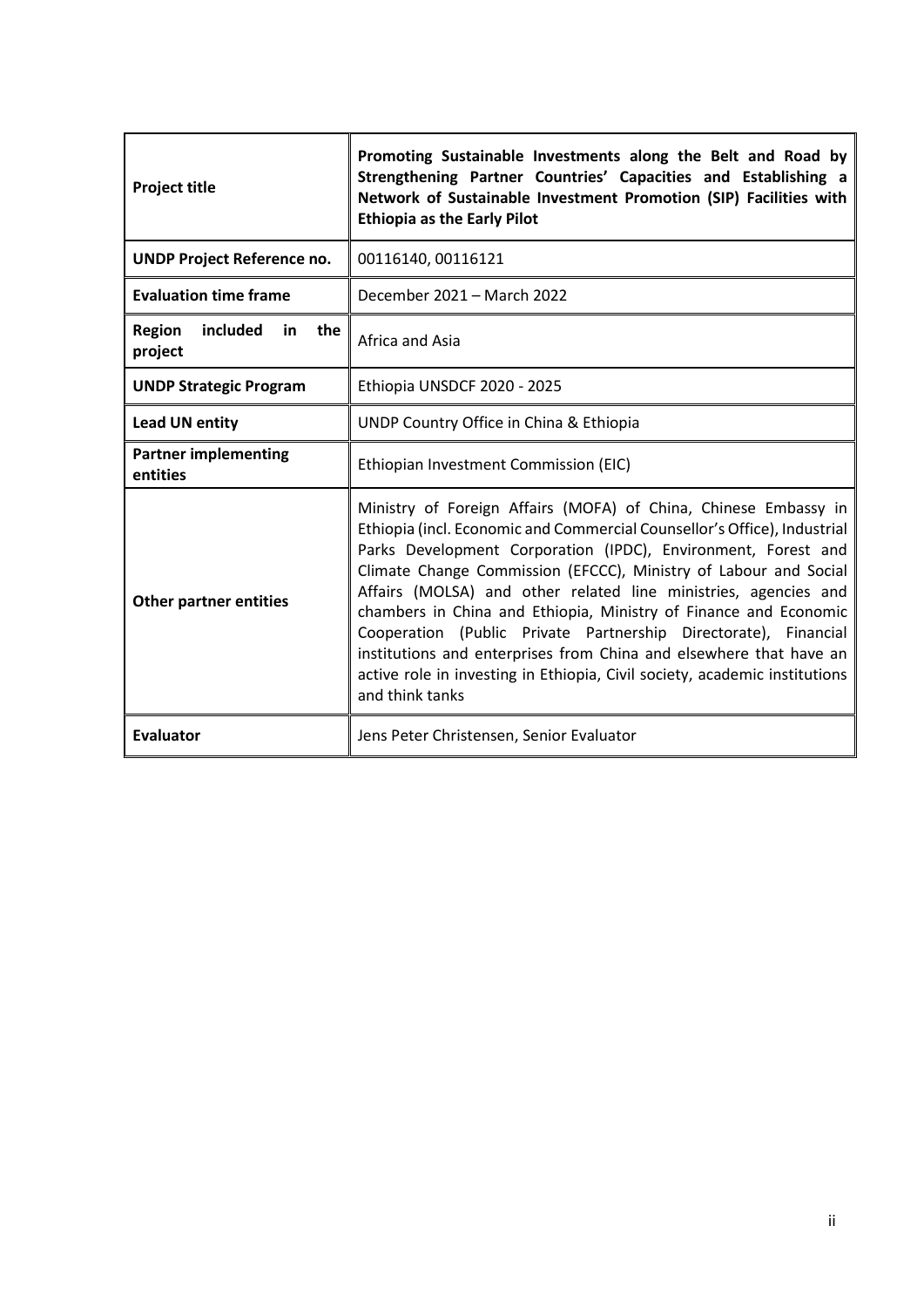# Acknowledgements

This evaluation would not have been possible without the contribution of many individuals who offered their knowledge, time, and support. The evaluator would like to thank everybody for sharing their insights and suggestions, including the Ethiopian Investment Commission, the Ministry of Industry, the UNDP country office in Ethiopia, China and Serbia, the Embassy of China in Addis Ababa and UNIDO. Valuable input and feedback were also received from the international ESG consultants and the companies, who worked on ESG piloting during the evaluation. In addition, the evaluator would like to extend a special thank you to Getish Tekele for all his support throughout the evaluation, and to Kasech Kidan for making the field visit to Ethiopia possible in spite of very short deadlines.

The evaluation has done its best to reflect and accurately present the opinions of all stakeholders met. However, the findings and recommendations in this report ultimately present the views of the evaluator and should be subject to further review and discussions among the stakeholders.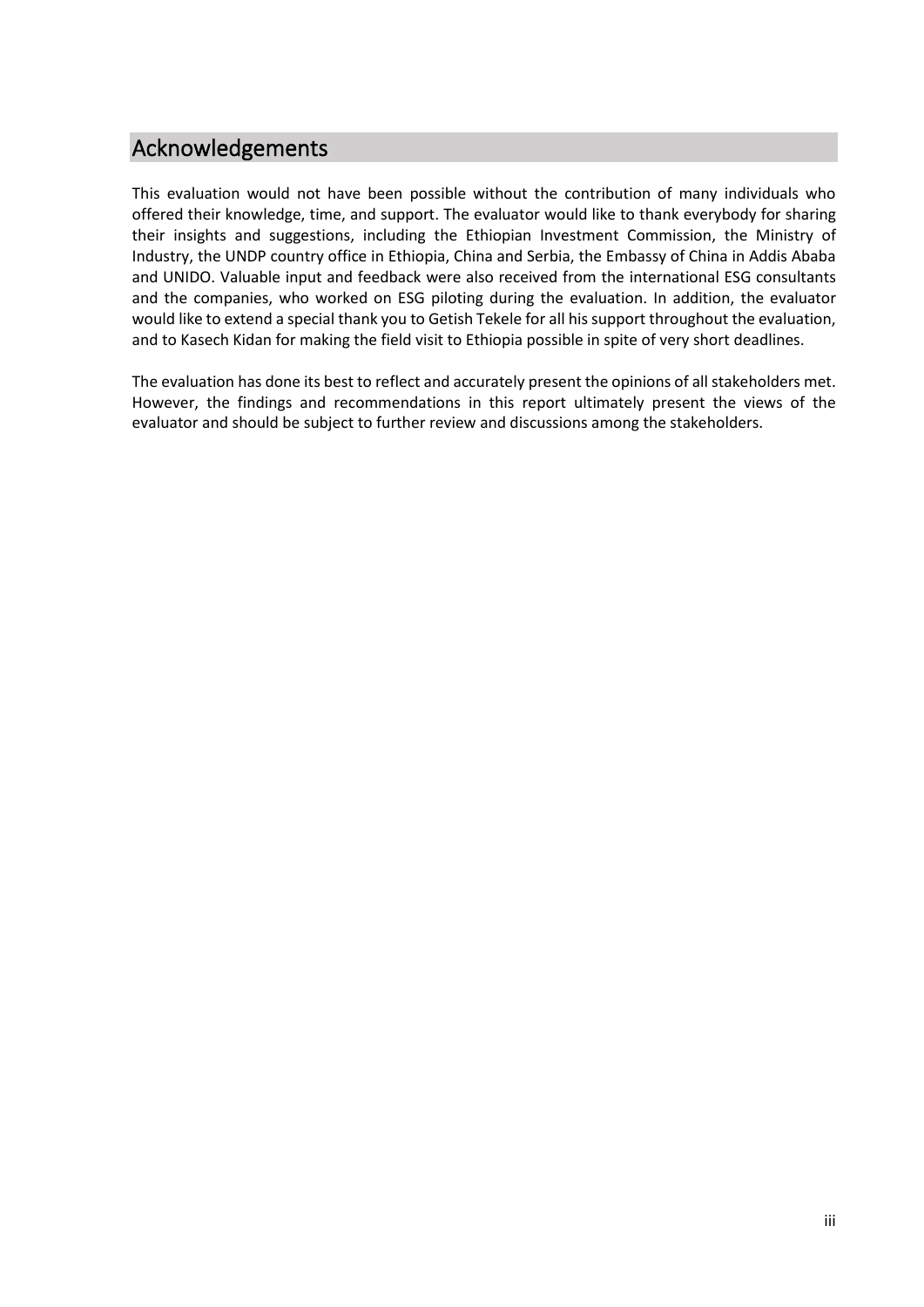# List of Content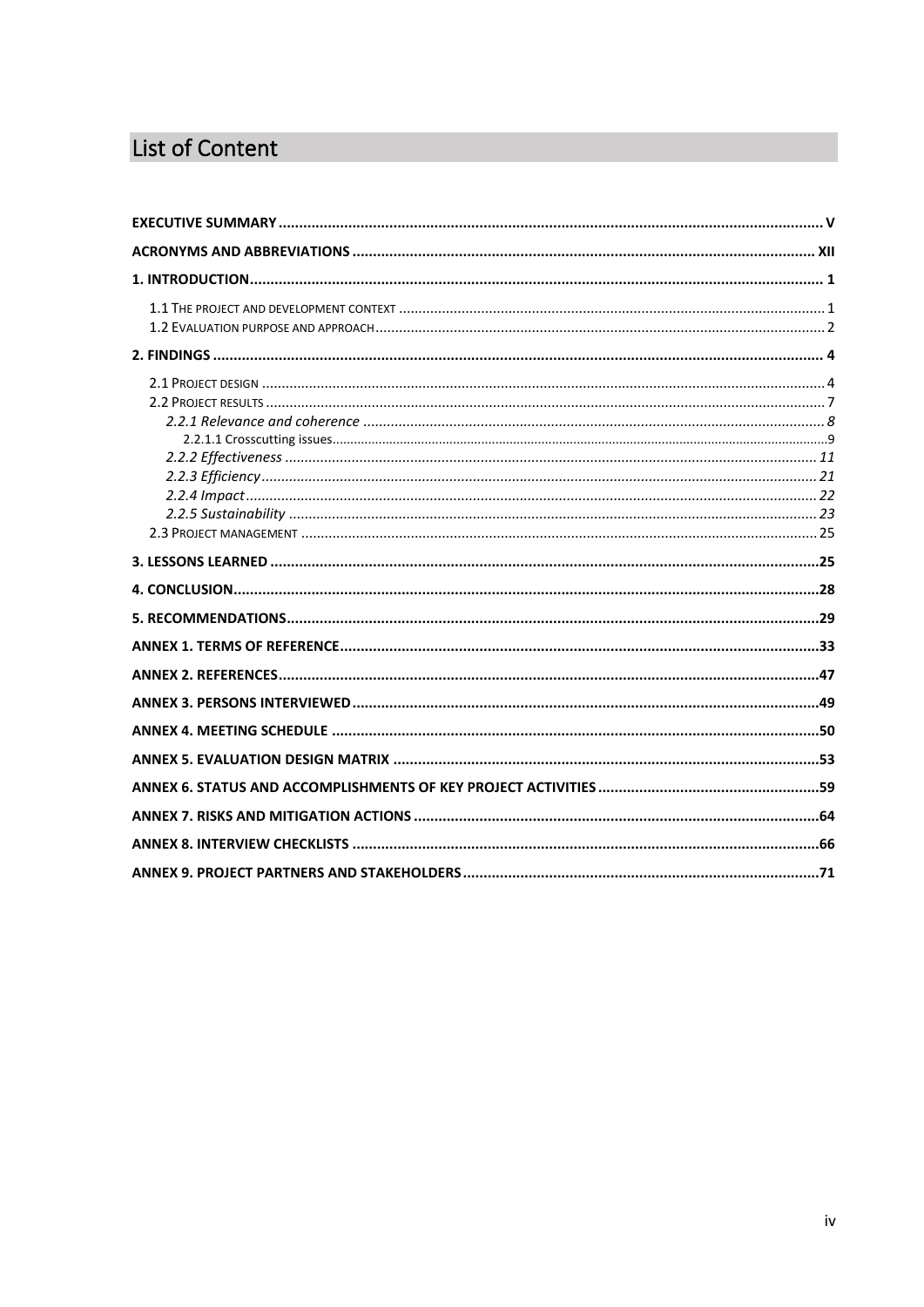# <span id="page-4-0"></span>Executive summary

The terminal evaluation of the Sustainable Investment Promotion (SIP) Project was commissioned by the United Nations Development Programme (UNDP), Ethiopia and it was conducted between December 2021 and Mach 2022. It entailed 1) a desk phase to review project references, identify information gaps and prepare stakeholder consultations; 2) a field phase in Ethiopia for the stakeholder consultations; and 3) a synthesis phase to finalise the evaluation report. The field phase in Ethiopia took place from 24 January – 04 February 2022.

The purpose of the evaluation was to assess the performance and outcomes of the project in line with the OECD-DAC Quality Standards for Development Evaluation. Accordingly, the evaluation aimed to:

- Assess if project outputs and outcomes were achieved;
- Assess if project implementation structures were adequate for attaining the project objectives;
- Identify factors that contributed or constrained the effectiveness and efficiency of the project
- Assess the appropriateness and effectiveness of UNDP's partnership strategy
- Document lessons learned and make recommendations to support results achievements and for the design of future project interventions.

#### **The SIP Project**

The SIP Project was designed to provide an opportunity for Ethiopia to pilot frameworks for sustainable investments based on international experience and local tailoring. The aim of the early pilots was to underpin Ethiopia's green growth and sustainable development policies and its quest to achieve lower middle-income status by 2030. A key dimension in this quest is a strong manufacturing sector with increased private sector participation, and the project sought to pilot the basic building blocks from which Ethiopia can promote sustainable investments and contribute to these development priorities.

The SIP Project was implemented by the Ethiopian Investment Commission (EIC) between January 2019 and June 2022. It had a budget of US\$ 1,087,928.92 and a duration of 3.5 years, including a nocost extension of 18 months. The project was funded through the global partnership between UNDP and the Government of the People's Republic of China to promote sustainable Investments in countries supported by the Belt and Road Initiative (BRI). With the SIP Project, Ethiopia was selected to develop early pilots to leverage sustainable investments and bridge the financing gap for attaining the Sustainable Development Goals (SDGs) under the 2030 Agenda on the Sustainable development.

The project interventions entailed three interlinked pathways: a) a platform for policy dialogue, investment forums, exchange visits to China, online services a.o., b) policy development, and c) piloting of locally tailored solutions. At its core, the project piloted an Environment, Social and Governance (ESG) framework for Ethiopia based on global experience, but tailored to the local context. ESG was coined by the United Nations Environment Programme Finance Initiative (UNEP FI) in 2004-2005 as a measure to direct mainstream investment and finance away from qualitative Corporate Social Responsibility/Socially Responsible Investing (CSR/SRI) approaches, and towards a more material and accountable approach, which aligns the long-term goals of institutional asset owners with the United Nations' sustainable development objectives.

#### **Key findings**

The assessment of project performance and outcomes is summarized in the rating table below: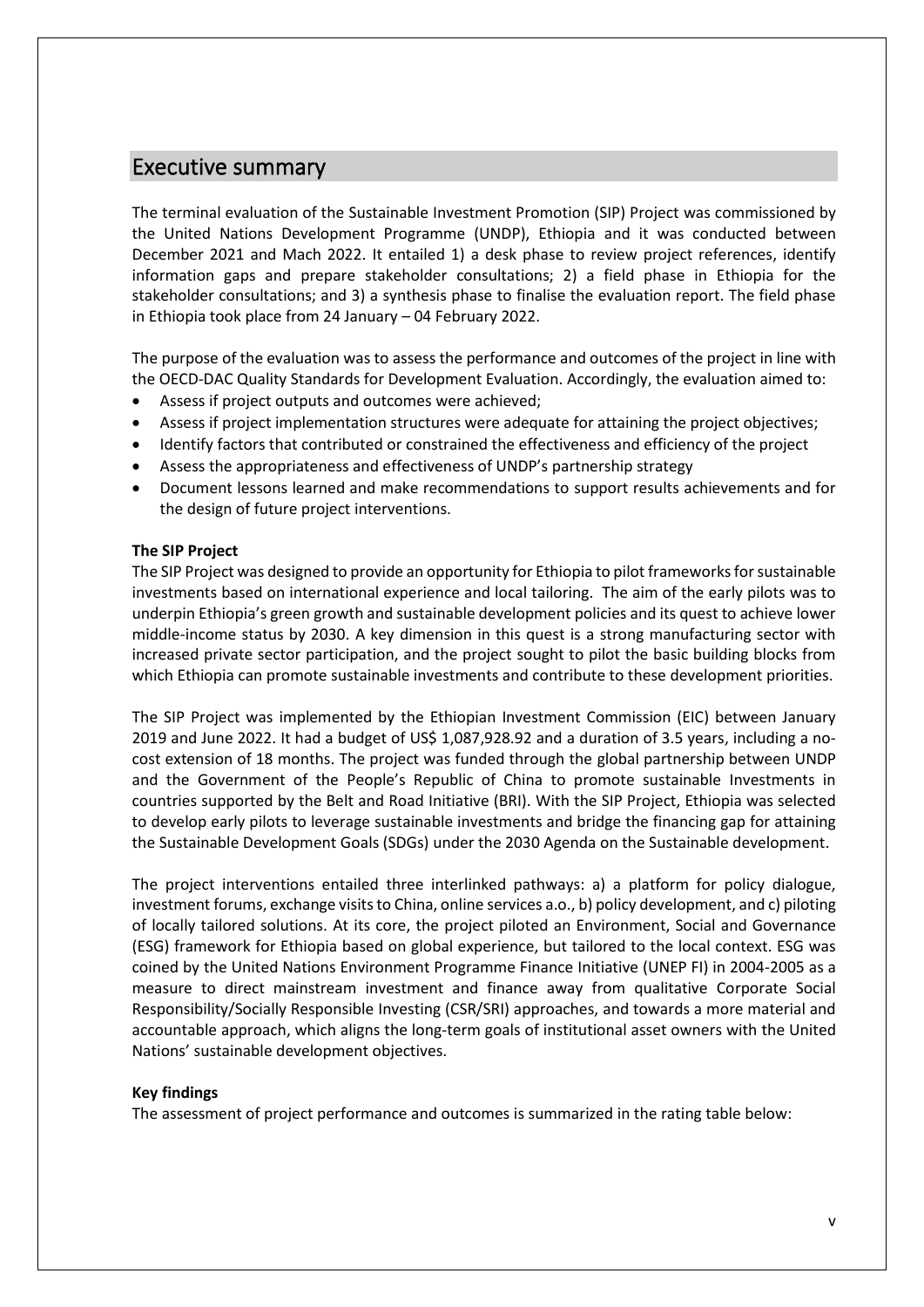#### *Table. Project evaluation ratings*

| <b>Criterion</b> | <b>Overall</b><br>results | <b>Relevance</b> | <b>Effectiveness</b> | <b>Efficiency</b> | Sustainability | Management/<br>coordination | M&E |
|------------------|---------------------------|------------------|----------------------|-------------------|----------------|-----------------------------|-----|
| Rating           |                           |                  |                      |                   |                |                             |     |

The evaluation ratings refer to a six-point rating scale: 6: Highly Satisfactory, 5: Satisfactory, 4: Marginally Satisfactory, 3: Marginally Unsatisfactory, 2: Unsatisfactory and 1: Highly Unsatisfactory.

The project contributed to Ethiopia's policies and development strategies, including the Growth and Transformation Plan II 2014-2019, the Homegrown Economic Reform Program (HGER), the Ten Years Perspective Development Plan 2021 – 2030, and the Climate Resilient Green Economy (CRGE) strategy from 2011. This was achieved through the promotion of private sector participation to meet (and finance) Ethiopia's development priorities, and through the piloting of ESG frameworks to strengthen priority manufacturing subsectors. The contributions are critical to attract (and retain) foreign direct investment, promote green growth, reduce poverty, build a resilient and diversified middle-income economy and attain lower middle-income status by 2030 (HGER). The project contributed to these development priorities through the facilitation of policy dialogue and sustainable investment events, exchange visits and by piloting an ESG framework for sustainable investments based on international experience and tailored for Ethiopia. This in turn, contributed towards the achievement of the United Nations Sustainable Development Cooperation Framework (UNSDCF), Outcome 3: "All people in Ethiopia benefit from an inclusive, resilient and sustainable economy" and Outcome 4: "All people in Ethiopia live in a society resilient to environmental risks and adapted to climate change", as both UNSDCF outcomes are aligned with Ethiopia's development policies.

The SIP project demonstrated good progress and delivered its planned outputs with a high level of quality, in spite of a no-cost extension of 18 months imposed on it by the Covid-19 pandemic and a state of emergency. The policy forums, business events and exchange visits to China were well attended with stakeholder participation from all relevant quarters and levels, and the high-level policy forums could draw on presentations from distinguished key note speakers and development partners. These events also received positive feedback from the participants, as they mobilised key public and private sector stakeholders, and gave them a platform to discuss the challenges of sustainable investments in Ethiopia and how to formulate suitable policies based on international ESG practises. The international exchange visits to China further provided an opportunity for policy makers, business representatives and government officials to deepen their knowledge and skills on ESG and sustainable investment promotion based on Chinese and international experience. The policy dialogues, business forums and international exchange visits subsequently paved the way for the ESG framework piloting.

The piloting of an ESG approach for large manufacturers in Ethiopia is signature delivery of the project, and considerable effort was rendered to pilot credible and manageable frameworks and roadmaps, which can guide the policy development in the coming years. EIC has confirmed its ownership and continued backing of the ESG approach, and pilot companies participating in the framework development have contributed with important inputs and are also keen to proceed.

The contributions from all these efforts made it possible identify a number of lessons learned, which can guide further support to the implementation of the ESG framework in Ethiopia and in other BRI-SIP partnership countries. These lessons also shaped the recommendations of the evaluation for a new project phase, see below.

Key to this accomplishment was a demand-based and flexible project design, which enabled it to remain aligned with government policies and to apply a sector wide approach for sustainable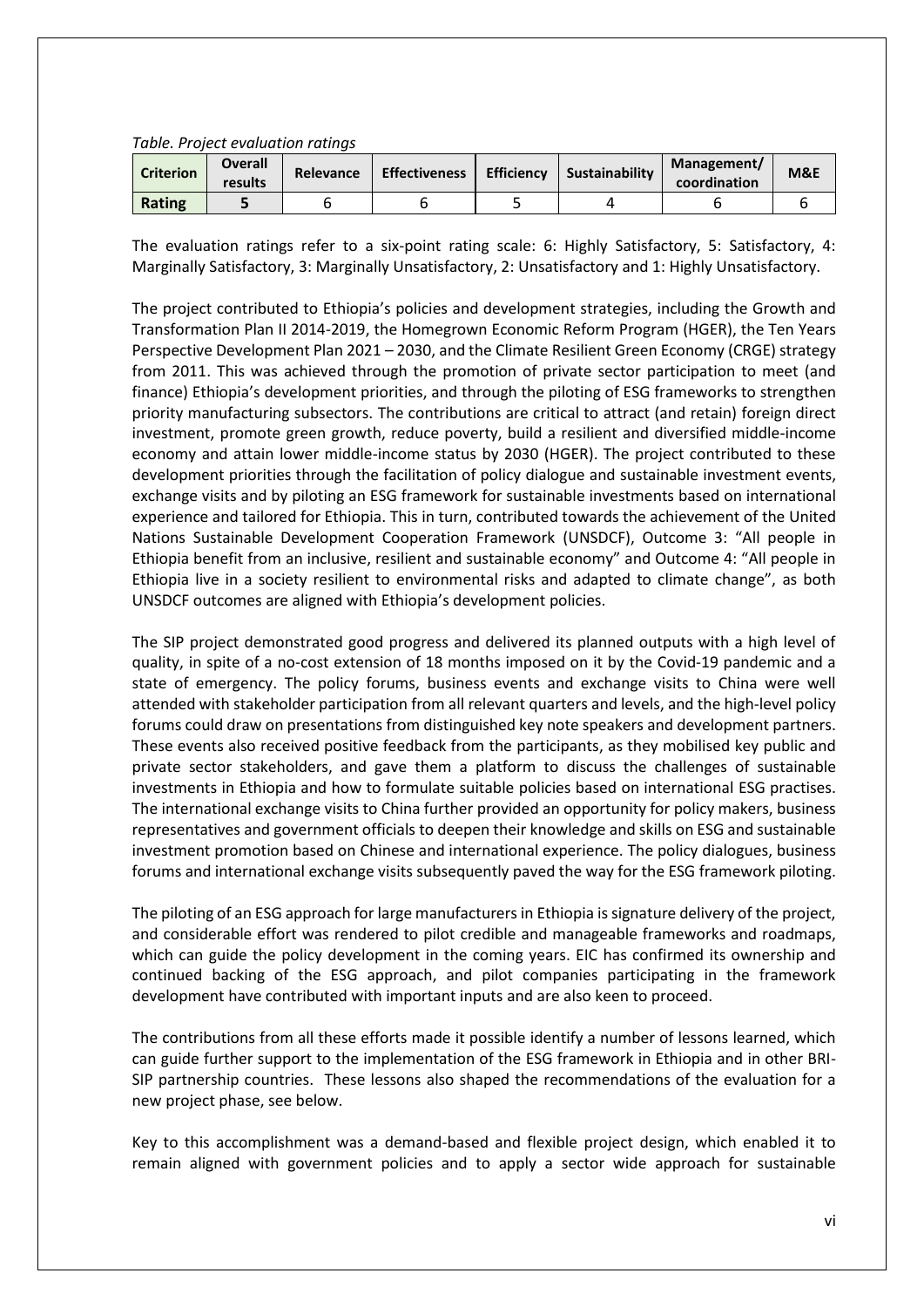investments, embracing priority subsectors outside industrial parks and independent of ownership nationality. These features combined with a tailoring process based on recognised ESG frameworks, increased the relevance of the early pilots for Ethiopia and for other countries as well.

It is also evident that the piloting has reached a critical junction, where the outcome of the policy dialogues, knowledge exchange, pilots and technical support is translated into best practise dissemination, replication and most importantly consolidation and institutionalisation of the ESG framework. The ESG approach is innovative, but complex and the next steps for EIC and the stakeholders are therefore critical to the sustainability of the ESG approach and its longer-term impact on sustainable development in Ethiopia. EIC has already allocated time and resources to discuss the policy recommendations with regulators and regional government representatives, and initial feedback suggests that the approach may not yet be well understood among all stakeholders. More efforts are therefore needed to mitigate misperceptions and to develop a shared vision, which also draws on the contributions from the manufacturers. It is also important that gaps in sector regulations identified by the project do not delay the ESG approach itself, but are used by sector regulators as an opportunity to inform the mitigation of such gaps.

The proposal for the establishment of a national ESG coordination body to oversee the framework development is key for the institutionalisation process, and the endorsement is pending. The endorsements of policy recommendations and roadmaps are also pending, and more efforts are needed to incorporate the lessons from the pilot companies. In order to institutionalize the promotion of sustainable investments, the evaluation identified a number of recommendations for the finalisation of the current project and for the design of a new project phase, respectively.

## I. Recommendations for the finalisation of the SIP Project

## *Recommendation #1: EIC should pursue the establishment of a national coordination body to oversee the development of the ESG framework and support policy dialogues for promotion, adaptation and internalisation the ESG approach.*

Rationale: The ESG studies proposed a number of policy recommendations and roadmaps, which may pave the way for the implementation of an ESG framework in Ethiopia. In turn, the SIP Project further piloted the feasibility of these recommendations and possible ways forward. As international experience suggests, the implementation process will be longer-term and incremental, and the next steps towards ESG institutionalisation outlined by the policy recommendations, may prove challenging. Initial stakeholder feedback suggests that the ESG approach needs to be internalised beyond the immediate circles of the project, and that ESG could be misperceived as a substitute for sector regulations. Notably, both ESG studies recommended the establishment a national ESG coordination body chaired by EIC to oversee the implementation of a policy roadmap. The evaluation concurs this recommendation. It is difficult to develop a framework, incorporate learnings, change directions, and to facilitate this process, without strong coordination and oversight. A national coordination body should focus on key framework dimensions (policy dialogue, feasibility, incentives and voluntary participation, capacity support, the rating process, etc.), whilst avoiding detailed and technical indicator discussions.

*Recommendation #2: EIC and the project stakeholders should invite the pilot companies to share their feedback in order to discuss the possible implications for the policy recommendations and proposed frameworks.*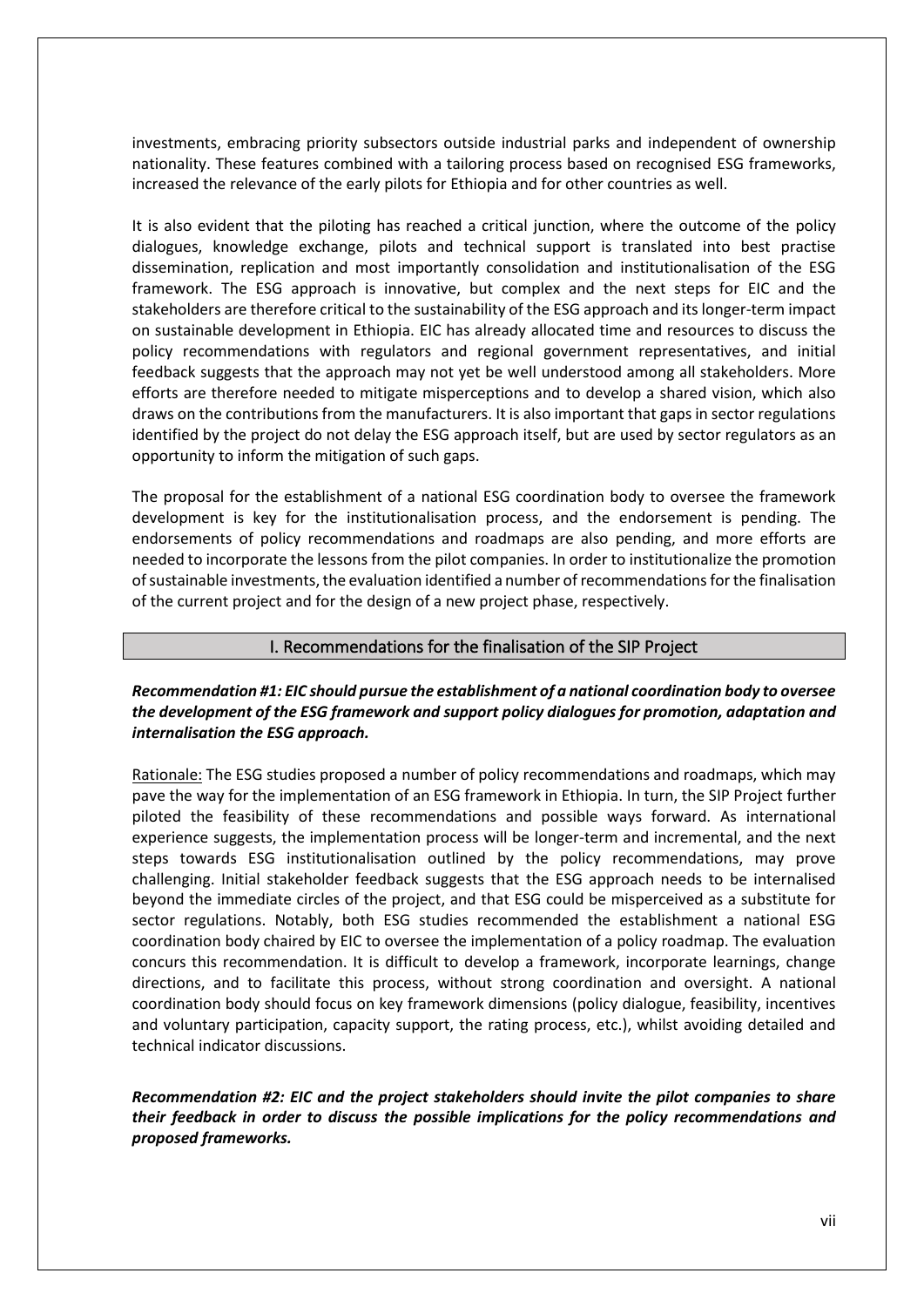Rationale: Initial feedback from the ESG pilot companies suggests that more discussions are needed to calibrate the ESG metrics. The pilots suggest that simple frameworks and easy-to-use implementation tools are key to successfully scale up the ESG framework and to enable the companies to enter and exit framework participation. The policy recommendations along with suitable incentives should therefore be discussed further between the project stakeholders and the pilot companies. This engagement will also enable EIC to digest the outcomes of the ESG pilots and identifying success stories, which can be disseminated as good Ethiopian practices.

## *Recommendation #3: Pilot companies should receive a certificate from EIC as a token of appreciation and to enable them to showcase their ESG commitment to international customers and consumers.*

Rationale: Pilot companies across subsectors have requested the receive a certificate which documents the companies' participation in the ESG framework development process in Ethiopia and their commitment towards sustainable investments. This token of appreciation will help them marketing their ESG commitments in the eyes of international customers and consumers, and underpin their role as ESG ambassadors in Ethiopia.

## *Recommendation #4: EIC should market the favourable climate of Ethiopia as an opportunity for international investors to decarbonize manufacturing processes.*

Rationale: EIC could underpin the ESG approach and Ethiopia as a destination for sustainable manufacturing by highlighting the climatic advantages of Ethiopia, which reduces the need for energy consumption related to heating and cooling of factories. This is also enhanced by investors access the thermo- and hydro power.

## II. Recommendations for a new project phase

## *Recommendation #5: The project design for the next phase should be tailored specifically for further development and implementation of the ESG policy recommendations.*

Rationale: Going forward with the ESG policy recommendation, a tailored and focused project design is needed to support further ESG development and consolidate the policy roadmap. The project duration should cover the likely duration of the roadmap, and build on the present project strategy, applying short innovation cycles to pilot ESG approaches while continuing policy dialogues and building stakeholder consensus on the policy recommendations.

## *Recommendation #6: The ESG approach could be codified by amending the regulation on financial disclosure with a chapter on non-financial disclosure requirements.*

Rationale: There is a need to promote the ESG approach among manufacturers in Ethiopia and to present a framework which also allows foreign investors to apply these approaches when investing in Ethiopia. Regulatory amendments should build on voluntary participation, but they also need to be transparent, accountable and credible.

This recommendation could be implemented through the following measures:

• The regulatory amendment should focus on large enterprises in line with the present project.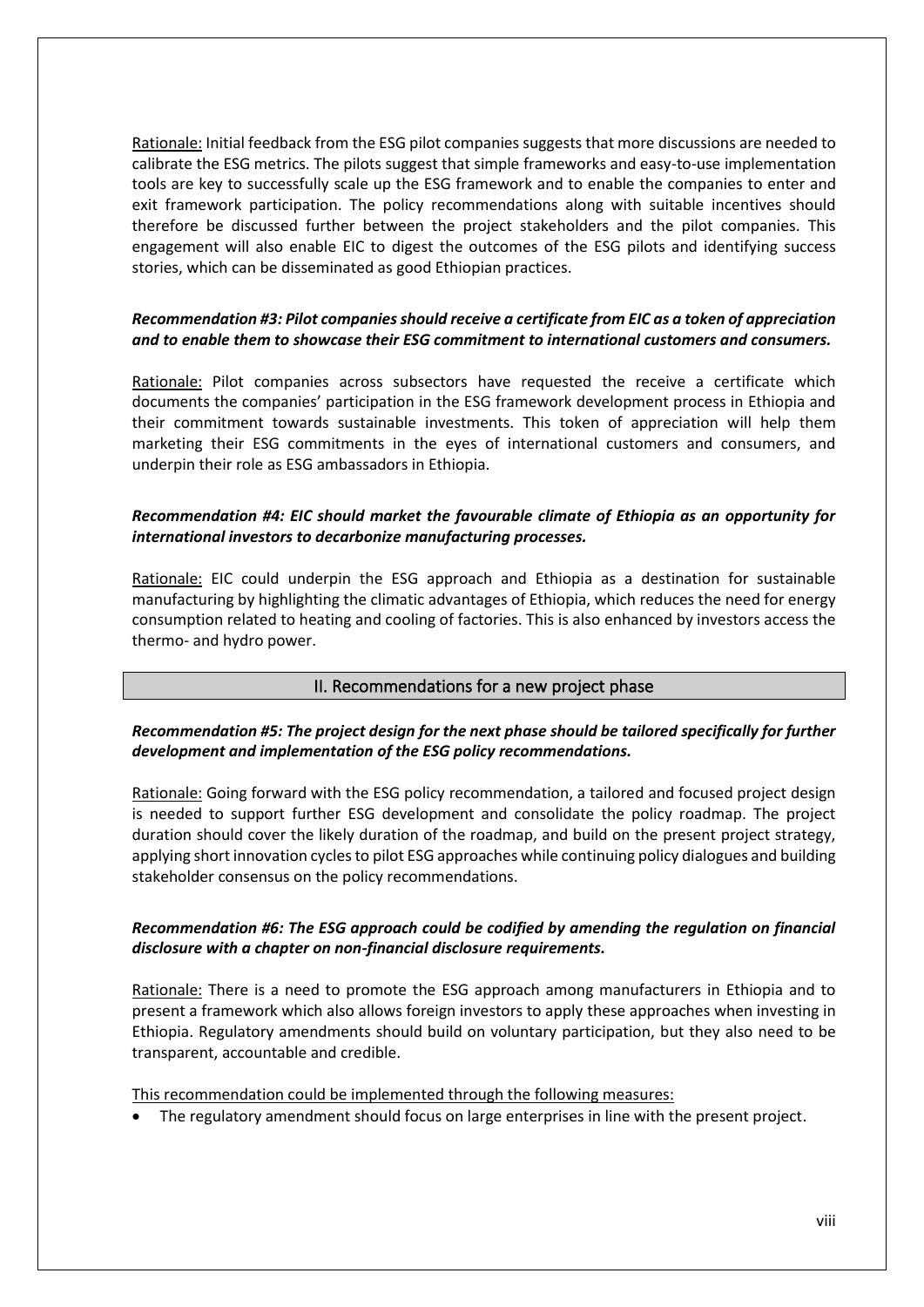- The non-financial disclosure requirements should build on voluntary participation. This entails that an enterprise is not required to apply the ESG approach, but if it does, it has to disclose how this is done, referring to the applied ESG standards.
- The financial regulation may suggest a format for how an enterprise could present its ESG approach.
- In the coming years, EIC and the Government of Ethiopia could amend the regulatory framework with a common ESG taxonomy (terminology) for Ethiopia, defining what sustainable production methods mean, such as zero-carbon production methods.
- ESG may be further promoted through the introduction of investment credits based on ESG ratings. Such an approach would require a more formalised cooperation with the financial sector, and regional experience may provide lessons on how this can be done, for example the Sustainable Finance Initiative in Kenya or the Sustainable Banking Principles in Ghana.

## *Recommendation #7: The ESG approach in Ethiopia could be enhanced with the participation of the upcoming Ethiopian Securities Exchange.*

Rationale: Stock exchanges and security futures around the world increasingly apply ESG ratings of listed companies to promote sustainable investments. These initiatives are supported by the Sustainable Stock Exchange Initiative (SSEI), which is a UN Partnership Programme organized by UNCTAD, the UN Global Compact, UNEP FI and the UN Principles for Responsible Investments (PRI). Stock exchanges and security futures in Kenya, Nigeria, Egypt and Botswana participates in this. With an upcoming stock exchange in Ethiopia, there is opportunity to build on international and regional practises.

This recommendation could be implemented through the following measures:

- The UNDP CO may engage in a partnership with SSEI to allow the upcoming Ethiopian Securities Exchange access to global experience with ESG company ratings, in particular regional lessons learned from Kenya, Nigeria, Egypt and Botswana.
- The project could explore the feasibility of an institutional twinning cooperation between the upcoming Ethiopian Securities Exchange and the Nairobi Securities Exchange (NSE) in order to tap into Kenya's emerging lessons on an ESG index, which the NSE is developing in cooperation with the Kenyan Capital Markets Authority. On 29 November 2021, the NSE released its ESG guidance manual and allowed publicly traded companies one year to familiarise themselves with the requirements, before the index will be implemented.
- Alternatively, a partnership with the stock exchange in Egypt, Nigeria or Botswana may be pursued. All of them already introduced ESG guidelines/ratings.

## *Recommendation #8: Ethiopia could promote ESG through sustainable public procurements.*

Rationale: Public procurements are typically regulated to ensure transparency, cost-effectiveness and a level playing field for private sector participation. This includes mandatory requirements for public tenders, tendering of framework agreements with set price brackets for bulk purchases etc. Externalities such as environmental impacts may not be factored in, and regulatory amendments could promote green and socially responsible procurements by considering ESG ratings as non-financial assessment criteria for vetting tender proposals.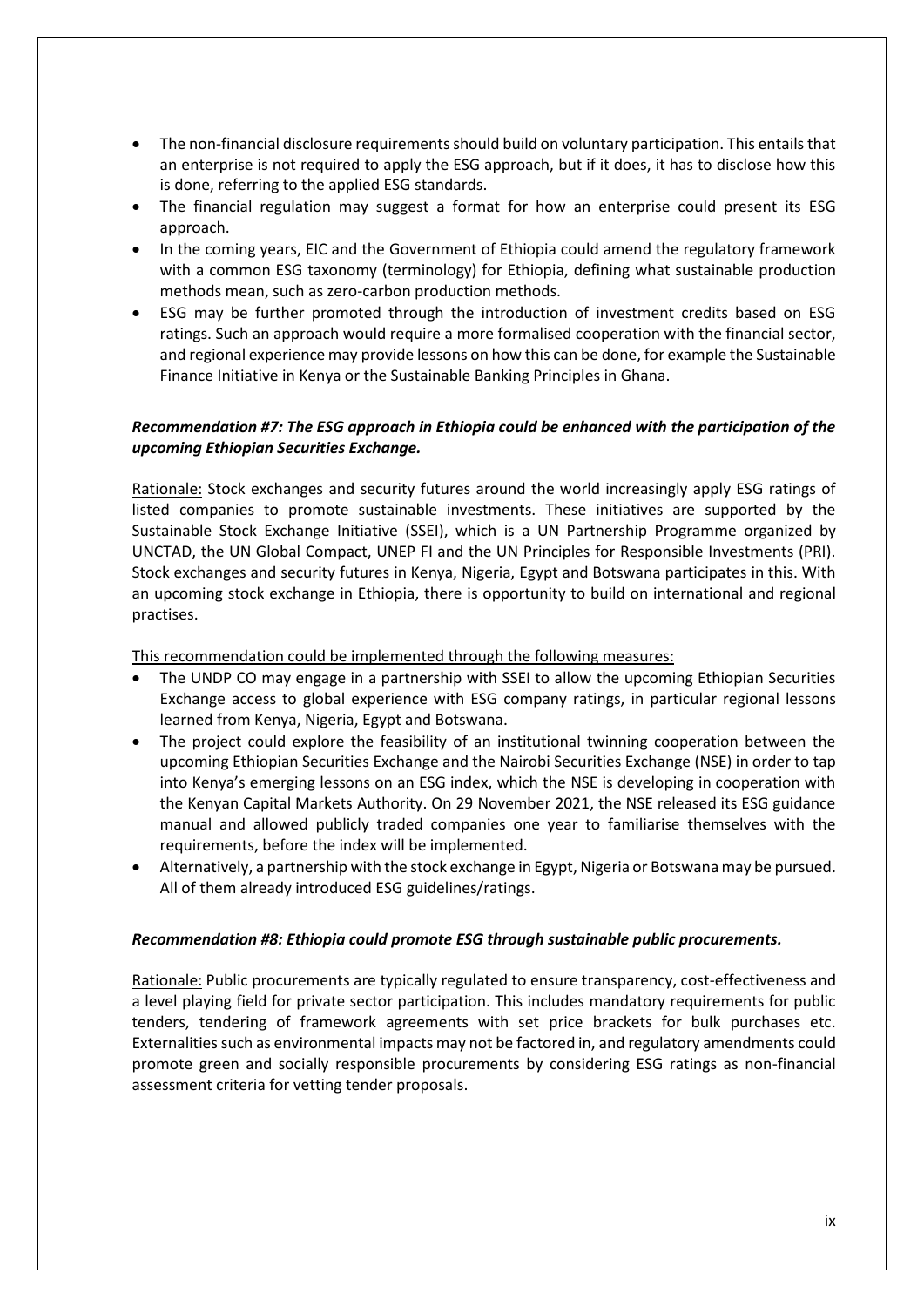## *Recommendation #9: International assistance for the ESG framework should be delivered in cooperation with Ethiopian counterparts who are likely to become training or service providers, rating assessors and so forth, once the ESG framework is implemented.*

Rationale: The SIP Project has funded a number of international consultancies to develop the ESG framework and to conduct further piloting at the company level. In order to broaden the access for Ethiopian experts to learn about ESG and to increase the local resource base, the next project phase should always team up international consultants with local counterparts, for example advocacy or service institutions, ISO certification institutes or the Kaizen Institute. In cases where joint team cooperation is not possible, the project should justify in writing its decision to proceed with international assistance only. This will facilitate the monitoring of local ESG capacity development.

## *Recommendation #10: The next phase should explore synergies with international ESG tools, which can be easily tailored and applied to the Ethiopian context*

Rationale: The SIP Project has already tailored ESG framework proposals, policy recommendations and roadmaps, which are referring to international practises. To this end, there is an abundance of training and assessment tools available on the internet and otherwise, which may be easily tailored to Ethiopia if validated by the project. This could save time and resources and underpin a shared understanding of ESG with international customers and consumers.

This recommendation could be implemented through the following measures:

- The UNDP CO may seek more cooperation with UNIDO and ILO to share experiences and tools as well as exploring the possibility of harmonising ESG framework and approaches between IP and non-IP companies
- The textile and garment sector are good examples of where the project could look for relevant, adaptable training material and tools, for example GIZ's online ESG learning course [https://gps.giz.de/en/.](https://gps.giz.de/en/)
- Another example to explore is the German Sustainability Code [https://www.deutscher](https://www.deutscher-nachhaltigkeitskodex.de/en-gb/)[nachhaltigkeitskodex.de/en-gb/](https://www.deutscher-nachhaltigkeitskodex.de/en-gb/) - which provides a framework for the implementation of ESG.

# *Recommendation #11: Continue international exposure as a means to internalise the ESG approach, build partnerships and underpin a shared understanding of the ESG approach*

Rationale: The development of a tailored ESG framework depends on a shared understanding of the ESG approach. The initial feedback from regulators and regional governments indicates that more efforts are needed to build capacity in order to implement the policy recommendations and sustain the framework development. International exchange visits worked well during the SIP Project and more exposure to international ESG experiences, preferably regional experience, could mitigate misperceptions and facilitate the development of a balanced framework.

This recommendation could be implemented through the following measures:

• There is an abundance of ESG frameworks and standards around the world, but tailoring to the Ethiopian context is key to sustain the ESG approach as is the need to keep it simple and manageable. ESG stakeholders are likely to benefit from regional exposure visits to other countries in Africa, such as Nigeria, Kenya and Egypt, where local tailoring of the ESG approach has gained more experience. Such exchange visits should focus on this particular issue and be tailored according to participants needs.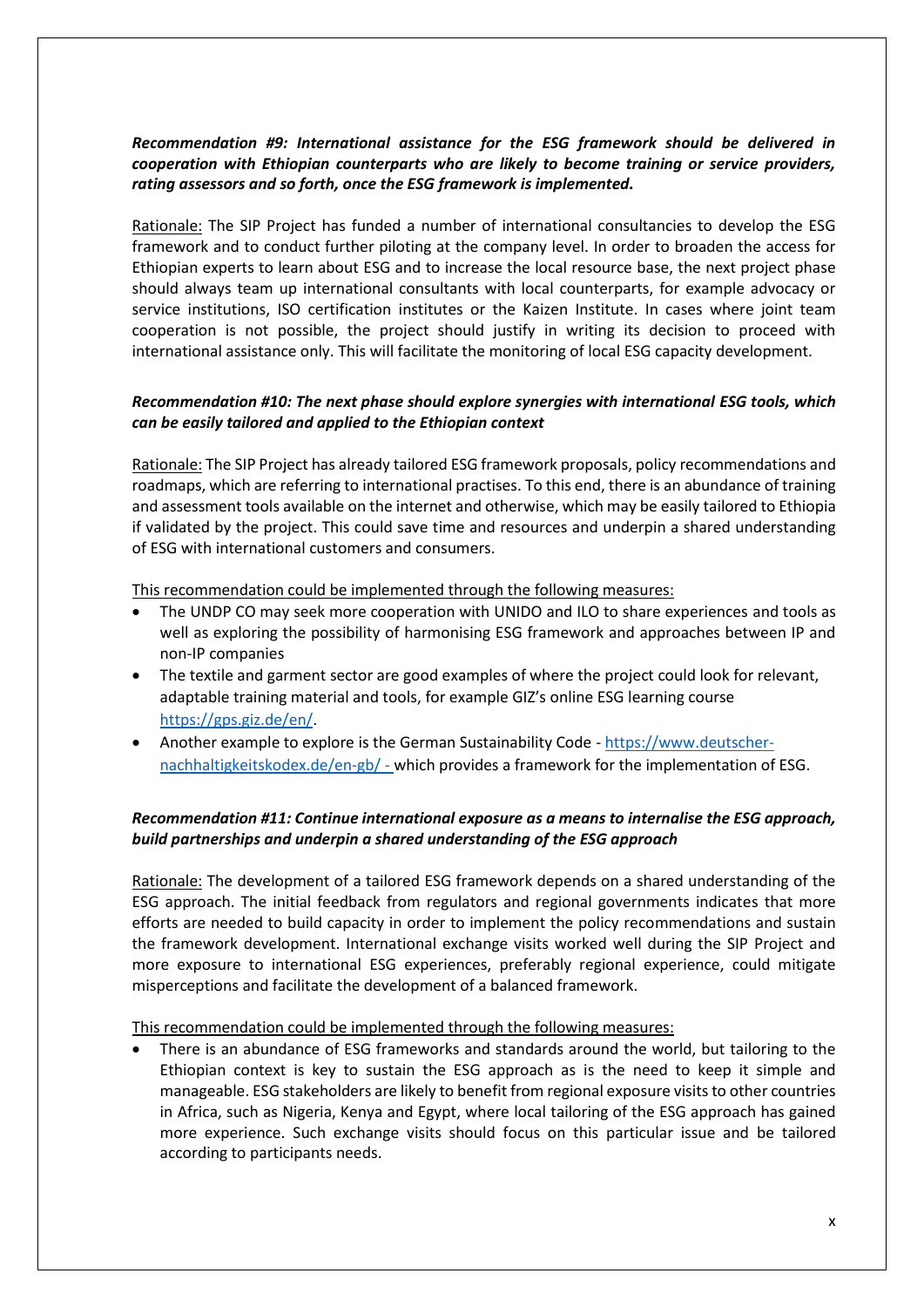- Exchange visits should apply an action planning approach, where each participant define upfront which particular challenge, they want address based on the learnings from the exchange visit. Before returning, participants use the learnings to design a written action plan which they can apply when coming back to the home office.
- Study tour outcomes should be also assessed through participant surveys to facilitate follow ups, improve future study tours, and for M&E purposes.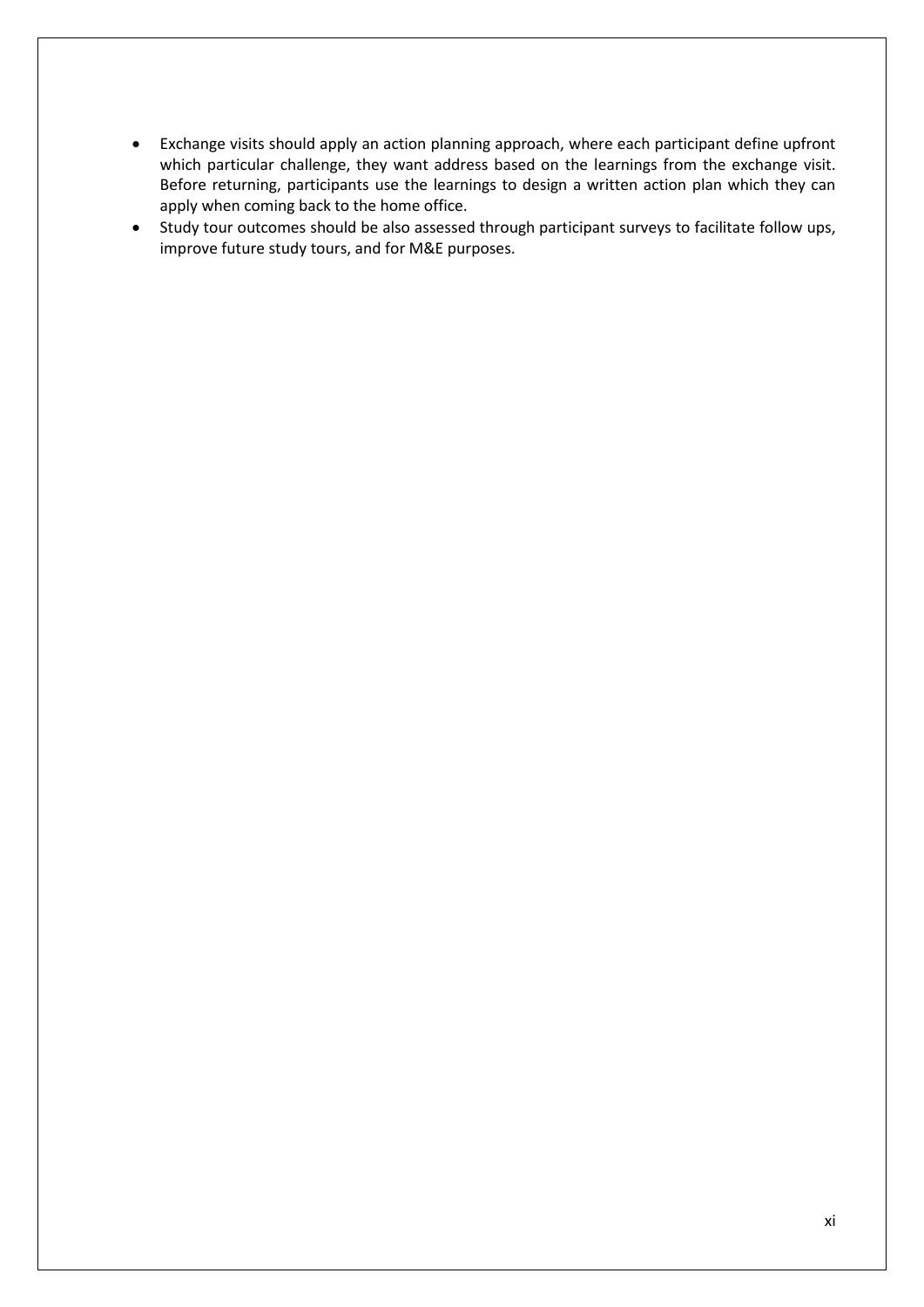# <span id="page-11-0"></span>Acronyms and abbreviations

| AWP            | <b>Annual Work Plan</b>                                        |
|----------------|----------------------------------------------------------------|
| BRI            | <b>Belt and Road Initiative</b>                                |
| CSO            | Civil Society Organization                                     |
| CO.            | Country Office                                                 |
| <b>CSR</b>     | <b>Corporate Social Responsibility</b>                         |
| <b>DAC</b>     | Development Assistance Committee (OECD)                        |
| DP             | Development Partner                                            |
| <b>ECCSA</b>   | Ethiopian Chamber of Commerce and Sectoral Association         |
| <b>EFCCC</b>   | Environment, Forest and Climate Change Commission              |
| <b>EIC</b>     | Ethiopian Investment Commission                                |
| ESG            | <b>Environment, Social and Governance</b>                      |
| FDI            | Foreign direct investment                                      |
| <b>GEWE</b>    | Gender equality and women's empowerment                        |
| GIZ            | <b>German Technical Cooperation</b>                            |
| GoC            | Government of the People's Republic of China                   |
| GoE            | Government of Ethiopia                                         |
| GTP            | <b>Growth and Transformation Plan</b>                          |
| HGER           | Homegrown Economic Reform Program                              |
| ICT            | Information Communication and Technology                       |
| IDP            | Capacity Strengthening for Industrial Development Project      |
| ILO            | International Labour Organisation                              |
| ١P             | <b>Industrial Park</b>                                         |
| <b>IPDC</b>    | Industrial Park Development Corporation                        |
| M&E            | Monitoring and Evaluation                                      |
| MoFEC          | Ministry of Finance and Economic Cooperation                   |
| MoLSA          | Ministry of Labour and Social Affairs (now Ministry of Labour) |
| CO             | Country Office                                                 |
| PRI            | UN Principles for Responsible Investments                      |
| <b>PSC</b>     | <b>Project Steering Committee</b>                              |
| <b>SDG</b>     | Sustainable Development Goal                                   |
| <b>SIP</b>     | Sustainable Investment Promotion                               |
| SRI            | Socially Responsible Investing                                 |
| <b>SSEI</b>    | Sustainable Stock Exchange Initiative                          |
| SWOT           | Strengths, Weaknesses, Opportunities, Threats                  |
| ToR            | <b>Terms of Reference</b>                                      |
| <b>UNCDF</b>   | United Nations Capital Development Fund                        |
| <b>UNCTAD</b>  | United Nations Conference on Trade and Development             |
| <b>UNDAF</b>   | United Nations Development Assistance Framework                |
| <b>UNDP</b>    | United Nations Development Programme                           |
| <b>UNDESA</b>  | United Nations Department of Economic and Social Affairs       |
| <b>UNECA</b>   | United Nations Economic Commission for Africa                  |
| <b>UNEP FI</b> | United Nations Environment Programme Finance Initiative        |
| <b>UNIDO</b>   | United Nations Industrial Development Organization             |
| <b>UNSDCF</b>  | United Nations Sustainable Development Cooperation Framework   |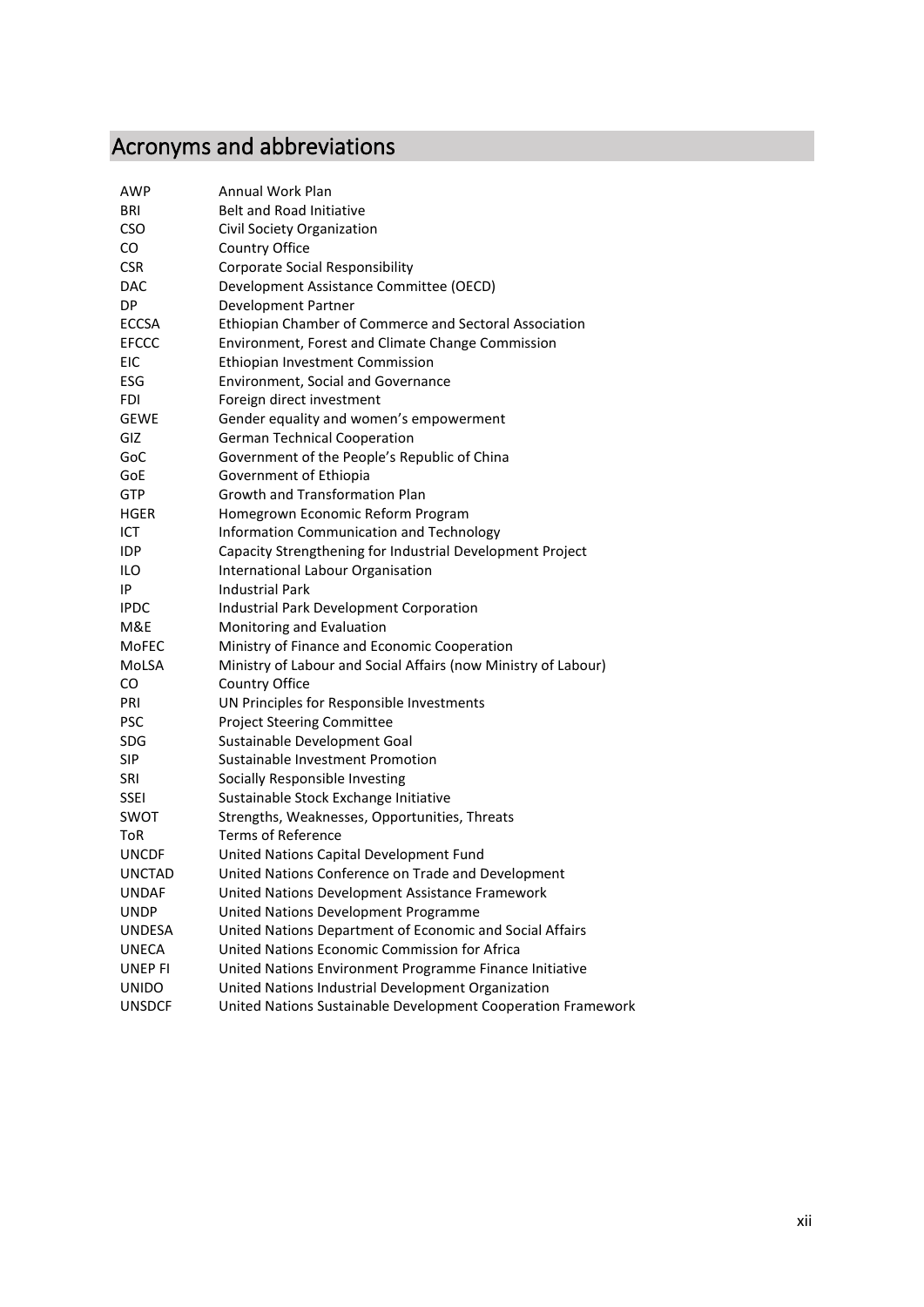# <span id="page-12-0"></span>1. Introduction

This report presents the findings, lessons learned and recommendations of the terminal evaluation of the Sustainable Investment Promotion (SIP) Project implemented by the Ethiopian Investment Commission (EIC). The evaluation was commissioned by the country office (CO) of the United Nations Development Programme (UNDP) in Ethiopia and it was conducted between December 2021 and March 2022. This included a field phase in Ethiopia from 24 January – 04 February 2022.

The introduction to this report provides a brief presentation of the SIP Project as well as the purpose and methodology of the evaluation. Chapter 2 presents the evaluation findings according to the six OECD-DAC evaluation criteria, whereas Chapter 3 Chapters 4 and 5 present the lessons learned, to conclusion and the recommendations, respectively. Nine annexes are attached to the report, including the Terms of Reference (ToR), the evaluation references, the list of persons interviewed and the evaluation design matrix.

# <span id="page-12-1"></span>1.1 The project and development context

The SIP Project is funded by a global partnership between UNDP and the Government of the People's Republic of China (GoC), to promote sustainable Investments in countries supported by the Belt and Road Initiative (BRI). The overall objective of the partnership is to strengthening partner countries' capacities, enhancing the sustainability of BRI related investments and projects, and leveraging support to attain the Sustainable Development Goals (SDGs) and the 2030 Agenda on the Sustainable development.<sup>1</sup> Through the partnership, 'SIP facilities will promote sustainable investments through awareness raising, improved policies, regulations and cooperation frameworks.

Accordingly, the SIP Project was designed to pilot promotion of sustainable investments in Ethiopia, and harness foreign direct investment (FDI) contributions to Ethiopia's development priorities. The project had a duration of 3.5 years and it was implemented between January 2019 and June 2022. This included a no-cost extension of 18 months. With a budget of US\$ 1,087,928.92, the SIP Project aimed to demonstrate early results and lessons learned on sustainable investment approaches, which can be replicated and upscaled in Ethiopia and in other BRI partner countries. Its intermediate and long-term goals are then to institutionalise those approaches, and to mobilise financing for the achievement of the SDGs.

The textbox below presents a summary from the project document, explaining the intermediate and long-term goals of the SIP Project:

<sup>&</sup>lt;sup>1</sup> The BRI and the SDGs are strategically aligned on global governance by; 1. Bringing in the 2030 Agenda, 2. Addressing the public goods provision, 3. Encouraging policy coordination and alignment, and 4. Empowering country leadership and ownership. The BRI-SIP partnership is a contribution towards bridging the finance gaps for the 2030 Agenda and harness sustainable investments though private sector participation.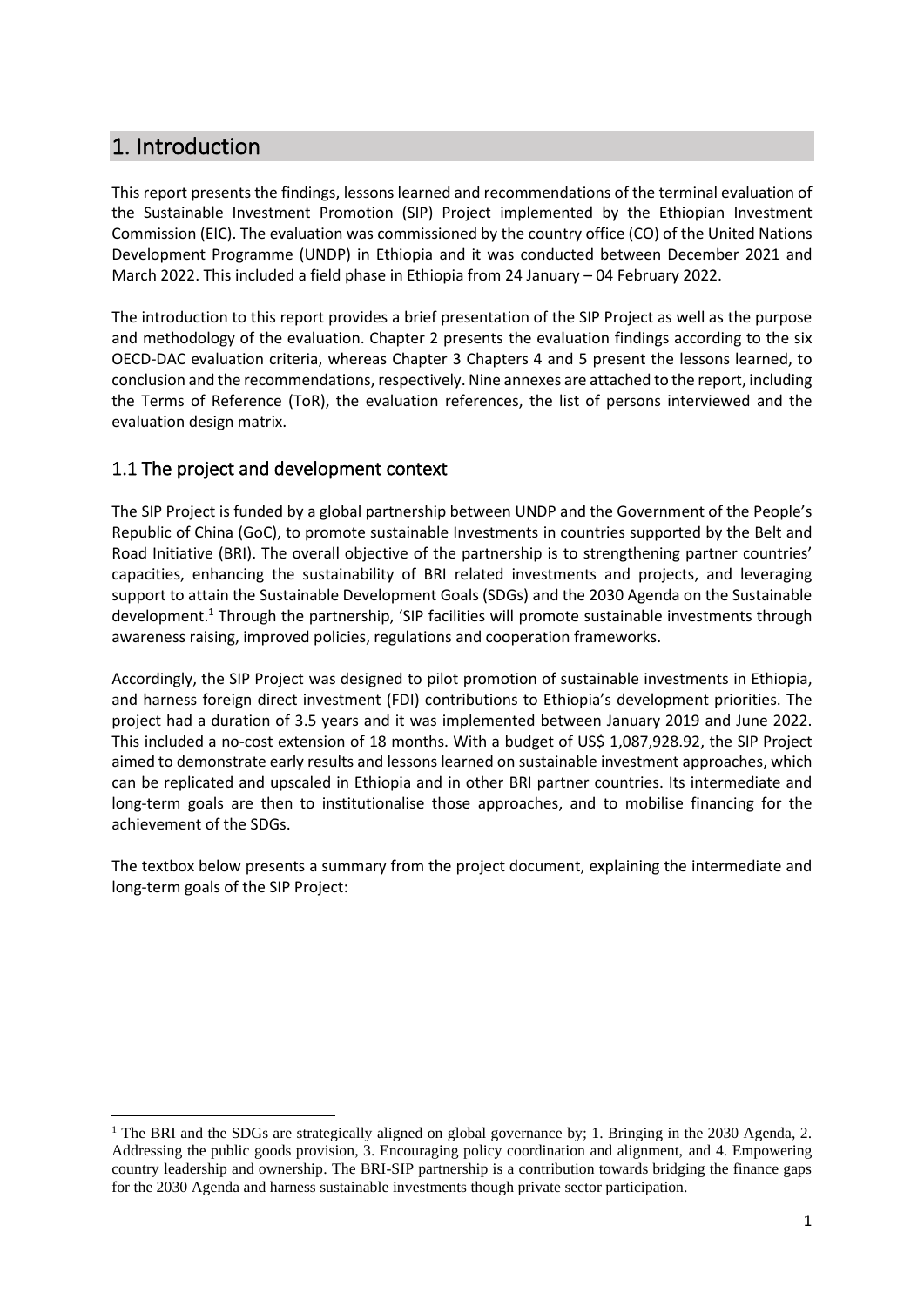#### *Textbox. The intermediate and long-term goals of the SIP Project*

#### **BRI-SIP intermediate and long-term goals:**

- a) *Promote investments in a way that creates sustainable patterns* in economic, social and environmental terms, searching for innovative solutions that will ensure the achievement of the enhanced connectivity and accelerated progress for the advancement of the SDGs in both Ethiopia as the piloting country and other countries along the Belt and Road.
- b) *Provide investment offer to match investment demand.* The assessment of development needs of BRI partner countries calls for a careful matching with offer and resource availability. The quantity and quality of BRI investments, including the investment motive, sourcing strategy, and technology potential should be balanced with countries' national development priorities and aspirations.
- c) *Strengthen BRI partner countries' capacities to better engage with BRI investment opportunities.* The development of domestic skills and innovation capabilities is essential not only to attract and manage BRI investments but also to leverage long-term impact and potential benefits associated with such investments.
- d) *Forge mutually-beneficial and win-win cooperation for Chinese, international and local actors.* There is a need to increase transparency of enterprises and awareness of procedures of partner countries, and equip investment decisions with consistency and predictability. It is vital to foster cooperation to embed projectlevel economic returns into a multi-stakeholder platform that will generate mutually beneficial outcomes for investors, operators, government officials, regulators and local communities.
- e) *Promote positive early-harvest results and enhanced communication.* While the BRI is still at an early stage, it is crucial to achieve positive results and to showcase successful examples, to demonstrate the potential of the initiative and encourage sustainable investments in the long run that clearly benefits partner countries. It also needs to create engagement mechanisms to enhance communication and consultation among key stakeholders to strengthen linkages to national and local authorities, rules and regulations and partners.

At its core, the SIP Project was piloting an Environment, Social and Governance (ESG) framework for Ethiopia, based on international emerging ESG framework. ESG was coined by the United Nations Environment Programme Finance Initiative (UNEP FI) back in 2004-2005 as a measure to direct mainstream investment and finance away from qualitative Corporate Social Responsibility/Socially Responsible Investing (CSR/SRI) approaches, towards a more material and accountable approach, which aligns the long-term goals of institutional asset owners with UN's sustainable development objectives.

The ESG approach enable businesses to be profitable, while contributing to sustainable development. Leading economies (and emerging economies) around the world are in the process of implementing ESG approaches as a measure to mobilise sustainable financing and private sector participation. Hence, the application of ESG principles in Ethiopia will also enable investors to join global supply chain collaborations based on these principles. To achieve this, the SIP Project engages with all stakeholders with a vested interest in ESG, including investors, regulators, business support institutions, associations and CSOs and development partners.

# <span id="page-13-0"></span>1.2 Evaluation purpose and approach

The purpose of the evaluation was to document the project performance and draw lessons for the future orientation of UNDP's support to sustainable investments. The evaluation was conducted in accordance with OECD-DAC Quality Standards for Development Evaluation (Dec 2019), assessing the relevance, coherence, effectiveness, efficiency, impact, and sustainability of the project, and its contribution to sustainable development in Ethiopia. The purpose of the evaluation was to

- Assess if project outputs and outcomes were achieved;
- Assess if project implementation structures were adequate for attaining the project objectives;
- Identify factors that contributed or constrained the effectiveness and efficiency of the project
- Assess the appropriateness and effectiveness of UNDP's partnership strategy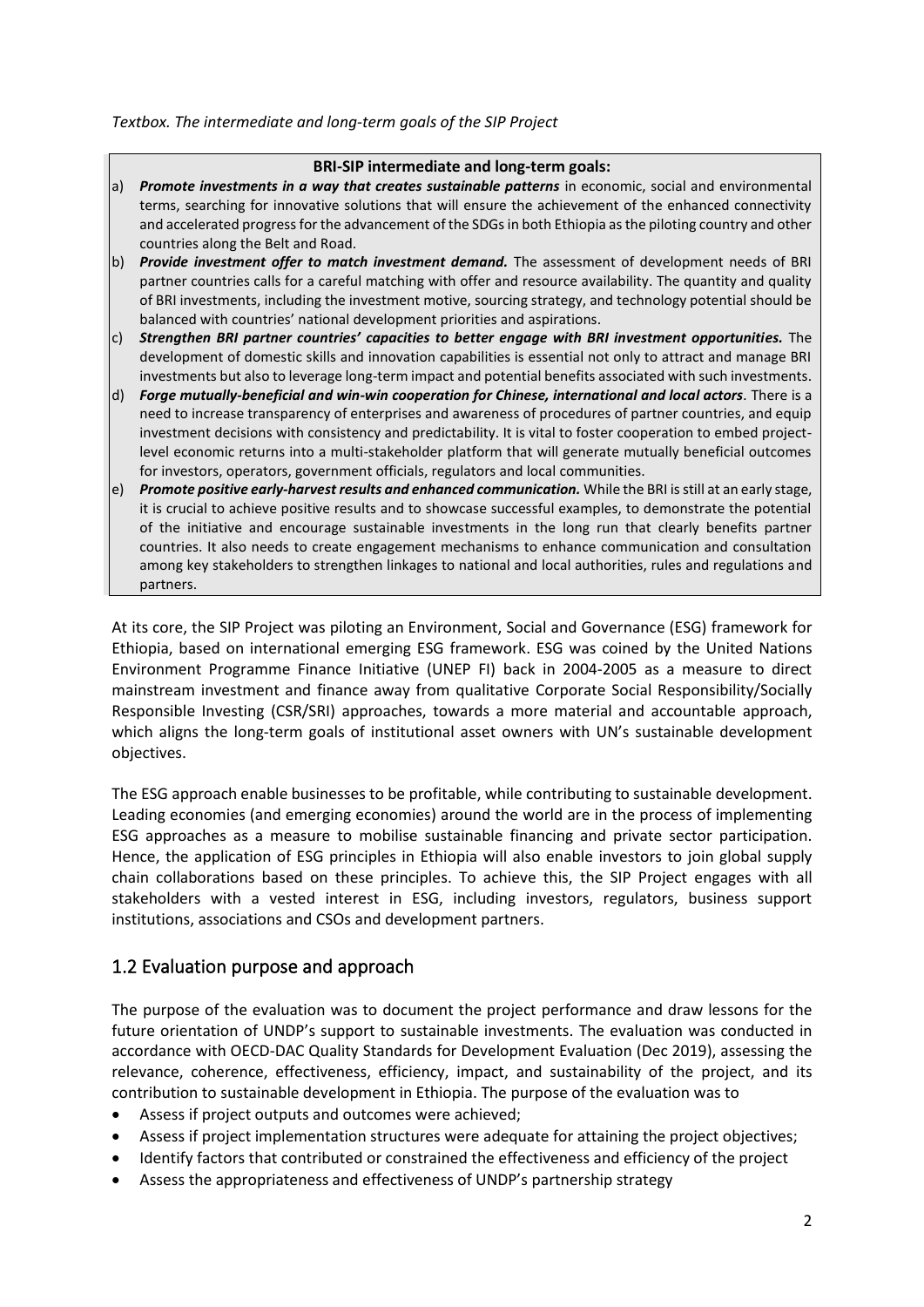• Document lessons learned and make recommendations to support results achievements and for the design of future project interventions.

In line with the ToR and the DAC criteria, the scope of the evaluation covered all project interventions with the assessment of planned versus actual outputs, contributions of achieved results to the attainment of the project objectives, the likely impact and sustainability of the achieved results and the factors underpinning or constraining them. Moreover, the evaluation assessed the efficiency of the project management in terms of output quality, quantity, timeliness, cost efficiency, as well as coordination, monitoring and evaluation arrangements. Ultimately, this led to the identification of lessons learned on how the project theory of change answered the project purpose, which in turn informed the recommendations for the finalisation of the project and the design of a new project phase, respectively.

#### *Data collection and synthesis methods*

The evaluation applied a mainly qualitative approach based on a desk review, stakeholder consultations in Ethiopia, and data triangulation using multiple sources when possible. The evaluation took point of departure in the achieved results in relation to the project intervention logic and other design elements such as the stakeholder analysis, and bearing in mind that the project is indeed a pilot and meant to be adaptive to priority changes, emerging issues and early lessons learned.

The results-based assessment was complemented by various data collection and synthesis methods in order to answer all evaluation questions. These included:

- A beneficiary assessment based on the stakeholder consultations to validate results achievements, and assess the attention to local priorities, inclusiveness and participation
- On-site validation of ESG pilot results to enhance the beneficiary assessment from the perspective of participating pilot manufacturers
- An assessment of the gender marker rating compared to the scope and achieved results
- A cost-efficiency and value-for-money assessment of all efficiency aspects
- A risk assessment to validate the planned and actual project mitigation actions
- A lessons learned assessment to capture the suitability of the project design and to guide the future ESG development and project support.

The evaluation design matrix in Annex 5 presents the detailed evaluation questions specified by the ToR and with reference to the DAC criteria. The evaluation matrix also summarises how data was collected and synthesised in order to answer the evaluation questions. The data collection during the field phase was guided by the information gaps identified during the desk review and supported by interview checklists tailored for the stakeholder consultations, see Annex 8.

In addition to the narrative assessment, the evaluation was requested to rate the performance of selected results areas, based on a six-point rating scale: 6: Highly Satisfactory, 5: Satisfactory, 4: Marginally Satisfactory, 3: Marginally Unsatisfactory, 2: Unsatisfactory and 1: Highly Unsatisfactory. Where applicable, the ratings are stated prior to the narrative assessment.

#### *Evaluation phases*

The evaluation was divided into three phases: 1) *The desk phase* to review the project references and prepare for the in-country consultations; 2) *The field phase* to conduct stakeholder consultations in Ethiopia; and 3) *The synthesis phase* to prepare and finalise the evaluation report. During the field phase, semi-structured key-informant interviews and focus-group discussions were conducted with project stakeholders and beneficiaries. In total, the evaluation conducted 14 key-informant interviews and 9 focus-group discussions, which were enhanced by more informal engagements. Annexes 3 and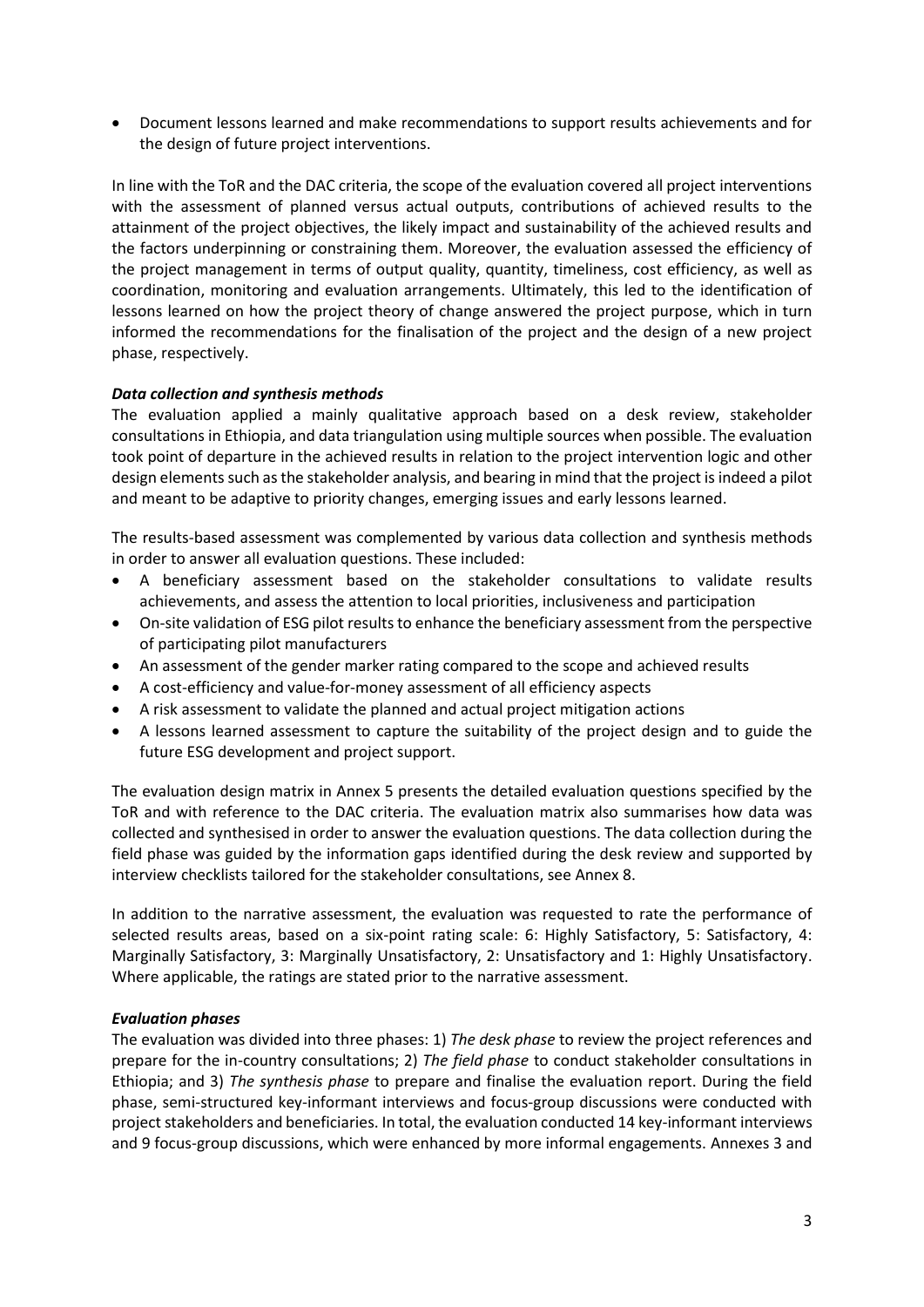4 present the list of persons interviewed and the meeting schedule for Ethiopia and online, respectively.

## *Limitations of the methodology*

Since the project aim was to undertake early SIP pilots, it was difficult to document accomplishments above the output level, especially with regard to sustainability and longer-term impact. Moreover, some activities were still in process during the evaluation. The evaluation therefore assessed the likely sustainability and impact of the early pilots, based on stakeholder consultations, the ownership to project accomplishments and future plans.

Other limitations included:

- The duration of the evaluation only allowed for consultations with key stakeholders and selected spot checks in the field. In order to address all evaluation questions, the stakeholder consultations were selected in order to cover all project outputs (platform, policy and pilots) and to avoid a bias towards more positive views.
- Industrial development in Ethiopia engages with a number of development partners and other programmes could potentially overlap and blur results achieved by the SIP project. To mitigate this risk, issues of overlaps, synergies and complementarities were explicitly addressed during the stakeholder consultations.
- The coronavirus pandemic and a state of emergency caused some mobility restrictions during the field phase, but all planned stakeholder consultations were accomplished. Some consultations had to be conducted online and by mobile calls, but most were conducted during physical meetings in Addis Ababa and on-site visits, with follow up calls from home to cover the ESG pilot support.

# <span id="page-15-0"></span>2. Findings

This chapter presents the assessment of the project design and the overall performance and results achievements in line with the DAC quality standard criteria. As mentioned above, the project performance is also rated according to a six-point rating scale, where required.

# <span id="page-15-1"></span>2.1 Project design

The SIP Project was conceived with a reference to UNDP's development assistance principles and the design was based on a problem analysis of national development challenges and priorities. The project intervention logic, expected outcomes and baseline indicators are presented in a log frame in Annex 6, whereas a risks analysis led to the design of risk mitigation actions, see Annex 7. The intervention logic reflects three interlinked pathways/outputs, which the early pilots are based on:

- i) **Platform**. The BRI-SIP facilities will act as a platform to synthesize the experience of BRI partner countries and provide sustainable channels for mutual learning, knowledge and experience exchange to achieve the SDGs.
- ii) **Policy**. The BRI-SIP facilities will in a collaborative way bring national actors together to look at policy, regulatory and procedural aspects related to the BRI, institutional frameworks for investment promotion and methods for monitoring BRI effectiveness. It will also provide both macro-level policy advice and tailor-made solutions to problems faced by existing or potential investors and streamline the level of BRI investments with a sustainability focus at its core.
- iii) **Piloting**. The BRI-SIP will support the testing and application of the above solutions by providing project-level advice and analyses to the identified priority sectors and piloting projects.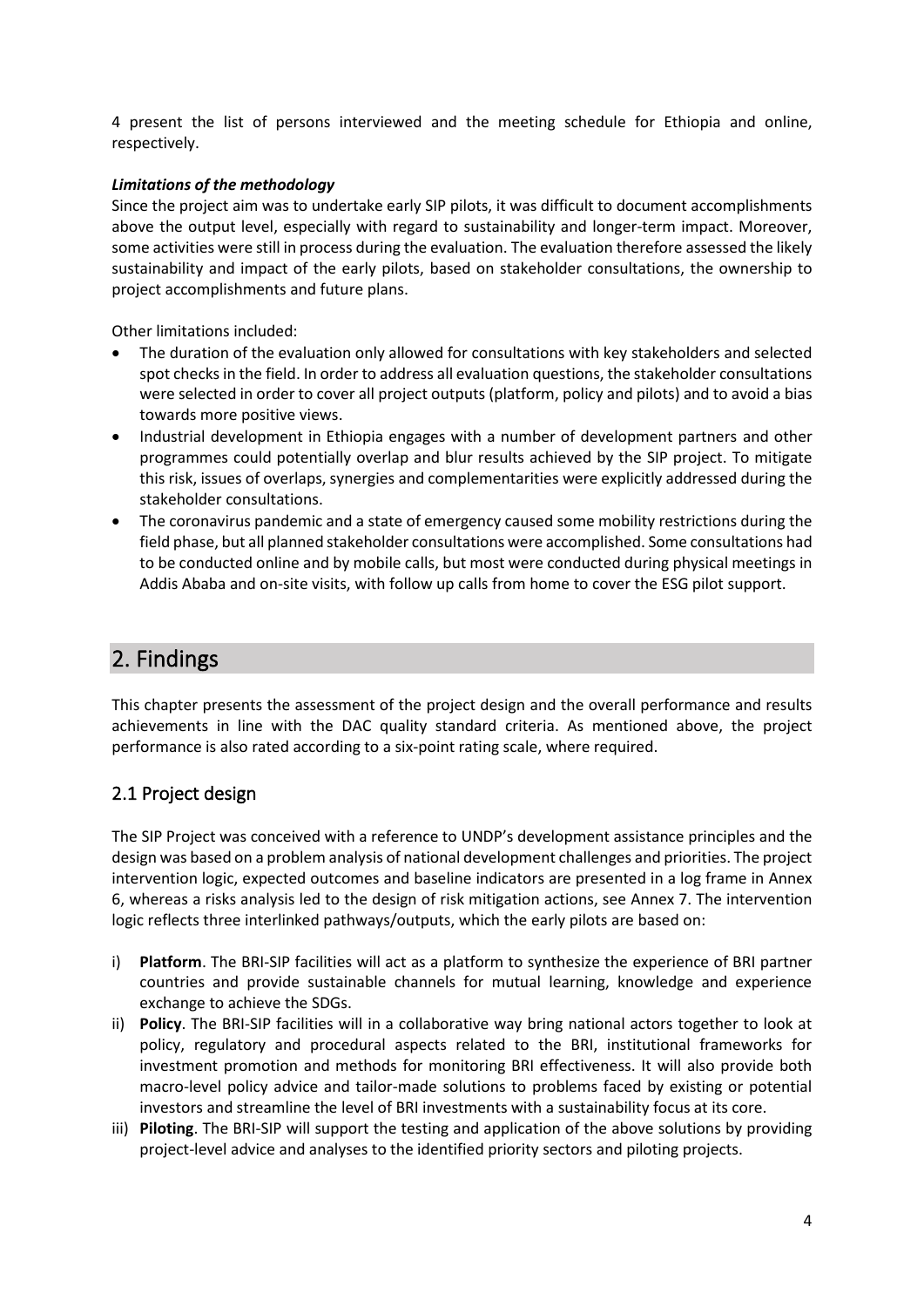The intervention pathways are illustrated in the figure below, taken from the project document:



It may be added that the innovative nature of the project implies an adaptive approach in order to test and validate lessons learned and engage with stakeholders during the project implementation. As a result of this approach, the project interventions changed early in the implementation process, from support to Chinese-owned industrial parks and companies to a broader promotion of sustainable investments targeting all priority manufacturing subsectors outside the industrial parks<sup>2</sup>. This widened project focus was based on a request from EIC.

## *Assumptions and theory of change*

The theory of change is reflected by the intervention logic and based on lessons learned on development cooperation and overseas BRI investments. The assumption is that enhancing partner countries' capacities can a) attract and manage investments, and b) leverage long-term impact and associated benefits. Due to the innovative nature of the project, the intervention logic does not include critical assumptions about development contributions or events beyond the control of the project, even though it depends on such contributions to become catalytic and create transformation. Rather, its assumptions are based on lessons learned on suitable corporation principles, i.e.:

- National and local development priorities and needs
- Multi-stakeholder and multi-country perspective, involving public and private sector stakeholder at country, regional and global level
- Complementarity to ongoing activities to ensure programmatic sustainability, harness synergies and avoiding overlaps
- Country level piloting to demonstrate impact, and paving the way for scaling up.

Based on these principles, the theory of change can be summarised by the following development hypothesis:

*IF* institutional frameworks and capacity development for sustainable investments are supported through knowledge and dialogue platforms, policy support and testing of new solutions;

<sup>&</sup>lt;sup>2</sup> According to the EIC, industrial parks in Ethiopia are host to some 200 factories, whereas 6000 factories are located outside the industrial parks.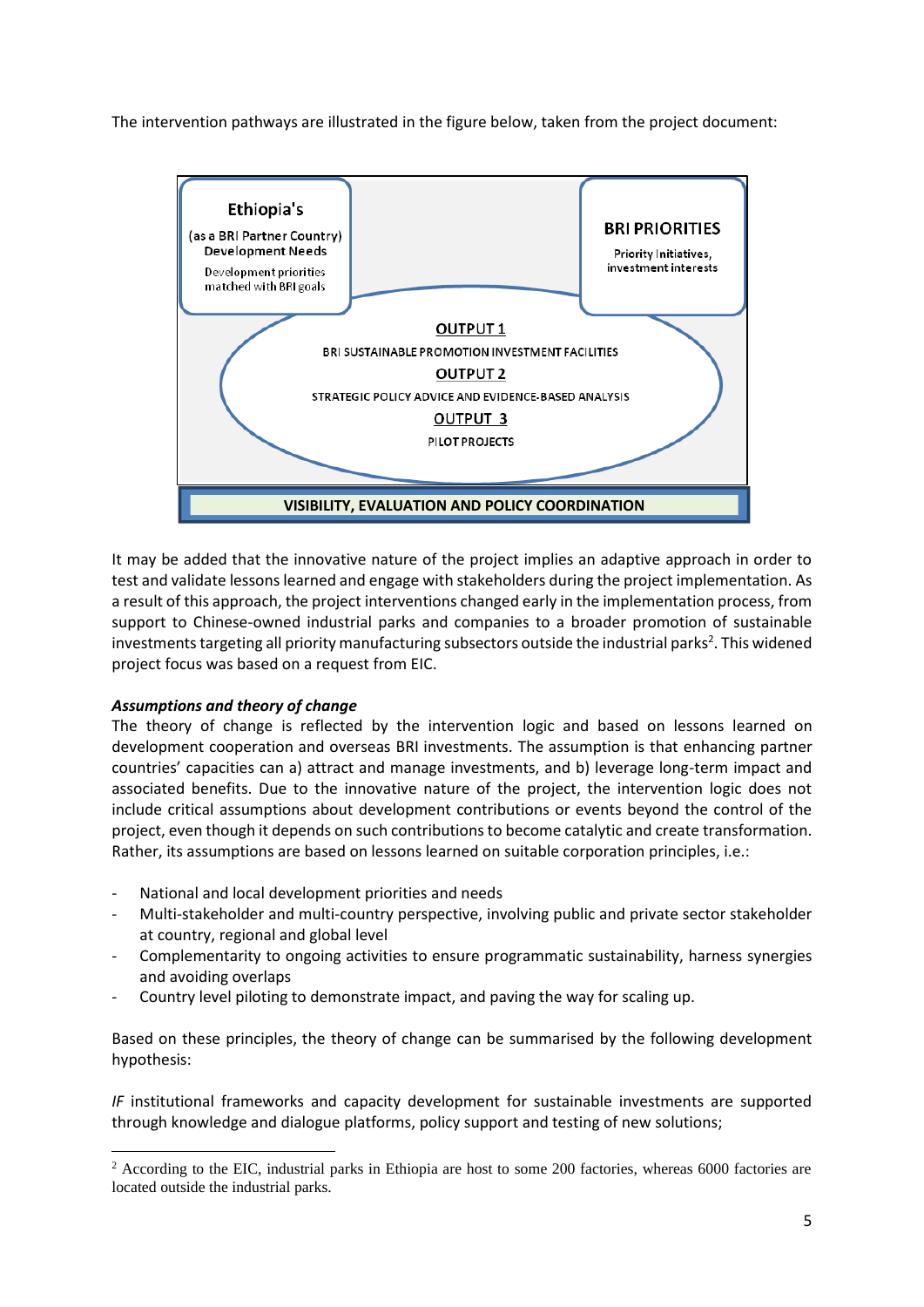*IF* the support is based on national priorities, multi-sector and multi-partner approaches; and *IF* it is complementary to other development initiatives;

*THEN* early results can be harvested for upscale in a BRI partner country and in other partner countries.

As argued below, the evaluation validated the theory of change and the development hypothesis which the project is based on. It's generic, but perfectly suitable for this kind of innovative project and in line with state-of-the-art approaches for capacity support. Chapter 3 on lessons learned provides a more detailed reflection on how the change theory was interpreted and why this contributed positively to the EIC support and the ESG piloting, for example through attention to national priorities and local ownership, the value added of policy dialogues and piloting, and the potential for catalytic impact beyond the immediate scope of the project interventions. The lessons learned also touch upon theory of change features, which are not explicitly mentioned, but nonetheless were key for the project's results achievements, for example the flexibility and resilience of the project design. Based on this, a number of forward-looking recommendations for the ESG development and a strengthened theory of change are presented, such as more attention to synergies with other development initiatives, regional south-south cooperation and new partnerships.

#### *Planned stakeholder participation*

As mentioned, the SIP project relies on the cooperation and contribution of a number of stakeholders among regulators, investors, business associations and support institutions, among others. Accordingly, the project design comprised of a stakeholder mapping and analysis of vested interest in sustainable investments, which guided the stakeholder engagement. Project stakeholders with a vested interest in sustainable investments is found in Annex 9, and reflects a process of stakeholder interaction during the implementation of the project. A more comprehensive stakeholder analysis was commissioned in 2019 to further underpin the stakeholder engagement, identify pilot subsectors and promote stakeholder buy-in.

#### *Replication approach*

In line with the theory of change, the project identified local needs and demands through policy dialogues and responded to them with the application of international practises, which were tailored to the local context through short innovation cycles. This approach tallies with proven capacity development approaches, such as 'best fit'/'working with the grain' <sup>3</sup> or the "Problem Driven Iterative Adaptation" approach jointly developed by Harvard University and the World Bank<sup>4</sup>.

Accordingly, the pilots and lessons emerging from them will be vetted, upscaled and replicated through best practise disseminations, advocacy, and through the policy recommendations and roadmaps, which have emerged during the project implementation. This junction, where studies, exchange visits, policy dialogues and pilot outcomes are translated into replication and policy change, is precisely where the project has arrived, a few months before its termination.

#### *UNDP comparative advantage*

UN operations in Ethiopia refer to the United Nations Sustainable Development Cooperation Framework (UNSDCF) 2020-2025 and the Delivering as One (DaO) approach, which are shared programming instruments across UN agency interventions. The aim is to ensure that UN interventions are harmonised and aligned to national development priorities. UNDP is a key partner for the

<sup>&</sup>lt;sup>3</sup> Former World Bank economist, Brian Levy, has written an influential book on the subject, He argues that development pathways are varied and circuitous and to achieve progress, donors need to begin by seeing things as they are, and to work from there, see Levy, B (2014), Working with the Grain: Integration of Governance and Growth in Development Strategies. New York: Oxford University Press.

<sup>4</sup> See e.g. Andrews M et al (2013), Escaping capability traps through problem-driven iterative adaption (PDIA) in World Development 51(11), pp. 234–44.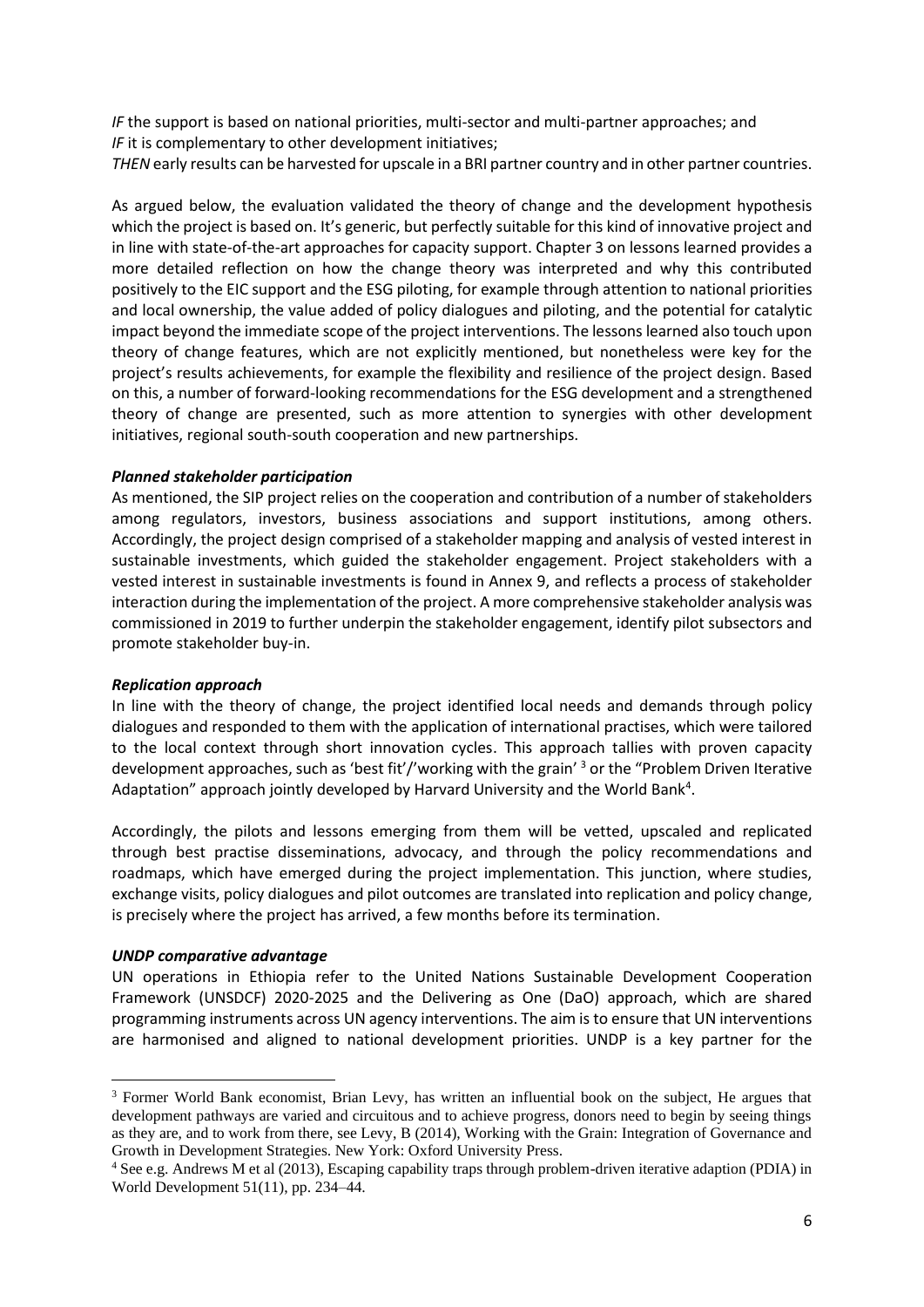Government of Ethiopia in addressing underlying structural causes of poverty and deprivation. UNDP works at policy level with a whole-of-government approach, which enables it to safeguard the coherence of the overall UN development assistance and the attainment of the SDGs. UNDP's regional hub for Africa is also based in Ethiopia, making it one of the large UN agencies in Ethiopia.

UNDP's role as integrator and policy partner is key for the appreciation of UNDP's comparative advantage within sustainable investments, as the SIP Project could draw on UNDP's long-term involvement within industrial development, its comprehensive sector knowledge and networks and its role in policy development. The feedback from SIP stakeholders for this evaluation confirmed UNDP's comparative advantage in sustainable investments and commended UNDP for being "a good development partner" and "adaptive to changes in government priorities". UNDP was also commended for being "a consistent partner with a long-term commitment in industrial development where other development partners tend to step in and out" with a shorter and more narrow scope. SIP stakeholders also found that UNDP was well-positioned to support the objectives of the project and government development policies per se.

#### *Linkages with other interventions within the sector*

The SIP Project is a unique contribution to the promotion of sustainable investments in Ethiopia and aligned with Growth and Transformation Plan (GTP) II, the Home-grown Economic Reform Program (HGER) and the Ten-Year Perspective Development Plan (2021 – 2030). UNDP's support to industrial development, manufacturing subsectors and private sector participation, previously focused on various aspects of sustainable investments such as social rights, environmental protection, and promotion of start-ups and micro, small and medium-sized enterprises. The SIP Project on the other hand, presents an opportunity to address sustainable investments from a holistic perspective, targeting large companies located outside the industrial parks for scale and impact. The evaluation noted that thematic support for industrial development is not well coordinated at present, and the SIP Project promotes a framework, which enables a more coherent approach that could draw on contributions from other development partners.

#### *Management arrangements*

The project is implemented by the EIC and joint supported by UNDP Ethiopia and UNDP China. The project was designed with a joint steering committee consisting of the EIC, UNDP Ethiopia and China, the Chinese Embassy in Ethiopia, the Ministry of Finance and Economic Cooperation (MoFEC) and the Environment, Forest and Climate Change Commission (EFCCC). It subsequently convened to agree on the project design in April 2019. The UNDP CO in Ethiopia employs a project coordinator who is responsible for the technical assistance and budget allocation, and works in close cooperation with the EIC. The management arrangements are further assessed below.

# <span id="page-18-0"></span>2.2 Project results

The evaluation rated the overall project results (attainment of objectives): **Satisfactory.**

This generic rating is based on the combined performance of the project according to the DAC evaluation criteria, and reflects that the planned project outputs were achieved or were likely to be achieved at the time of the evaluation. The outputs were delivered effectively and efficiently and with good quality in spite of delays caused by Covid-19 and a state of emergency. The rating also reflects that the project objectives remained relevant towards local demands and priorities, and that the project strategy and theory of change was conducive for the accomplishment of the project results. The project was also relevant vis-a-vis women and vulnerable groups as it mainstreamed crosscutting issues through the ESG approach, whereas synergies and complementarities were achieved at a satisfactory level for a piloting project. The likely longer-term impact is not yet clear, even if the project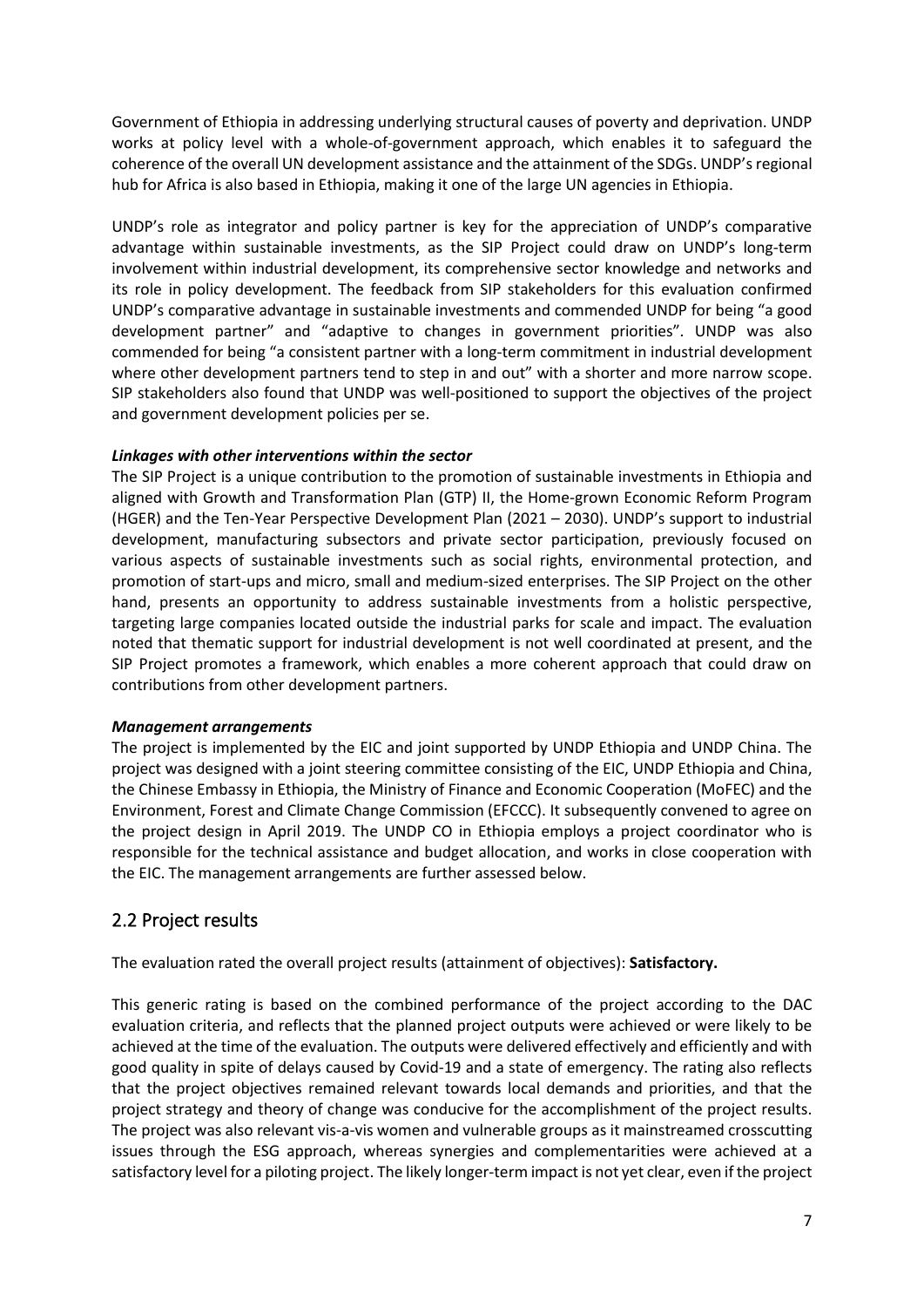has managed to put ESG and promotion of sustainable investment for large corporations on the political agenda in Ethiopia and has proposed a framework and roadmap to implement it. Sustaining the early pilot results is a particular challenge, which needs to be overcome to achieve longer-term impact. This will depend on how the institutionalisation process can be sustained, and whether a shared vision of the ESG approach and a balanced framework approach can be agreed among regulators, investors and other stakeholders. The subsections below provide more detail on the project performance according to the DAC criteria.

# <span id="page-19-0"></span>*2.2.1 Relevance and coherence*

#### Relevance rating: **Highly satisfactory**

The SIP project has performed well in terms of relevance and coherence, and the evaluation rated the relevance highly satisfactory. Based on the desk review and consultations with project stakeholders, the SIP Project remained relevant to the needs and priorities of Ethiopia as outlined by the country policies, the 2030 Agenda on Sustainable Development and UNDP's global and country level strategies. As mentioned, the project is a result of the global BRI-SIP partnership framework in addition to Ethiopia's and China's strategic cooperation, whereas UNDP derives its mandate from the 2030 Agenda and UNDP's Strategic Plan, which at country-level is reflected in the UNSDCF for 2020-2025 with the Federal Democratic Republic of Ethiopia, and its predecessor, the United Nations Development Assistance Framework (UNDAF) for Ethiopia (2016-2020). The SIP Project is nested under both programmes. In UNDAF, the project contributed to the achievement of Outcome 2: "By 2020, Private Sector driven manufacturing and service industry sector growth is inclusive, sustainable, competitive and job rich", whereas in UNSDCF it contributed to the achievement of Outcome 3: "All people in Ethiopia benefit from an inclusive, resilient and sustainable economy" and Outcome 4: "All people in Ethiopia live in a society resilient to environmental risks and adapted to climate change", respectively. The UNDAF and UNSDCF are aligned to Ethiopia's development priorities and the way the project contributed to the outcomes, is explained below.

From the Government of Ethiopia's perspective, the SIP Project remained relevant to the national policies and strategies, including the Ethiopia's GTP II 2014-2019, which was succeeded in 2019 by the HGER and the Ten Years Perspective Development Plan 2021 – 2030, as well as Ethiopia's Climate Resilient Green Economy (CRGE) strategy from 2011. The HGER aims to unlock Ethiopia's development potential and its transition from a largely agrarian low-income country to an industrialised lower middle-income country by 2030. This will require the private sector to play a stronger role in economic growth and job creation amid waning public financing capacity. Privatisation of flagship companies such as Ethio Telecom and Ethiopian Airlines is part of the plan. Trade and regional integration are given special emphasis in the HGER roadmap as demonstrated in Ethiopia's signing and subsequent ratification of the African Continental Free Trade Area. Ethiopia also resumed the WTO accession negotiations after a pause of eight years. In turn, the project contributes to Ethiopia's development priorities through the promotion of private sector participation (and financing) to meet Ethiopia's development objectives, and through strengthening the sustainability of priority manufacturing subsectors. Both priorities are critical to attract (and retain) FDI, create green growth and reduce poverty, and for attaining lower middle-income status by 2030.

As illustrated by the results achievements in the next section, the project's theory of change was conducive for piloting sustainable investment promotion, although the pilots are yet to be institutionalised. The project was adaptive towards partner priorities as project interventions underpinned the outcomes of policy dialogues, exchange visits and thematic conferences such as the Addis Ababa SIP investment forum in July 2019, where pathways for sustainable investments were discussed to guide the piloting of the ESG framework approach.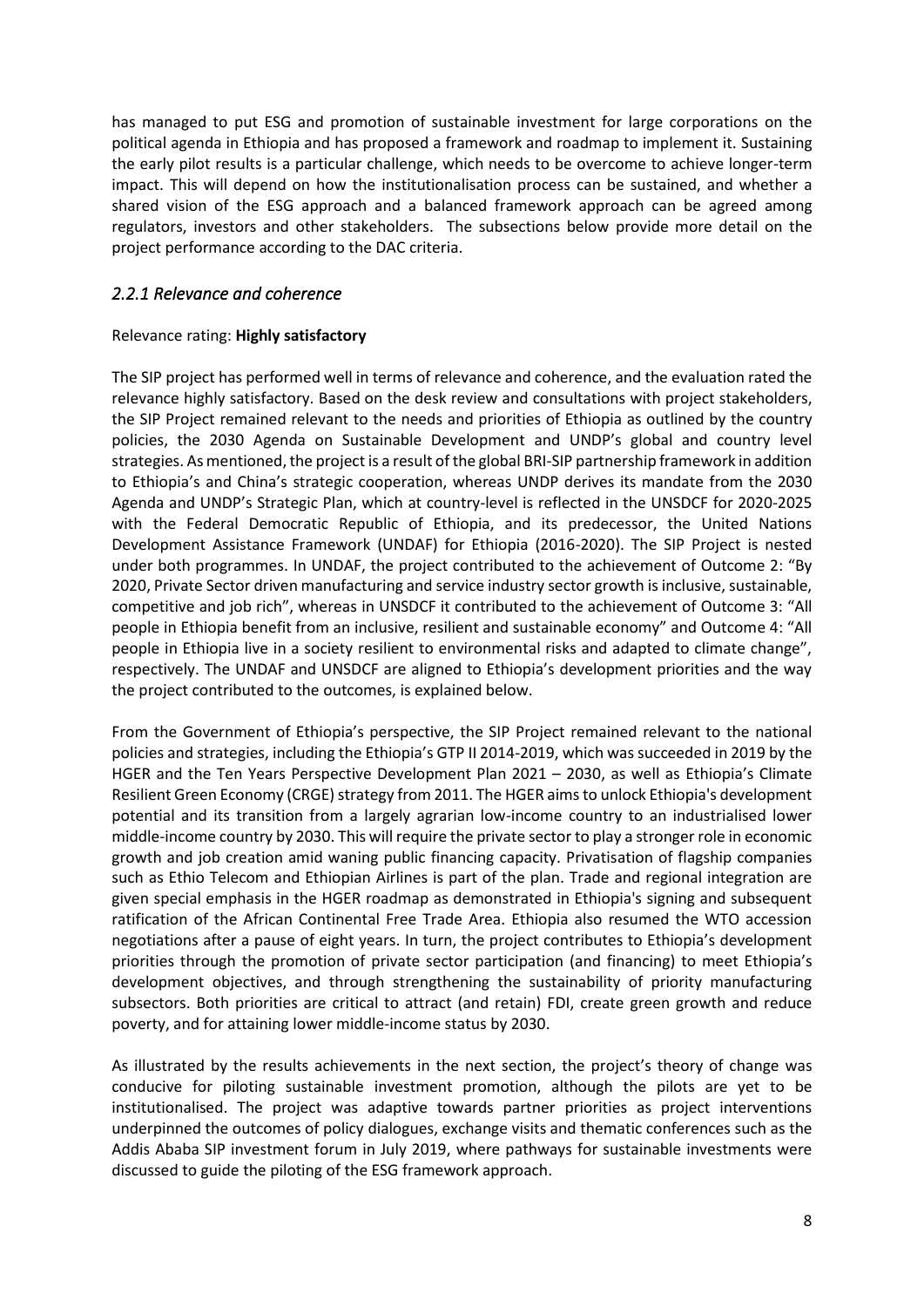The initiation of the SIP Project coincided with a change of government in 2018 and the adaptive approach presented an opportunity to adjust the project design and realign it with the priorities of the new government. One of the most significant changes was to widen investor participation in the project as initial discussions to target only Chinese-owned factories inside Chinese-owned industrial park were abandoned for large manufacturers per se outside the industrial parks. This paved the way for the participation of pilot companies owned by a. o. Ethiopian, Chinese, and Indian investors, representing both export- and domestic market-oriented manufacturers, and met a demand from EIC for a broader scope to retain FDI in the country rather than attracting new FDI. As a result, a more sector wide approach was pursued, which improved the overall relevance of the pilots for Ethiopia and other lower-middle and middle-income countries. Further, the adaptive project design meant that it could respond to the challenges caused by the coronavirus pandemic and the state of emergency with a project extension of 18 months, and support EIC's remote work ability with additional ICT support.

#### *Synergies and complementarities*

As mentioned, the thematic development support for industrial development in Ethiopia is not closely coordinated beyond the general donor coordination through the Ministry of Finance. However, as the ESG approach enters the next phase, it would be critical to consider if more synergies and complementarities are feasible. Coordination with other UN agencies and committees (UNCTAD, UNECA, UNIDO, ILO and UNCDF) was mentioned as a general intention in the project document, but only few opportunities such as the policy dialogue forums emerged during the present project phase. Moving forward, there may be more scope for cooperation. For example, UNIDO in cooperation with UN Global Compact, GIZ, the China National Textile and Apparel Council and Ethiopian Textile Industry Development Institute currently implements the "Sustainable textile investment and operation in Ethiopia", aiming among others to improve ESG standards in the textile and garment sector. This project targets Chinese owned industrial parks and companies with a scope which was initially discussed for the SIP Project. Since the SIP Project includes the same subsector, but outside the industrial parks, mutual learning and coordination could benefit the development of a joint ESG approach. After all, international customers worry about the ESG metrics, not the location of a company. (*See Recommendation #10*)

The evaluation also assessed if other SIP-BRI pilots were relevant for cooperation and exchange of experience. The SIP-BRI project implemented by UNDP Serbia was identified as the most relevant to assess. It is based on the experience of the SIP-BRI project in Ethiopia, which lead to a more decentralised project approach in which UNDP China provide technical backup support. However, the Serbian project has only completed the inception phase, and have not yet achieved significant results. Moreover, it has opted for a quite different approach compared to Ethiopia, as it supports the physical construction and establishment of a BRI institute to underpin Serbian-Chinese relations, whereas the SIP Project in Ethiopia promotes sustainable investments through EIC. Cooperation opportunities may emerge in the future, but for this phase, opportunities (except for sharing of reports) were limited.

## <span id="page-20-0"></span>*2.2.1.1 Crosscutting issues*

The SIP Project gender marker score is 2 based on UNDG's four-point gender marker rating scale<sup>5</sup>. This corresponds to projects, that have gender equality as a significant objective. Given the catalytic

<sup>5</sup> The UNDG Gender Marker standard is based on a 4-point scale: Gender Marker Score 3 for projects that have gender equality as a principal objective; Gender Maker Score 2 for projects that have gender equality as a significant objective; Gender Marker Score 1 for projects that will contribute in some way to gender equality, but not significantly; and Gender Marker Score 0 for projects that are not expected to contribute noticeably to gender equality.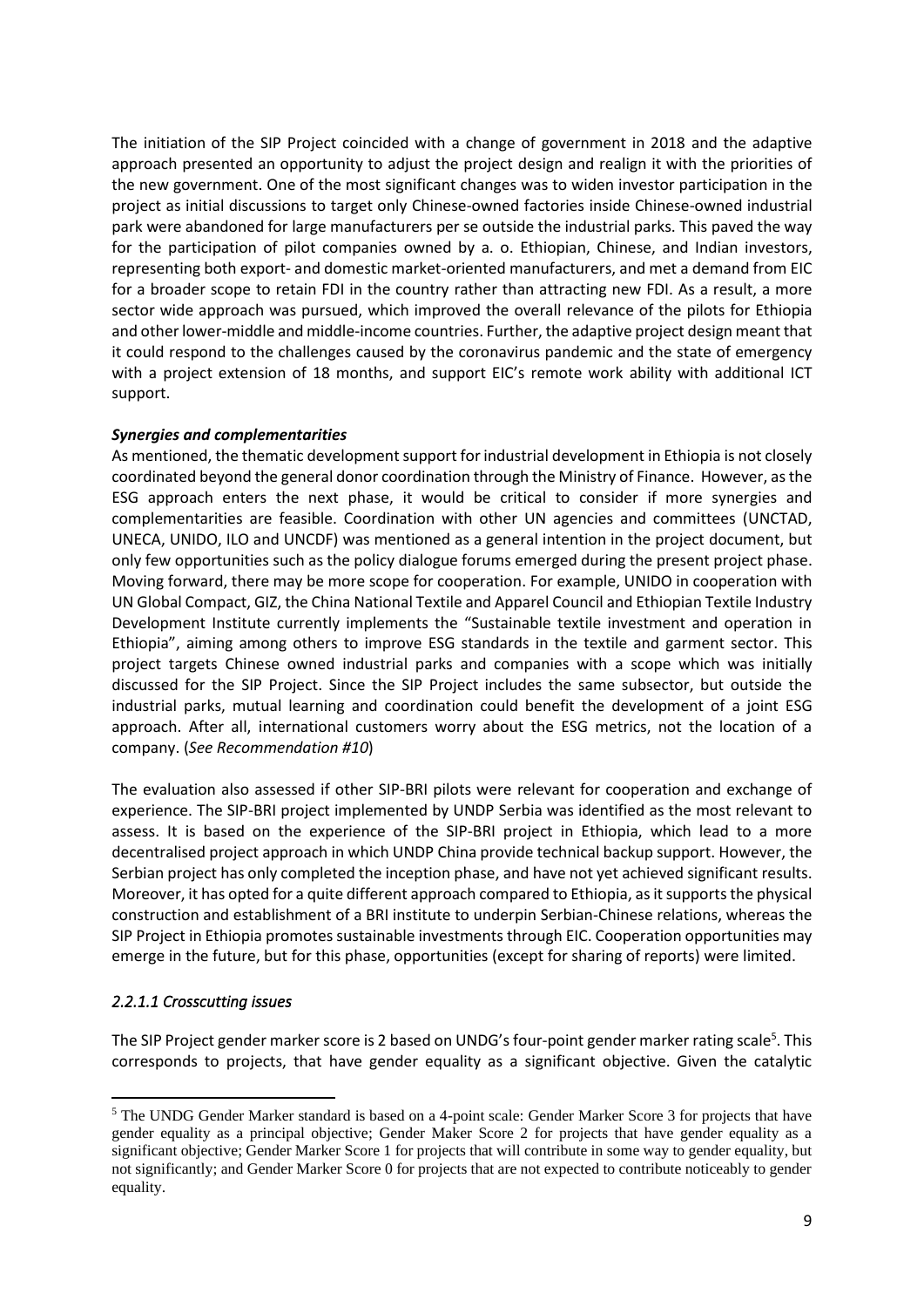potential of the project and the fact that a majority of employees working in manufacturing are women, the gender marker rating seems justified. At first glance, a lower score would seem more appropriate as the project document does not include any specific targets on gender equality and women's empowerment (GEWE) or vulnerable groups. However, the ESG approach does indeed mainstream GEWE and human rights considerations, as ESG metrics attend to issues like workers' rights and the freedom to associate, women's safety, minimum salaries, equal pay and equal employment opportunities, workplace access for persons with disabilities, and skills development. To this end, the social metrics proposed by the draft ESG framework include "Equal Opportunity" benchmarks for fair and transparent entrenchment practices and inclusive workplace management with safeguards for equal work opportunities for women, youth and persons with disabilities.

These mainstreaming efforts captured by the proposed ESG framework are key, as women in Ethiopia face a number barriers to access formal employment opportunities and the benchmarking of social standards is critical to the improvement of the rights of women's and vulnerable groups in manufacturing. By 2014, female workers comprised 33.3% of the workforce in the manufacturing sector (large and medium sized enterprises), but the GTP II anticipated a growth in the manufacturing sectors and the creation of 750,000 new jobs in medium and large-scale manufacturing industries by 2020; hereof, a workforce share for women of 60% in low and medium-skilled and 30% in high-skilled jobs in textile and garments, leather and leather products, food and beverages, and pharmaceuticals. $^6$ 

The ESG conceptual development aside, the SIP project also made an effort to improve the capacity of women in all its activities from policy dialogues to the piloting of ESG principles in manufacturing companies. This included efforts to achieve a more gender-balanced participation in the sustainable investment forums, trainings, and ESG management and training-of-trainers support for the pilot companies. While full gender equity was not realistic, the table below illustrates that a participation rate of 15-25% for women was achieved in most project activities.

| #     | <b>Activity</b>                                                         | <b>Participants</b><br># | <b>Male</b><br># | Female<br>Ħ    | Female<br>% |
|-------|-------------------------------------------------------------------------|--------------------------|------------------|----------------|-------------|
| 1.1.1 | Sustainable Investment Forum in<br>Addis Ababa, Ethiopia                | >108                     | 88               | 20             | 19%         |
| 1.2   | Training/knowledge sharing<br>programme in China (policy makers)        |                          | 6                |                | 14%         |
|       | Training/knowledge sharing<br>programme in China (technical<br>experts) | 21                       | 17               | $\overline{4}$ | 19%         |
| 3.2   | ESG pilot - Textile and garments                                        | 20                       | 17               | 3              | 15%         |
|       | ESG pilot - Ceramic                                                     | 40                       | 30               | 10             | 25%         |
|       | ESG pilot - Horticulture                                                | 12                       | 10               |                | 17%         |

*Table. Examples of women's participation in SIP Project activities* 

 $6$  See MoI/UNDP (2018), A Study on Women in Manufacturing in Ethiopia p 5 & 14.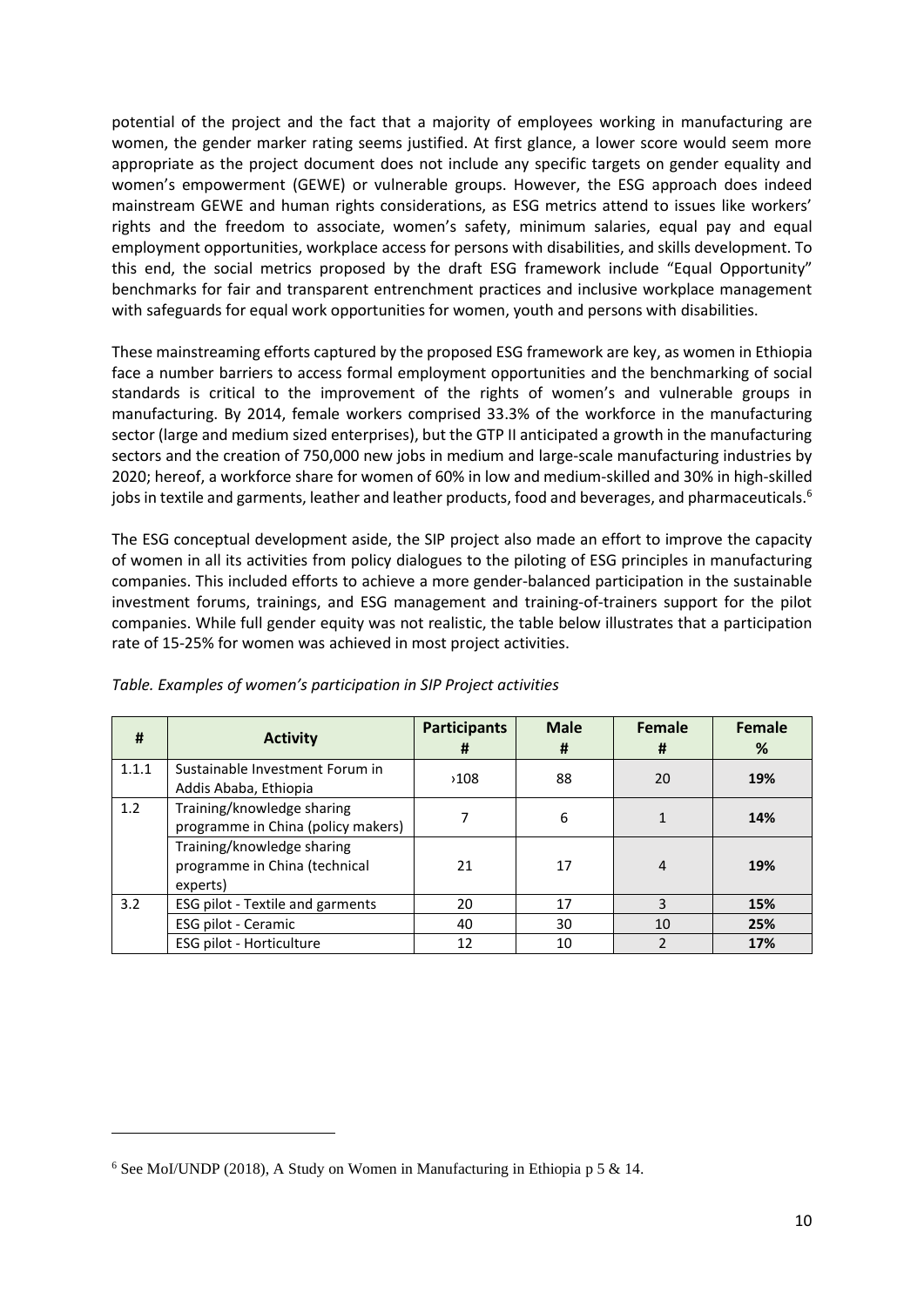# <span id="page-22-0"></span>*2.2.2 Effectiveness*

## Performance rating: **Highly satisfactory**

The effectiveness of the project was rated highly satisfactory as the project achieved or is about to achieve its planned outputs, in spite of significant delays caused by external events, see also section 2.2.3 of efficiency. The quality of the outputs was also high, and significant resources and expertise were mobilised to facilitate policy dialogues, adapting project interventions to local priorities and linking policy discissions and international ESG approaches with local piloting and tailoring.

The table below presents the project log frame with the intervention logic of planned activities, outputs and outcome. In addition, the log frame contains the indicator framework with baseline and accomplishment indicators, and the means to verify them. Moreover, the table presents in two separate columns the project accomplishments according to the project's most recent progress report and the verification of these accomplishment by the evaluation. In Annex 6 there are additional information on the status and accomplishments of key project activities, some of which are also assessed in more detail below the log frame table.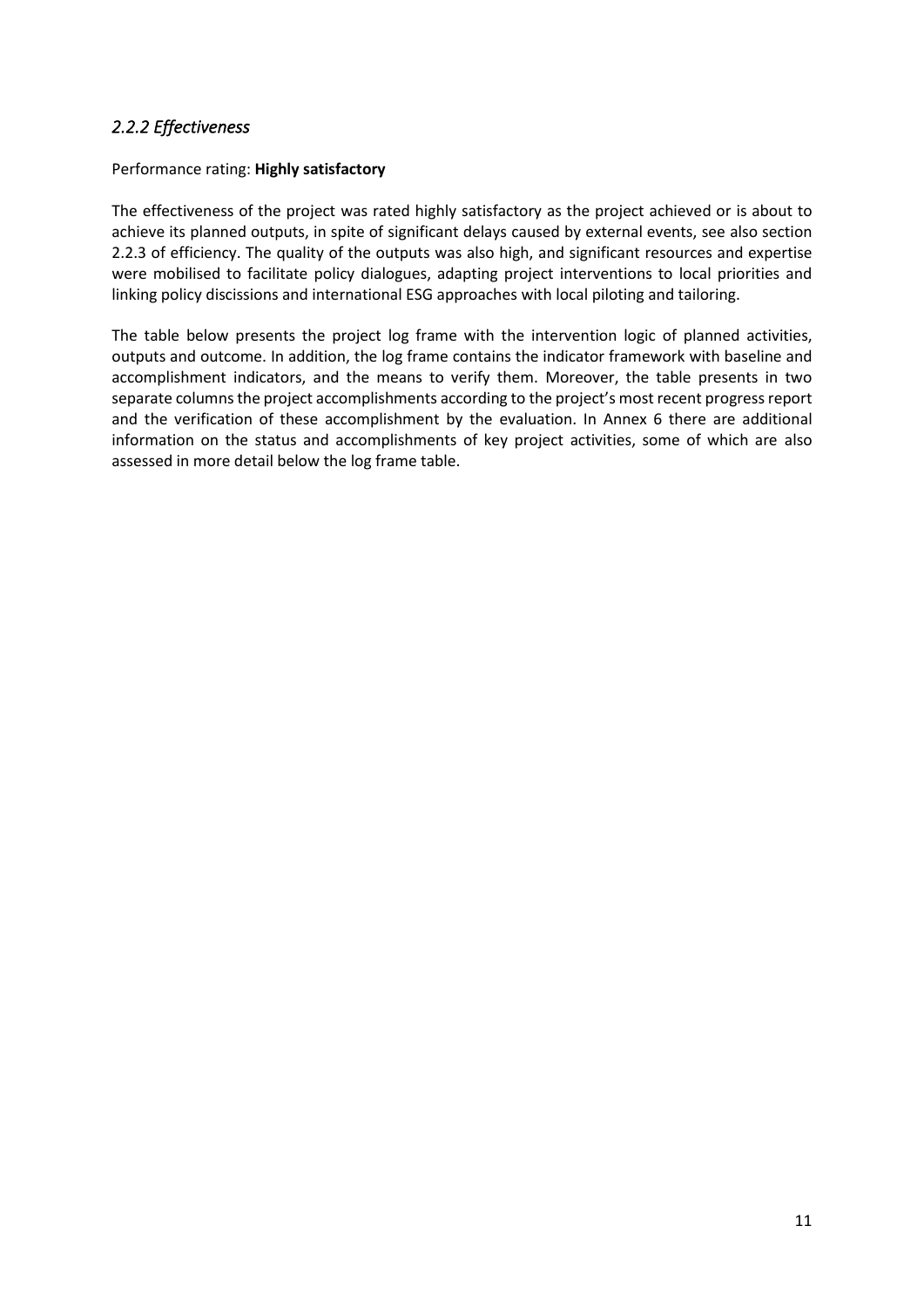*Table. SIP Project results achievements against the logical framework*

| <b>Intervention Logic</b> | Baseline and results achievements as per the latest monitoring<br>report, Oct 2021 | <b>Evaluation</b><br><b>Assessment</b> |
|---------------------------|------------------------------------------------------------------------------------|----------------------------------------|
| Ohiective                 |                                                                                    |                                        |

**Objective** 

To strengthen institutional frameworks and building capacity in a selected pilot country (Ethiopia) towards the leveraging of sustainable investments, in order to improve the overall investment climate to attract and sustain foreign investments that respond to the country's national development priorities and local needs.

| <b>Expected</b><br>Accomplishment                                                                                                                             | Accomplishment<br>Indicators (IA)                                                                                     | <b>Means of</b><br>verification                                               | <b>BASELINE at</b><br>project<br>inception                              | IA by<br>Oct 2021                                                            | <b>Assessment of the</b><br>monitoring report Oct 2021                                                                                                                                                      | <b>Evaluation</b><br><b>Assessment</b>                                                                                                                                                                                     |  |  |
|---------------------------------------------------------------------------------------------------------------------------------------------------------------|-----------------------------------------------------------------------------------------------------------------------|-------------------------------------------------------------------------------|-------------------------------------------------------------------------|------------------------------------------------------------------------------|-------------------------------------------------------------------------------------------------------------------------------------------------------------------------------------------------------------|----------------------------------------------------------------------------------------------------------------------------------------------------------------------------------------------------------------------------|--|--|
| <b>PLATFORM</b>                                                                                                                                               |                                                                                                                       |                                                                               |                                                                         |                                                                              |                                                                                                                                                                                                             |                                                                                                                                                                                                                            |  |  |
| EA1. Enhanced<br>knowledge,<br>information<br>exchange and<br>communication on<br><b>BRI</b> related<br>investments,                                          | IA 1.1<br>Events designed for<br>increasing the<br>awareness and<br>forging mutual<br>understanding on<br>sustainable | Pre-event<br>background<br>paper /<br>scoping paper<br>and agenda,<br>List of | Limited<br>business/policy<br>dialogue on<br>sustainable<br>investment. | IA 1.1.1<br>1st investment<br>forum, Addis<br>Ababa,<br>Ethiopia.            | Completed.                                                                                                                                                                                                  | <b>Completed</b>                                                                                                                                                                                                           |  |  |
| fostered<br>knowledge and<br>experience<br>sharing on<br>sustainable                                                                                          | investment.                                                                                                           | participants,<br>Participants'<br>feedback and<br>questionnaires,             |                                                                         | IA 1.1.2<br>Sustainable<br>investment<br>promotion<br>event in China         | Completed.                                                                                                                                                                                                  | Completed.                                                                                                                                                                                                                 |  |  |
| investment among<br>multiple<br>stakeholders in<br>the selected pilot<br>country and<br>established a<br>learning and<br>capacity building<br>network towards |                                                                                                                       | Post-event<br>summary,<br>knowledge<br>products,<br>project quarter<br>annual |                                                                         | IA 1.1.3<br><b>BRI-SIP Policy</b><br>Dialogue in<br>Addis Ababa,<br>Ethiopia | Rephased for 2021 as a result of<br><b>COVID-19:</b><br>Based on the findings of the on-going<br>diagnostic studies in two thematic<br>areas, the policy dialogue is planned<br>to be further held in 2021. | Postponed to 2022 as a<br>result of COVID-19 and<br>pending the outcomes of<br>the ESG piloting. A<br>technical workshop was<br>conducted on 23 Dec<br>2021 to discuss the ESG<br>studies among<br>government stakeholders |  |  |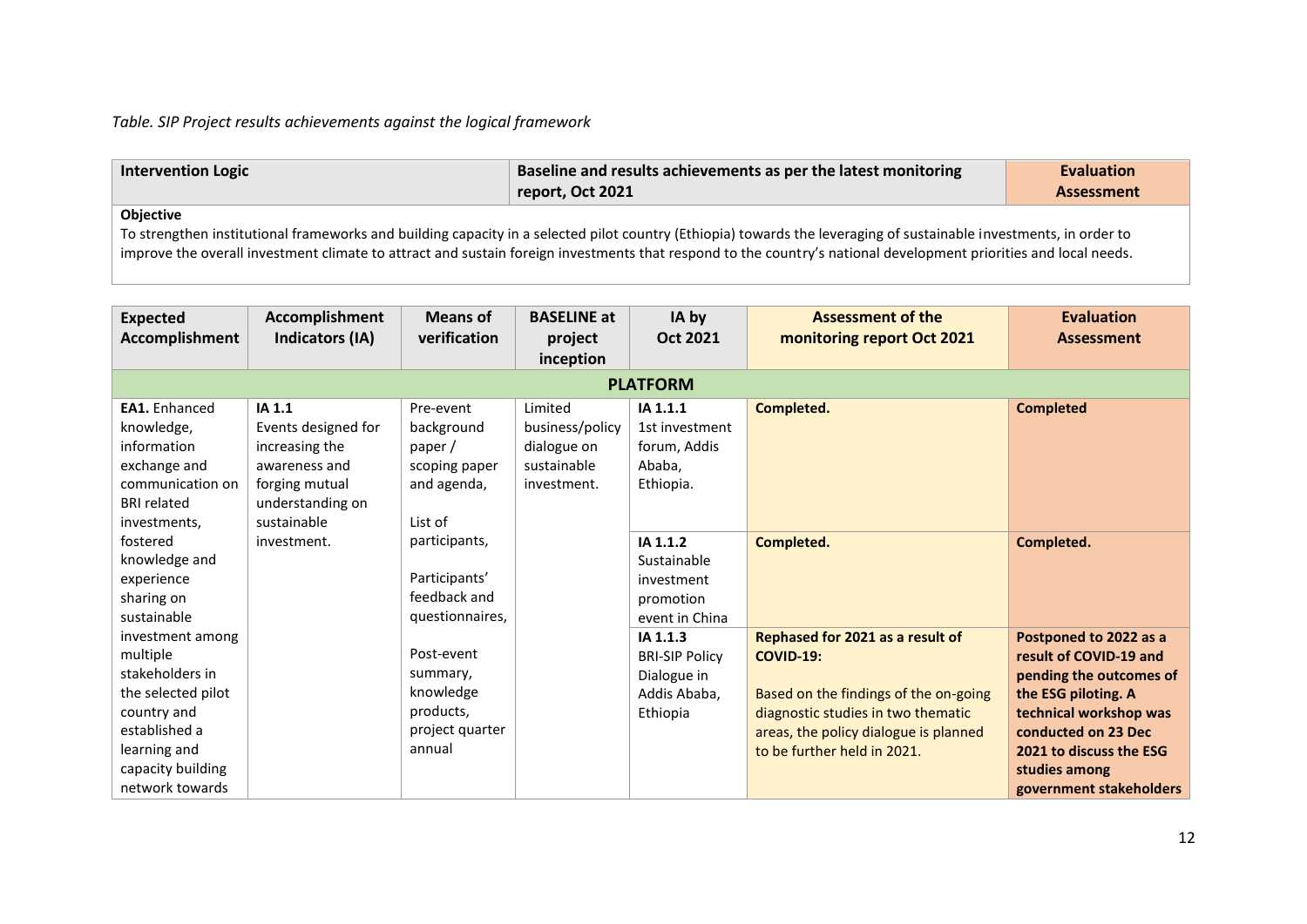| <b>Expected</b><br><b>Accomplishment</b>                           | Accomplishment<br><b>Indicators (IA)</b>                                                                                                                                                               | <b>Means of</b><br>verification                                                                                                                                           | <b>BASELINE at</b><br>project<br>inception                | IA by<br><b>Oct 2021</b>                                    | <b>Assessment of the</b><br>monitoring report Oct 2021                                              | <b>Evaluation</b><br><b>Assessment</b>                                                                                                                                                                                                                            |
|--------------------------------------------------------------------|--------------------------------------------------------------------------------------------------------------------------------------------------------------------------------------------------------|---------------------------------------------------------------------------------------------------------------------------------------------------------------------------|-----------------------------------------------------------|-------------------------------------------------------------|-----------------------------------------------------------------------------------------------------|-------------------------------------------------------------------------------------------------------------------------------------------------------------------------------------------------------------------------------------------------------------------|
| presenting<br>investment policy<br>as well as<br>governance        |                                                                                                                                                                                                        | substantive<br>reports.                                                                                                                                                   |                                                           |                                                             |                                                                                                     |                                                                                                                                                                                                                                                                   |
| solutions to<br>identified<br>hindrance<br>/bottlenecks of<br>FDI. | IA 1.2<br>A training<br>program/knowledge<br>sharing/capacity<br>building session for<br>government officials<br>and private sector in<br>both Ethiopia and<br>China to increase the<br>understanding. | Training<br>materials<br>and<br>agenda,<br>of<br>List<br>participants,<br>Participants'<br>feedback and<br>questionnaires,<br>Post-training<br>summary.                   | Limited<br>knowledge on<br>BRI-SIP.                       | Training<br>programme/<br>knowledge<br>sharing<br>workshop. | Completed.                                                                                          | <b>Completed</b>                                                                                                                                                                                                                                                  |
|                                                                    | IA 1.3<br>An online<br>information hub that<br>can inform and<br>encourage<br>sustainable<br>investments.                                                                                              | Online<br>information<br>hub (website)<br>to update<br>regular<br>country-,<br>project- and<br>investment-<br>level data,<br>information<br>and tailor-<br>made analysis. | Non-existent<br>information<br>platform<br>on<br>BRI-SIP. | <b>BRI-SIP</b><br>information<br>platform.                  | Completed.<br>EIC however requires further support<br>to make the online platform to be<br>enhanced | <b>Completed. Additional</b><br>support rendered for<br>laptops and servers to<br>underpin homework<br>during Covid-19. The<br>website contains links to<br>the ESG studies, but EIC<br>does not seem to<br>regularly monitor web<br>user patterns and<br>demands |
|                                                                    |                                                                                                                                                                                                        |                                                                                                                                                                           |                                                           | <b>POLICY</b>                                               |                                                                                                     |                                                                                                                                                                                                                                                                   |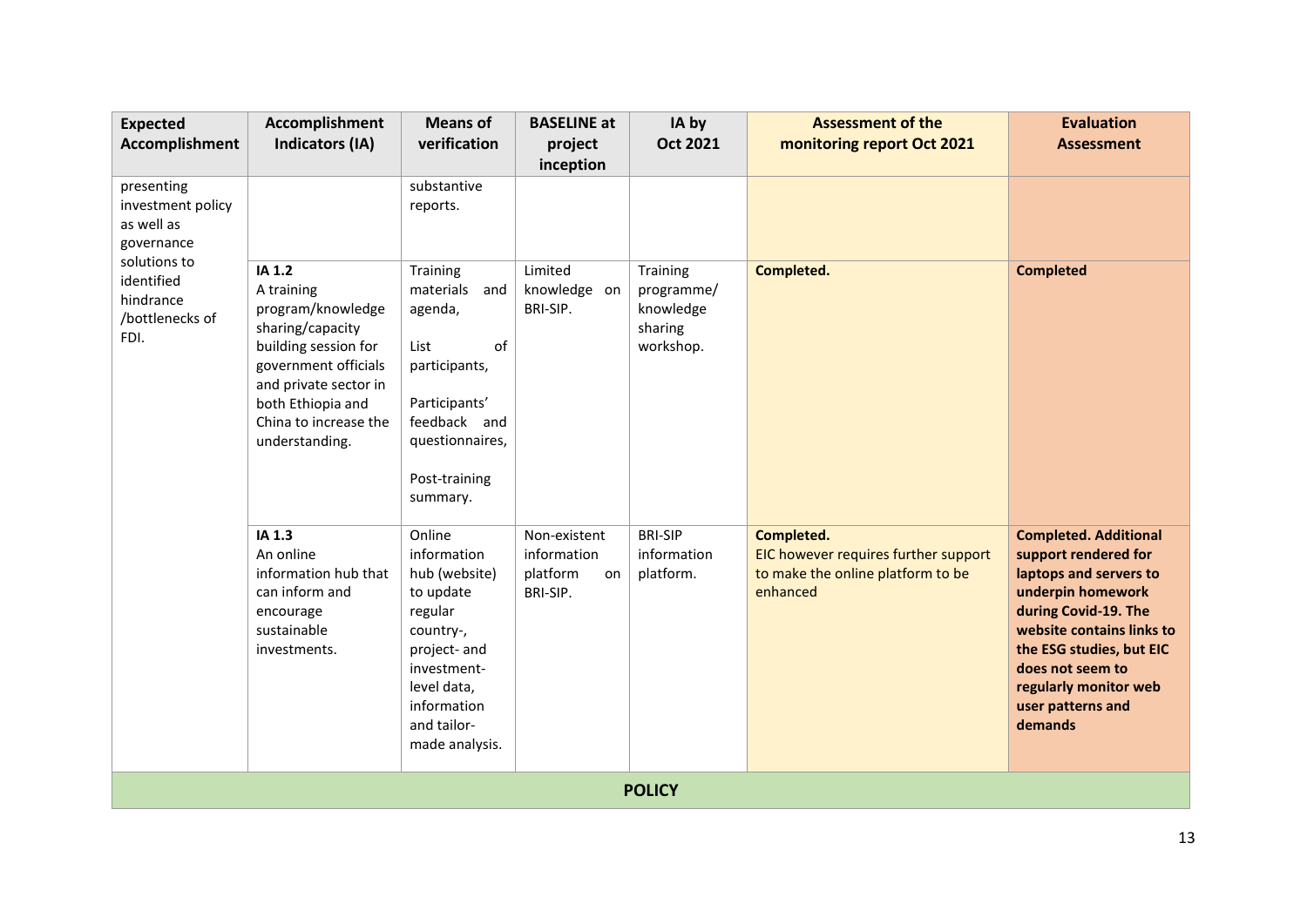| <b>Expected</b>                                                                                                                                                                                                                                                                 | Accomplishment                                                                                                    | <b>Means of</b>                                                    | <b>BASELINE at</b>                                                                                       | IA by                      | <b>Assessment of the</b>                                                                                                                                                                                                                                                                                                                                                                                                                                                                                             | <b>Evaluation</b>                                                                                                                                                                                                                                                                                                       |
|---------------------------------------------------------------------------------------------------------------------------------------------------------------------------------------------------------------------------------------------------------------------------------|-------------------------------------------------------------------------------------------------------------------|--------------------------------------------------------------------|----------------------------------------------------------------------------------------------------------|----------------------------|----------------------------------------------------------------------------------------------------------------------------------------------------------------------------------------------------------------------------------------------------------------------------------------------------------------------------------------------------------------------------------------------------------------------------------------------------------------------------------------------------------------------|-------------------------------------------------------------------------------------------------------------------------------------------------------------------------------------------------------------------------------------------------------------------------------------------------------------------------|
| <b>Accomplishment</b>                                                                                                                                                                                                                                                           | Indicators (IA)                                                                                                   | verification                                                       | project<br>inception                                                                                     | <b>Oct 2021</b>            | monitoring report Oct 2021                                                                                                                                                                                                                                                                                                                                                                                                                                                                                           | <b>Assessment</b>                                                                                                                                                                                                                                                                                                       |
| EA 2. Improved<br>business<br>environment and<br>strengthened<br>capacities of<br>policymakers in<br>the selected pilot<br>country to identify<br>regulatory and<br>institutional gaps<br>in adsorbing,<br>sustaining and<br>upgrading foreign<br>investments in<br>linage with | IA 2.1<br>Diagnostic study on<br>ESG/sustainability<br>aspects of investment<br>promotion<br>and<br>facilitation. | One diagnostic<br>study                                            | Limited studies<br>on<br>sustainability<br>of<br>aspects<br>investment<br>&<br>promotion<br>facilitation | Two diagnostic<br>studies. | Completed.<br>Diagnostic studies in the following two<br>thematic areas well under way.<br>Area 1: garment, horticulture,<br>leather and leather products,<br>and agro-processing including<br>sugar-related industries -<br>completed<br><b>Area 2: infrastructure</b><br>investments including energy<br>and ceramics - completed                                                                                                                                                                                  | <b>Completed</b>                                                                                                                                                                                                                                                                                                        |
| national<br>development<br>priorities and local<br>needs.                                                                                                                                                                                                                       | IA 2.2<br>Five concrete policy<br>advices designed to<br>analyse and remove<br>investment barriers                | One<br>policy<br>analysis<br>paper<br>including<br>five<br>advices | Limited<br>analysis/policy<br>advice in<br>specific<br>investment<br>sector.                             |                            | <b>Completed</b><br>As per the findings from two<br>diagnostic studies (A 2.1), the<br>following policy recommendation<br>have been provided:<br>Formulation of guideline on ESG<br>1.<br>integration into companies'<br>operation<br>Formulation of national level<br>2.<br>policy to incentivize companies<br>based on their level of ESG<br>integration/implementation<br>Issuance of certificate or<br>3.<br>notification for onboarding of<br>assessment agencies and pool of<br>expertise for undertaking due- | <b>Completed. The policy</b><br>recommendations refer<br>to the ESG study on<br>ceramic and energy and<br>may not fully capture the<br>study on agri-production,<br>leather, textile/garment<br>and horticulture.<br>However, both studies<br>recommend the<br>formation of a national<br><b>ESG coordination body.</b> |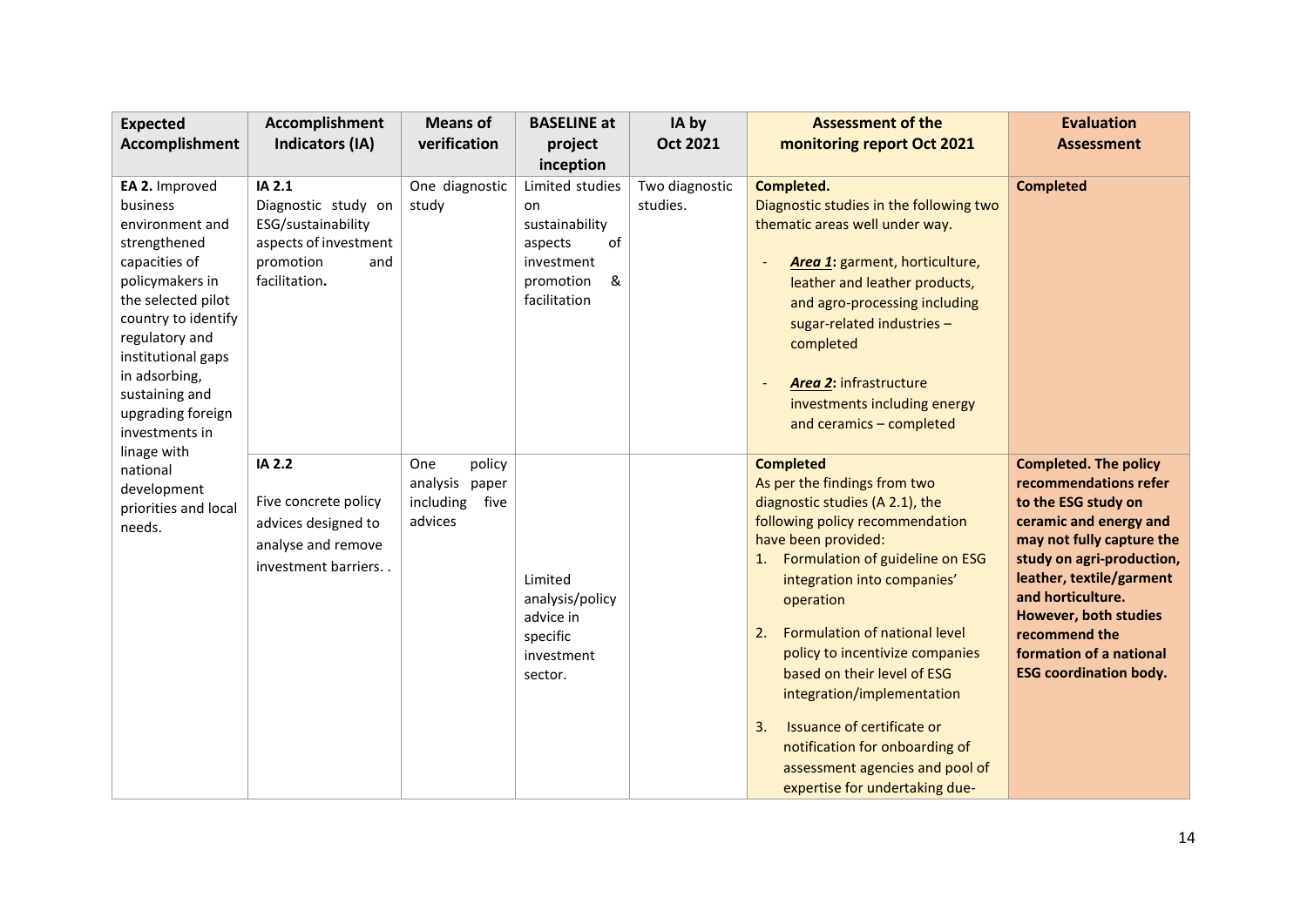| <b>Expected</b>                                                                                                                                                                                                                                                                            | Accomplishment                                                              | <b>Means of</b>                                                                                                                                                                                                                                  | <b>BASELINE at</b>                                                                                                                                      | IA by                                                                                                                 | <b>Assessment of the</b>                                                                                                                                                                                                                                                                  | <b>Evaluation</b>                   |
|--------------------------------------------------------------------------------------------------------------------------------------------------------------------------------------------------------------------------------------------------------------------------------------------|-----------------------------------------------------------------------------|--------------------------------------------------------------------------------------------------------------------------------------------------------------------------------------------------------------------------------------------------|---------------------------------------------------------------------------------------------------------------------------------------------------------|-----------------------------------------------------------------------------------------------------------------------|-------------------------------------------------------------------------------------------------------------------------------------------------------------------------------------------------------------------------------------------------------------------------------------------|-------------------------------------|
| <b>Accomplishment</b>                                                                                                                                                                                                                                                                      | Indicators (IA)                                                             | verification                                                                                                                                                                                                                                     | project<br>inception                                                                                                                                    | <b>Oct 2021</b>                                                                                                       | monitoring report Oct 2021                                                                                                                                                                                                                                                                | <b>Assessment</b>                   |
|                                                                                                                                                                                                                                                                                            |                                                                             |                                                                                                                                                                                                                                                  |                                                                                                                                                         |                                                                                                                       | diligence and compliance at<br>companies<br>Defining monitoring protocols for<br>4.<br>the enlisting of agencies and<br>experts<br>Developing capacity building<br>5.<br>curricula and awareness creation                                                                                 |                                     |
|                                                                                                                                                                                                                                                                                            |                                                                             |                                                                                                                                                                                                                                                  |                                                                                                                                                         |                                                                                                                       | system                                                                                                                                                                                                                                                                                    |                                     |
|                                                                                                                                                                                                                                                                                            |                                                                             |                                                                                                                                                                                                                                                  |                                                                                                                                                         | <b>PILOT</b>                                                                                                          |                                                                                                                                                                                                                                                                                           |                                     |
| EA 3. Enhanced<br>sustainability scale<br>and level of the<br>selected<br>investment as the<br>pilot project, with<br>the successful<br>practices and<br>development<br>impacts<br>thoroughly<br>demonstrated and<br>to be further<br>scaled up /<br>replicated later<br>within and out of | IA 3.1<br>One priority sector<br>and/or one<br>pilot<br>project identified. | Mapping<br>on<br>selected<br>the<br>priority sector /<br>pilot project,<br>One<br>concept<br>note prepared<br>to the next-<br>stage<br>project<br>assessment<br>with de-risking<br>/ sets of policy<br>advises<br>and<br>impact as the<br>focus. | Limited<br>policy<br>advisory<br>services<br>provided<br>on<br>social<br>and<br>environmental<br>for<br>aspects<br>pilot<br><b>BRI-SIP</b><br>projects. | Mapping on the<br>selected /pilot<br>project;<br>Concept note<br>prepared for<br>next-stage<br>project<br>assessment; | <b>Completed</b><br>Key sectors selected and value chain<br>approach applied to in the de-risking<br>analysis on ESG. Out of the six priority<br>sectors, Textile and Garment and<br>leather sectors value chain analysis<br>made<br>and<br>specific<br>were<br>recommendations provided. | Completed. Pilot advice<br>ongoing. |
| the selected pilot<br>country.                                                                                                                                                                                                                                                             | IA 3.2<br>Five concrete project-<br>level<br>advices<br>designed.           | One<br>project<br>assessment or<br>analysis<br>including<br>five<br>concrete                                                                                                                                                                     | Limited<br>assessment on<br>development                                                                                                                 | One project<br>assessment or<br>analysis<br>including five<br>concrete                                                | Completed.<br>level<br>advices<br>Concrete<br>project<br>provided in the Assessment Report on                                                                                                                                                                                             | <b>Completed</b>                    |
|                                                                                                                                                                                                                                                                                            |                                                                             |                                                                                                                                                                                                                                                  |                                                                                                                                                         |                                                                                                                       |                                                                                                                                                                                                                                                                                           |                                     |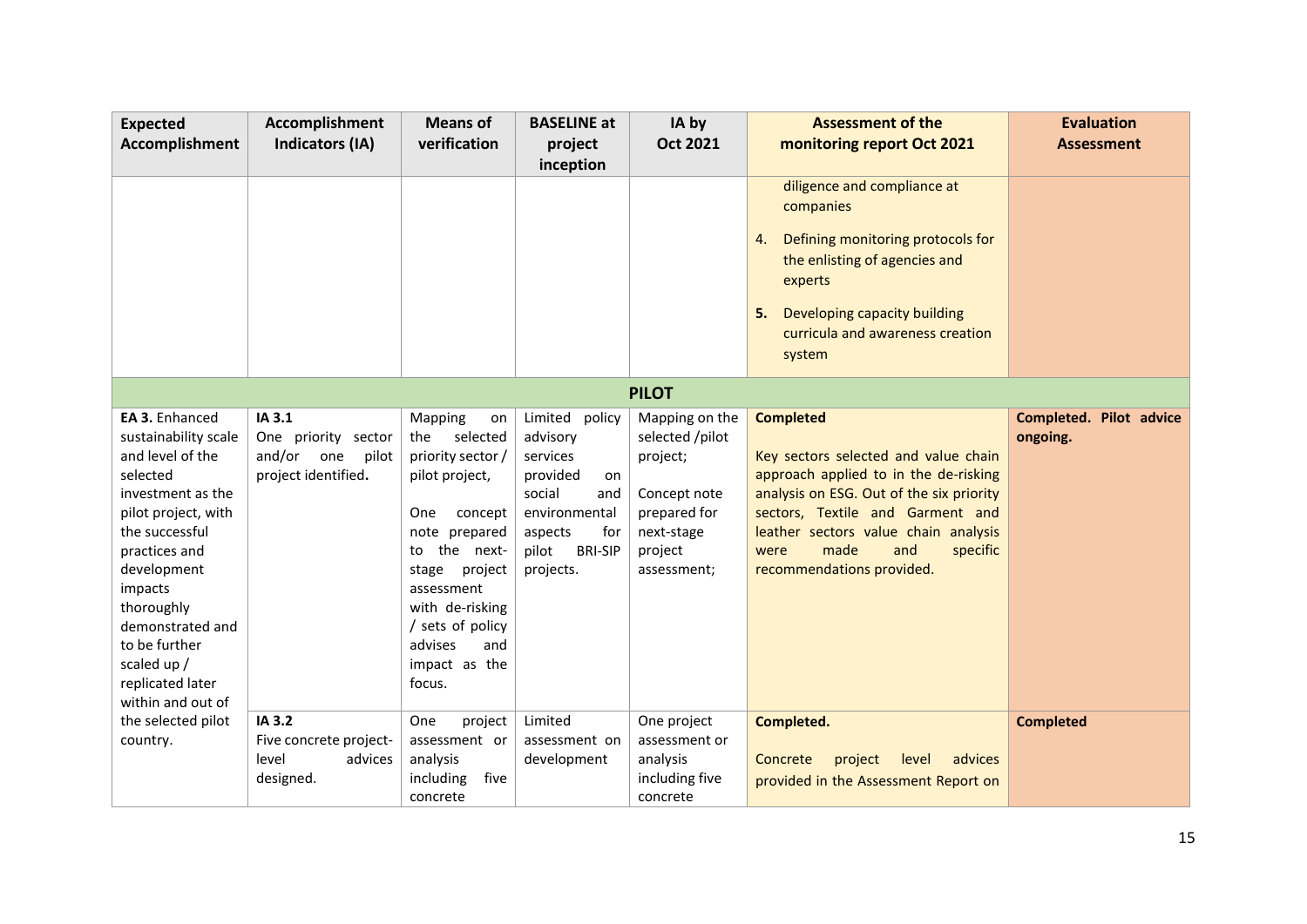| <b>Expected</b><br><b>Accomplishment</b> | Accomplishment<br>Indicators (IA)                                                                                             | <b>Means of</b><br>verification                                                                                                                                 | <b>BASELINE at</b><br>project<br>inception        | IA by<br>Oct 2021                                                                                                                             | <b>Assessment of the</b><br>monitoring report Oct 2021                                                                                                                           | <b>Evaluation</b><br><b>Assessment</b> |
|------------------------------------------|-------------------------------------------------------------------------------------------------------------------------------|-----------------------------------------------------------------------------------------------------------------------------------------------------------------|---------------------------------------------------|-----------------------------------------------------------------------------------------------------------------------------------------------|----------------------------------------------------------------------------------------------------------------------------------------------------------------------------------|----------------------------------------|
|                                          |                                                                                                                               | project-level<br>advices.                                                                                                                                       | impacts of BRI-<br>SIP projects.                  | project-level<br>advices.                                                                                                                     | Private sector engagement in light of<br>sustainable investment promotion<br>under the Belt and Road Initiative-<br>Sustainable Investment Platform (BRI-<br>SIP)- July 31, 2019 |                                        |
|                                          | IA 3.3<br>Three successful<br>practices<br>summarized to<br>demonstrate the<br>sustainability impacts<br>of the pilot project | One<br>publication on<br>selected<br>the<br>best practices,<br>of<br>List<br>participants,<br>agenda<br>and<br>0f<br>summary<br>the<br>demonstration<br>events. | Limited<br>advocacy<br>services<br>on<br>BRI-SIP. | One publication<br>on the selected<br>best practices;<br>List of<br>participants,<br>agenda and<br>summary of the<br>demonstration<br>events. | Ongoing 2021.                                                                                                                                                                    | Pending 2022.                          |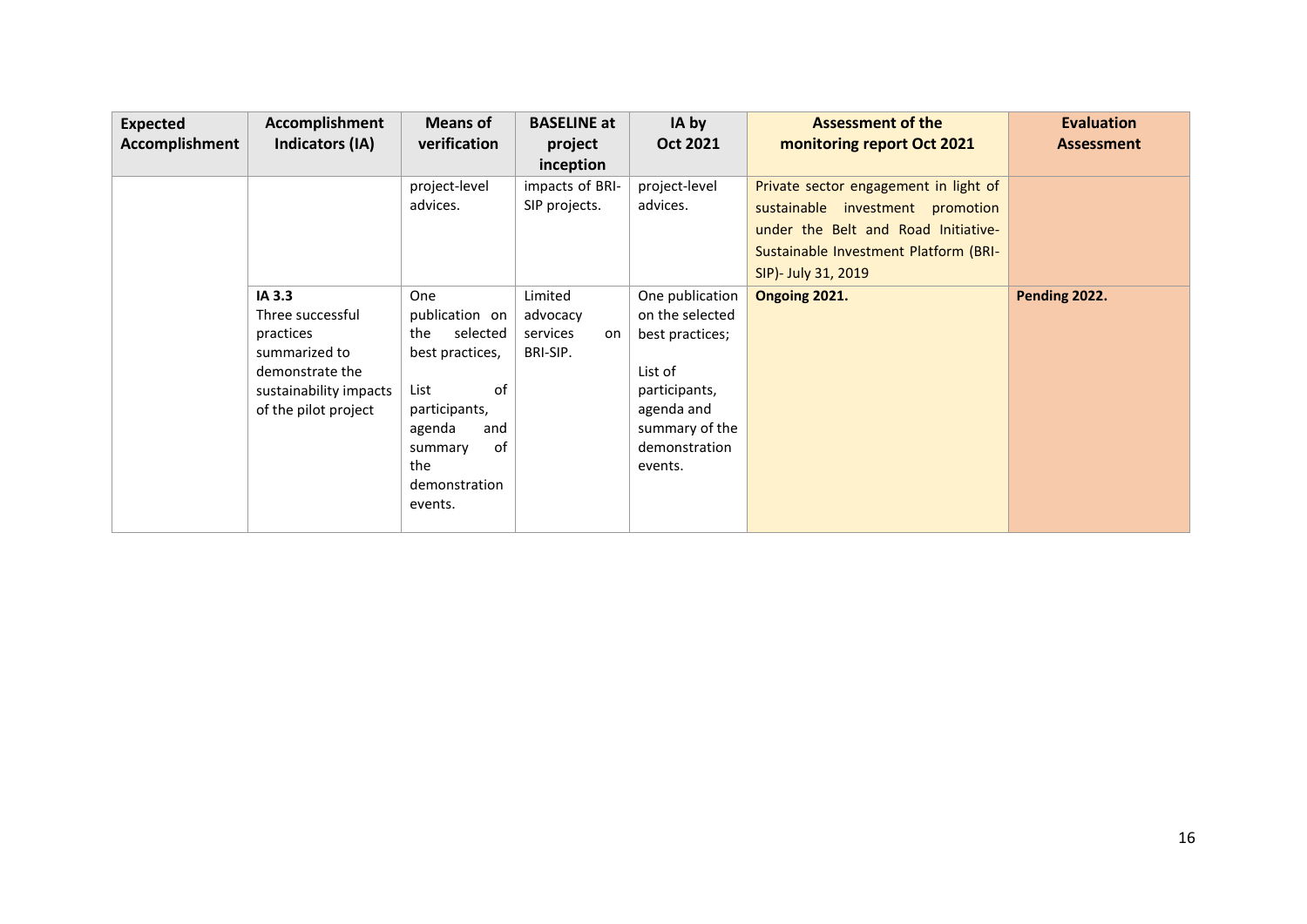Below is a more detailed assessment of key interventions across the three intervention pathways, comparing accomplishments against baselines and planned outputs.

#### **Output 1 – Platform**

**Enhanced knowledge, information exchange and communication on BRI related investments, fostered knowledge and experience sharing on sustainable investment among multiple stakeholders in the selected pilot country and established a learning and capacity building network towards presenting investment policy as well as governance solutions to identified hindrance/bottlenecks of FDI.**

The project implemented all planned policy/investment forums and training activities, bar one remaining policy dialogue event. EIC found the forums and training relevant and useful, and all events were conducted with a high degree of participation from relevant stakeholders, including the participation of top managers and executives. This also included key note speakers from government and development partners. The key events included:

#### *Sustainable investment and match-making event in Addis Ababa, Ethiopia (Activity 1.1.1, 1.1.3).*

The first BRI-SIP sustainable investment forum was successfully conducted in Addis Ababa, Ethiopia on 2-3 July 2019 to discussthematic areas and practical challenge for further analysis and study. Some 120 participants from Ethiopia and China attended the forum which included speakers from UNDP, the Chinese Embassy, the EIC, the Ethiopian Finance Ministry, and the Chamber of Commerce's and private sector associations. Key discussion points included barriers for sustainable investment and potential policy options. A match making forum was conducted simultaneously with the investment forum with a total of 45 participants from the public and private sector and foreign companies.

The sustainable investment forum was conducted to overcome the limited policy dialogue on sustainable investments between relevant stakeholders in Ethiopia (the baseline), and to raise awareness and forge mutual understanding on sustainable investment. Key achievements included a better understanding of the business environment constraints and a basis for the government to shape comprehensive action plans on sustainable investment in Ethiopia. The business environment had been critically affected by the unstable political situation with frequent change of investment policies and government staff. For example, some Chinese enterprises went through local registration procedures, which required them to export 70% of their products while the remaining 30% could be sold locally. However, when the manufacturing operations officially started, the policy had changed and all products were now required to be exported. Limited communication between central and local government amplified this situation, for example when enterprises with official investment licenses obtained from central government were deemed illegal by local authorities as they were ready to launch productions at the project site. Uncertainties in taxation, environmental protection and labour regulations were also discussed. National environmental standards need to be further clarified and strengthened. Environmental standards are usually not fully specified at the investment planning stage, creating potentially unpredictable government interventions at the implementation stage, whereas various authorities often repeatedly enforce the same environmental regulations once production has started, which in turn affects the operation.

#### *Sustainable investment promotion event in Beijing, China (Activity 1.1.2).*

A China-Ethiopia high-level dialogue event on sustainable investment was successfully convened on 29 November 2019 in Beijing, China. It was convened as a follow-up to the Addis Ababa event above, to further improve on the limited dialogue on sustainable investments between relevant stakeholders in Ethiopia. The event brought together more than 200 participants from government, enterprises, chambers of commerce, United Nations, local embassies, other development agencies and think tanks. It was complemented by a sectoral roundtable on sustainable investment promotion in Ethiopia, where Ethiopian government representatives provided investment pitches in various sectors, including pharma, agro-processing, leather, textile, information communication and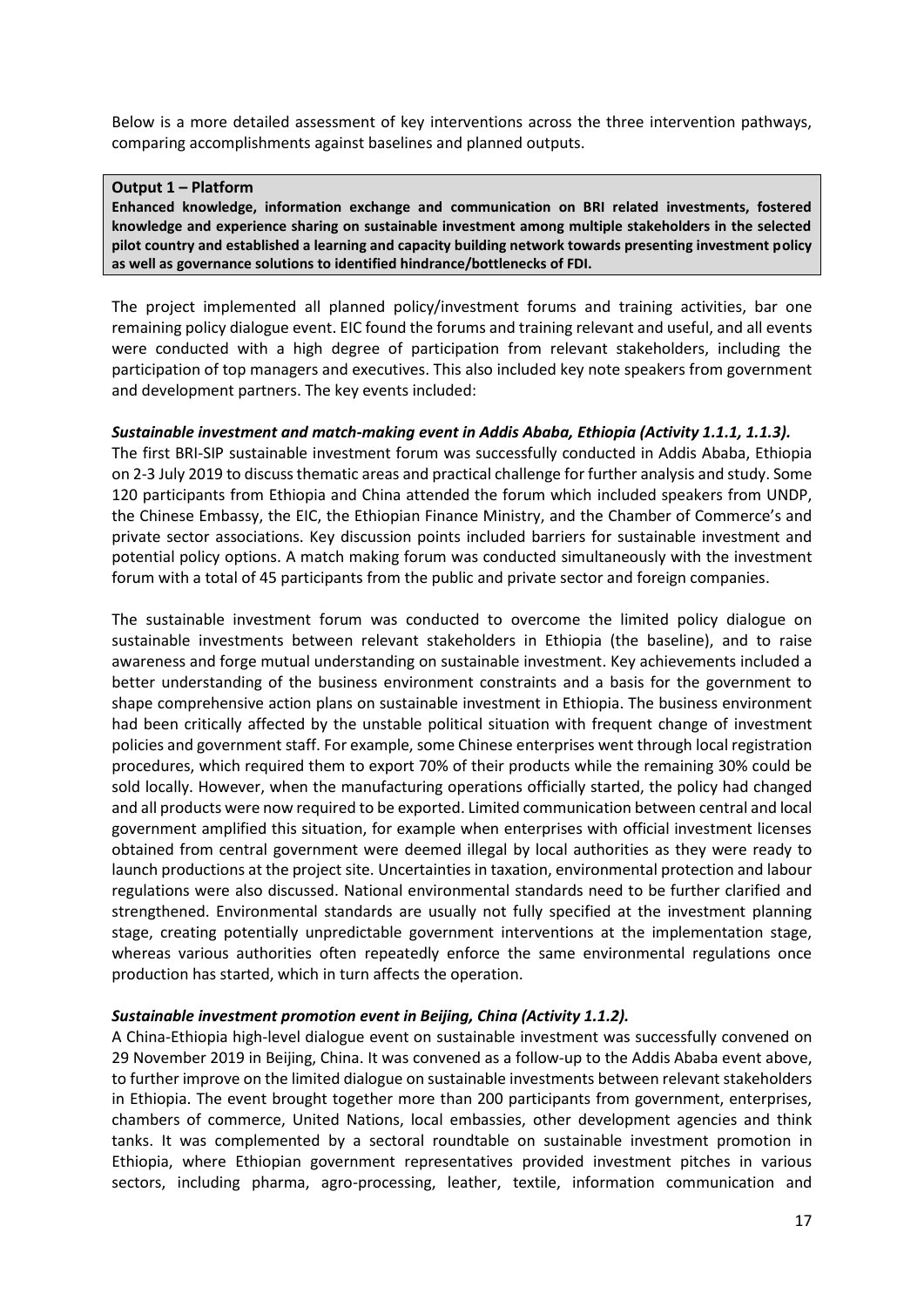technology (ICT), tourism and mining. The investment pitches were prepared with support from the project and delivered jointly with private sector participants from Ethiopia to engage with potential investors and development partners. EIC appreciated the opportunities to discuss plans and practical solutions with Ethiopian companies and potential investors, although the outcome of the investment pitches was subsequently impacted by the coronavirus pandemic and the constraints imposed on global mobility and supply chain investments. This in turn led EIC to focus more attention towards retaining FDI already present in Ethiopia while the pandemic is still ongoing.

#### *Training/knowledge sharing programme in China (Activity 1.2)*

The training programme was initiated to address the limited knowledge on BRI-SIP among Ethiopian policy makers and technical experts (the baseline), and to underpin the outcomes of the policy dialogue and investment forums. Hence, the purpose of the training programme was to raise awareness about ESG, improve the knowledge about ESG measures and learn first-hand from China's best practices on sustainable investment promotion. The training programme entailed a combination of seminars and onsite visits in Beijing and Shenzhen and it was divided into a knowledge exchange programme for policy makers (26 – 28 November, 2019); and one for technical experts (5 – 9 December, 2019). Both exchange visits received positive feedback from the participants as they contributed to the improvement of a broad range of skills and knowledge on sustainable investment promotion, based on Chinese and global experience. This included frameworks and incentives to stimulate economic growth, for example through special economic zones and industrial parks, and how such interventions may forge development synergies with the municipalities they are located in. As EIC is engaged and responsible for such interventions in Ethiopia, the training programme contributed to the enhancement of EIC's mandate in these areas. Lessons on global and Chinese ESG approaches were also shared by the training programme, and gave the participants an opportunity to discuss how to apply ESG in Ethiopia. Based on the stakeholder consultations, these exposure visits are key to implement ESG approaches. Moving forward, more exposure visits are needed to further disseminate and internalise the knowledge of ESG approaches and to finetune and sustain the proposed ESG roadmaps for Ethiopia (*See Recommendation #11*).

#### *Development of a BRI-SIP information platform (Activity 1.3)*

A BRI-SIP information platform was established since such as platform did not exist in Ethiopia. The purpose of the platform is to provide online information and incentives for sustainable investments with provision of updated country-, project- and investment level data, matchmaking, online application formats and tailor-made analyses on sustainable investments in Ethiopia. The online information hub is operational with information and data access provided by third-parties and integrated into EIC's existing website. The project purchased IT servers and core switches for this support. In response to the Covid-19 pandemic, the business continuity of EIC and IDPC was strengthened with more support to EIC's online services as well as remote working opportunities. EIC's remote work was supported by the project through a purchase of 50 ThinkPad laptops, shared between EIC (30), IDPC and others. It is a key priority of EIC to continue developing online investment support and services to ensure business continuity and enhance investment promotion during the pandemic. For this, more support to upgrade the investment platform network is needed. The monitoring and quality assurance of the online services, including integration of regular user feedback to improve the services, may also need more support.

One BRI-SIP Policy Dialogue in Addis Ababa, Ethiopia is pending for the discussion of the ESG studies and the ongoing ESG piloting. Meanwhile, a technical workshop was conducted for the initial discussion of the studies and the policy recommendations rendered, see below.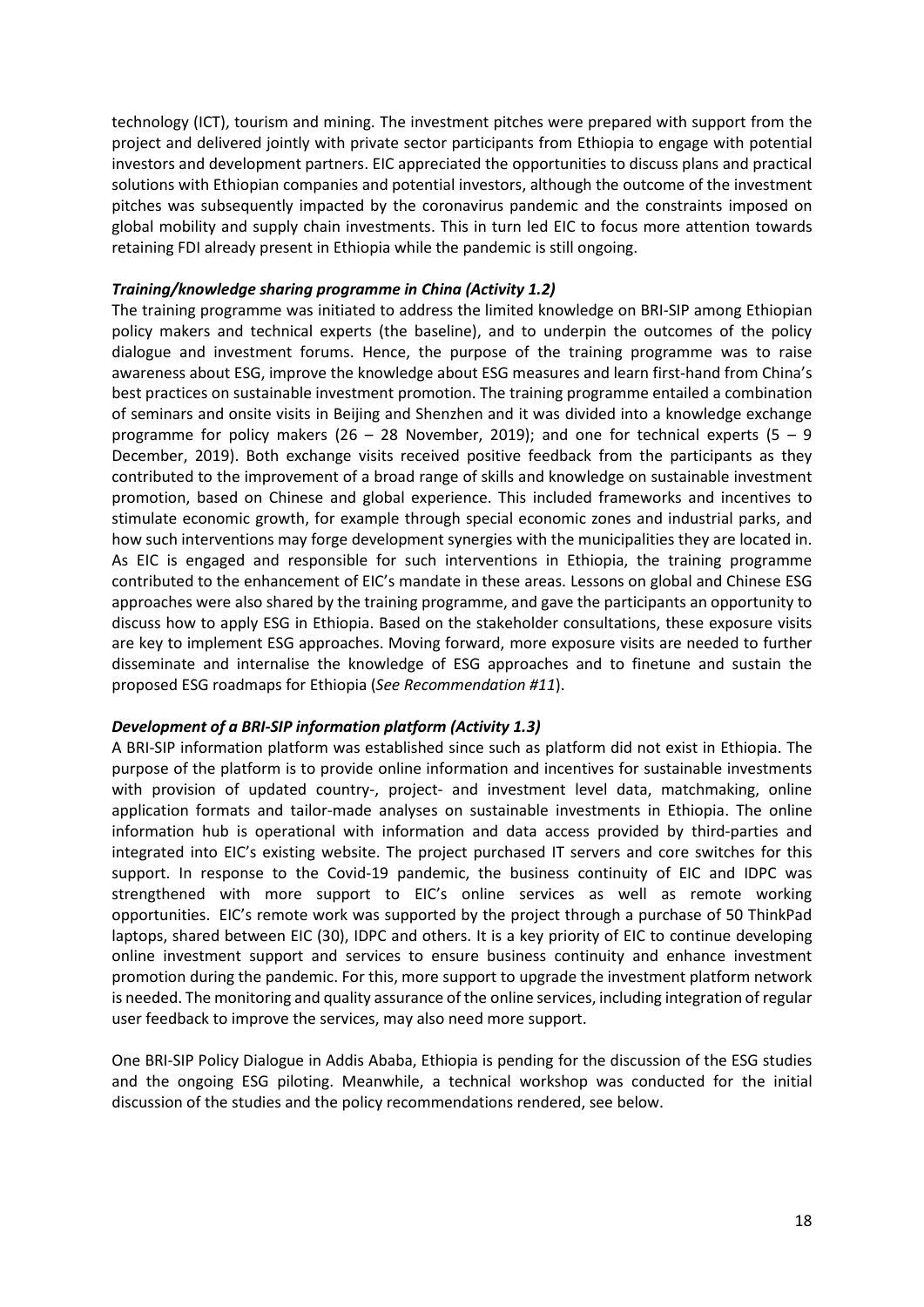**Output 2- Policy**

**Improved business environment and strengthened capacities of policymakers in the selected pilot country to identify regulatory and institutional gaps in adsorbing, sustaining and upgrading foreign investments in linage with national development priorities and local needs.**

In addition to the platform achievements, key accomplishments of the policy support were the conduct of two ESG diagnostic studies in 2020:

*Diagnostic study on ESG and provision of five policy recommendation and advices (Activity 2.1 – 2.2)* The project funded two ESG diagnostic studies on sustainable investments; one for textile and garment, horticulture, leather and leather products, and agro-processing including sugar-related industries; and one for energy and ceramics. The studies were initiated as limited information was available on the development impact of manufacturing and how an ESG framework could be tailored to promote sustainable investments and private sector participation. The ESG studies submitted a number of policy recommendations, which are key to the implementation of a ESG framework in Ethiopia. Notably, both studies recommended the establishment a national ESG coordination body chaired by EIC to oversee the implementation of a policy roadmap. The evaluation concurs that establishment of a policy coordination body is essential to oversee the continuous development of the ESG framework. Apart from this, each study outlined a proposal for an ESG framework and how the framework could be implemented through a policy roadmap. The details of the frameworks and roadmaps differ somewhat, but the roadmap proposed for the ceramic and energy sectors entail the following milestones:

- 1) Formulation of s guideline on ESG integration into company operations
- 2) Formulation of a national policy to incentivize companies based on their level of ESG integration/implementation
- 3) Issuance of certificates or notifications for onboarding of assessment agencies and a pool of expertise for undertaking due-diligence and compliance at companies
- 4) Defining monitoring protocols for the enlisting of agencies and experts
- 5) Developing capacity building curricula and awareness creation system

EIC has formally committed itself to follow up on the policy recommendations, but the actual implementation of a roadmap and a national ESG coordination body is pending, as more time is needed to build consensus among stakeholders and mobilise support for the proposed ESG framework. (*See Recommendation #1*).

#### **Output 3. Pilot**

**Enhanced sustainability scale and level of the selected investment as the pilot project, with the successful practices and development impacts thoroughly demonstrated and to be further scaled up / replicated later within and out of the selected pilot country.** 

#### *Mapping of private sector engagement in sustainable investment, 2019 (Activity 3.1)*

The policy dialogues and sustainable investment forums in 2019 were underpinned by a comprehensive mapping on private sector engagement in sustainable investment promotion. The study accomplished a thorough stakeholder mapping in priority subsectors of manufacturing (Textile and Garment, Leather, Pharmaceuticals, Chemical, Metal and Ceramic) and infrastructure. It was instrumental for the initial guidance on how to introduce an ESG framework in Ethiopia, and it identified ways to sustain private sector engagement and how to de-risk investments in the priority subsectors.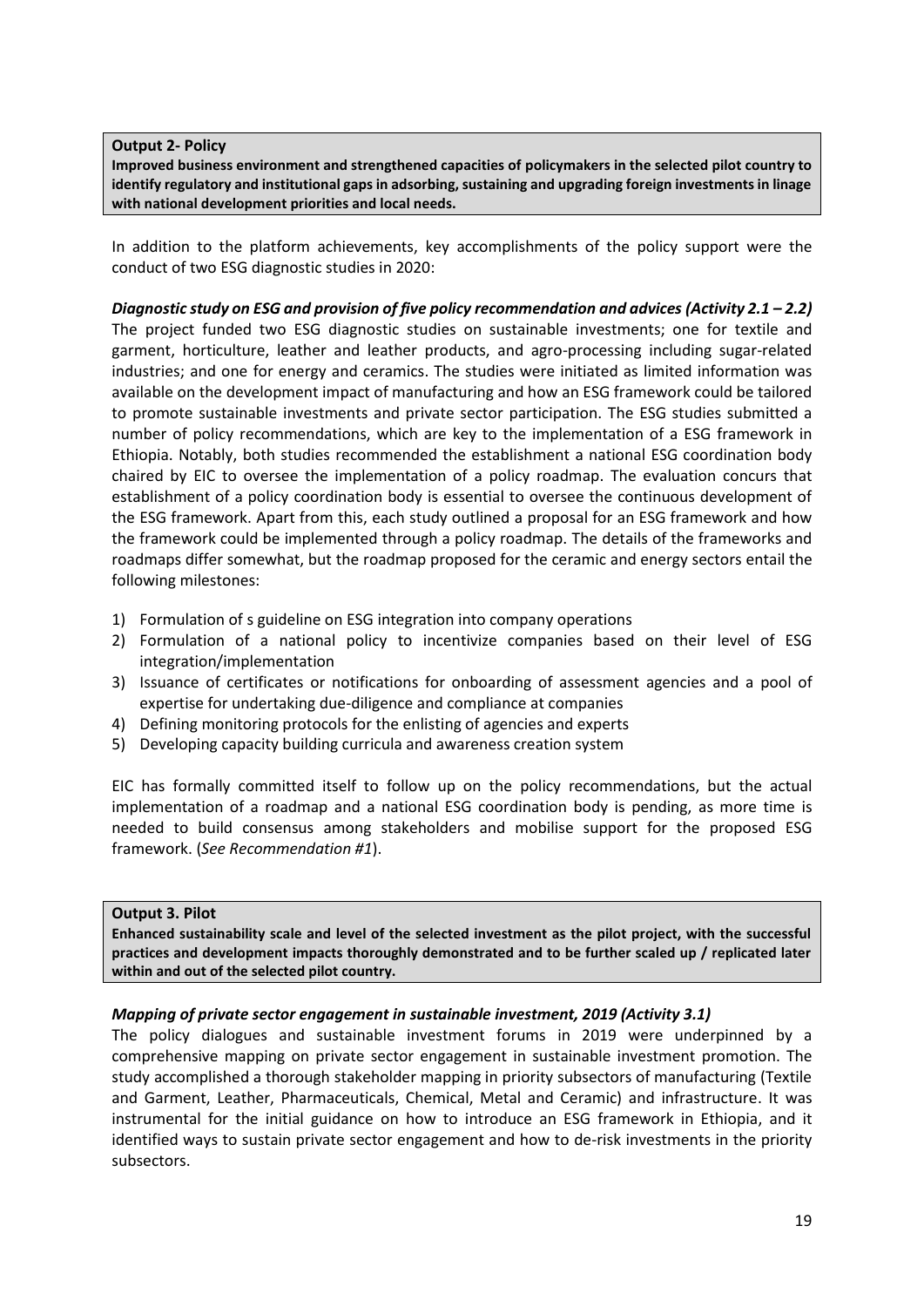#### *Five concrete project-level advices designed (Activity 3.2)*

The project deployed five ESG consultants to further pilot the ESG approach at company level. These additional pilot interventions were based the ESG frameworks proposed by the ESG Studies and the gaps identified to improve them. The main barriers which the ESG studies observed by engaging with the pilot companies were:

- 1) Limited understanding of sustainability, especially in domestic companies
- 2) Many examples of innovation and investment in sustainability, which have evolved organically to serve an existing need, but not curated
- 3) Clear gaps between sustainable practices and committing to them, and limited interest in committing to altruistic practices from a strategic point of view
- 4) General reluctance towards public disclosures and transparency
- 5) Need for more stakeholder engagement, capacity building, legislative support and technology development
- 6) Better access to sustainable financing mechanisms.

The additional ESG piloting support was rendered to ten pilot companies within five priority subsectors. Some of the companies, but not all, were also part of the ESG diagnostic studies. The subsectors and pilot companies were:

| <b>Subsectors</b>            | <b>Pilot company</b>               | <b>Ownership nationality</b> |
|------------------------------|------------------------------------|------------------------------|
| <b>Garment and textile</b>   | <b>NUOYA Textile</b>               | Chinese                      |
|                              | Kanoria Textile                    | Indian                       |
| Agro-products                | <b>Metahara Sugar Factory</b>      | Ethiopian                    |
|                              | <b>FAFA Food Share Company</b>     | Ethiopian                    |
| <b>Horticulture</b>          | Flowerama PLC                      | Ethiopian                    |
|                              | Hansa Flower PLC                   | Indian                       |
|                              | Houdao Chen Tannery                | Chinese                      |
| Leather and leather products | Zhang Jianxin Tannery              | Chinese                      |
|                              | Anbessa Shoe SC                    | Ethiopian                    |
| <b>Ceramic</b>               | <b>TABOR Ceramic Share Company</b> | Ethiopian/foreign            |

|  |  | Table. ESG Pilot companies by subsector and ownership |
|--|--|-------------------------------------------------------|
|  |  |                                                       |

The main objective of the pilots was to address the information gaps identified during the ESG studies, provide more inputs to the development of the ESG framework and deliver tailored policy advice/derisking support in order to remove ESG related investment barriers at company level. To this end, the pilots covered three focal areas:

- *Policy interventions* to formulate and develop robust ESG policy/policies relevant to the company.
- *Systemic interventions* to improve the ESG performance of the company.
- *Aspirational interventions* over and above regulatory requirements, based on international best practices at par with global standards.

In line with these focal areas, the consultancies supported the application of appropriate company policies and procedures for each ESG standard where such were lacking, and assigned responsibilities for their implementation, for monitoring of internal compliance and for training of employees and management.

The ESG consultancies were rendered as five individual deliveries and have generated a wealth of learnings and good practises, with more insights on the feasibility of the proposed ESG framework metrics. The ESG consultancies also revealed that the pilot companies' participation in the testing of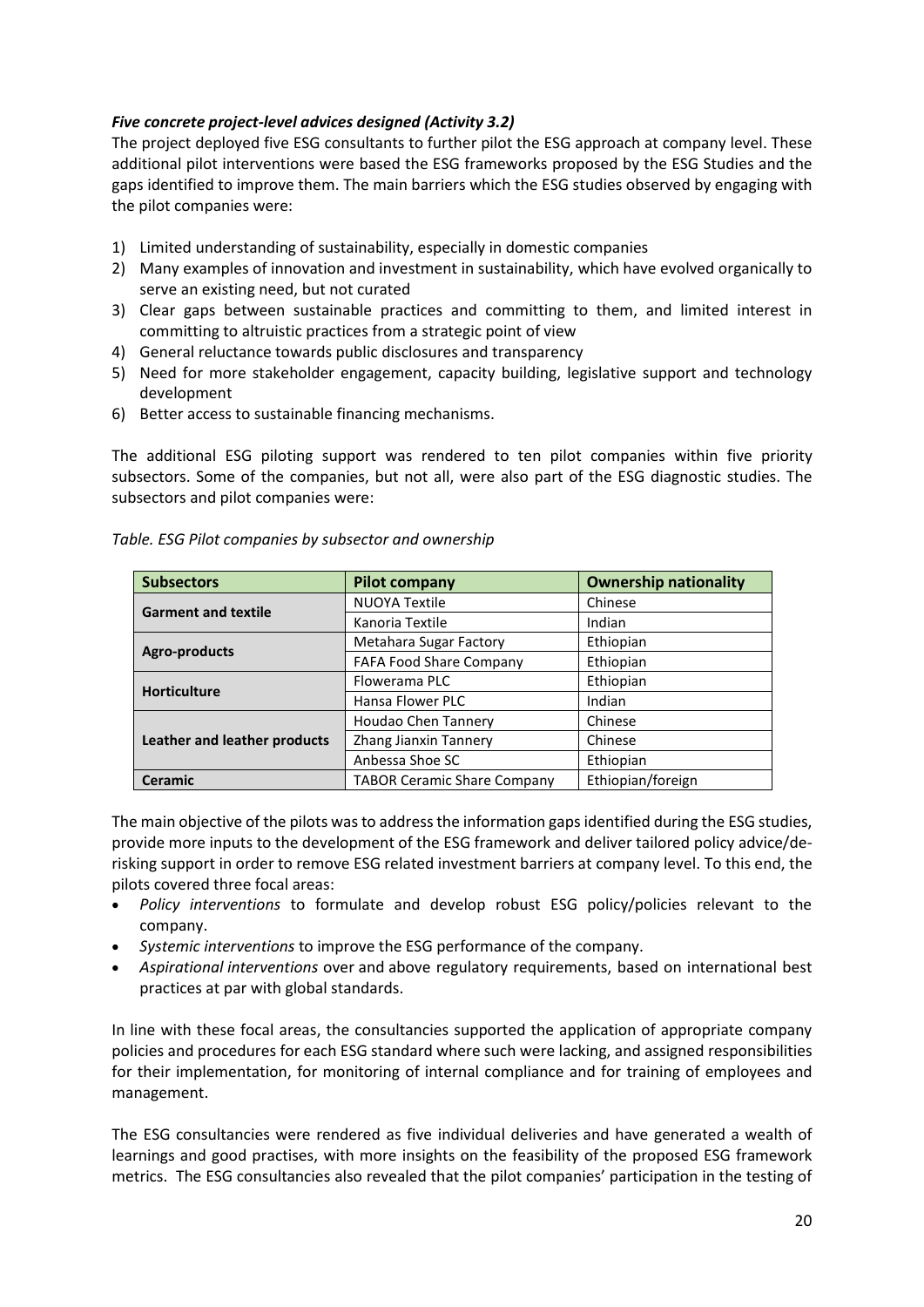the ESG approach is driven by a wide range of motivational factors; some unique, others more generic across subsectors, ownerships, supply chains and market orientations. Generic drivers include one or more of the following:

- Improved resource management and sustainability
- Better risk management
- Proactive regulatory compliance
- Improved profitability
- Improved attractiveness to investors and supply chain partners
- Ability to attract and retain employees
- Meeting customer and consumer demands

A positive, and perhaps unexpected finding from the pilots was, that domestic marketed-oriented manufacturers also support the ESG approach; not driven by urgent consumer demands, but in anticipation of future expansion into regional and overseas markets. The pilots also found that more discussions were needed to develop a balanced ESG framework, which is manageable and credible. Key lessons are summarised in more detail in the lessons learned chapter. There is now a good deal of work ahead for EIC to compile the lessons learned from the pilots, to disseminate best practises and to discuss their implications for the proposed ESG frameworks and the policy recommendations with all stakeholders. (*See Recommendation #2*).

# <span id="page-32-0"></span>*2.2.3 Efficiency*

#### Performance rating: **Satisfactory**

The efficiency of the project implementation was rated satisfactory, based on the efficiency of the implementation mechanisms, the timely execution of project activities and results achievements, and the efficiency of the budget allocations.

Overall, project efficiency was constrained by significant delays in the workplan, and the necessity to grant a no-cost extension of 18 months. These delays were caused by external factors beyond the influence of the project, first and foremost by Covid-19 induced mobility restrictions and government lockdowns. In addition, the project also had to deal with a countrywide state of emergency from November 2021 – February 2022 as a response to the ongoing armed conflict. These events prevented international consultants from entering Ethiopia for the ESG piloting. Moreover, since the project was conceived when a new government was elected, turnovers among government executives in EIC and elsewhere and changes in policy priorities also had to be factored into the project implementation. In spite of these constraints, project efficiency was still satisfactory due to a number of reasons:

The project modalities consisted of a mix of policy and investment events in combination with international exchange visits to China, and technical studies and piloting at company level provided by external consultancy. The mix of interventions seemed justified and complementary, given the fact that the project sought to promote sustainable investments through a participatory and inclusive approach, which on one hand allowed it to gradually adapt its interventions to local needs (non-IP companies, mixing domestic and foreign investors, recalibrating priority subsectors, etc), while promoting new partnerships and stakeholder buy-in and build capacity for potential solutions. It would have been difficult to achieve the results, if one of these interventions where missing.

International study tours always raise questions about costs and value-for-money, but as noted above, participants in the exchange visits to China provided positive feedback on how the programme improved their technical capacity and provided an opportunity for networking and for discussing sustainable investment approaches in a neutral space. The project could even save some funds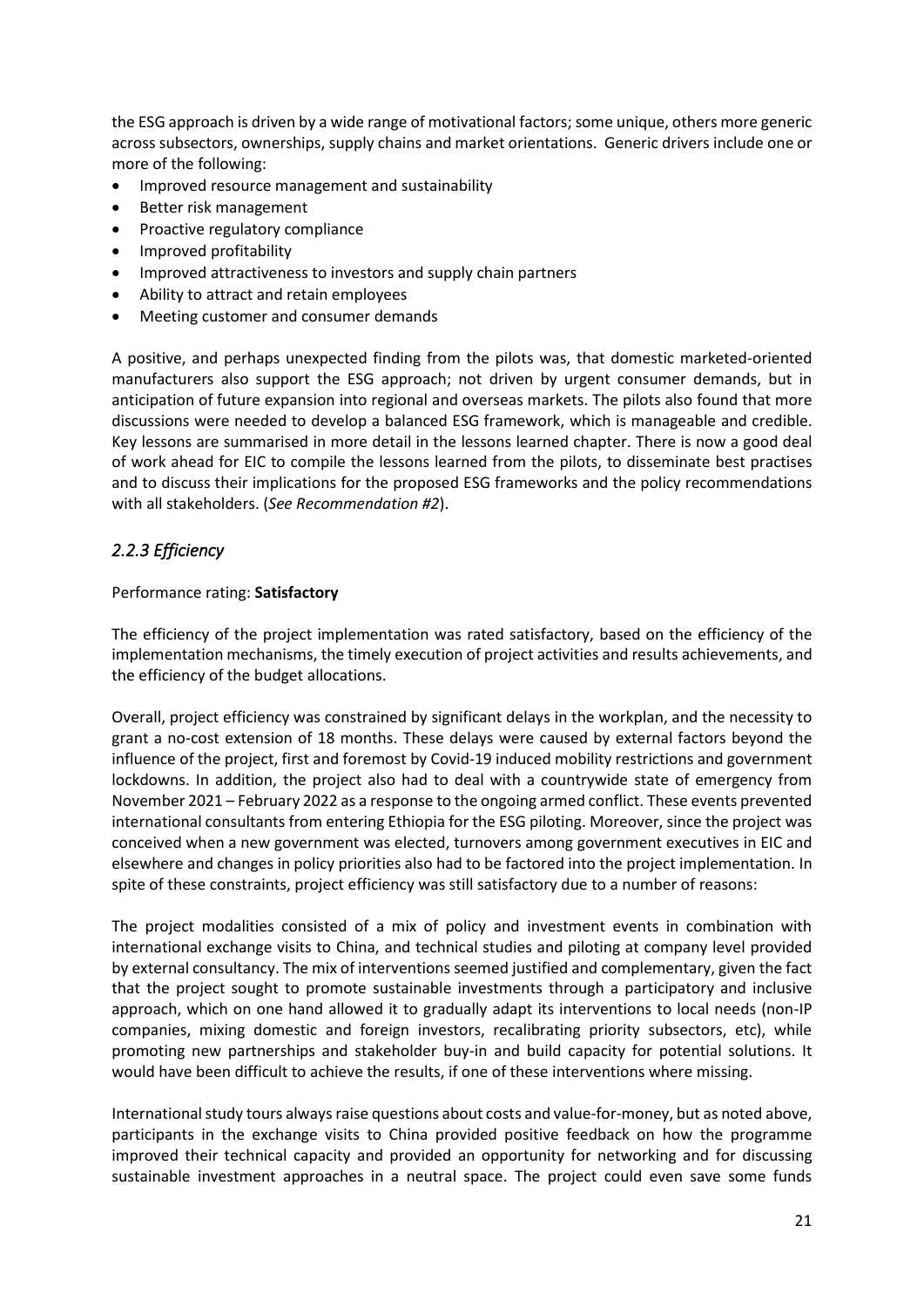allocated to international travels. Moving forward, it is evident that more exposure trips would benefit the roadmap implementation, provided they are tailored and focused on this specific subject. Future study tours may also benefit from the application of action planning, where participants prepare action plans to apply lessons learned when returning from the study tours. (*See Recommendation #11*).

UNDP's role during the implementation was to serve as a policy dialogue partner and as project coordinator and technical backstopping. This approach minimized the need for fulltime project staff stationed at EIC, and allowed a more cost-efficient approach where the project coordinator could provide backstopping support as and when needed. This seems to have worked well for EIC and facilitated the adaptive approach of the project. The light setup with backstopping support also proved robust and cost efficient when the covid-19 lockdown occurred, as no technical project staff were based in EIC. When the implementation of the project was constrained by the Covid-19 pandemic and further aggravated by the armed conflict in Ethiopia, it was easier to grant a no-cost extension and reallocate project resources for digital services and remote work to maintain the functioning of EIC as a whole.

Overall, the main project limitation was time to fully internalise and unfold the ESG approach, but this was also expected at this stage. However, based on the initial stakeholder feedback on the ESG studies and the pilots, it is clear that a longer-term effort is needed to fully accomplish the ESG framework development as outlined by the proposed policy roadmap, and get everybody on board.

## *Budget utilisation*

The efficiency of project utilisation was high in spite of the innovative nature of the project and the constraints envisaged. As of November 15, 2021, a total of US\$ 976,609.34 had been disbursed. This corresponded to a total spending of 89.77 % of the overall project budget of US\$ 1,087,928.92<sup>7</sup>, whereas funding for the pending project activities (a final policy forum, advocacy activities and best practise dissemination) are still available. Budget utilisation was achieved according to the approved budget lines and justifications, and the prolonged project extension was accommodated on a no-cost basis, even if the project had to cope with a number of unforeseen delays and constraints. The project was able to adapt to these circumstances by reallocating savings on some activities to improve the implementation of others. Notably, savings from the BRI-SIP Investment Forum in July 2019 and from reduced international travels could be reallocated to strengthen the stakeholder mapping study and the ESG diagnostic studies, while extended ICT support to EIC as a result of Covid-19 could also be funded from budget reallocations; among others through savings by using EIC's existing website rather than creasing a separate website for BRI-SIP purposes.

# <span id="page-33-0"></span>*2.2.4 Impact*

Overall, early pilot results are still emerging, and the project has not yet been able to disseminate best practises, let alone start institutionalising the proposed ESG framework. It is therefore difficult to assess the likelihood of longer-term project impacts. Judged by international experience, this should also not come as a surprise. ESG frameworks have multiplied over the past two decades and consolidated approaches are still emerging. Since COP 26 and the Paris Agreement on Climate Change, global attention to ESG standards is booming, legal and regulatory landscapes are changing, and expectations of investors, customers, employees and communities are growing. In North America, the US President made climate change and environmental justice priorities of his administration and in Canada ESG regulation continues to be a priority in securities regulation. In Europe, the European Commission has proposed a raft of ESG regulations on green technologies (the Framework to Facilitate

<sup>7</sup> See UNDESA progress report from Q3 2021.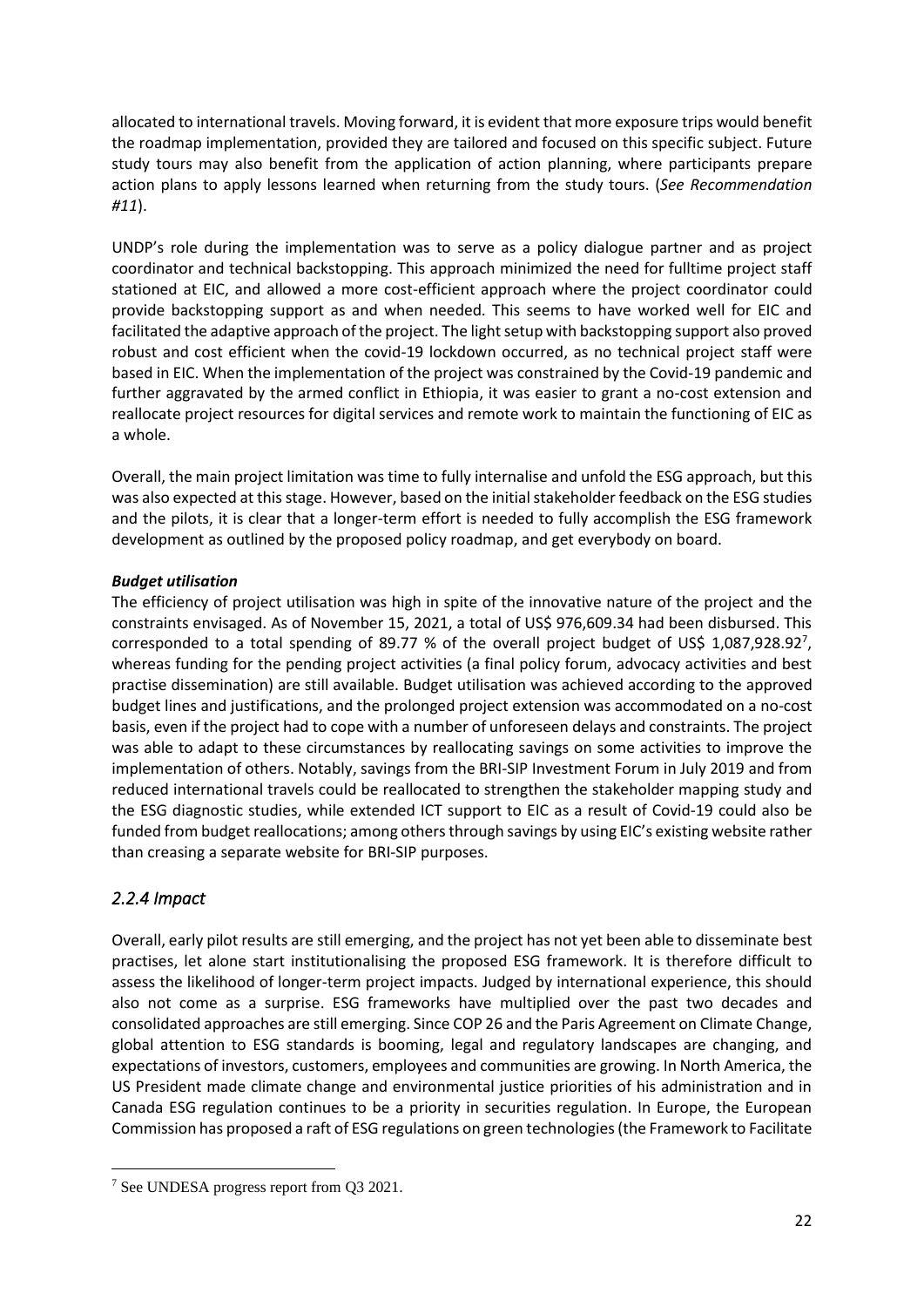Sustainable Investment), which will drive the globalization of ESG metrics and ESG obligations even further. In the Asia-Pacific region, ESG regulation is also on the rise. In 2021, the Hong Kong Securities and Futures Commission issued new guidelines on enhanced disclosures for authorized funds and in Australia responsible investing is reaching new heights and attracting regulatory attention. Similar developments are emerging elsewhere, including the stock exchanges in Kenya, Nigeria, Egypt and Botswana supported by the Sustainable Stock Exchange Initiative (SSEI), which is a UN Partnership Programme organized by UNCTAD, the UN Global Compact, UNEP FI and the UN Principles for Responsible Investments (PRI).

These developments notwithstanding, it is also clear that more work is needed to develop global standardization of terms and measurements. CSOs and consumers associations complain about "green washing", misleading marketing claims and failed credibility unless standardized frameworks are adopted. Currently, global ESG accounting standards are subject to competing initiatives with no uniform set of standards for measuring a company's progress on sustainability. The world of sustainability reporting is a plethora of names and frameworks, such as the more well-known Climate Disclosure Standards Board (CDSB), the Global Reporting Initiative (GRI), the International Integrated Reporting Council (IIRC), the Sustainability Accounting Standards Board (SASB) and the Task Force on Climate-related Financial Disclosures (TCFD), which has become a golden reference in EU regulations. 8

Against this backdrop, the SIP Project has done well in putting sustainable investments and the ESG approach on the political agenda in Ethiopia, and recommending a way forward, which draws on international standards and approaches, but tailored to suit the Ethiopian context. At the policy level, it addressed the regulatory and capacity development framework, while at company level it was able to test and showcase how the ESG approach could work in a real-world scenario. These interventions combined made it possible to identify gaps which need to be addressed in the next phase. Longerterm impact of the project would thus depend on how the EIC and stakeholders move forward on the policy recommendations and the feedback from the ESG piloting.

The SIP Project has also contributed to a policy dialogue on other challenges related to FDI and manufacturing in Ethiopia. The policy events have been well attended and indicate a common interest in sustainable investments among leading public and private sector corporations, business associations, development and commercial banks, other development partners and academia. This bodes well for the longer-term impact of the project interventions.

# <span id="page-34-0"></span>*2.2.5 Sustainability*

## Sustainability rating: **Marginally Satisfactory**

The evaluation rated the sustainability of the project results marginally satisfactory, which is not a reflection of how the project has performed, but rather an indication of the challenges ahead to institutionalise the ESG approach. Keeping in mind that the ESG approach is still at a piloting stage, it

<sup>8</sup> A recent article suggested that the International Sustainability Standards Board (ISSB) may be able to do for sustainability reporting what the International Accounting Standards Board (IASB) does for financial reporting, i.e., develop global non-financial standards for companies to report their performance to investors, see Harvard Business Review; *We need universal ESG accounting standards* (15 Feb, 2022). Others claim that the Global Reporting Initiative (which is a reference for the ESG diagnostic studies), had already done this work. At the heart of this discussion is "single vs. double materiality," i.e., whether companies should report on sustainability issues that are relevant to value creation and directed at investors or whether companies must also report on how they impact the environment and communities. The latter is where the EU is heading with the latest ESG proposals. Japan has also introduced the double materiality approach and other global actors may soon follow suit.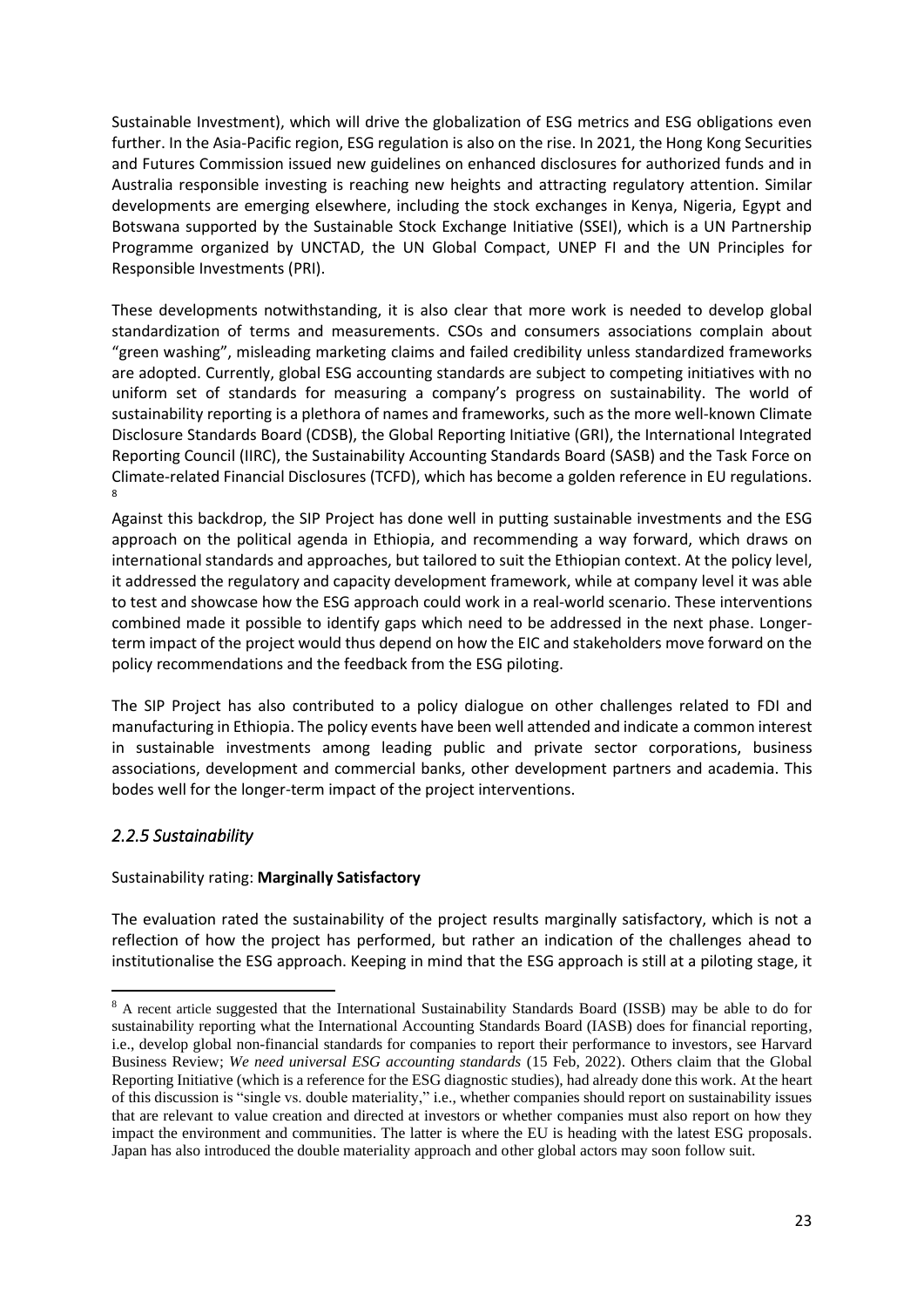is likely that EIC and the relevant stakeholders will continue working towards an ESG framework, provided it is tailored and staggered to suit the Ethiopian context. The likelihood of this to happen depends on how the institutionalisation process is addressed.

There is ownership to the ESG approach in EIC. The project is aligned to government policies on green growth, promotion of priority manufacturing subsectors and more private sector participation in sustainable development. EIC's ownership was enhanced by the adaptable project approach, which spearheaded a broader more relevant sector-wide approach for manufacturing sectors in Ethiopia as a whole. EIC has also formally confirmed by letter to UNDP (June 2021) its intention to establish a national ESG coordinating body to coordinate the work towards realising the proposed ESG roadmap.

At company level, the companies participating in the ESG piloting are also supportive of the ESG approach. Whilst export-oriented companies with a regional and global outreach could be expected to embrace the approach due to international demands from regulators, customers and consumers, the evaluation also found ownership to the ESG approach amongst pilot companies which are domestic market-oriented, but embracing the ESG approach in anticipation of future market expansion plans. This is a very good sign.

The project's change theory and risk mitigation actions (see Annex 7) also played an important role in mobilising stakeholder support. Comprehensive stakeholder mappings and assessments has been conducted at the design stage and for the preparation of the initial policy dialogue and business forums, whereas additional capacity was built through the exchange visits to China in 2019. This aimed to remedy the anticipated weak institutional linkages as pinpointed when business representatives complained about ambiguous regulatory standards and rejection of federal government approvals by local government authorities. The project design also anticipated a risk of a too narrow focus on Chinese-owned companies and industrial parks, which was mitigated by broadening the scope of engagement and focusing on non-IP manufacturers per se. The Covid-19 pandemic may have contributed positively to this, as a number of Chinese investors redrew from the project (and Ethiopia) due to travel restrictions. The armed conflict and stricter currency exchange regulations were also mentioned as a motivation for leaving. This in tum underpinned a broader and more representative mix of pilot companies and contributed to making project learnings more relevant for sustainable investments per se.

Whilst dissemination of best practises should be achievable based on the input from the ESG pilots, the steps to institutionalise the approach as outlined by the policy recommendations may prove much more challenging and time consuming. The initial feedback from EIC's technical ESG stakeholder workshop on 23 December 2021 suggests that ESG and the ESG studies may not yet be well understood amongst sector regulators and regional authorities. In fact, ESG could even be misperceived as a competitor to sector and local regulations, rather than a platform for companies to disclose how they comply with them and what their ESG aspirations are. In any case, the initial feedback only underpins the recommendation to establish a national body to coordinate the ESG approach. Without such a mechanism, it could be difficult to implement the policy recommendations.

The appreciation of the ESG approach among business associations and service institutions may also be limited, and more is needed to advocate the ESG framework. More policy forums will be necessary to discuss the approach and the roadmap. To achieve a culture change in favour of sustainable investments, broader change management approaches and partnerships are also needed. This may include complementary interventions such as ESG rating lists for publicly traded companies issued published by the upcoming stock exchange in Ethiopia (*See Recommendation #7*). Whether all of this can be part of a new SIP project is pending. UNDP has started attempts to mobilize funding for a new project phase, but no funds are yet committed.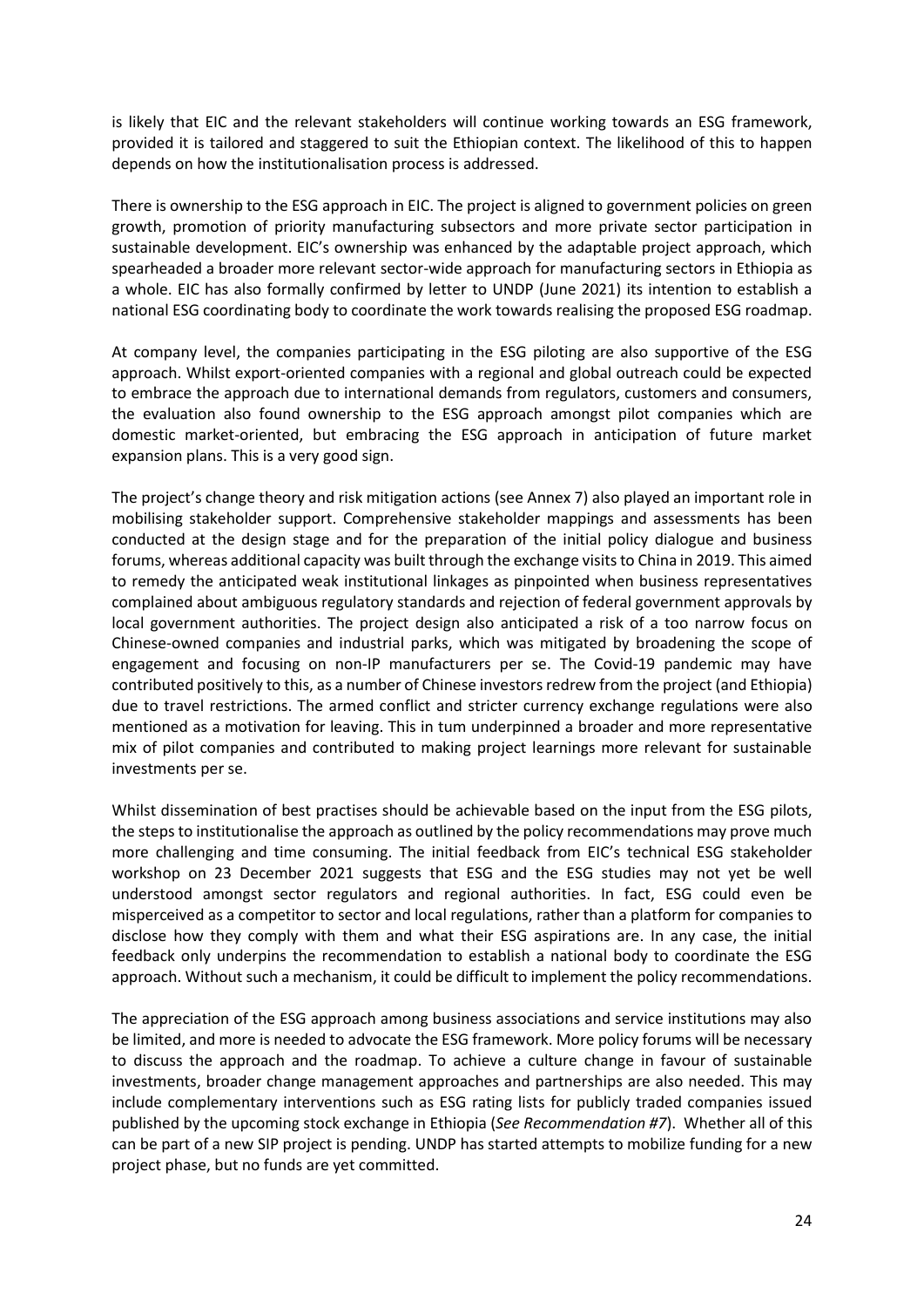# 2.3 Project management

Rating of project implementation and coordination: **Highly satisfactory**

The evaluation rated the management and project coordination highly satisfactory, in particular since the project delivered it planned outputs whilst managing a triangular coordination arrangement, which potentially could - but did not - cause internal disagreements and misunderstandings.

The SIP Project was implemented jointly by UNDP Ethiopia, UNDP China and the EIC. A project board was designed to oversee the project implementation, composed of EIC; the Ministry of Finance; the Forest and Climate Change Commission; and the Chinese Embassy in Ethiopia (the Economic and Commercial Counselor's Office). Eventually, the board only formally convened once in April 2019 to appraise the project design and to agree on the workplan. Subsequently, the project has been coordinated between the two UNDP COs and EIC, and guided by joint workplans.

The Chinese Embassy has been regularly informed about the progress of the project and invited for the big project events. This arrangement has worked well for the Embassy and overall, the flexible and more informal project coordination was adequate for attaining early results and even necessary for mitigating the Covid-19 restrictions. On the other hand, it is also clear that a new phase of the SIP Project would need more formalised links to a national ESG coordination body and the institutionalisation process.

## Rating of project monitoring: **Highly satisfactory**

Project monitoring is also rated highly satisfactory, based on the evidence that regular project progress reporting has been conducted by UNDESA and UNDP, providing a fair and comprehensive assessment of the project implementation. Annual workplans and the budget were updated and adjusted by the project management, based on the recommendations rendered by the progress reports, including the approval of the project extension until June 2022 due to Covid-19 among others. Progress reporting and risk logs were also regularly updated in ATLAS, and study tour outcomes were documented by back-to-office reporting, summarising programme items and major takeaways for the participants.

# 3. Lessons learned

The SIP Project has delivered early pilot results on the promotion of sustainable investments in BRI-SIP partner countries. The full impact and value added of the piloting is still emerging, but the evaluation verified the project's theory of change and identified a number of lessons learned, which were critical for the shaping of the pilots, and factors that underpinned or constrained the ESG approach. The lessons learned also highlights areas where the project strategy and theory of change could be strengthened, which subsequently informed the recommendations for the next phase. However, the lessons learned listed below are preliminary and should be subject to further elaboration and validation, once the BRI-SIP partnership and the ESG roadmap has progressed further and more results have emerged.

#### *Adaptive programming and mixed approaches underpin ownership and sustainability*

The project design based on the lessons learnt from UNDP's BRI-SIP framework cooperation has proved its relevance. The projects flexible and demand-based approach, drawing on local development priorities, multi-stakeholder and multi-country engagement, complementarity, and tailoring of local solutions through short innovation cycles, are conducive for achieving early pilot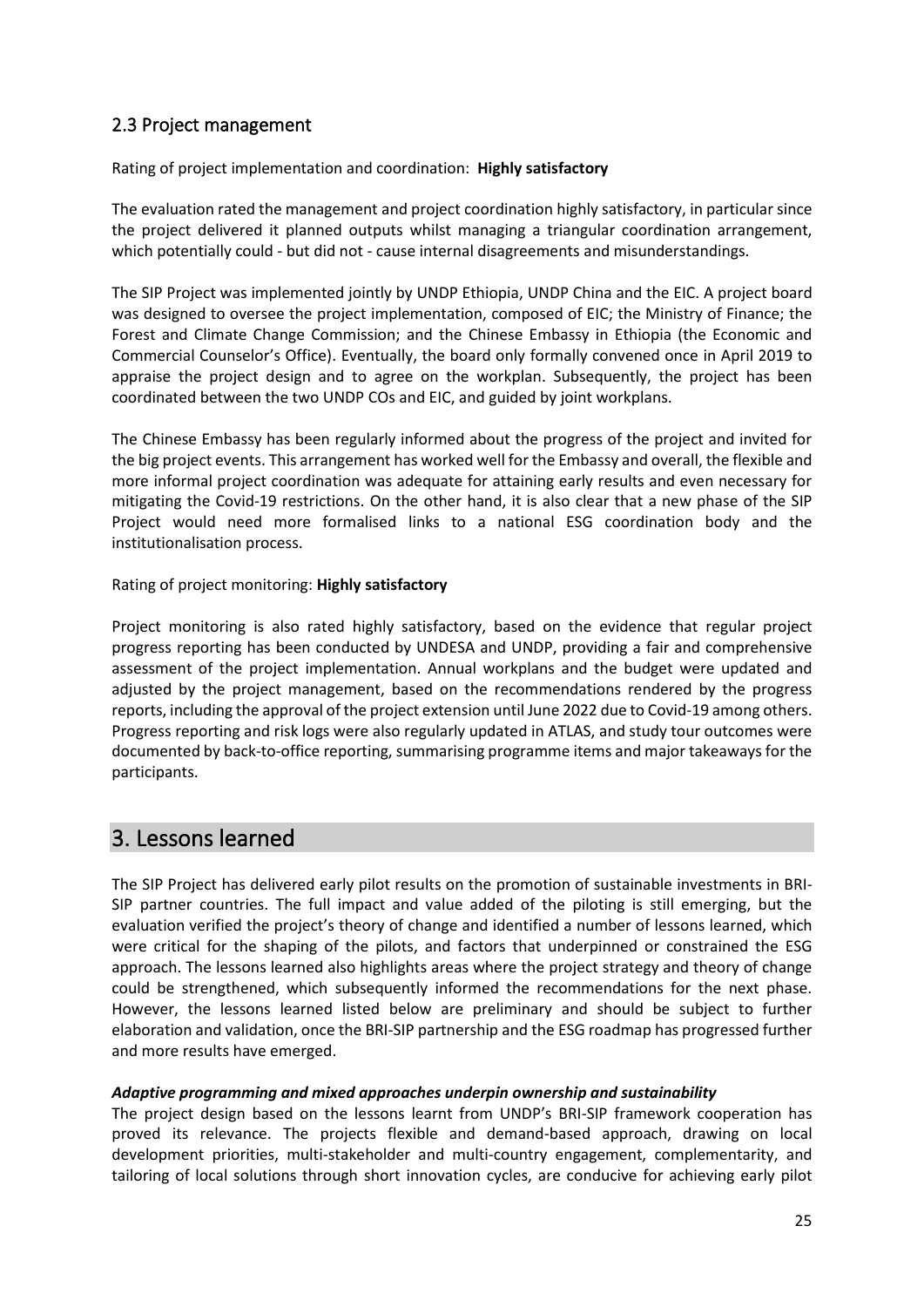results. It enabled the project to adapt to local priorities in Ethiopia and to iterate between policy dialogue, international exchange visits, technical studies and local pilots, in order to tailor a more robust ESG approach for Ethiopia. All strategy elements were critical to achieve the results, increase their relevance and promote ownership and sustainability, whereas a more rigid 'one size fits all' format may not have worked.

#### *The project strategy has catalytic potential beyond its immediate focal areas*

The project design assumed a catalytic potential. A catalytic project implies that it is able to create transformational change without being linked to wider processes. In this case, a catalytic effect could potentially be achieved on improved sector regulations for sustainable development in Ethiopia without the projects direct engagement. The ESG approach builds on international and local regulatory frameworks and practises and the ESG diagnostic studies revealed a. o. a need to improve environmental regulations and enforcement in Ethiopia in order for manufacturers to demonstrate compliance with international sustainability requirements. Individual companies engaging in export markets also meet such demands from their international customers. In turn, this builds an incentive for improving local sector regulations even if the project and the ESG approach itself is not directly engaged in such regulatory improvements. The piloting at company level may also suggest a catalytic potential for ESG replication, when owners of multiple companies within the same subsector start up applying ESG metrics in one of them, or when owners of a holding company with a multi-sector exposure start applying ESG metrics in one subsector and them promotes ESG in others based on lessons learned.

#### *Full appreciation of the ESG approach among regulators, regional governments and business associations requires continuous dialogue and capacity support*

The SIP Project has tested and demonstrated a possible way forward for the promotion of sustainable investment in Ethiopia. However, the next steps towards institutionalisation of the approach as presented by the policy recommendations, may prove challenging. The ESG approach is novel and initial stakeholder responses from sector regulators and regional governments may suggest that it is not yet well understood beyond the immediate circles of the project, and could even be misperceived as a substitute for sector regulations. Engagements with business associations and CSOs also indicate a limited knowledge of - and priority for - the ESG approach. Moving forward, continuous efforts are needed to internalise and appreciate the approach, including more policy dialogue, technical support and international exposure. Stakeholder capacity in government, advocacy and service institutions would also benefit from joint interventions with international experts in order to internalise the ESG approach. Complementary intervention options to mobilise private sector participation in sustainable investments, such as promoting the ESG approach through the stock exchange may also strengthen results achievement in Ethiopia.

#### *Consolidated policy advice may strengthen internalisation and ownership*

The SIP Project conducted two separates diagnostic ESG studies to cover more manufacturing subsectors and energy infrastructure. The benefit of this approach was access to more international experience and potential solutions. However, the ESG approach is novel and international experience is still emerging, which also makes the discussion in Ethiopia quite open. Both studies proposed a number of policy recommendations and a roadmap, and the ESG discussion may become more facilitating, if such studies apply a common terminology (taxonomy) and are compiled into one set of consolidated policy recommendations with a shared roadmap. This consolidation could be the responsibility of one study leader.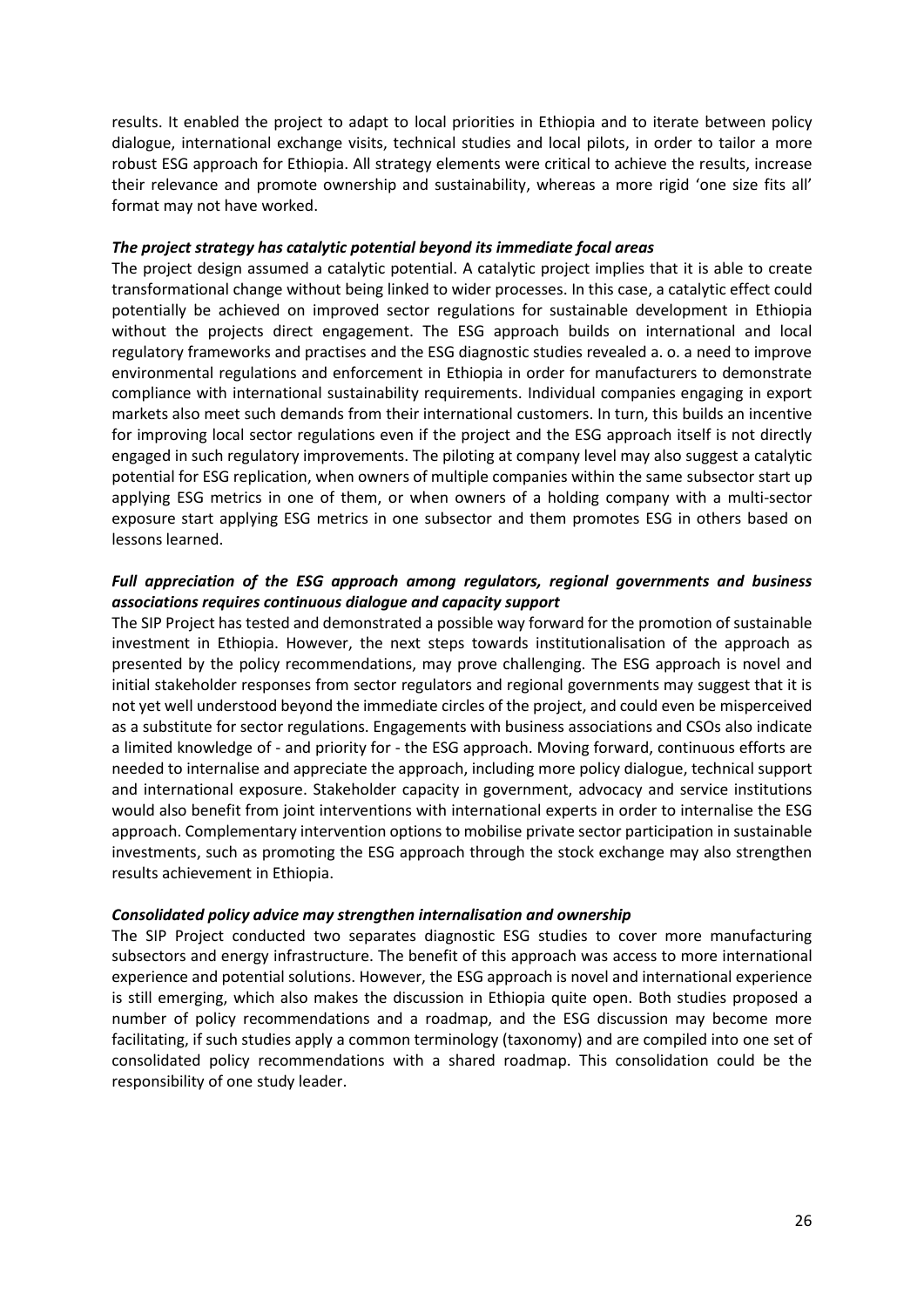#### *To scale the ESG framework up, it may have to be scaled down*

Initial feedback from the ESG pilot companies suggests that more discussions are needed to calibrate the ESG metrics. The proposed framework could be too complex on some issues while less relevant on others. For example, the horticulture subsector pilots found that the environmental metrics were too complex, whereas the governance metrics were less relevant for quantifiable benchmarks. Overall, initial learnings across the pilots suggest that simple frameworks and simple implementation tools are essential to successfully scale up the ESG framework, and to enable easy access for the companies to participate and to exit them. If the frameworks can't be applied and enforced equitably, they will lose their credibility. The suitability of the policy recommendations should therefore be discussed further between project stakeholders and the pilot companies along with suitable incentives. (*See Recommendation #2*)

#### *The ESG approach also appeals to domestic market-oriented manufacturers*

The evaluation confirmed that export-oriented manufacturers are typical locutors of sustainable investments and the ESG approach due to their international exposure and demands. While this was indeed the case, especially in the textile and garment sector and the leather and leather product sector, the evaluation also found evidence suggesting that companies (including Chinese-owned), producing solely for the domestic market, may be keen to support ESG. This could be motivated by expansion plans into regional or global markets and in anticipation of future regulatory and customer demands. Such proactive attitudes towards sustainable investments among domestic-oriented manufacturers should not be overlooked, when building BRI-SIP alliances and partnerships for the ESG approach.

#### *Company owners and boards need to be engaged to sustain the application of ESG*

ESG is data driven and additional to the financial objectives of a company. It requires regular management attention and capacity to establish and manage the necessary data and work processes and ensure sufficient resources for recurrent in-service training. This can only be achieved if the owners and top management of a company are fully committed to the disclosure principles of ESG.

#### *A flexible project design increase resilience towards external shocks*

The design of the SIP Project entailed a 'light' support modality, where UNDP provided support for project coordination, stakeholder mobilisation and procurement of technical assistance, but avoided stationing of technical experts at EIC. When Covid-19 restrictions implied a government lockdown and a state of emergency prolonged the impact of these restrictions, the project could quickly recalibrate its support, extent its duration based on a no-cost agreement and shift more support for EIC's remote work and digital services. A more traditional project with technical experts based at EIC, would have been more difficult and expensive to adapt in times of political and institutional instability.

#### *International study tours work well, when they are well prepared*

The international study tours to China received positive feedback from Ethiopian participants. They forged networks and alliances and deepened the appreciation of sustainable investment promotion. Critical to the positive outcomes of the study tours and business forum in China was a careful preparation and joint coordination between the UNDP COs, EIC and their Chinese counterparts. Capacity development through international exposure is critical for learning and for a shared understanding among stakeholders, but exchange visits have to be well prepared and tailored to the specific needs at the time of implementation. To underpin further development of the ESG approach, more study tours would be beneficial provided they are tailored towards this topic. (*See Recommendation #11*).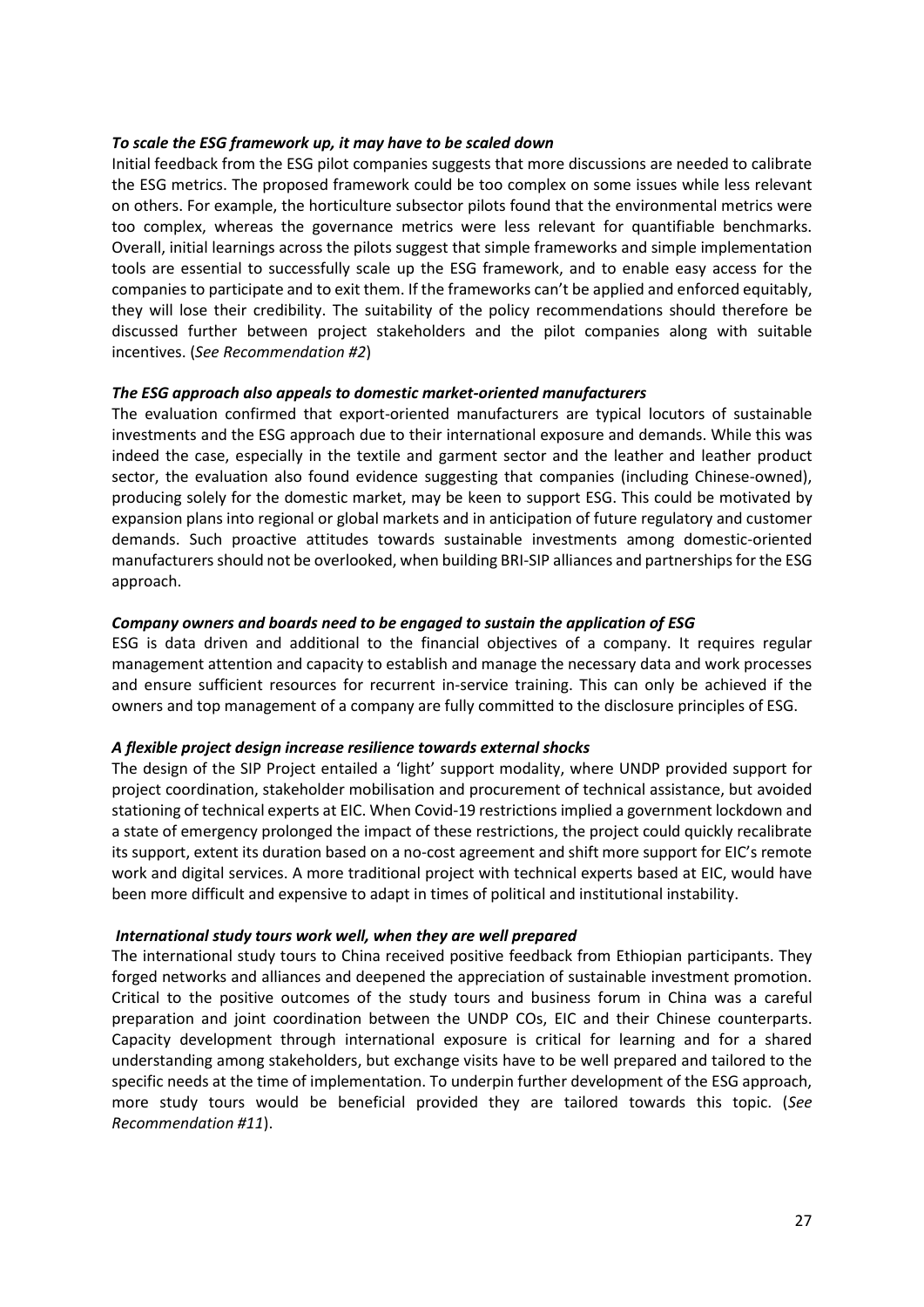# 4. Conclusion

The SIP Project was designed to provide a space and opportunity for Ethiopia to pilot sustainable investments based on international experience and local tailoring. The aim of the early pilots was to underpin Ethiopia's policies on green growth and sustainable development and its quest to achieve lower middle-income status by 2030. A strong manufacturing sector with increased private sector participation is a key dimension in this quest and the SIP Project has provided basic building blocks from which Ethiopia can shape its sustainable investment policies and contribute to the country's development priorities.

The project demonstrated good progress and delivered its planned outputs with a high level of quality, in spite of the Covid-19 pandemic and a state of emergency imposing a no-cost extension of 18 months on the project. The policy forums, business events and the exchange visits to China were well attended with stakeholder participation from all quarters and levels, and drawing on presentations from distinguished key note speakers and relevant development partners. These events received positive feedback from the participants and provided a platform for them to discuss challenges and approaches for sustainable investments.

The piloting of the ESG approach for large manufacturers in Ethiopia is a signature delivery of the project, and considerable efforts were rendered to pilot credible frameworks and policy roadmaps, which can guide the framework development in the coming years. EIC has confirmed its ownership and continued backing of the ESG approach, and pilot companies participating in the framework development are also keen to proceed and contribute.

The contributions from all these efforts made it possible identify a number of lessons learned, which can guide future support to the implementation of the ESG framework in Ethiopia and in other BRI-SIP partnership countries. Key to this accomplishment was a demand-based and flexible project design, which enabled the project to remain aligned with government policies and to apply a sector wide approach for sustainable investment by embracing priority subsectors outside the industrial parks and independent of ownership nationality. These features combined with a tailoring process based on international frameworks, increased the relevance of the early pilots for Ethiopia and for other countries as well.

It is also evident that the piloting has reached a critical junction, where policy dialogue, knowledge exchange, piloting and technical support need to be translated into best practise dissemination, replication and most importantly consolidation and institutionalisation of the ESG framework. The ESG approach is innovative, but complex and the next steps for EIC and the stakeholders are critical to the sustainability of the ESG approach and its longer-term impact on sustainable development in Ethiopia. EIC has already allocated time and resources to discuss the policy recommendations with regulators and regional government representatives, and initial feedback suggests that the approach may not yet be well understood among all stakeholders. More efforts are therefore needed to mitigate misperceptions and develop a shared vision, which draws on the contributions from the manufacturers. It is also important that gaps in sector regulations do not delay the ESG approach, but used as an opportunity for sector regulators to mitigate such gaps. The proposal to establish a national ESG coordination body to oversee the framework development is key for the institutionalisation process. However, a full endorsement of this proposal as well as the policy recommendations and the roadmaps are pending, and more efforts are needed for mutual stakeholder discussions and to incorporate the lessons from the pilot companies.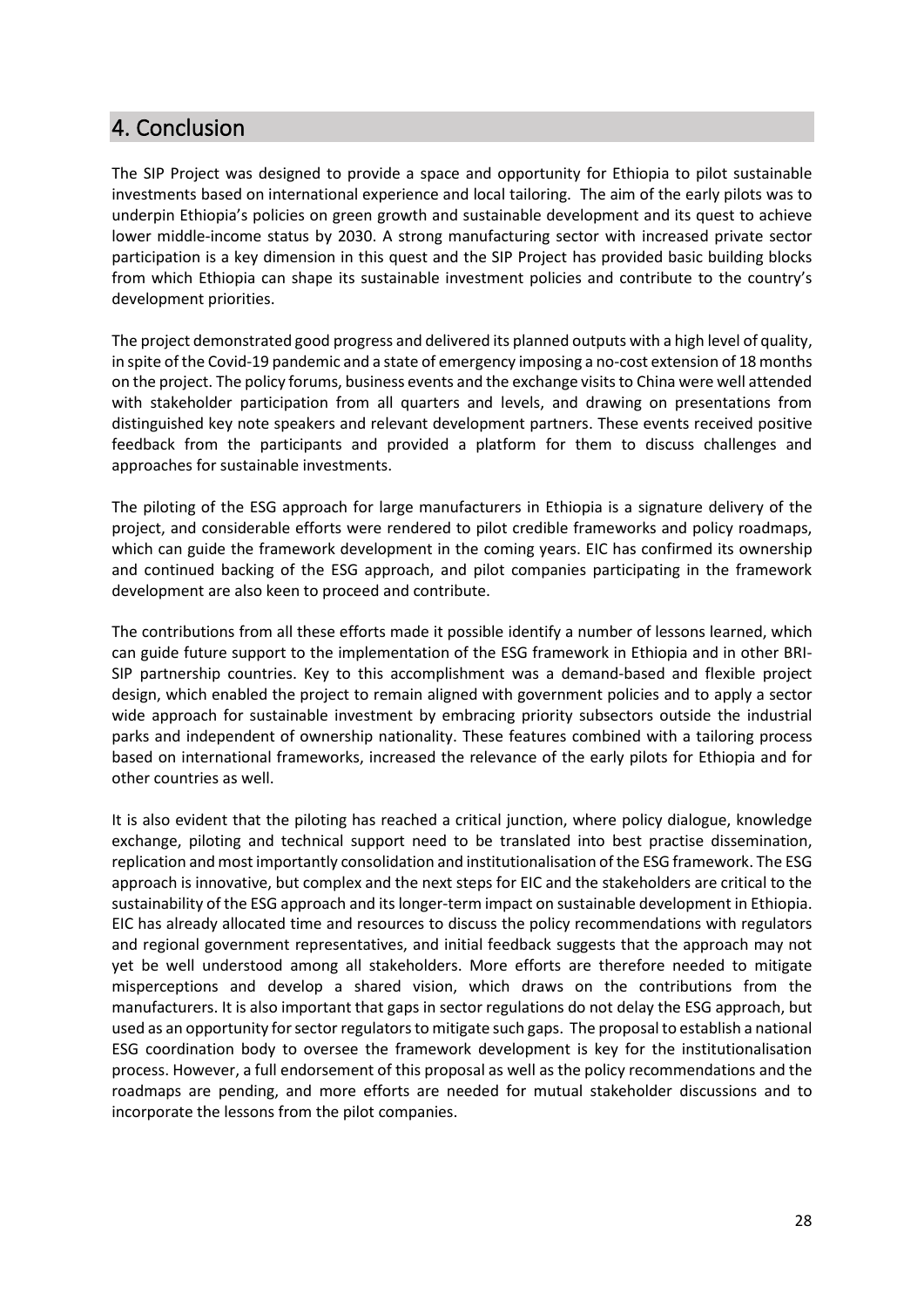# 5. Recommendations

In order to institutionalize the promotion of sustainable investments, the evaluation identified a number of recommendations for the finalisation of the current project and the design of a new project phase, respectively.

## I. Recommendations for the finalisation of the SIP Project

# *Recommendation #1: EIC should pursue the establishment of a national coordination body to oversee the development of the ESG framework and support policy dialogues for promotion, adaptation and internalisation the ESG approach.*

Rationale: The ESG studies proposed a number of policy recommendations and roadmaps, which may pave the way for the implementation of an ESG framework in Ethiopia. In turn, the SIP Project further piloted the feasibility of these recommendations and possible ways forward. As international experience suggests, the implementation process will be longer-term and incremental, and the next steps towards ESG institutionalisation outlined by the policy recommendations, may prove challenging. Initial stakeholder feedback suggests that the ESG approach needs to be internalised beyond the immediate circles of the project, and that ESG could be misperceived as a substitute for sector regulations. Notably, both ESG studies recommended the establishment a national ESG coordination body chaired by EIC to oversee the implementation of a policy roadmap. The evaluation concurs this recommendation. It is difficult to develop a framework, incorporate learnings, change directions, and to facilitate this process, without strong coordination and oversight. A national coordination body should focus on key framework dimensions (policy dialogue, feasibility, incentives and voluntary participation, capacity support, the rating process, etc.), whilst avoiding detailed and technical indicator discussions.

# *Recommendation #2: EIC and the project stakeholders should invite the pilot companies to share their feedback in order to discuss the possible implications for the policy recommendations and proposed frameworks.*

Rationale: Initial feedback from the ESG pilot companies suggests that more discussions are needed to calibrate the ESG metrics. The pilots suggest that simple frameworks and easy-to-use implementation tools are key to successfully scale up the ESG framework and to enable the companies to enter and exit framework participation. The policy recommendations along with suitable incentives should therefore be discussed further between the project stakeholders and the pilot companies. This engagement will also enable EIC to digest the outcomes of the ESG pilots and identifying success stories, which can be disseminated as good Ethiopian practices.

# *Recommendation #3: Pilot companies should receive a certificate from EIC as a token of appreciation and to enable them to showcase their ESG commitment to international customers and consumers.*

Rationale: Pilot companies across subsectors have requested the receive a certificate which documents the companies' participation in the ESG framework development process in Ethiopia and their commitment towards sustainable investments. This token of appreciation will help them marketing their ESG commitments in the eyes of international customers and consumers, and underpin their role as ESG ambassadors in Ethiopia.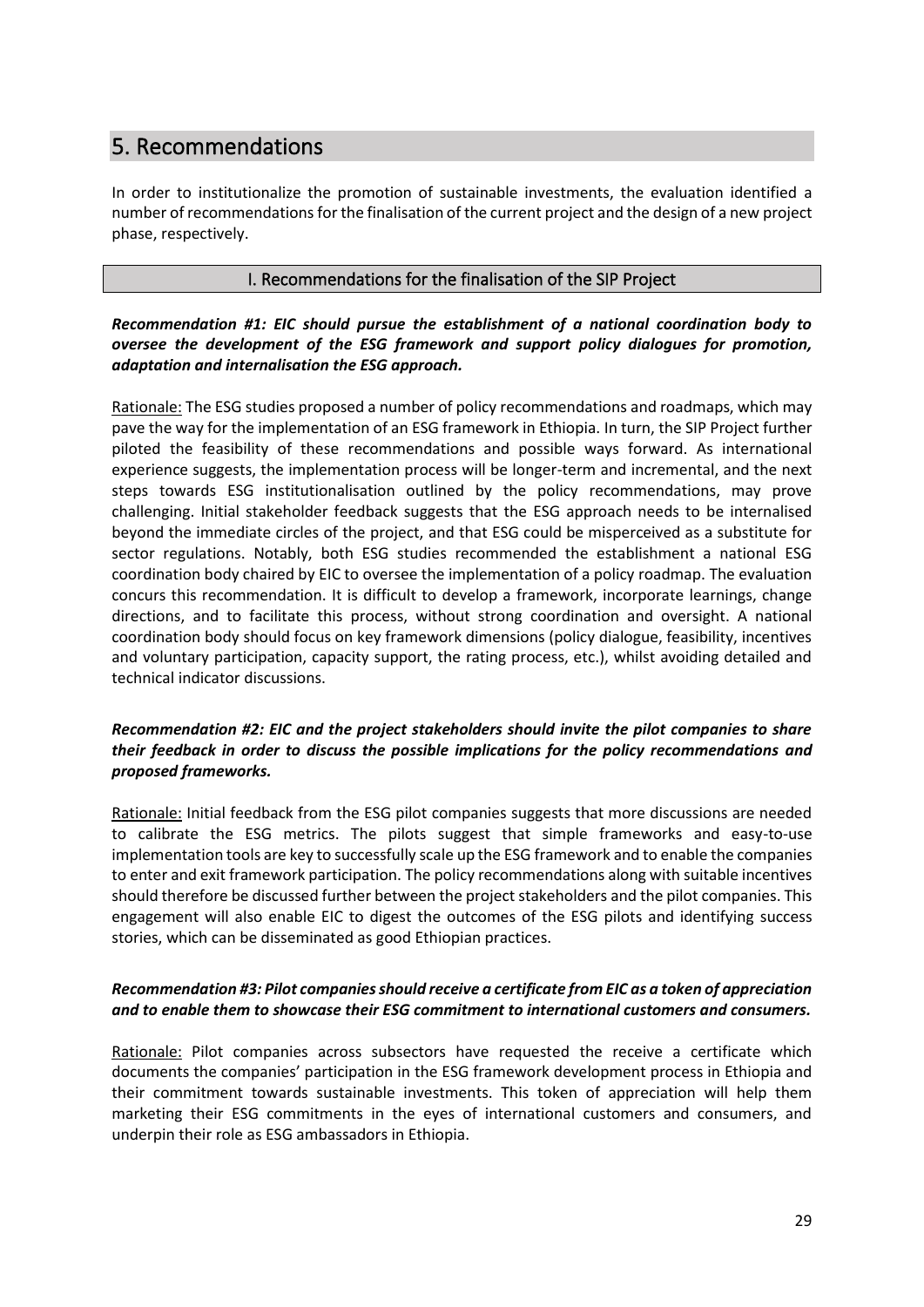# *Recommendation #4: EIC should market the favourable climate of Ethiopia as an opportunity for international investors to decarbonize manufacturing processes.*

Rationale: EIC could underpin the ESG approach and Ethiopia as a destination for sustainable manufacturing by highlighting the climatic advantages of Ethiopia, which reduces the need for energy consumption related to heating and cooling of factories. This is also enhanced by investors access the thermo- and hydro power.

## II. Recommendations for a new project phase

## *Recommendation #5: The project design for the next phase should be tailored specifically for further development and implementation of the ESG policy recommendations.*

Rationale: Going forward with the ESG policy recommendation, a tailored and focused project design is needed to support further ESG development and consolidate the policy roadmap. The project duration should cover the likely duration of the roadmap, and build on the present project strategy, applying short innovation cycles to pilot ESG approaches while continuing policy dialogues and building stakeholder consensus on the policy recommendations.

# *Recommendation #6: The ESG approach could be codified by amending the regulation on financial disclosure with a chapter on non-financial disclosure requirements.*

Rationale: There is a need to promote the ESG approach among manufacturers in Ethiopia and to present a framework which also allows foreign investors to apply these approaches when investing in Ethiopia. Regulatory amendments should build on voluntary participation, but they also need to be transparent, accountable and credible.

This recommendation could be implemented through the following measures:

- The regulatory amendment should focus on large enterprises in line with the present project.
- The non-financial disclosure requirements should build on voluntary participation. This entails that an enterprise is not required to apply the ESG approach, but if it does, it has to disclose how this is done, referring to the applied ESG standards.
- The financial regulation may suggest a format for how an enterprise could present its ESG approach.
- In the coming years, EIC and the Government of Ethiopia could amend the regulatory framework with a common ESG taxonomy (terminology) for Ethiopia, defining what sustainable production methods mean, such as zero-carbon production methods.
- ESG may be further promoted through the introduction of investment credits based on ESG ratings. Such an approach would require a more formalised cooperation with the financial sector, and regional experience may provide lessons on how this can be done, for example the Sustainable Finance Initiative in Kenya or the Sustainable Banking Principles in Ghana.

# *Recommendation #7: The ESG approach in Ethiopia could be enhanced with the participation of the upcoming Ethiopian Securities Exchange.*

Rationale: Stock exchanges and security futures around the world increasingly apply ESG ratings of listed companies to promote sustainable investments. These initiatives are supported by the Sustainable Stock Exchange Initiative (SSEI), which is a UN Partnership Programme organized by UNCTAD, the UN Global Compact, UNEP FI and the UN Principles for Responsible Investments (PRI). Stock exchanges and security futures in Kenya, Nigeria, Egypt and Botswana participates in this. With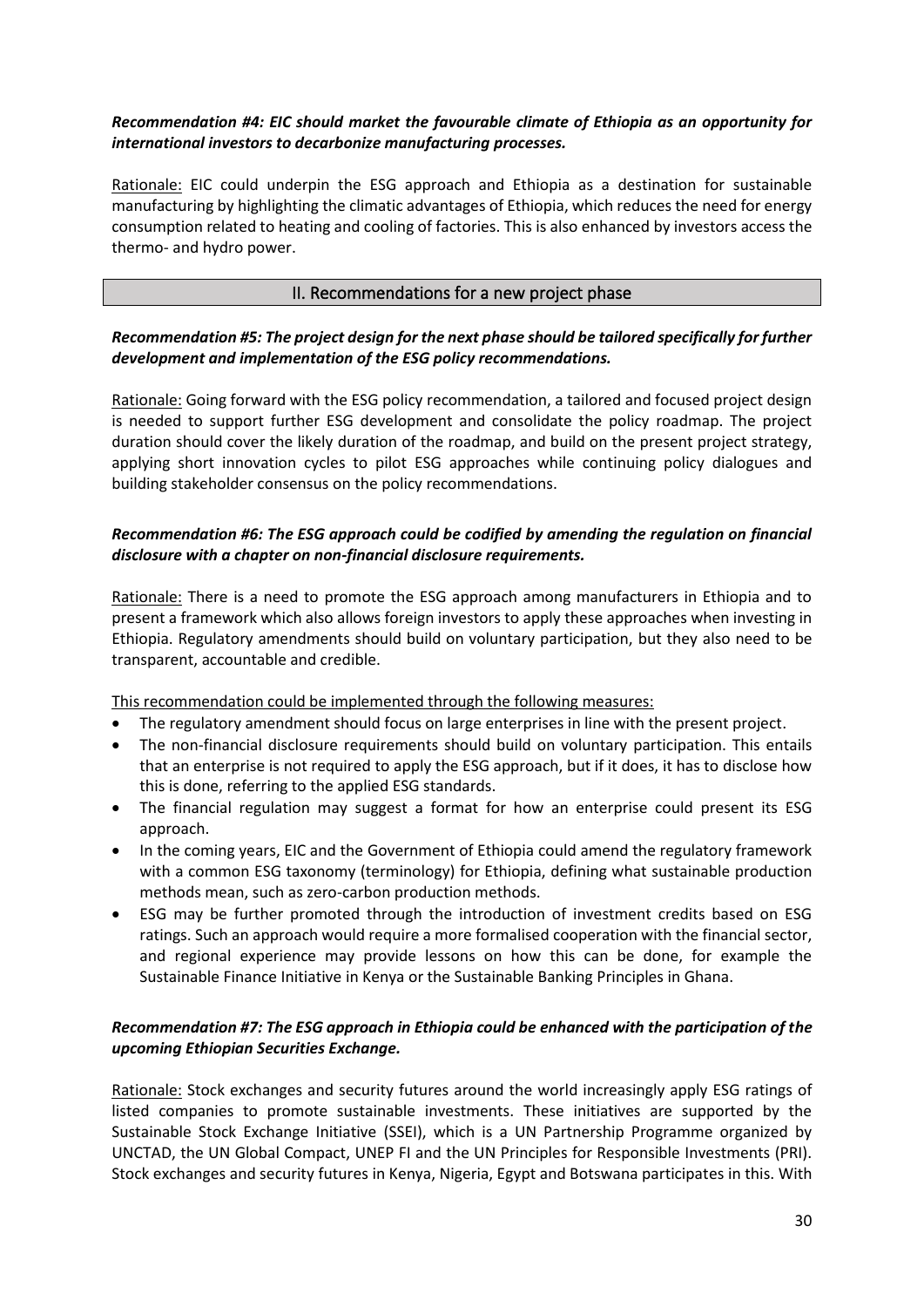an upcoming stock exchange in Ethiopia, there is opportunity to build on international and regional practises.

This recommendation could be implemented through the following measures:

- The UNDP CO may engage in a partnership with SSEI to allow the upcoming Ethiopian Securities Exchange access to global experience with ESG company ratings, in particular regional lessons learned from Kenya, Nigeria, Egypt and Botswana.
- The project could explore the feasibility of an institutional twinning cooperation between the upcoming Ethiopian Securities Exchange and the Nairobi Securities Exchange (NSE) in order to tap into Kenya's emerging lessons on an ESG index, which the NSE is developing in cooperation with the Kenyan Capital Markets Authority. On 29 November 2021, the NSE released its ESG guidance manual and allowed publicly traded companies one year to familiarise themselves with the requirements, before the index will be implemented.
- Alternatively, a partnership with the stock exchange in Egypt, Nigeria or Botswana may be pursued. All of them already introduced ESG guidelines/ratings.

## *Recommendation #8: Ethiopia could promote ESG through sustainable public procurements.*

Rationale: Public procurements are typically regulated to ensure transparency, cost-effectiveness and a level playing field for private sector participation. This includes mandatory requirements for public tenders, tendering of framework agreements with set price brackets for bulk purchases etc. Externalities such as environmental impacts may not be factored in, and regulatory amendments could promote green and socially responsible procurements by considering ESG ratings as nonfinancial assessment criteria for vetting tender proposals.

# *Recommendation #9: International assistance for the ESG framework should be delivered in cooperation with Ethiopian counterparts who are likely to become training or service providers, rating assessors and so forth, once the ESG framework is implemented.*

Rationale: The SIP Project has funded a number of international consultancies to develop the ESG framework and to conduct further piloting at the company level. In order to broaden the access for Ethiopian experts to learn about ESG and to increase the local resource base, the next project phase should always team up international consultants with local counterparts, for example advocacy or service institutions, ISO certification institutes or the Kaizen Institute. In cases where joint team cooperation is not possible, the project should justify in writing its decision to proceed with international assistance only. This will facilitate the monitoring of local ESG capacity development.

# *Recommendation #10: The next phase should explore synergies with international ESG tools, which can be easily tailored and applied to the Ethiopian context*

Rationale: The SIP Project has already tailored ESG framework proposals, policy recommendations and roadmaps, which are referring to international practises. To this end, there is an abundance of training and assessment tools available on the internet and otherwise, which may be easily tailored to Ethiopia if validated by the project. This could save time and resources and underpin a shared understanding of ESG with international customers and consumers.

This recommendation could be implemented through the following measures:

• The UNDP CO may seek more cooperation with UNIDO and ILO to share experiences and tools as well as exploring the possibility of harmonising ESG framework and approaches between IP and non-IP companies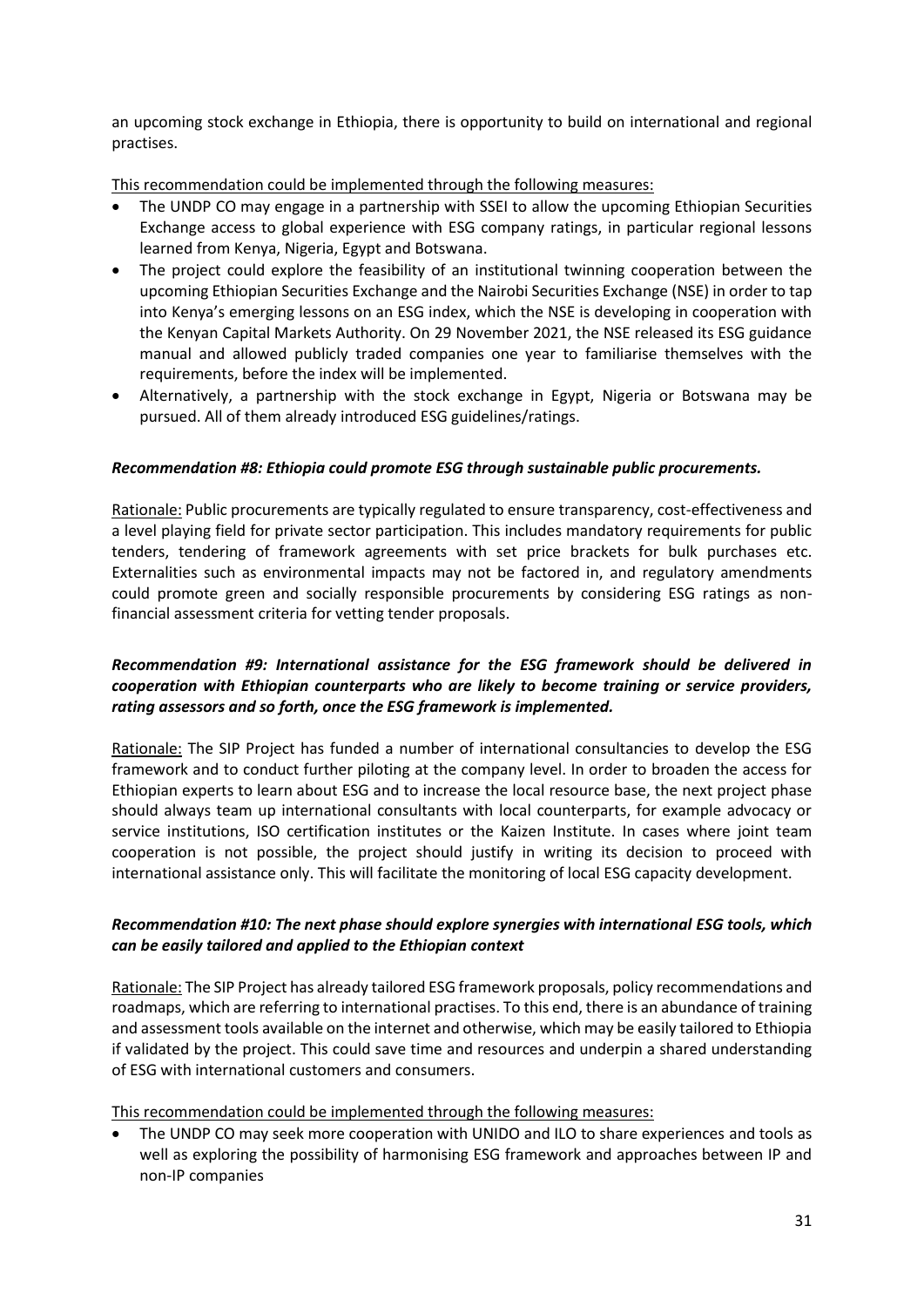- The textile and garment sector are good examples of where the project could look for relevant, adaptable training material and tools, for example GIZ's online ESG learning course [https://gps.giz.de/en/.](https://gps.giz.de/en/)
- Another example to explore is the German Sustainability Code [https://www.deutscher](https://www.deutscher-nachhaltigkeitskodex.de/en-gb/)[nachhaltigkeitskodex.de/en-gb/](https://www.deutscher-nachhaltigkeitskodex.de/en-gb/) - which provides a framework for the implementation of ESG.

# *Recommendation #11: Continue international exposure as a means to internalise the ESG approach, build partnerships and underpin a shared understanding of the ESG approach*

Rationale: The development of a tailored ESG framework depends on a shared understanding of the ESG approach. The initial feedback from regulators and regional governments indicates that more efforts are needed to build capacity in order to implement the policy recommendations and sustain the framework development. International exchange visits worked well during the SIP Project and more exposure to international ESG experiences, preferably regional experience, could mitigate misperceptions and facilitate the development of a balanced framework.

This recommendation could be implemented through the following measures:

- There is an abundance of ESG frameworks and standards around the world, but tailoring to the Ethiopian context is key to sustain the ESG approach as is the need to keep it simple and manageable. ESG stakeholders are likely to benefit from regional exposure visits to other countries in Africa, such as Nigeria, Kenya and Egypt, where local tailoring of the ESG approach has gained more experience. Such exchange visits should focus on this particular issue and be tailored according to participants needs.
- Exchange visits should apply an action planning approach, where each participant define upfront which particular challenge, they want address based on the learnings from the exchange visit. Before returning, participants use the learnings to design a written action plan which they can apply when coming back to the home office.
- Study tour outcomes should be also assessed through participant surveys to facilitate follow ups, improve future study tours, and for M&E purposes.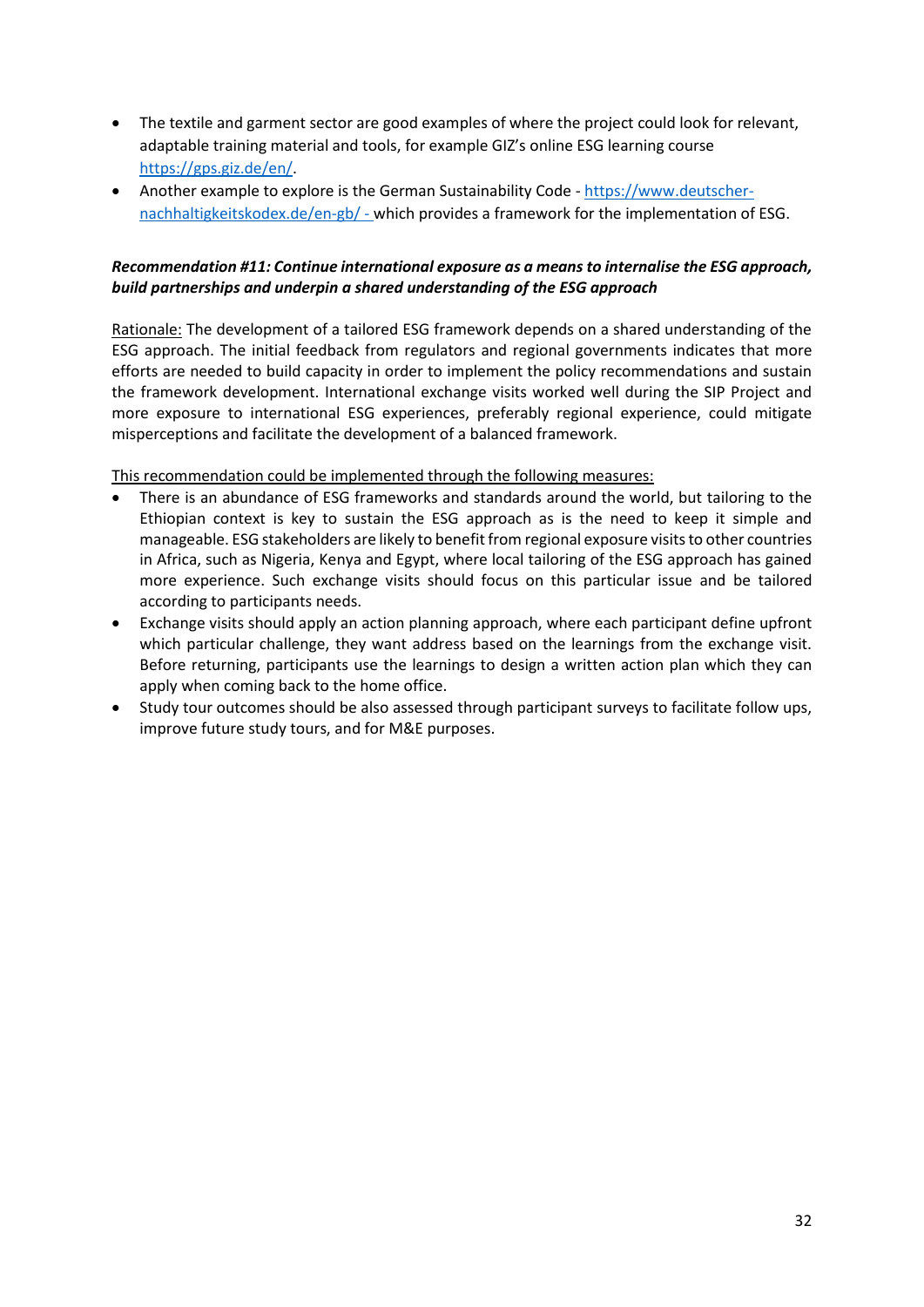# Annex 1. Terms of Reference

|                                            | <b>Terms of Reference</b>                                                    |  |  |  |  |  |
|--------------------------------------------|------------------------------------------------------------------------------|--|--|--|--|--|
| <b>General Information</b><br>$\mathbf{L}$ |                                                                              |  |  |  |  |  |
| <b>Services/Work Description:</b>          | Program evaluation of Sustainable Investment Promotion (SIP)<br>program      |  |  |  |  |  |
| <b>Project/Program Title:</b>              | Belt Promoting Sustainable Investments along the Belt and Road<br>Initiative |  |  |  |  |  |
| <b>Duty Station:</b>                       | Addis Ababa                                                                  |  |  |  |  |  |
| <b>Type of the Contract:</b>               | <b>International Consultant</b>                                              |  |  |  |  |  |
| Duration:                                  | 30 working Days                                                              |  |  |  |  |  |
| <b>Expected Start Date:</b>                | November 2021                                                                |  |  |  |  |  |

#### **II. Background**

The China-led Belt and Road Initiative (BRI) envisions enhanced economic cooperation by pursuing five major goals: policy coordination, infrastructure connectivity, unimpeded trade, financial integration, and people-to-people bonds. UNDP has a state-level and strategic partnership on the Belt and Road Initiative (BRI) to achieve positive outcomes for developing countries and global public goods.

BRI believed to significantly contribute towards the achievement of the Sustainable Development Goals (SDGs) by unlocking important resources and promoting sustainable human development in partner countries (UNDP, 2020). Aligning the BRI with the United Nation's 2030 Agenda for sustainable development (Agenda 2030) at the global level, with the African Union Agenda 2063 at the continental level, and with Ethiopia's Growth and Transformation Plan at the national level aimed to accelerate the implementation of Sustainable Development Goals (SDGs). In this regard, UNDP as a partner intended to promote sustainable investments through BRI by strengthening partner countries' capabilities by establishing a network of Sustainable Investment Promotions (SIP) facilities with Ethiopia as the pilot country to support in enhancing environmental and social sustainability.

Ethiopia as one pilot country to the BRI initiative, the Sustainable Investment project under the BRI initiative has been under implementation since January 2019. The main objectives of the project were

- $\triangleright$  To strengthen institutional frameworks and building capacity towards the leveraging of sustainable investments, in order to improve the overall investment climate to attract and sustain foreign investments that respond to the country's national development priorities and local needs.
- $\triangleright$  to provide a framework of cooperation to leverage sustainable investment opportunities, show early and positive results, bridge communication gaps and ensure BRI investments complement existing programs with local stakeholders fully engaged.
- $\triangleright$  to improve the overall investment cooperation and conditions towards a sustainable, forwardlooking path, and to tie investment promotion approach with well-structured, local institutions that have embodied local needs and development priorities including
	- a) Promote investments in a way that creates sustainable pattern*s* in economic, social and environmental terms, searching for innovative solutions that will ensure the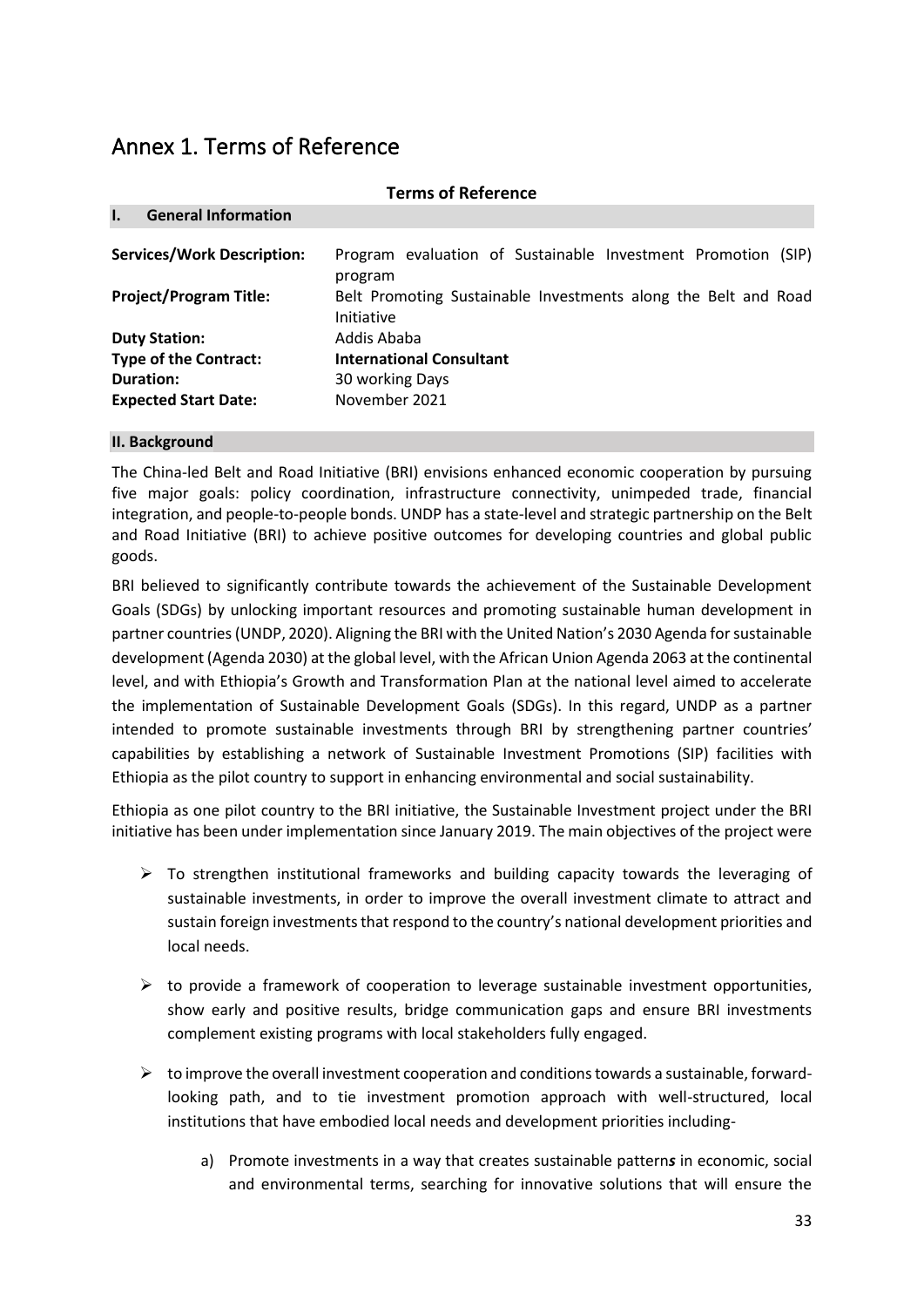achievement of the enhanced connectivity and accelerated progress for the advancement of the SDGs in both Ethiopia as the piloting country and other countries along the Belt and Road.

- b) Provide investment offer to match investment demand.
- c) Strengthen BRI partner countries' capacities to better engage with BRI investment opportunities.
- d) Forge mutually-beneficial and win-win cooperation for Chinese, international and local actors.
- e) Promote positive early-harvest results and enhanced communication. While the BRI is still at an early stage, it is crucial to achieve positive results and to showcase successful examples, to demonstrate the potential of the initiative and encourage sustainable investments in the long run that clearly benefits partner countries. It also needs to create engagement mechanisms to enhance communication and consultation among key stakeholders to strengthen linkages to national and local authorities, rules and regulations and partners.

Since the start of the project implementation, the program has achieved the following accomplishments:

- BRI-SIP Investment Forum successfully held in Addis Ababa, Ethiopia, with identified thematic areas, practical challenge for further analysis and studies.
- Sustainable Investment Promotion event held in Beijing, China in light of the outcomes of the 2019 Belt and Road Forum for International Cooperation
- Training program (knowledge sharing workshop) to enhance knowledge on environment, social and governance (ESG) aspects of sustainable investments, a targeted sustainable investment knowledge exchange session on ESG aspect of sustainability of investments was held at Beijing
- BRI-SIP information platform established based on the existing UNDP network, as well as information and data access provided by external partners integrated with Ethiopian Investment Commission's (EIC's) existing information network/web platform- IT Servers and Core switches purchased.
- Assessment conducted on private sector engagement in light of sustainable investment promotion in the framework of BRI/SIP.
- Diagnostics study conducted on environmental, social and governance (ESG) sustainable investments- **textile and** *garment, horticulture, leather and leather products, and agroprocessing including sugar-related industries*
- Diagnostics study conducted on environmental, social and governance (ESG) sustainable investments- *infrastructure investments: energy and ceramics*
- In response to COVID-19, business continuity support to Ethiopian Investment Commission and Industrial Park Development Corporation both in term of strengthening EIC information platform for online services as well as remote working during COVID-19.
- Implementation of the ESG gaps in selected 10 pilot companies through deployment of international experts is underway. The sectors include Ceramic, Horticulture, Textile and Garment, Leather and Leather Products and Agro-processing

The Ethiopian Investment Commission (EIC) is the primary project implementing partner for this project. The project is funded by UNDP and UNDP takes the role of administering the project fund as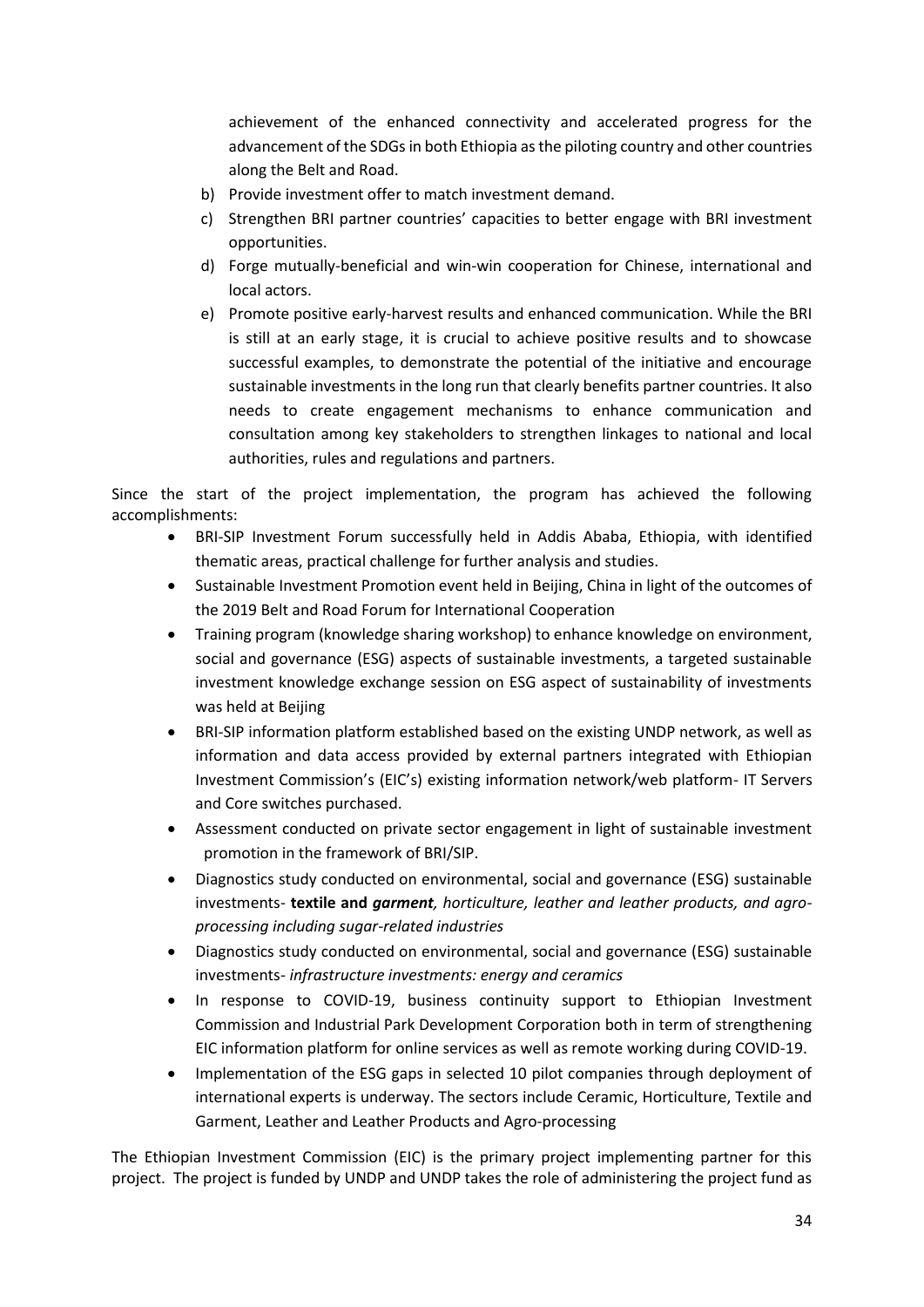well as in providing demand driven technical assistance and capacity building support to EIC. UNDP also provides quality assurance support to the project and monitors achievement of agreed results indicated in the annual work plans.

UNDP, having reached the end of the pilot phase of the program, would like to conduct monitoring and evaluation of the overall program on the development impact of the pilot BRI-SIP projects and to summarize successful practices. The evaluation is also expected to review the implementation of the pilot project activities and achievements of results starting from its initial period so that measure the impact of the project and draw lessons to facilitate decisions on future orientation of the program.

UNDP is now seeking the services of qualified and experienced international individual consultant to undertake **development impacts of the BRI-SIP projects** on the basis the program document and accomplished tasks since 2019

#### **III. Evaluation purpose**

**The programme evaluation** shall be conducted according to the guidance, rules and procedures established by Evaluation Guidance for UNDP Financed Projects. More specifically, the purpose of this evaluation is to assess the achievement and progress made against the planned results, assess challenges, and draw lessons learned, measure the impact of the project and draw lessons to facilitate decision on future orientation of the program. The evaluation aims also to promote accountability and transparency and assesses the extent of the program accomplishments.

The evaluation will also look into how emerging issues that were not reflected during the design of the current program document could impact the achievement of its outcomes, and make recommendations to ensure the continued alignment of UNDP assistance with national priorities to achieve robust results in the future.

The evaluation will assess the program results achieved thus far using commonly agreed criteria to validate the continued **relevance**, **effectiveness, efficiency**, **coherence**, sustainability and the **impact**  of the overall program.

#### **IV. Evaluation Scope and objectives**

The scope of the program evaluation will cover all interventions of the project planned to be implemented during the project phase. The evaluation should compare planned output of the projects to actual outputs and access the actual results to determine their contribution to the attainment of the program objectives It should also attempt to evaluate the efficiency of project management including the delivery of the outputs and activities in terms of quality, quantity, timeliness and cost efficiency as well as features relate to the process involved in achieving those outputs and the impacts of the projects. The evaluation should also address the underlying causes and issues that contributed to changes or targets not adequately achieved

The evaluator is expected to follow a participatory and consultative approach ensuring close engagement with all government counterparts, in particular Ethiopian Investment Commission and UNDP.

Taking in to consideration the participatory nature of the evaluation process, the major role of the evaluator will be to review and analyse relevant documents; collect any additional relevant information (such as through interviews with stakeholders and partners, program beneficiaries, conducting original research if necessary); preparing and presenting the draft report based on the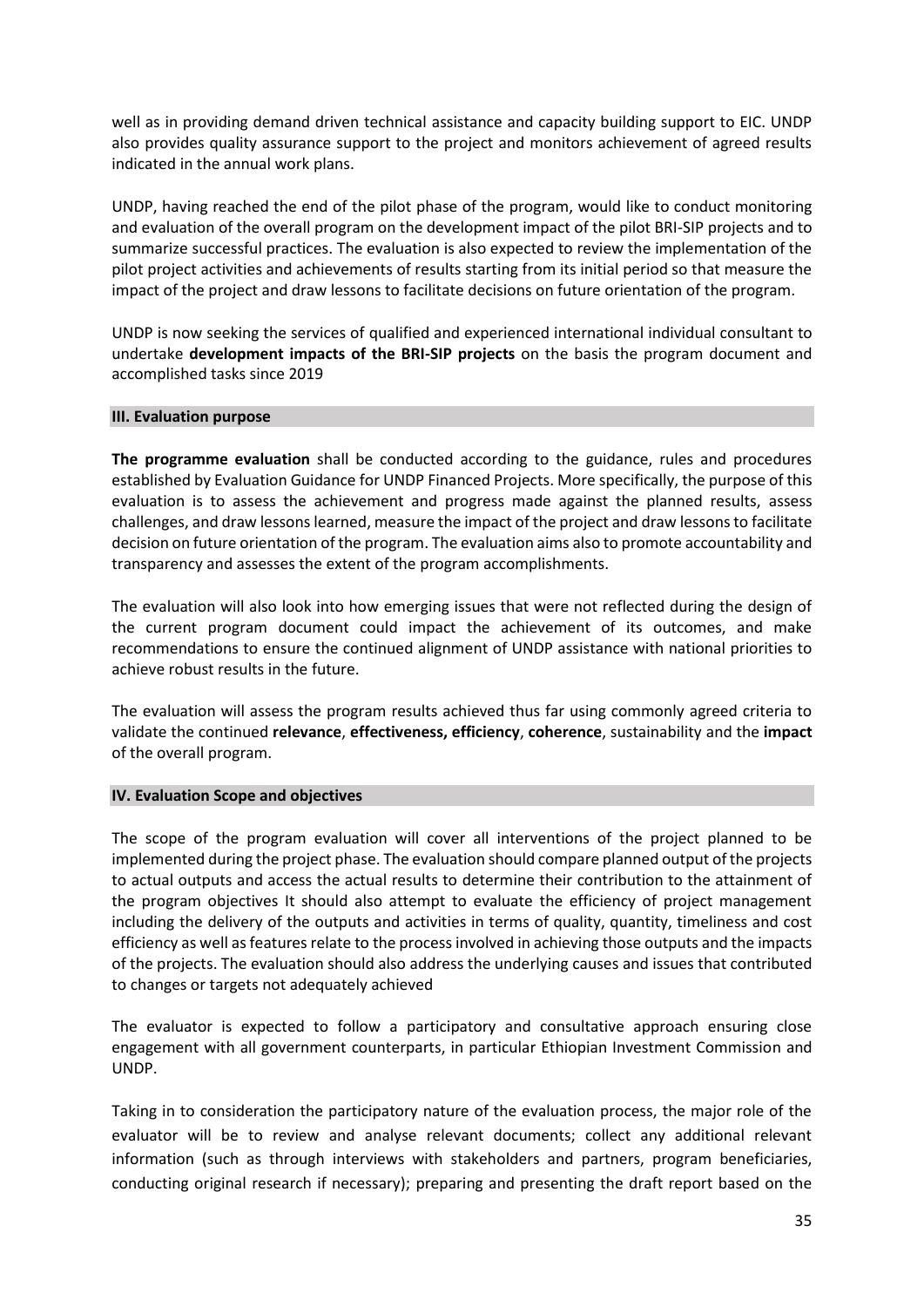information collected at various levels and finalizing the report and its recommendations taking into account comments received.

Overall, the evaluator will be responsible for:

- Carrying out a thorough desk review of available progress, go through the program document, annual review quarterly reports and analyze the overall achievement against the program action plan;
- Visit some of the project sites that will be determined after initial review and assessment of the documents and consultations with government partner and UNDP.
- Review all relevant sources of information including national strategic and legal documents and any other materials that the evaluator considers useful for this evidence-based assessment
- Assess the program performance against expectation. The evaluation shall at a minimum cover the criteria: relevance, effectiveness, efficiency, sustainability and impact
- The evaluation should assess the key financial aspects of the program including the extent of cofinancing planned and realized. Project costs and funding data need to be required, including annual expenditure. Variances between planned and actual expenditure will need to be assessed and explained
- The evaluation needs to assess the extent to which the projects were successfully mainstreamed with other UNDP priorities
- The evaluation should assess the extent to which the projects are achieving impacts or progressing towards the achievement of impacts
- In close coordination with UNDP, EIC and other stakeholders to produce a comprehensive analytical report for the program evaluation which includes achievements/ progress realised, strategic issues, implementation challenges, lessons learned and recommendations;
- The report must include a chapter providing a set of conclusions, recommendations and lesson learned. Conclusion should build on findings and backed by evidence. Recommendations should be prioritized, specific, relevant and targeted and given that this is the final stage of the pilot program phase, recommendations must be useful for future programming and new project development in same or similar areas for UNDP and the government. Lessons should have wider applicability to other initiatives the areas of interventions and for future programming.

The main objectives of the evaluation process therefore include the need:

- To assess the relevance, effectiveness, efficiency, coherence, sustainability and the impact of the program in delivering on agreed outcomes and their contribution to national development efforts;
- To determine the adequacy of the existing systems and structures for implementing the program;
- To assess if program outputs and outcomes have been achieved;
- To identify major constraints faced, document lessons learned during implementation, and make recommendations for overcoming implementation challenges and supporting results achievement going forward;
- To identify implementation challenges and operational issues, and provide inputs and lessons learned;
- To identify factors that have contributed to achieving or not achieving the intended program outcomes;
- To identify factors that have contributed to effectiveness or ineffectiveness of the program;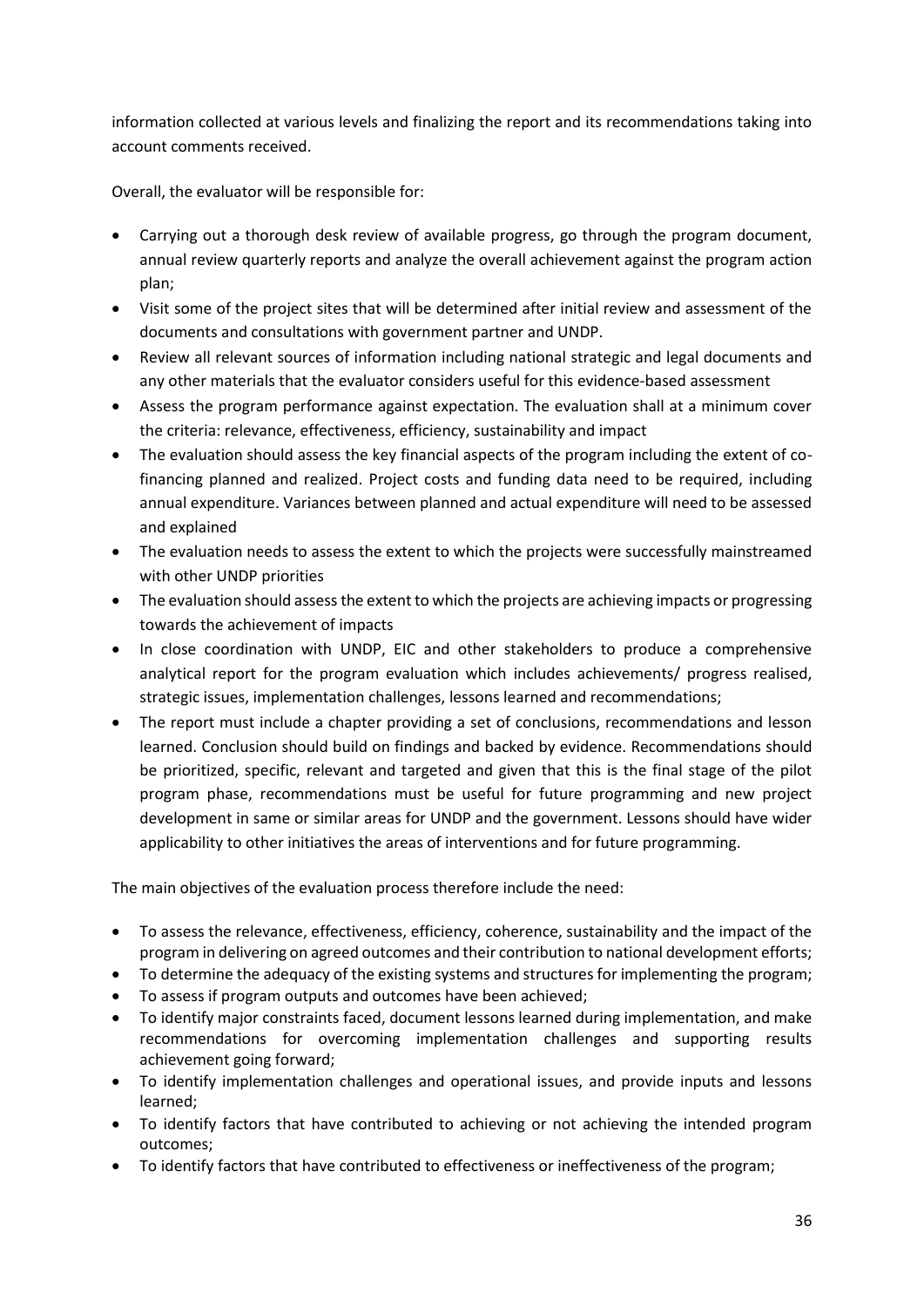• To assess appropriateness and effectiveness of the UNDP partnership strategy

# **V. Evaluation criteria and questions**

Aligning to the evaluation criteria, the evaluation may need to include and address the following key evaluation questions, among others:

# **Relevance:**

- To what extent the objectives and operations of the project were consistent with the need of beneficiaries, need of implementing partners, current country need, and donors' policies and expectations?
- To what extent were the interventions aligned with the needs of other key stakeholders particularly government and other actors in the sectors?
- Were the approaches and strategies/arrangements used relevant to achieve intended outputs, outputs and outcomes of the programme/intervention? To what extent the thematic focus and institutional scope of the programme were appropriate to achieve intended results?
- To what extent did the interventions respond to the needs of vulnerable groups and women?
- To what extent the project was aligned to the SDGs, GTP II, UNSDCF, ten years and home grown?
- To what extent were project's interventions coherent with UNDP's policies, strategies and normative guidance?
- To what extent were the key stakeholders of the project including downstream stakeholders engaged in the design, implementation and monitoring of the programme?
- Did the assumptions and the Theory of Change hold true? If not, why?

# **Effectiveness:**

- To what extent did this project achieve its planned outputs, and outcomes?
- What were the main expected and unexpected results of the project?
- What were the major factors influenced implementation and operations of the programme for achievement or non-achievement of results? What was the quality of implementation of the project?
- What were the unintended results of the changes in political landscape and the reforms underway in the country to the programme implementation and achievement of results?
- What are lessons learned and good practices to take up for future in designing and implementing a new second phase of the project?

# **Efficiency:**

- Did the Project's implementation mechanisms -including institutional arrangements, partnership, support services, etc., permit utilization of resources in efficient way, and also delivery of services and achievement of results in timely manner?
- Were the programme resources efficiently used? Was the cost per outputs used in the most costeffective way or were there areas where savings ought to be made to reduce costs?
- To what extent were project management practices and tools adequate to timely and effectively implement the programme?
- Are project resources adequate and available on time to implement the activities as planned?

# **Impact:**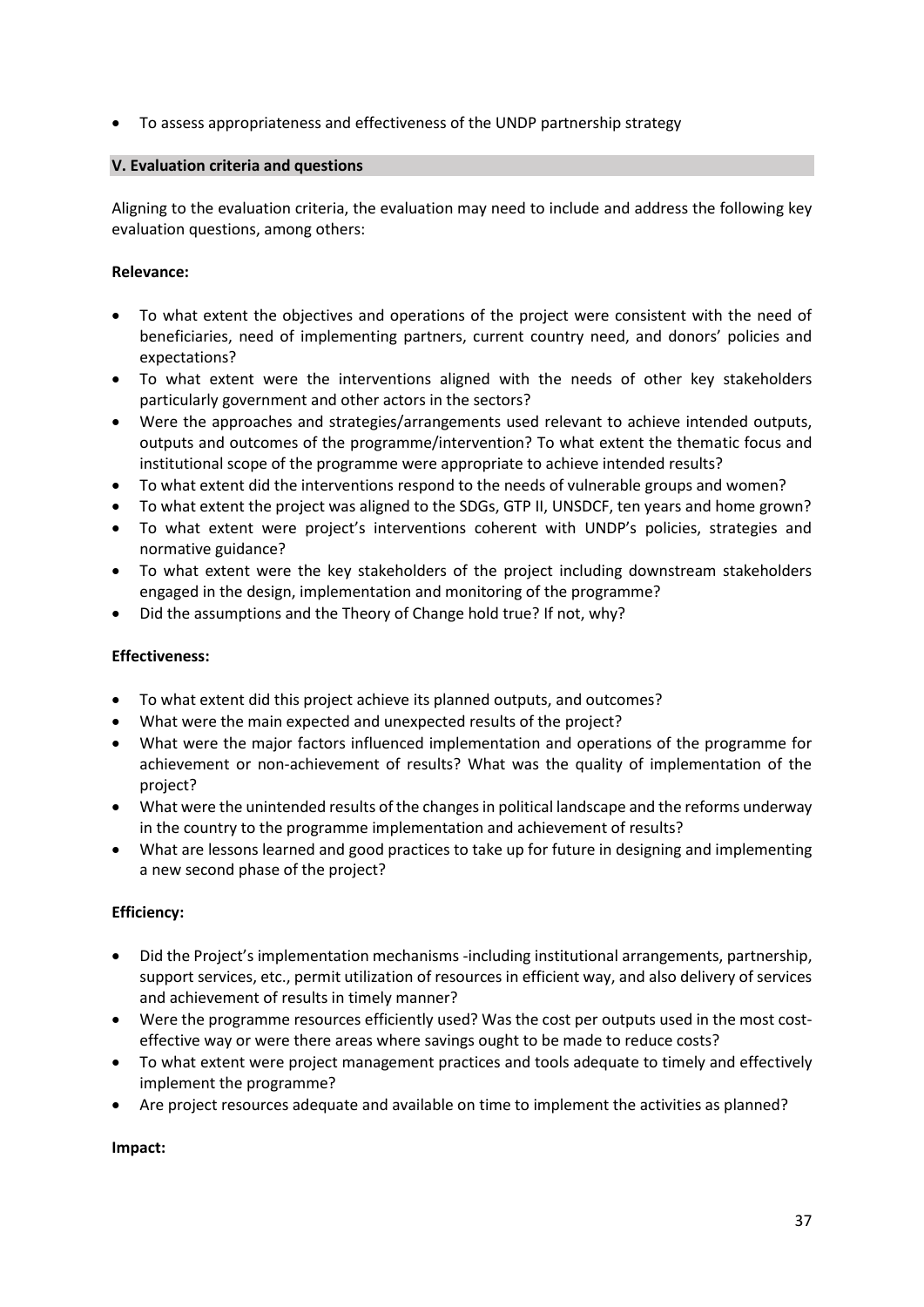- What were the long-term effects/outcomes of the project on the target beneficiaries/institutions and citizens? To what extent were the project objectives met? What are indications of success?
- Did the interventions of the project bring about any unintended (both negative or positive) effects on the target beneficiaries/institutions, citizens and/or operational environment?
- What were the gender-specific impacts, especially regarding women's empowerment?
- How could the project be improved in its design, implementation and monitoring to have longterm effect/impact?

#### **Sustainability:**

- To what extent are the results and positive changes from the project implementation up to this point in time likely to continue after end of the project?
- To what extent did the current country situation would affect continuity and sustainability of results achieved?
- To what extent were the implementing partners showed ownership of the programme, results, and lessons learned and their ability to continue with the project with limited or without intervention from UNDP?
- To what extent the project established and maintained effective partnership with development partners, government, Civil Society Organizations (CSOs), etc.?
- To what extent were the participation and ownership of the programme by the IPs and other key stakeholders for ensuring sustainability of achieved results & lessons learned after end of the current programme?

#### **Gender:**

- To what extent have gender considerations mainstreamed and had been addressed in the design, implementation, and monitoring of the project?
- Is the gender marker data assigned to this project representative of reality?
- To what extent has the project promoted positive changes in women participation in the development activities? To what extent women benefitted from this project?

#### **Human rights**

- To what extent have poor, indigenous and physically challenged, women and other disadvantaged and marginalized groups benefited from the work of this project?
- The above listed evaluation questions are not to be considered as exhaustive to address the evaluation purpose and objectives in comprehensive manner. So, the evaluation questions will be further discussed and elaborated in collaboration with the evaluation team, stakeholders (implementing partners) and UNDP during the inception phase to refine and accept.

#### **VI. Evaluation approach and Methodology**

The evaluation is expected to follow a participatory and consultative approach ensuring close engagement with the Project Team, government counterparts / Implementing Partners, the UNDP Country Office(s), and other stakeholders. To ensure that the evaluation exercise will not place unnecessary additional burden on UNDP, EIC and government counterparts, the consultant will be significantly involved in the collection and consolidation of additional primary and secondary data to beef up the report writing. The exercise should thus be informative and forward looking.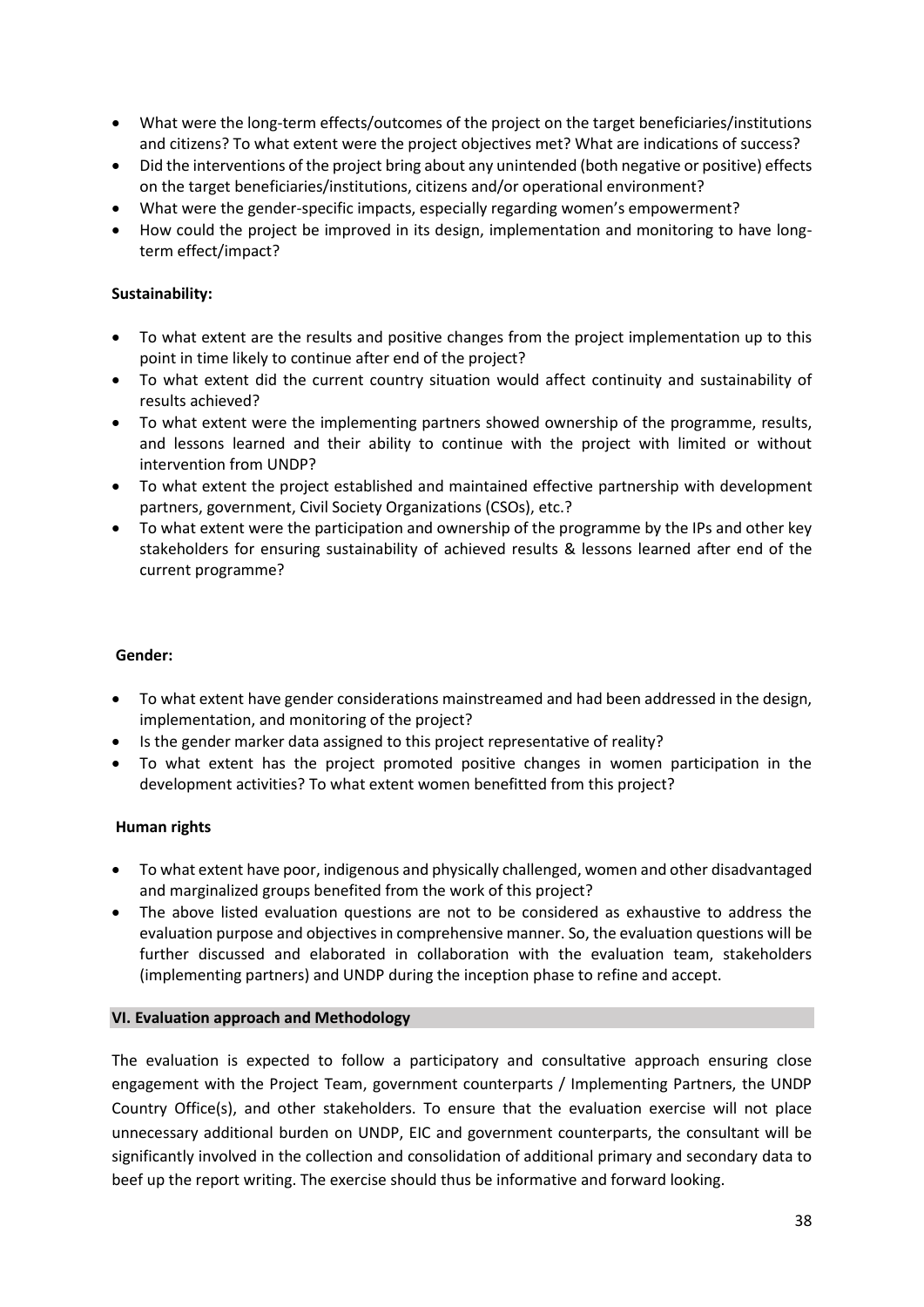**The methodology** of the evaluation will involve both primary and secondary data/information collection through conducting various consultations. The primary data/information gathering process may include interviews with UNDP, EIC and other key stakeholders and partners.

The evaluation will use the program Action Plan and Results Matrix plus Program Monitoring Framework as a basis for reporting on results and their achievement. The evaluator is expected to frame the evaluation effort using the criteria of **relevance, effectiveness, efficiency, sustainability, and impact,** as defined and explained in the UNDP Guidance for Conducting Terminal Evaluations of UNDP-supported Projects. A set of questions covering each of the criteria using the template in **Annex A** should be completed and submitted the matrix as part of an evaluation inception report, and shall include it as annex to the final report

# **Effectiveness refers to:**

- Whether the project intervention achieved the expected output and immediate outcomes and made progress towards the intermediate outcomes
- · Whether there are any unintended results, either positive or negative observed

## **Efficiency refers to:**

- · How economically are resources/inputs (funds, expertise, time, etc.) converted to outputs
- Whether outputs achieved on time and on budget

## **Sustainability refers to:**

- · What is the likelihood that results/benefits will continue after the closure of the project?
- · Are there committed financial and human resources to maintain benefits and results
- Is the external environment conducive to the maintenance of results

#### **Impact refers to**

· Extent to which the project is achieving impacts or progressing towards the achievement of impacts

At the secondary data level, the consultants may consult relevant documents, including evaluation of the program document, Annual Work Plans (AWPS), annual and quarterly reports, GTP II reports, donor reports, and global level documents on UN reforms, and any other relevant documents. The consultants could also refer to other countries' BRI experiences and reports to cross-fertilize global experiences to enhance their recommendations. It is anticipated that the desk review should result in indicators summary

The consultants will also touch base with UNDP and EIC Operations Units to discuss regarding operational issues, and identified operational challenges.

Specifically, the thematic assessments should:

- Describe key results achieved (key achievements against the results in the program document and results framework and the Program Monitoring Framework);
- Good practices, that should continue and/or replicated;
- Challenges, operational issues, lessons learned and proposed actions to address the challenges;
- Provide inputs in to the development of Annual Work Plans and the next Program Monitoring Framework; and
- Issues for strategic-level direction.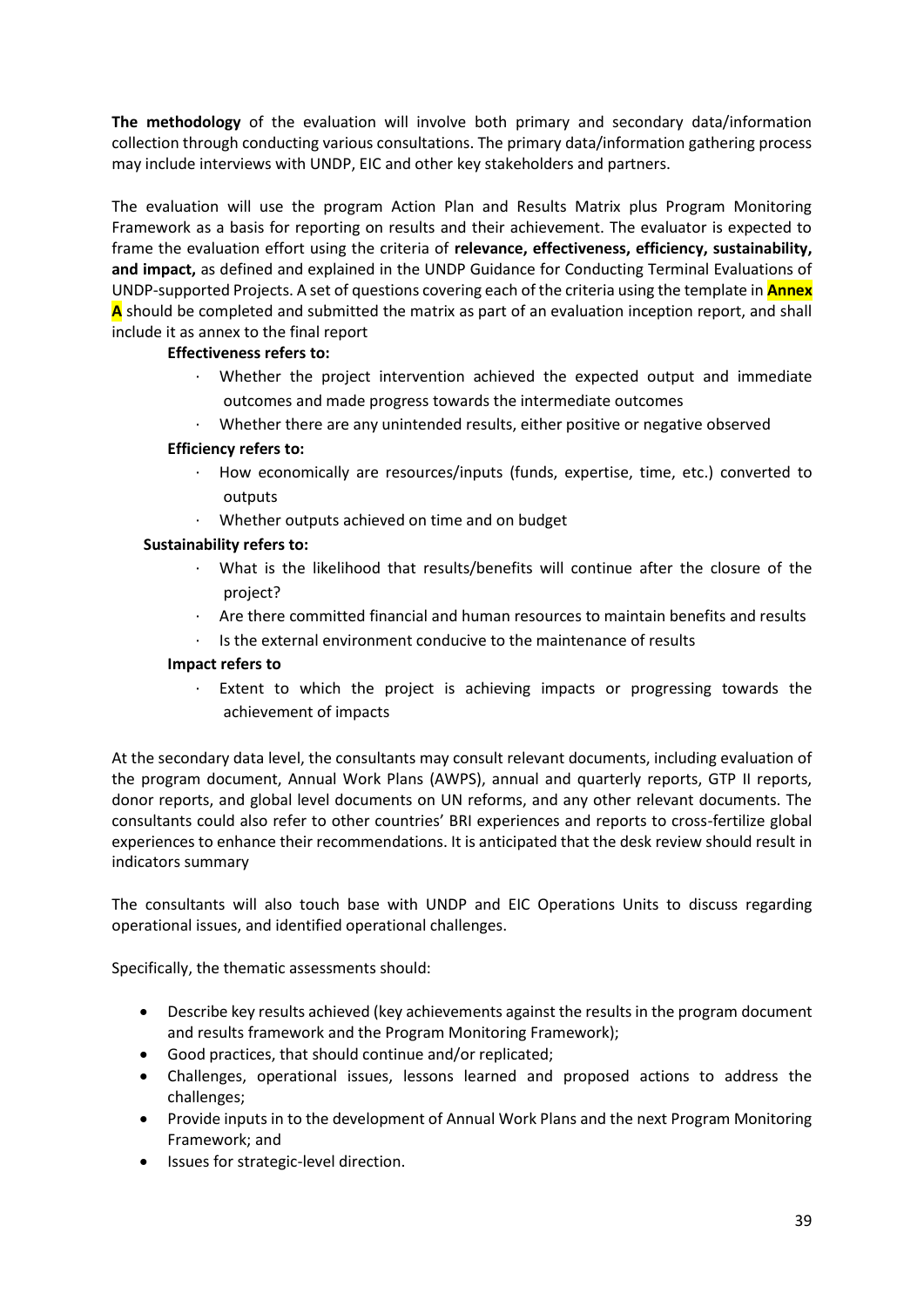#### **VII. Evaluation products and deliverables**

The consultancy assignment shall deliver the following outputs and be completed in a total of  $30$ working days. **Annex B clutches the evaluation reporting outline**

- Brief inception report of the evaluation
- Support the analytical reporting by focusing on thematic areas
- Collection and analysis of the secondary and primary information
- Draft evaluation report produced and shared with the UNDP and EIC for comment
- Final evaluation report

#### **VIII. Time frame**

The evaluation will be conducted between November 2021 and December 2021 as per the following tentative timeline.

| <b>Deliverables</b>                         | <b>Working days</b> | <b>November 2021</b> |                |                |                | December 2021 |                |                |                |
|---------------------------------------------|---------------------|----------------------|----------------|----------------|----------------|---------------|----------------|----------------|----------------|
|                                             | assigned            | W1                   | W <sub>2</sub> | W <sub>3</sub> | W <sub>4</sub> | W1            | W <sub>2</sub> | W <sub>3</sub> | W <sub>4</sub> |
| of I<br>report (Desk<br>Inception<br>review | - 5                 |                      |                |                |                |               |                |                |                |
| documents, development of detailed work     |                     |                      |                |                |                |               |                |                |                |
| plan, questionnaires, methodologies and     |                     |                      |                |                |                |               |                |                |                |
| (Evaluation) outline                        |                     |                      |                |                |                |               |                |                |                |
| Debriefing with UNDP CO, agreement on the   | $\mathbf{1}$        |                      |                |                |                |               |                |                |                |
| methodology, scope and outline of the       |                     |                      |                |                |                |               |                |                |                |
| Evaluation report                           |                     |                      |                |                |                |               |                |                |                |
| Consultations and discussion with relevant  | q                   |                      |                |                |                |               |                |                |                |
| stakeholders including UNDP and EIC,        |                     |                      |                |                |                |               |                |                |                |
| prepare necessary data and internal         |                     |                      |                |                |                |               |                |                |                |
| analyses on program outcome<br>and          |                     |                      |                |                |                |               |                |                |                |
| achievement                                 |                     |                      |                |                |                |               |                |                |                |
| Draft evaluation report produced and        | 11                  |                      |                |                |                |               |                |                |                |
| shared with UNDP and EIC for comments       |                     |                      |                |                |                |               |                |                |                |
| Final evaluation report produced and        | 4                   |                      |                |                |                |               |                |                |                |
| shared to UNDP and EIC                      |                     |                      |                |                |                |               |                |                |                |

#### **IX. Evaluator required competencies**

The Evaluator should be an expert with experience and exposure to sustainable investment promotion and sustainable development advices on policy and capacity building projects and will have solid prior experience in carrying out mid-term or final evaluations of UNDP funded programs. The consultant cannot have participated in the project preparation, formulation, and/or implementation (including the writing of the Project Document) and should not have a conflict of interest with project's related activities.

The Evaluator should have the following qualifications and experience:

#### **A. Education**

• Advanced university degree in development studies, international development, economics, climate change, environmental management/engineering, Environmental Economics, policy evaluation, public policy or relevant field of studies

#### **B. Experience**

• Minimum of 10 years progressive experience in development related works.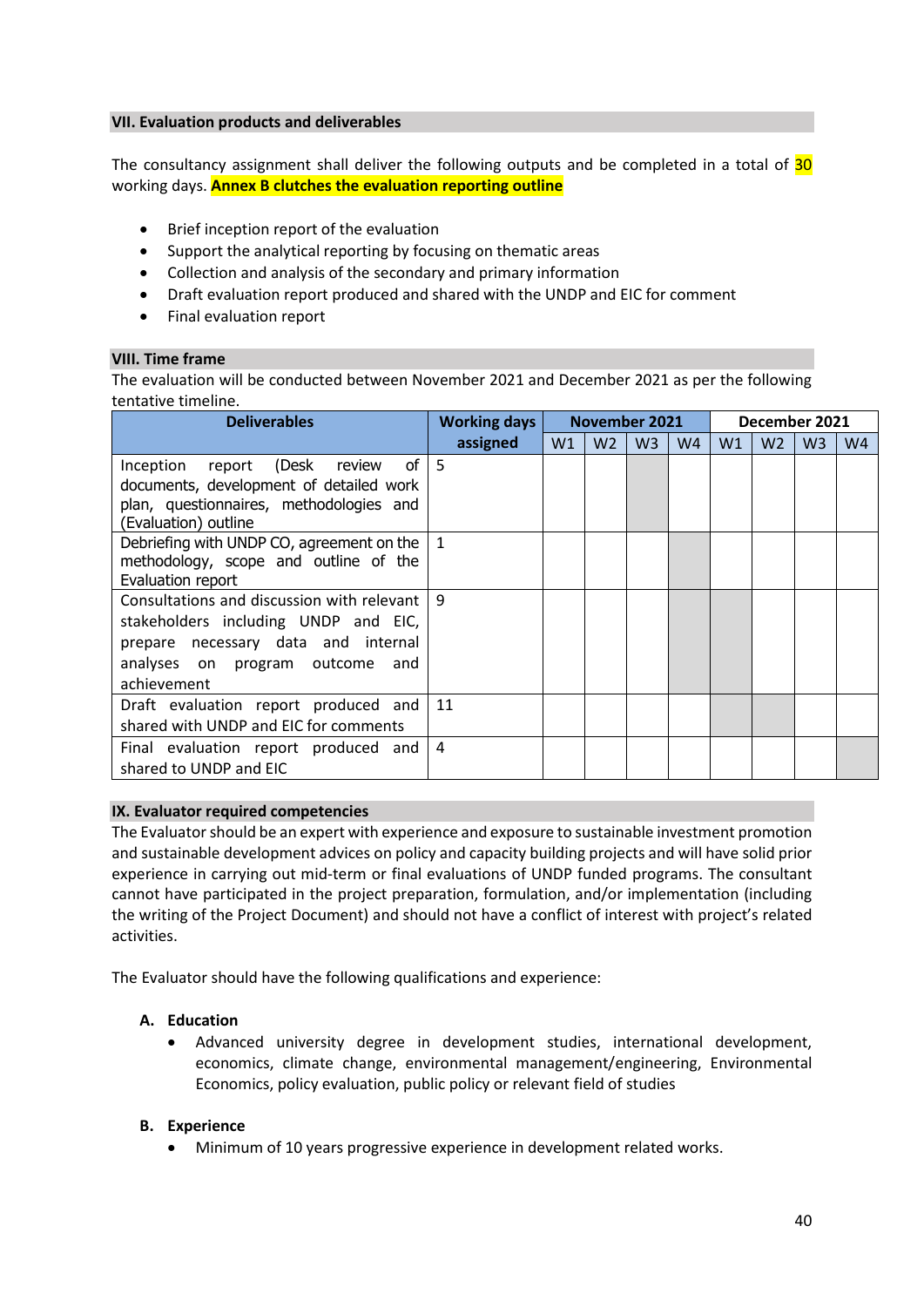- Strong analytical skills, a demonstrated ability to conduct interviews with a range of stakeholders, and experience in pulling together analysis and data into reports
- Experience in reviewing and compiling multiple data sets and strong understanding of quantitative and qualitative analysis with M&E Frameworks
- Deep knowledge and understanding of the UN reform processes, the United Nations Sustainable Development Cooperation Framework (UNSDCF); and Sustainable Development Goals (SDG)
- Understanding of or experience working with UN will be a strong asset
- The consultant must have prior experience of working with complex national level M&E frameworks or strategic plans involving multiple stakeholders
- Ability to identify implementation issues and operational challenges, and provide recommendations to remedy these issues to accelerate program delivery
- Adequate understanding of human rights-based approach to development, gender equality, environmental sustainability, Results based management
- Experience of carrying out similar assignment for UNDP funded evaluations in other countries is an asset

# **C. Functional Competencies**

- Outstanding communication skills in English
- Positive and constructive approaches to work with energy
- Demonstrate openness to change and ability to receive and integrate feedback
- Excellent written and verbal communication skills
- Strong time management and meet established timelines.

# **D. Language and Other Skills**

- Excellent knowledge of English, including the ability to write reports clearly and concisely and to set out a coherent argument in presentation and group interactions
- Capacity to facilitate and communicate with different stakeholders
- Computer skills: full command of Microsoft applications (word, excel, PowerPoint) and common internet applications

# **X. Implementation arrangements**

The evaluator will be recruited under UNDP terms and conditions and will operate under the direct supervisor of the program specialist from the Inclusive Economic Transformation (IET) Unit.

# **XI. Criteria for selecting the best offer**

Upon the advertisement of the procurement notice, qualified individual consultant is expected to submit both technical and financial proposals. Accordingly, individual consultants will be evaluated based on cumulative analysis as per the following scenario:

- Responsive/compliant/acceptable, and
- Having received the highest score out of a pre-determined set of weighted technical and financial criteria specific to the solicitation. In this regard, the respective weight of the proposals is: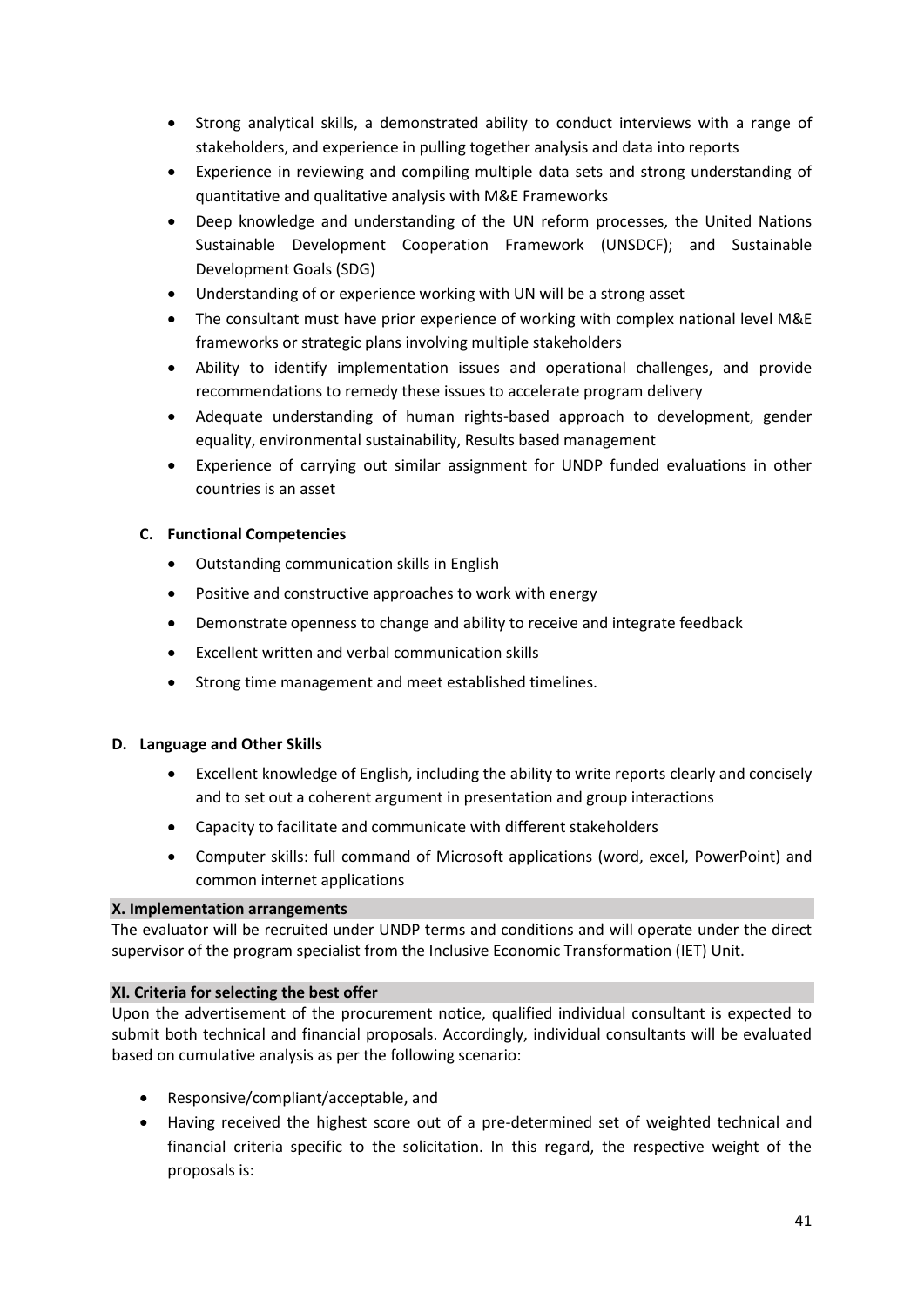- a. Technical Criteria weight is **70%**
- b. Financial Criteria weight is **30%**

| <b>Criteria</b>                                                     | Weight                                                       | <b>Max. Point</b> |        |
|---------------------------------------------------------------------|--------------------------------------------------------------|-------------------|--------|
| Technical Competence (based on CV, Proposal and interview (if       | 70%                                                          | 100               |        |
| required))                                                          |                                                              |                   |        |
| $\blacksquare$                                                      | Criteria a. Educational relevance: close fit to post         |                   | 10 pts |
| $\blacksquare$                                                      | Criteria b. Understanding the scope of work and organization |                   |        |
| of the proposal                                                     |                                                              |                   |        |
| $\mathbf{E}$ .                                                      | Criteria c. Experience of similar assignment                 |                   | 30 pts |
| $\blacksquare$                                                      | Criteria d. Previous work experience in Africa/ Ethiopia     |                   | 10 pts |
| Financial (Lower Offer/Offer*100)                                   |                                                              |                   | 30     |
| Technical Score * 70% + Financial Score * 30%<br><b>Total Score</b> |                                                              |                   |        |

#### **XII. Payment milestones and authority**

The prospective consultant will indicate the cost of services for each deliverable in US dollars **allinclusive<sup>9</sup> lump-sum contract amount** when applying for this consultancy. The consultant will be paid only after approving authority confirms the successful completion of each deliverable as stipulated hereunder.

The qualified consultant shall receive his/her lump sum service fees upon certification of the completed tasks satisfactorily, as per the following payment schedule:

| Instalment of              | <b>Deliverables or Documents to be</b>   | <b>Approval should be</b> | Percentage of |
|----------------------------|------------------------------------------|---------------------------|---------------|
| <b>Payment/Period</b>      | <b>Delivered</b>                         | obtained                  | Payment       |
| $1st$ instalment           | Upon submission and approval of          | UNDP CO                   | 20%           |
|                            | inception Report                         |                           |               |
| 2 <sup>nd</sup> instalment | Following submission<br>and              | $\mathbf{u}$              | 30%           |
|                            | approval of the 1 <sup>st</sup><br>draft |                           |               |
|                            | evaluation report                        |                           |               |
| 3 <sup>rd</sup> instalment | <b>Following</b><br>submission<br>and    | $\mathbf{u}$              | 50%           |
|                            | approval of the final evaluation         |                           |               |
|                            | report                                   |                           |               |

#### **XIII. Confidentiality and Proprietary Interests**

The consulting individuals shall not either during the term or after termination of the assignment, disclose any proprietary or confidential information related to the consultancy service without prior written consent. Proprietary interests on all materials and documents prepared by the consultants under the assignments shall become and remain projects/property of UNDP.

#### **XIV. Evaluation Ethics**

This terminal evaluation will be conducted in accordance with the principles outlined in the UNEG 'Ethical Guidelines for Evaluation' ; and the Evaluation Team is expected to be abided with those

**<sup>9</sup>** *The term "All inclusive" implies that all costs (professional fees, travel costs (local field mission), living allowances, communications, consumables, etc.) that could possibly be incurred by the Contractor are already factored into the final amounts submitted in the proposal*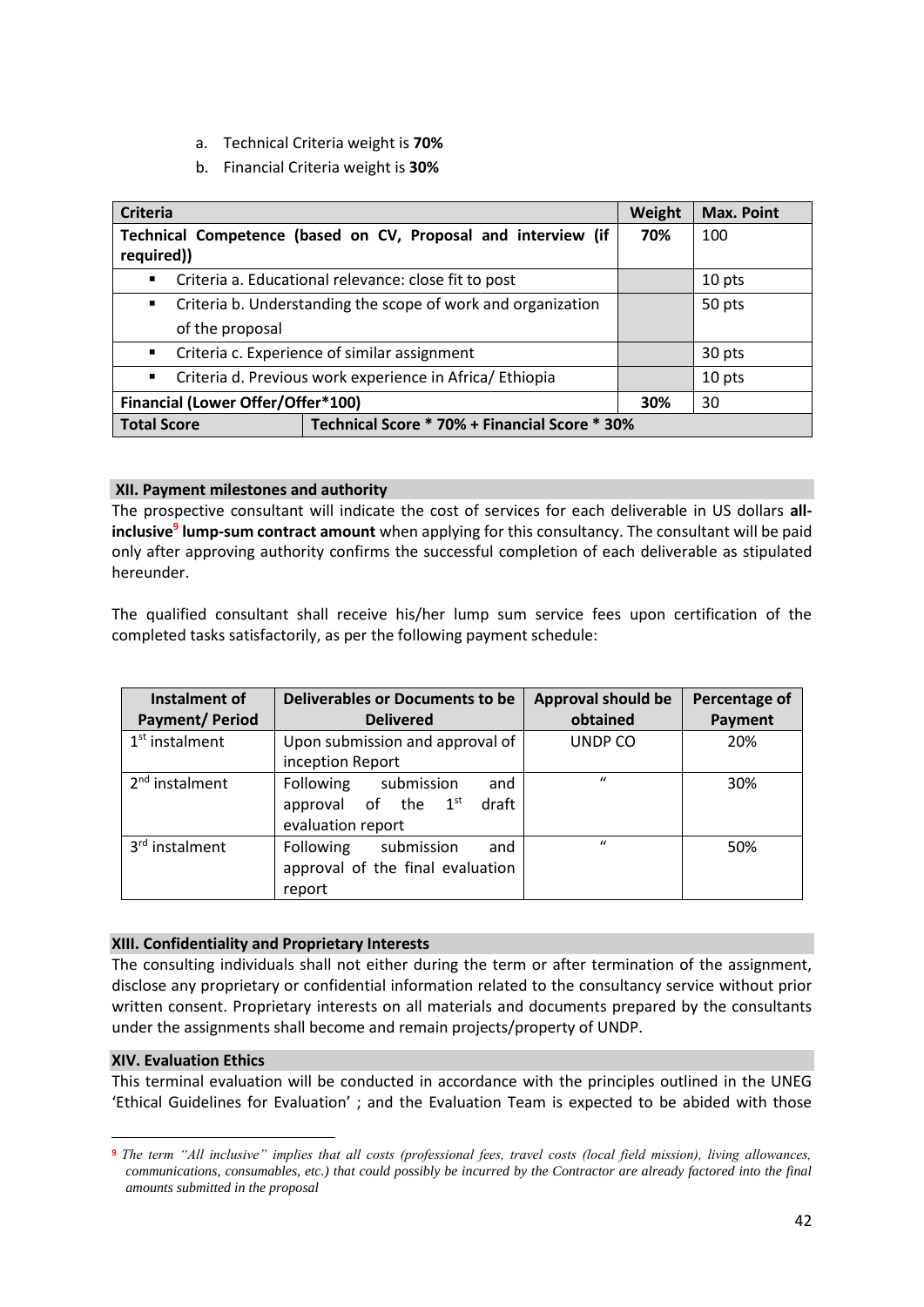ethical considerations in the guidelines. Moreover, while conducting the evaluation, the Evaluation Team should carefully consider any harm that may result from an evaluation and take steps to reduce it. Everyone who participates in the evaluation should do so willingly (informed consent). Attention should also be made in order to keep the confidentiality and safety of the participants.

The evaluation ethical considerations and critical issues must be addressed both during the design and implementation of the evaluation. The evaluation ethics and procedures to safeguard the rights and confidentiality of information providers may include: measures to ensure compliance with legal codes governing areas such as provisions to collect and report data, particularly permissions needed to interview or obtain information about children and young people; provisions to store and maintain security of collected information; and protocols to ensure anonymity and confidentiality.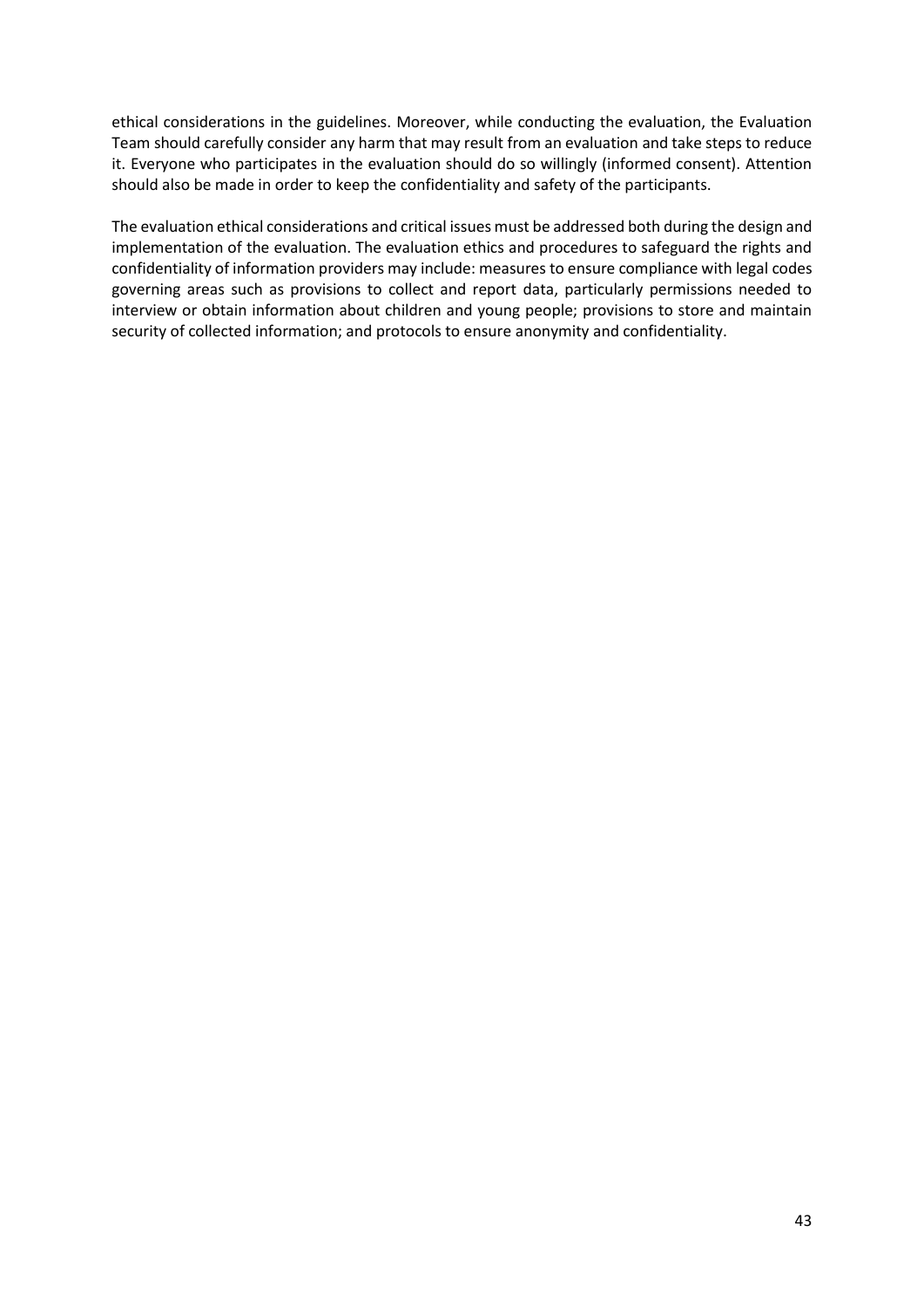# **Annex A: Evaluation matrix**

| Relevant<br>evaluation<br>criteria | <b>Key</b><br>questions | Specific sub<br>questions | <b>Data</b><br>sources | Data-<br>collection<br>methods/tools | Indicators/<br>success<br>standard | <b>Methods</b><br>for<br>data<br>analysis |
|------------------------------------|-------------------------|---------------------------|------------------------|--------------------------------------|------------------------------------|-------------------------------------------|
| Relevance                          | $\bullet$<br>٠          |                           |                        |                                      |                                    |                                           |
| <b>Effectiveness</b>               | $\bullet$<br>$\bullet$  |                           |                        |                                      |                                    |                                           |
| Efficiency                         | $\bullet$               |                           |                        |                                      |                                    |                                           |
| <b>Sustainability</b>              | $\bullet$<br>$\bullet$  |                           |                        |                                      |                                    |                                           |
| Impact                             | $\bullet$<br>$\bullet$  |                           |                        |                                      |                                    |                                           |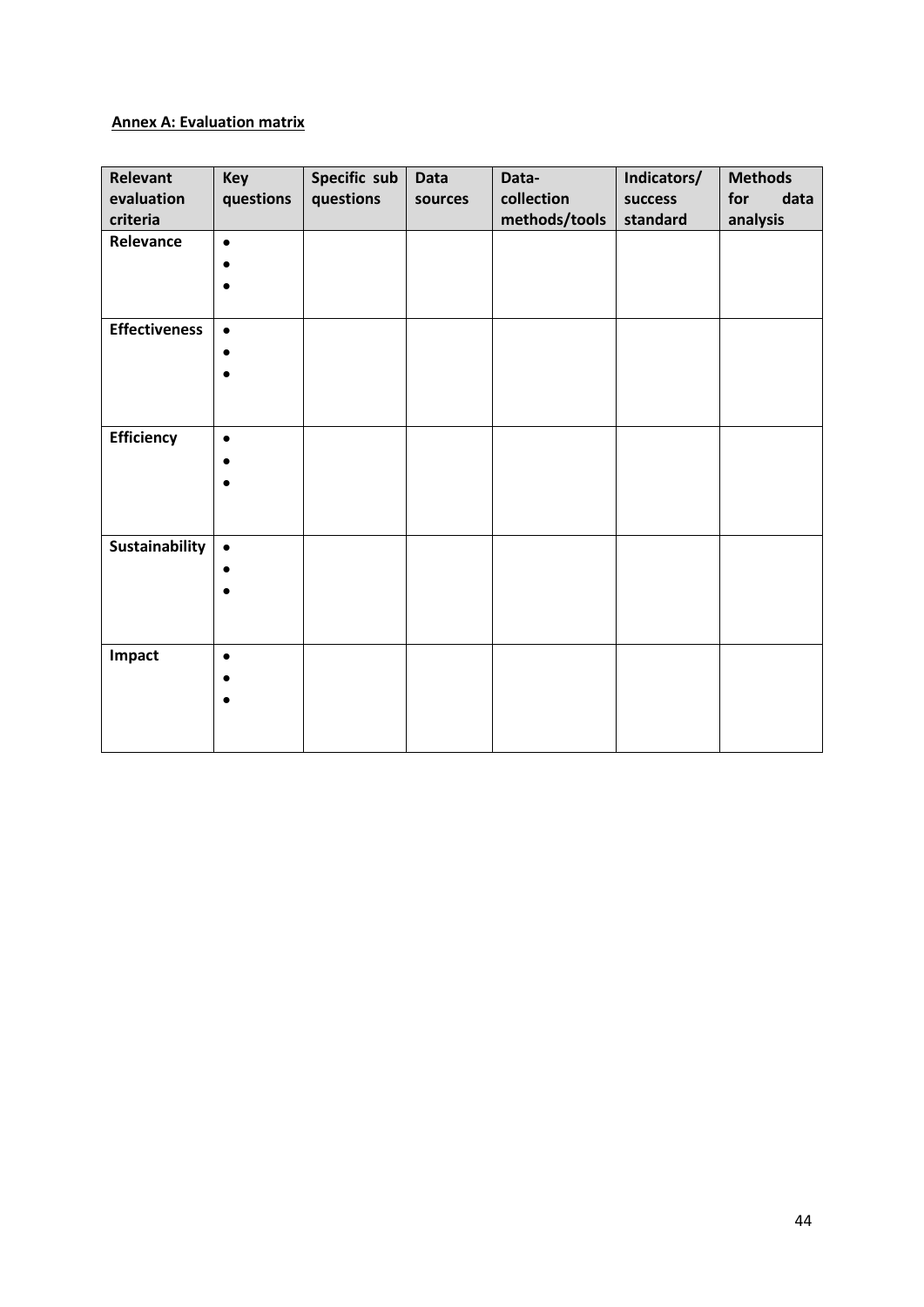## **Annex B: Evaluation Report Outline**

- **i.** Opening page:
	- Title of UNDP supported project
	- UNDP project ID#s.
	- Evaluation time frame and date of evaluation report
	- Region included in the project
	- UNDP Operational Program/Strategic Program
	- Implementing Partner and other project partners
	- Evaluation team members
	- **Acknowledgements**
- **ii.** Executive Summary
	- Project Summary Table
	- Project Description (brief)
	- Evaluation Rating Table
	- Summary of conclusions, recommendations and lessons
- **iii.** Acronyms and Abbreviations
- **1.** Introduction
	- Purpose of the evaluation
	- Scope & Methodology
	- Structure of the evaluation report
- **2.** Project description and development context
	- Project start and duration
	- Problems that the project sought to address
	- Immediate and development objectives of the project
	- Baseline Indicators established
	- Main stakeholders
	- **Expected Results**
- **3.** Findings

(In addition to a descriptive assessment, all criteria marked with  $(*)$  must be rated<sup>10</sup>) **3.1** Project Design / Formulation

- Analysis of LFA/Results Framework (Project logic /strategy; Indicators)
- Assumptions and Risks
- Lessons from other relevant projects (e.g., same focal area) incorporated into project design
- Planned stakeholder participation
- Replication approach
- UNDP comparative advantage
- Linkages between project and other interventions within the sector
- Management arrangements
- **3.2** Project Implementation
	- Adaptive management (changes to the project design and project outputs during implementation)
	- Partnership arrangements (with relevant stakeholders involved in the country/region)
	- Feedback from M&E activities used for adaptive management
	- Project Finance:

<sup>&</sup>lt;sup>10</sup> Using a six-point rating scale: 6: Highly Satisfactory, 5: Satisfactory, 4: Marginally Satisfactory, 3: Marginally Unsatisfactory, 2: Unsatisfactory and 1: Highly Unsatisfactory.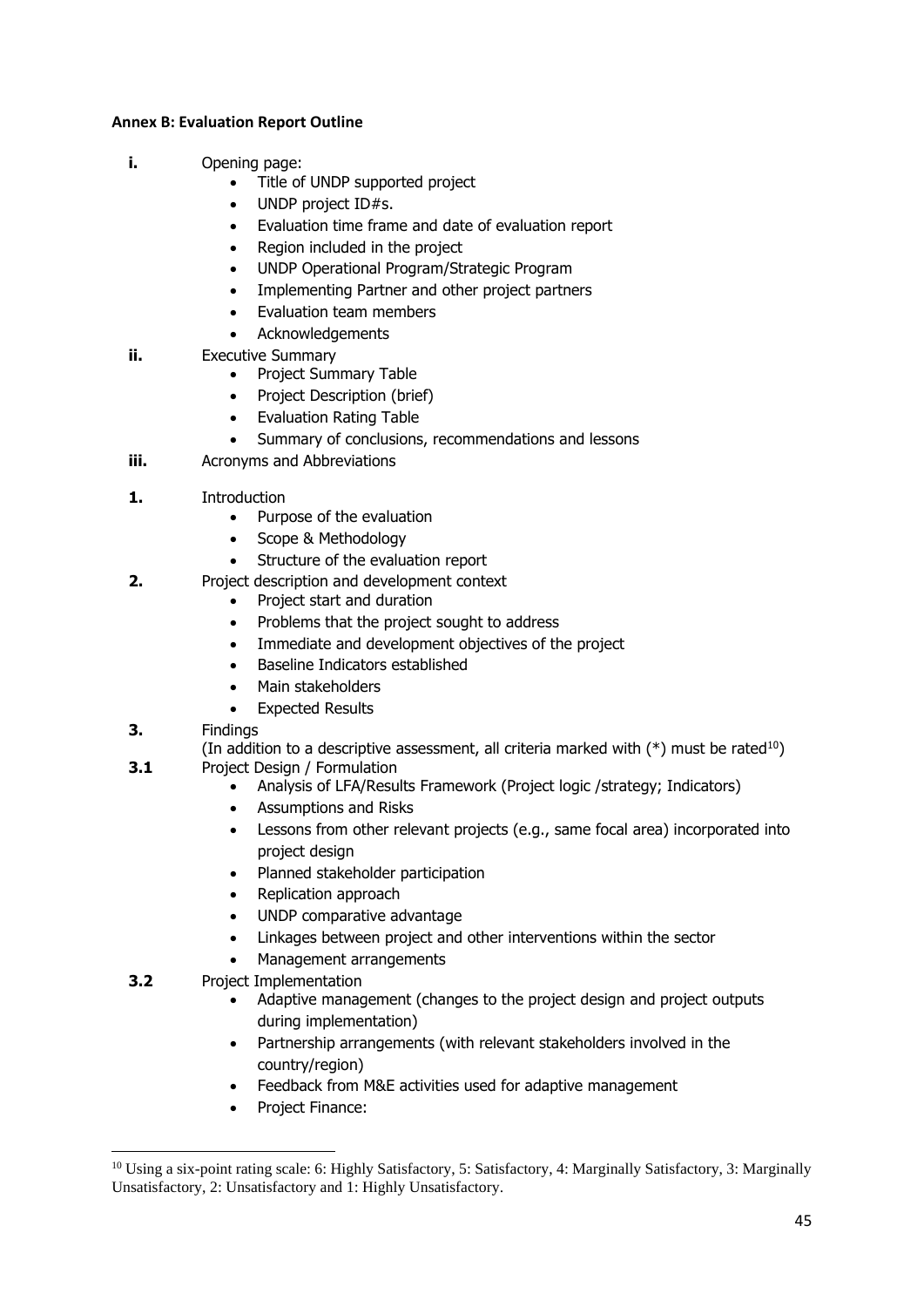- Monitoring and evaluation: design at entry and implementation  $(*)$
- UNDP and Implementing Partner implementation / execution (\*) coordination, and operational issues
- **3.3** Project Results
	- Overall results (attainment of objectives) (\*)
	- Relevance (\*)
	- Effectiveness & Efficiency (\*)
	- Country ownership
	- Mainstreaming
	- Sustainability  $(*)$
	- Impact
- **4.** Conclusions, Recommendations & Lessons
	- Corrective actions for the design, implementation, monitoring and evaluation of the project
	- Actions to follow up or reinforce initial benefits from the project
	- Proposals for future directions underlining main objectives
	- Best and worst practices in addressing issues relating to relevance, performance and success

# **5.** Annexes

- ToR
- Itinerary
- List of persons interviewed
- Summary of field visits
- List of documents reviewed
- Evaluation Question Matrix
- Questionnaire used and summary of results
- Evaluation Consultant Agreement Form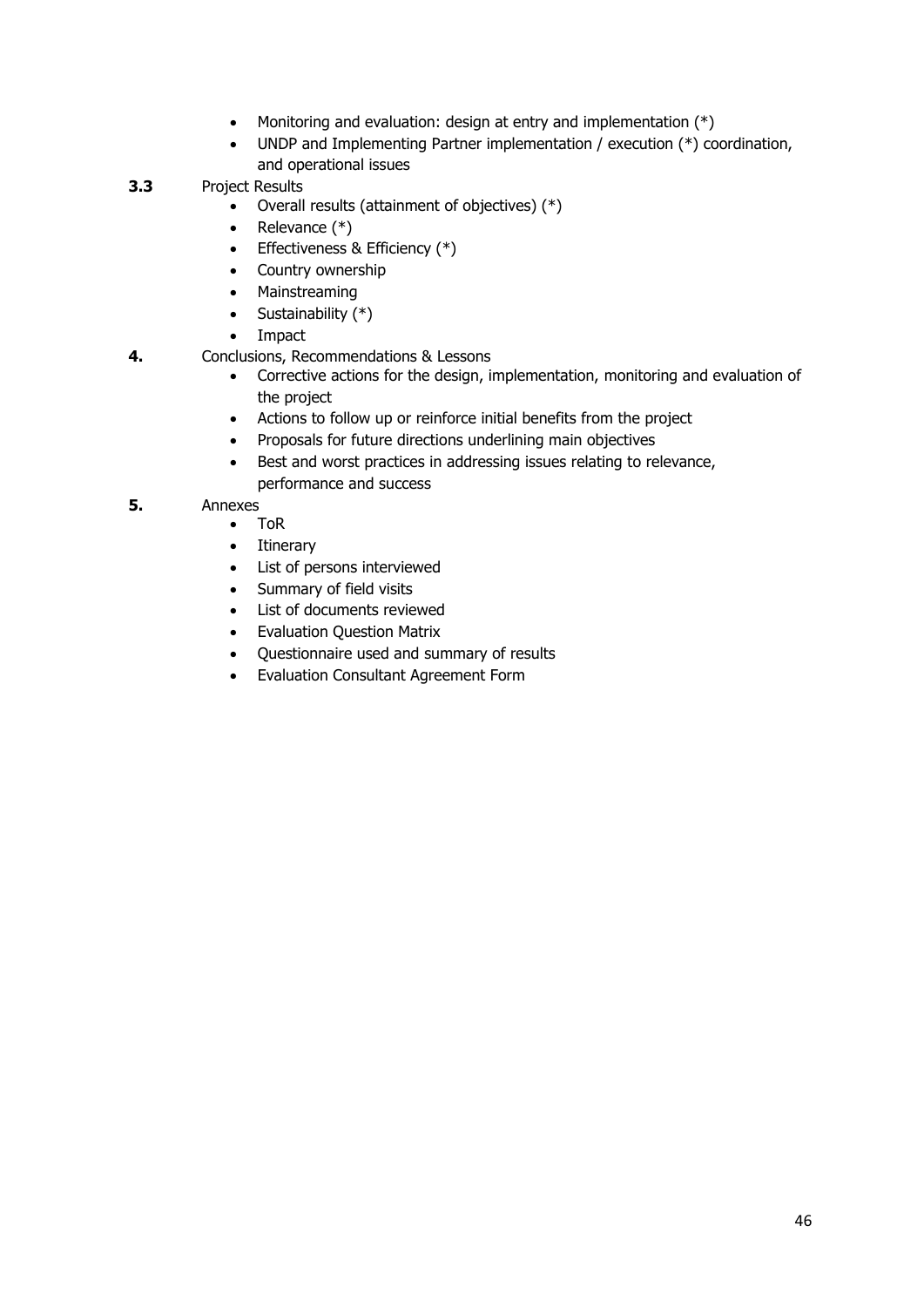# Annex 2. References

# Policies and strategies

- UNDP Strategic Plan 2022-2025
- UNDP Strategic Plan 2018-2021
- United Nations Sustainable Development Cooperation Framework for Ethiopia 2020 2025
- UNDP Country Programme Document for Ethiopia 2020-2025
- UNDP & China Center for International Economic Exchanges (2017), The Belt and Road Initiative A new means to transformative global governance towards sustainable development
- UNDP, China Development Bank & The School of Economics, Peking University (2017), The Economic Development along the Belt and Road
- A Homegrown Economic Reform Agenda: A Pathway to Prosperity, 2020
- Ethiopia 2030: The Pathway to Prosperity Ten Years Perspective Development Plan (2021 2030), Slide presentation
- Ethiopia's Growth and Transformation Plan II 2014-2019
- Ethiopia's Climate Resilient Green Economy Strategy, 2011
- Ethiopia's Environmental and Social Safeguards Framework (ESSF) for the CRGE Initiative, 2015

# Contextual and thematic references

- [The Ethiopian Investment Commission](https://investethiopia.gov.et/)
- Legatum Institute, Global Index of Economic Openness: Pathway to Prosperity Ethiopia Case Study, 2021
- BNP Paribas brief, Ethiopia Strategy change, 2020
- DAG phase V Project-Development Partners' Support to the implementation of the second Growth and Transformation Plan (GTP II), progress report 1st April to 30th June 2020
- Clingendael (June 2021), 'A careful foot can step anywhere' The UAE and China in the Horn of Africa: Implications for EU engagement, Policy brief
- UNDP Sustainable Finance Hub (2021), Why ESG Is Failing Sustainable Development
- UN Ethiopia (May 2020), Socio Economic Impact Assessment of Covid 19 in Ethiopia
- UNDP (2020), Terminal evaluation Capacity Strengthening for Industrial Development Project
- MoI/UNDP (2018), A Study on Women in Manufacturing in Ethiopia
- Nasdaq (2022), Turning up the Heat: Investor Demand for Climate Data in 2022
- S&P Global (2022), Key trends that will drive the ESG agenda in 2022
- Research non-profit JUST Capital's annual analysis of corporate performance is a comprehensive ranking of companies on ESG issues 2022
- Harvard Business Review (15 Feb, 2022), We need universal ESG accounting standards
- Deloitte (2021), ESG risk scores for TMT companies and investors It's more complicated than you think
- Deloitte (2022), Who rates the ESG performance of corporates?
- Paul Weiss (2021), ESG year in review
- Navex (2021), From CSR to ESG how to Kickstart Your ESG Program in 2021
- Bain & Company (2021), Digital Traceability: Building Resilient and Sustainable Supply Chains
- ESG Today (19 Jan, 2022), Dow Jones Launches Sustainability Data, ESG Scores for Investors
- [The Sustainable Stock Exchanges initiative](https://sseinitiative.org/)
- All Africa (23 Jan, 2021), [Ethiopia: Stock Exchange to Be Operational Through PPP](https://allafrica.com/stories/202101260435.html)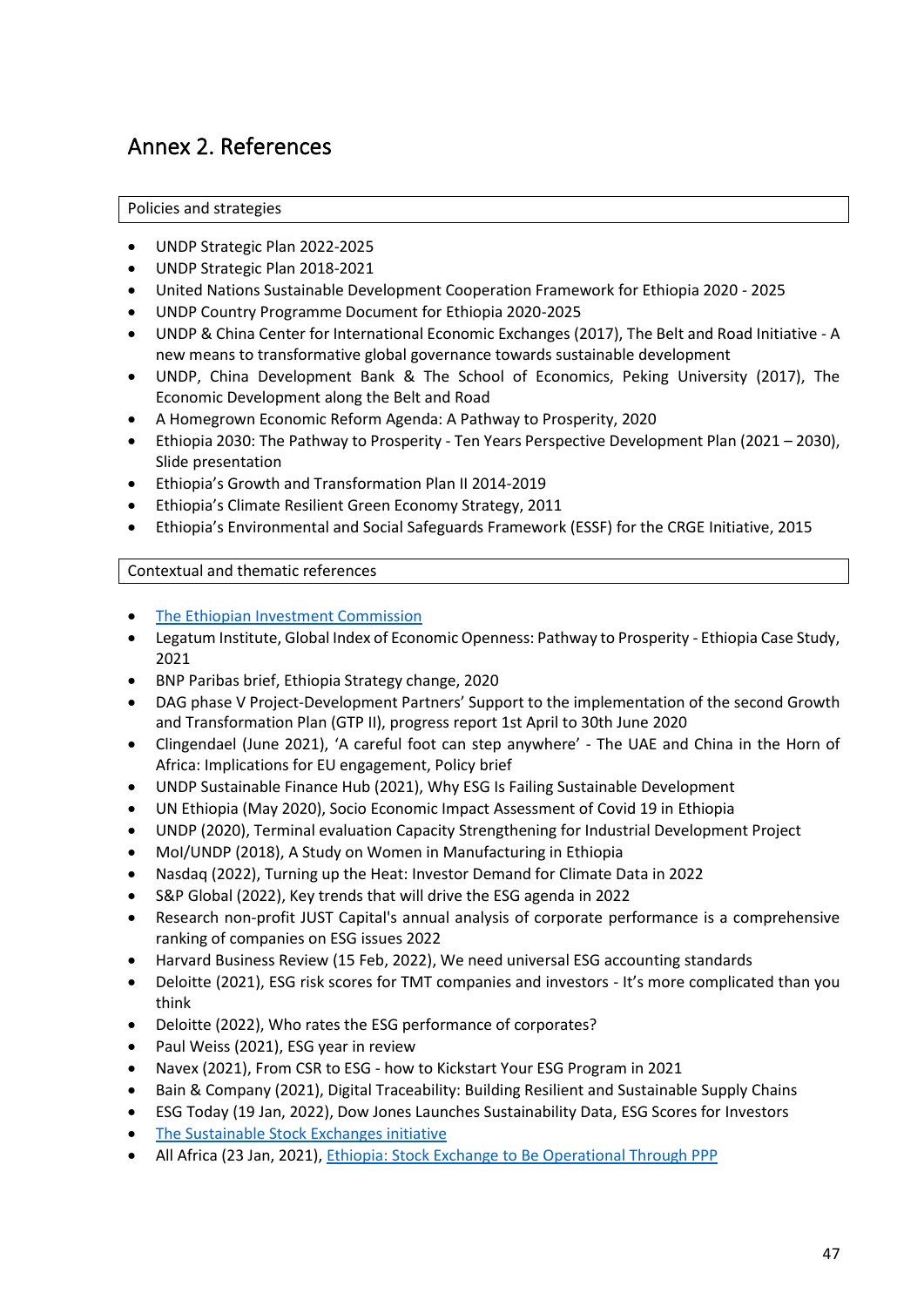- Bloomberg Equality (29 Nov, 2021), [Kenya's Bourse Gives Companies One Year to Grasp ESG](https://www.bloomberg.com/news/articles/2021-11-29/kenya-s-bourse-gives-companies-one-year-to-grasp-esg-reporting)  [Reporting](https://www.bloomberg.com/news/articles/2021-11-29/kenya-s-bourse-gives-companies-one-year-to-grasp-esg-reporting)
- [The Task Force on Climate-related Financial Disclosures](https://www.fsb-tcfd.org/)
- [EU taxonomy for sustainable activities](https://ec.europa.eu/info/business-economy-euro/banking-and-finance/sustainable-finance/eu-taxonomy-sustainable-activities_en)

SIP project management documents

- SIP Project Document 04 Dec 2018
- SIP project Work Plan and Budget Revision for 2021 extension
- SIP Extension Work Plan (AWP) 2022, Dec 2021
- Annual workplan BRI SIP January 2019 December 2020 (July 2019)
- Annual workplan 2019-2021 BRI-SIP, Ethiopia & China Country Offices
- Annual workplan SIP 2021, Feb 2021 (DRAFT)
- SIP Annual Work Plan Narration, April 2021
- UNDP Interim Financial Report to the UN Dept of Economic and Social Affairs, Ethiopia, Oct 2021
- UNDP Progress Report SIP Q1 2019
- UNDP Progress Report SIP October 2019
- UNDP Progress Report SIP April 2020
- UNDP Progress Report SIP October 2020
- UNDP Progress Report SIP April 2021
- UNDP Progress Report SIP September 2021
- SIP-MONITORING REPORT Q4 2019
- SIP-MONITORING REPORT Q1 2020
- SIP-MONITORING REPORT Q2 2020
- LPAC & SC Minutes, April 2019

SIP project intervention documents

- SIP Slides on Updates, Dec 2020
- UNDP Updates on IDP and SIP accomplishments, May 2020
- Private sector engagement in light of sustainable investment promotion under the Belt and Road Initiative-Sustainable Investment Platform, Assessment Report, UNDP, 31 July 2019
- SIP Investment Forum on Sustainable Investment in Ethiopia along the Belt and Road, Concept Note 1 July 2019
- SIP Investment Forum on Sustainable Investment in Ethiopia along the Belt and Road, Master Invitee List, 17 June 2019
- SIP Investment Forum on Sustainable Investment in Ethiopia along the Belt and Road, Participants Documentation Kit. July 2019
- SIP Sustainable Investment Forum in Addis Ababa Logistical Note, June 2019
- TOR for policy training, Sept 2019 (Draft)
- Beijing and Shenzhen training programmes and mission report summary (2019)
- ESG Sustainable Investments Aspects for Sustainable Investments in Energy and Ceramic Sector, Diagnostic Study, July 2021
- ESG Sustainable Investments Garment and Textile, Leather and Leather Products, Horticulture, and Agro-Processing and Sugar-Related Industries, Diagnostic Study, July 2021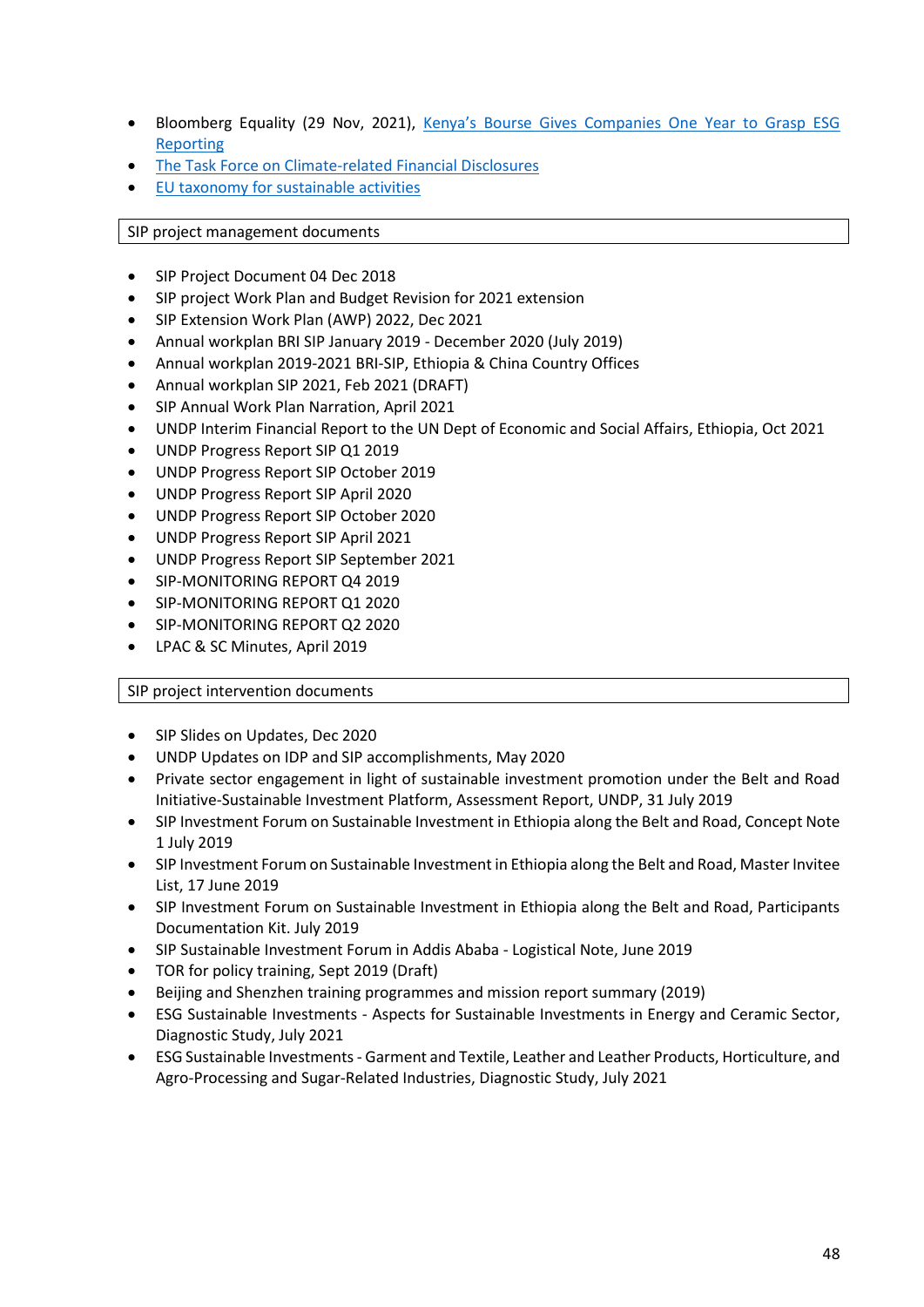# Annex 3. Persons interviewed

- Selamawit Alebachew, UNDP Country Office, Ethiopia
- Getish Tekle Teshome, Senior Program Coordinator, UNDP Country Office, Ethiopia
- Yu Ding, UNDP Country Office, Ethiopia
- Wang Xueying, Chinese Embassy, Addis Ababa
- Yalin Wang, UNDP Country Office, China
- Jelena Manic, UNDP Country Office, Serbia
- Goran Simunovic, UNDP Country Office, Serbia
- Temesgen Tilahun, Deputy Commissioner, Investment Promotion and Policy Research Division, Ethiopian Investment Commission
- Lemma Feyisa, Policy Research & Investment Climate Reform Director, Ethiopian Investment Commission
- Abdurehman Mohammed, Project Coordinator & Assistant to the Deputy Commissioner, Industry Park Facilitation Department, Ethiopian Investment Commission
- Firehiwot Shimelis, Policy Study, Evaluation and Monitoring Director, Ministry of Industry
- Olijira Kuma Addamo, National Coordinator, UNIDO
- Aditi Jha, ESG Consultant (Leather)
- Rafiq Diab, ESG consultant (Textile and garment)
- Johnny Colon, ESG Consultant (Horticulture)
- Alex Kaufman, ESG Consultant (Agri production)
- Mr Bogale, HR Manager, Nuoya Textile Investment, PLC
- Teketel Zeleke, Safety, Compliance and Kaizen Officer, Anbessa shoe factory, Addis Ababa
- Mesay Tekalign, Program Manager, Center for international Private Enterprise, Ethiopia
- Dr Paulo Ferreira do Amaral, Sustainable Industrial Park Management Advisor, GIZ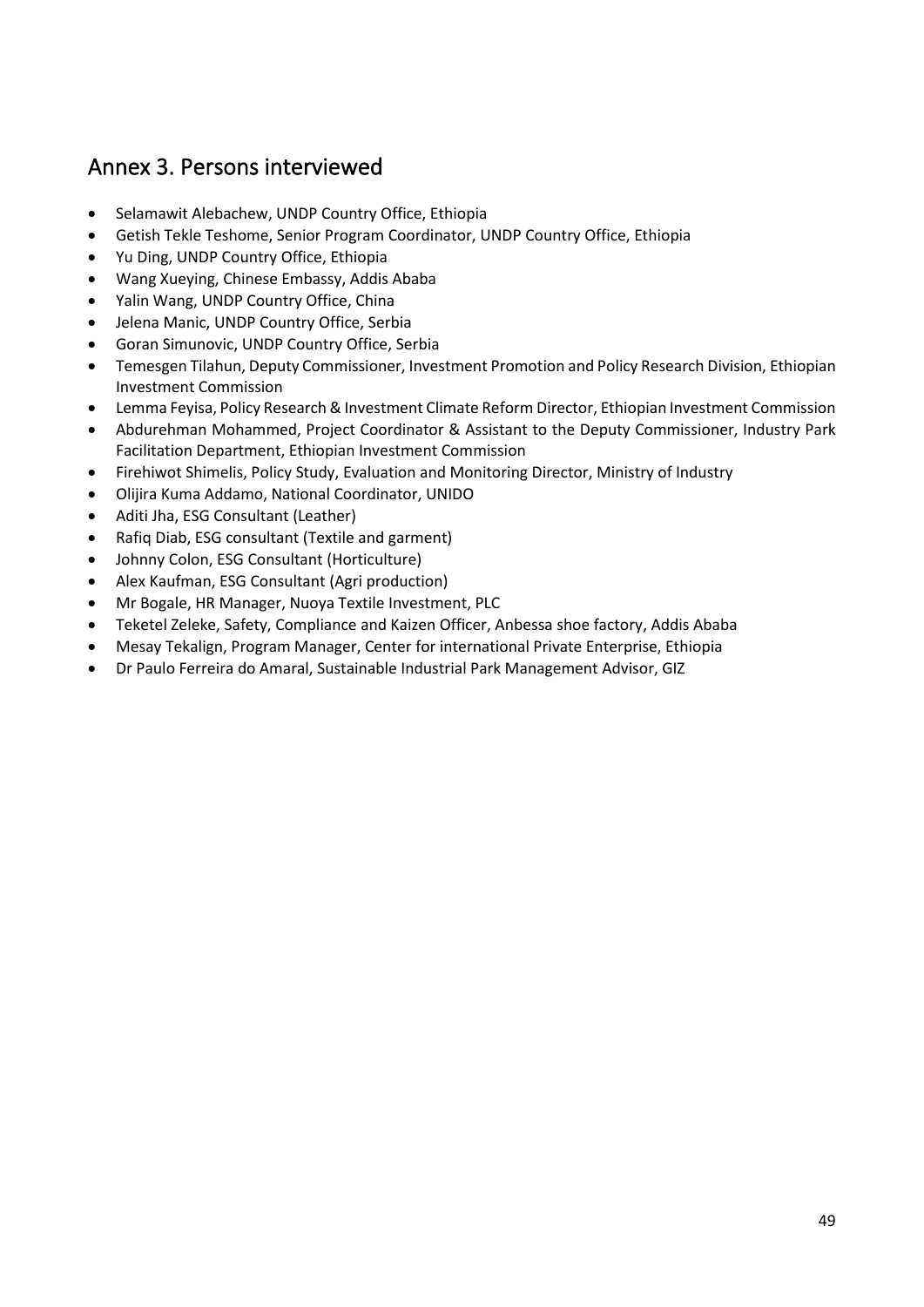# Annex 4. Meeting schedule

Meeting Schedule in Ethiopia 24 Jan – 04 Feb 2022 with follow up calls from home

| #  | <b>Date</b> | <b>Time</b>          | <b>Persons met</b>                                                                                                     | <b>Topic</b>                                        | Venue                                |
|----|-------------|----------------------|------------------------------------------------------------------------------------------------------------------------|-----------------------------------------------------|--------------------------------------|
|    |             |                      |                                                                                                                        |                                                     |                                      |
| 1. | 24-01-2022  | 09.30 AM             | Getish Tekle, UNDP                                                                                                     | Planning                                            | Zoom Meeting                         |
| 2. | 24-01-2022  | 11.00 AM             | Selamawit Alebachew<br><b>Getish Tekle</b><br><b>UNDP</b>                                                              | <b>Briefing meeting</b>                             | Zoom Meeting                         |
| 3. | 25-01-2022  | 03.00 PM             | Wang Xueying, Chinese Embassy<br>Yu Ding and Getish Tekle, UNDP                                                        | SIP performance and lessons<br>learned              | Zoom Meeting                         |
| 4. | 26-01-2022  | 11.00 AM             | Firehiwot Shimelis,<br>Policy Study, Evaluation and<br>Monitoring Director,<br>Ministry of Industry                    | IDP and the SIP Project                             | Mobile call                          |
| 5. | 26-01-2022  | 04.00 PM             | Getish Tekle, UNDP                                                                                                     | SIP Progress and planning visit to<br><b>EIC</b>    | Grand Palace Hotel Addis Ababa       |
| 6. | 27-01-2022  | 01.00 PM             | Yalin Wang UNDP CO, Beijing                                                                                            | SIP project achievements +<br>comparative to Serbia | Zoom Meeting                         |
| 7. | 28-01-2022  | 08.30 AM<br>12.30 PM | Teketel Zeleke,<br>Safety, Compliance and Kaizen<br>Officer,<br>Anbessa shoe factory<br>with Aditi Jha, ESG consultant | Pilot company on site consultation                  | Anbessa shoe factory,<br>Addis Ababa |
| 8. | 31-01-2022  | 11.00 AM             | Temesgen Tilahun,<br>Deputy Commissioner, EIC                                                                          | Courtesy call, evaluation planning                  | EIC, Addis Ababa                     |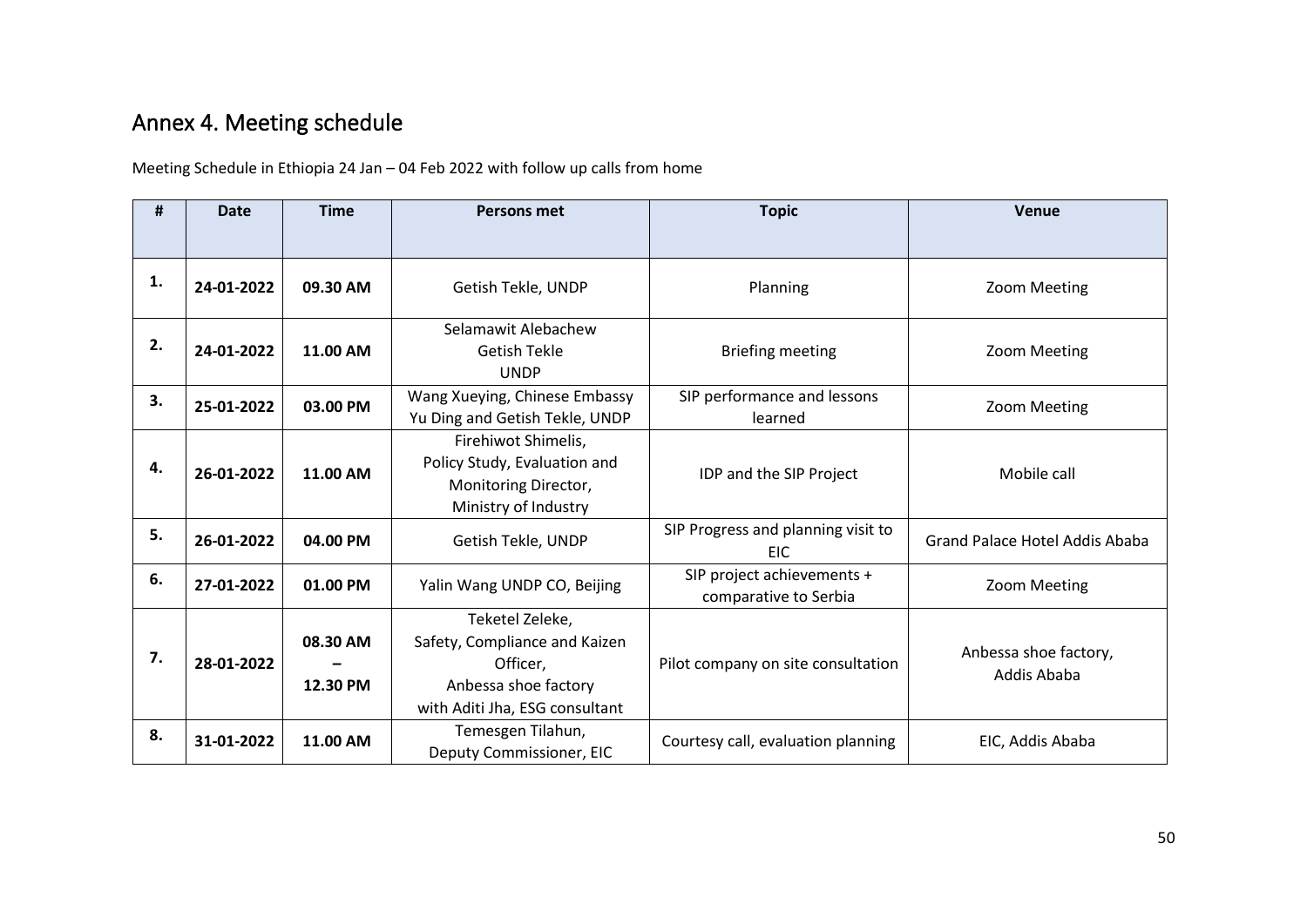| #   | <b>Date</b> | <b>Time</b>            | <b>Persons met</b>                                                                                            | <b>Topic</b>                                                       | <b>Venue</b>                          |
|-----|-------------|------------------------|---------------------------------------------------------------------------------------------------------------|--------------------------------------------------------------------|---------------------------------------|
|     |             |                        |                                                                                                               |                                                                    |                                       |
| 9.  | 31-01-2022  | All day                | Networking                                                                                                    | Trade policy framework workshop                                    | <b>Elilly International Hotel</b>     |
| 10. | 31-01-2022  | 04.00 PM               | Olijira Kuma Addamo,<br>National coordinator, UNIDO<br>with Rafiq Diab, ESG consultant                        | SIP Coherence on ESG approach in<br>the textile and garment sector | UNIDO Office,<br>Addis Ababa          |
| 11. | 01-02-2022  | 12.00 PM               | Jelena Manic,<br>Goran Simunovic<br><b>UNDP Serbia</b>                                                        | <b>BRI-SIP achievements and lessons</b><br>learned from Serbia     | Zoom Meeting                          |
| 12. | 01-02-2022  | 05.00 AM               | Johnny Colon and Rafiq Diab, ESG<br>consultants                                                               | Planning and group discussion on<br>pilot consultancy              | <b>Grand Palace Hotel Addis Ababa</b> |
| 13. | 02-02-2022  | 11.00 AM               | Temesgen Tilahun,<br>Deputy Commissioner,<br><b>Investment Promotion and Policy</b><br>Research Division, EIC | SIP project performance, lessons<br>learned and next phase         | EIC, Addis Ababa                      |
| 14. | 02-02-2022  | 03.00 PM               | Mr Bogale - Nuoya Textile<br>Investment, PLC with Rafiq Diad,<br><b>ESG consultant</b>                        | Pilot company consultation                                         | <b>Grand Palace Hotel Addis Ababa</b> |
| 15. | 03-02-2022  | 04.00 PM               | Getish Tekle, UNDP                                                                                            | Wrap up                                                            | Grand Palace Hotel Addis Ababa        |
| 16. | 07-02-2022  | 02.00 PM               | Lemma Feyisa,<br>Policy Research & Investment<br>Climate Reform Director, EIC                                 | SIP project performance, lessons<br>learned and next phase         | Zoom Meeting                          |
| 17. | 08-02-2022  | 04.00 PM<br><b>CET</b> | Aditi Jha, ESG consultant                                                                                     | Lessons learned and upscale,<br>leather/leather products           | Zoom Meeting                          |
| 18. | 09-02-2022  | 10.00 AM<br><b>CET</b> | Selamawit Alebachew<br><b>Getish Tekle</b><br><b>UNDP</b>                                                     | Debriefing - preliminary findings<br>and recommendations           | Zoom Meeting                          |
| 19. | 09-02-2022  | 12.00 AM<br><b>CET</b> | Alex Kaufman, ESG consultant                                                                                  | Lessons learned and upscale,<br>Agri production                    | Zoom Meeting                          |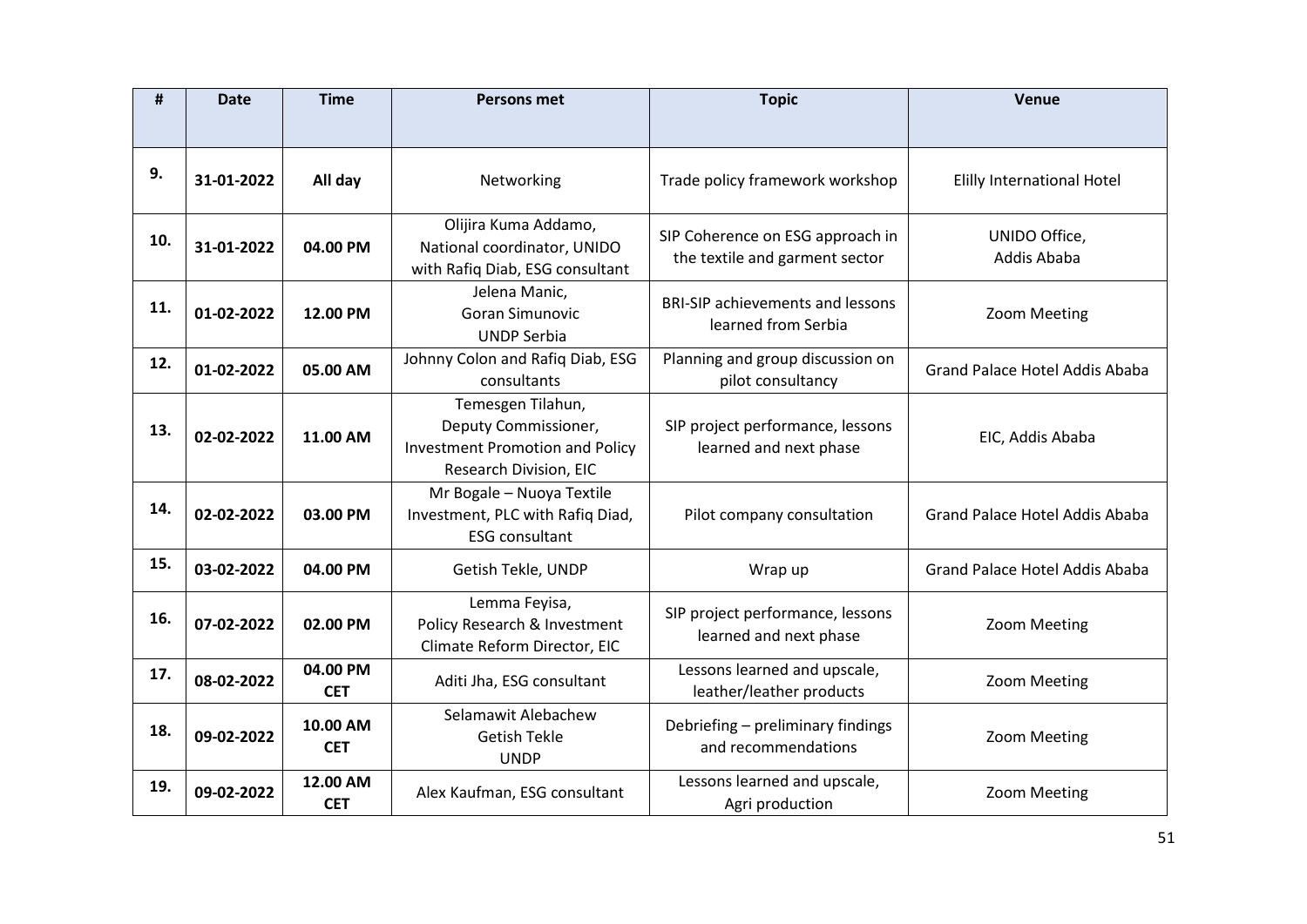| #   | <b>Date</b>                          | <b>Time</b> | <b>Persons met</b>           | <b>Topic</b>                  | <b>Venue</b> |
|-----|--------------------------------------|-------------|------------------------------|-------------------------------|--------------|
|     |                                      |             |                              |                               |              |
| 20. | 02.30 PM<br>21-02-2022<br><b>CET</b> |             | Abdurehman Mohammed, EIC     | EIC's online platform and the | Zoom Meeting |
|     |                                      |             |                              | exchange visit to China       |              |
| 21. | 0100 PM<br>25-02-2022                |             | Rafiq Diab, ESG consultant   | Lessons learned and upscale,  | Zoom Meeting |
|     |                                      | <b>CET</b>  |                              | Textile/garment sector        |              |
| 22. | 0900 AM<br>01-03-2022                |             | Johnny Colon, ESG consultant | Lessons learned and upscale,  | Zoom Meeting |
|     |                                      | <b>EST</b>  |                              | Horticulture                  |              |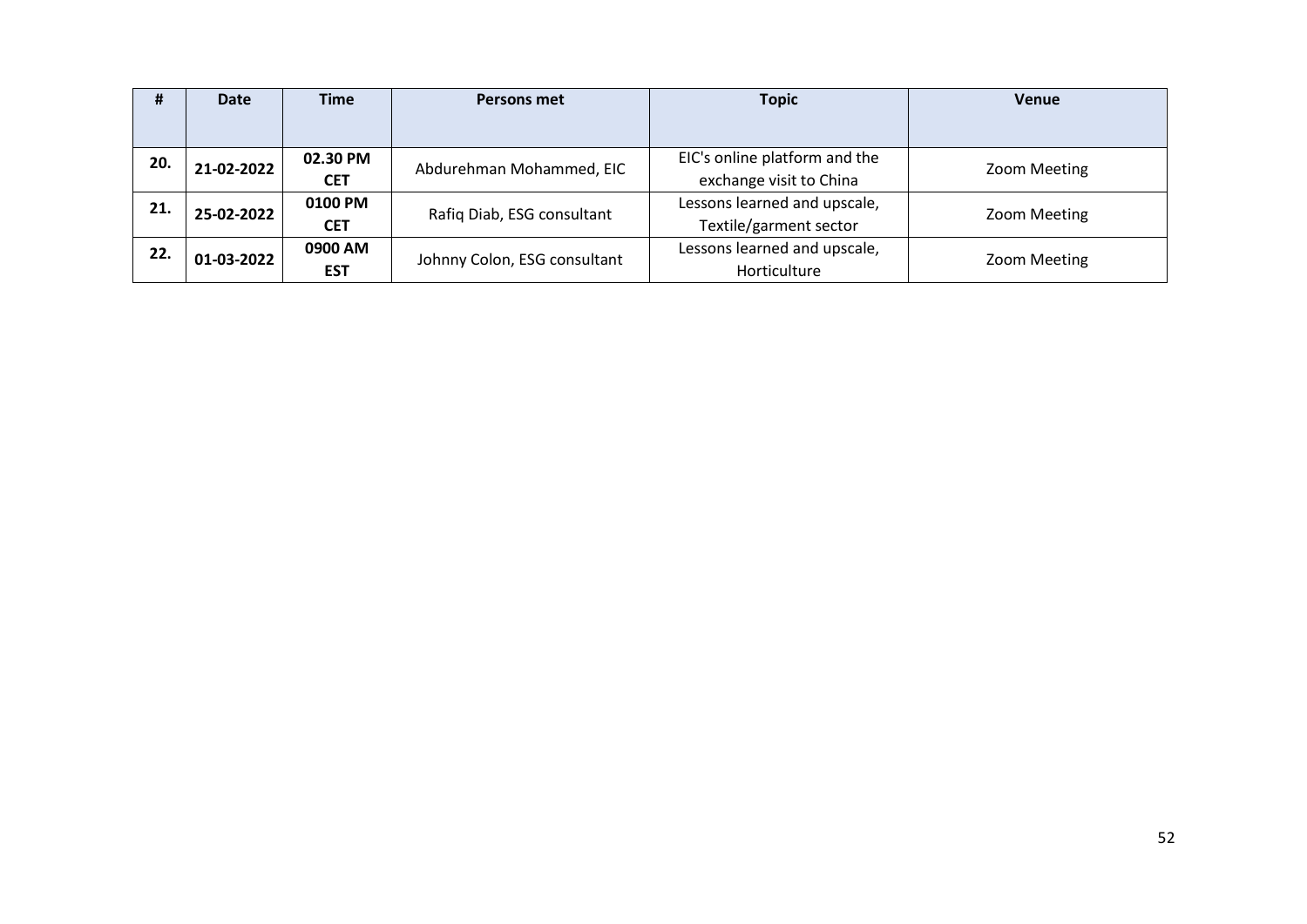# Annex 5. Evaluation design matrix

| <b>Evaluation Question</b>                                                             | <b>Indicators</b>                          | <b>Data Sources</b>                 | <b>Data Collection</b>                  | <b>Data Analysis</b>      |
|----------------------------------------------------------------------------------------|--------------------------------------------|-------------------------------------|-----------------------------------------|---------------------------|
|                                                                                        |                                            |                                     |                                         |                           |
| RELEVANCE - is the intervention doing the right things?                                |                                            |                                     |                                         |                           |
| what extent the objectives and<br>To                                                   | The SIP Project is relevant to the current | Government policy                   | Desk review                             | Information gaps analysis |
| operations of the project were consistent                                              | context of sustainable investments in      | papers, see references              |                                         |                           |
| with the need of beneficiaries, need of                                                | Ethiopia                                   |                                     | Semi-structured Key                     | Triangulation             |
| implementing partners, current country                                                 |                                            | UNDAF/UNSDCF                        | Informant Interviews                    |                           |
| need, and donors' policies and expectations?                                           |                                            |                                     |                                         | On-site validation        |
| To what extent were the interventions                                                  | Interventions were aligned                 | 2030 Agenda                         | <b>Focus Group Discussions</b>          |                           |
| aligned with the needs of other key                                                    | to government and sector stakeholder       |                                     |                                         | Results-based assessment  |
| stakeholders particularly government and                                               | needs                                      | <b>BRI-SIP partnership</b>          | Online consultations                    |                           |
| other actors in the sectors?                                                           |                                            | framework                           |                                         | Contribution analysis     |
| To what extent did the interventions                                                   | Interventions were aligned to gender and   |                                     | Field visits to selected                |                           |
| respond to the needs of vulnerable groups                                              | human rights needs                         | SIP prodoc, progress<br>reports and | industrial parks and pilot<br>companies | Beneficiary assessment    |
| and women?                                                                             |                                            | deliverables                        |                                         | Lessons learned           |
| To what extent have gender considerations                                              | Gender considerations were targeted by     |                                     |                                         |                           |
| been mainstreamed and addressed in the                                                 | the design, mainstreamed and monitored     | Independent                         |                                         | SWOT analysis             |
| design, implementation, and monitoring of                                              |                                            | evaluations and                     |                                         |                           |
| the project?                                                                           |                                            | institutional                       |                                         |                           |
| Were<br>the<br>approaches<br>and                                                       | Theory of change, intervention logic and   | assessments                         |                                         |                           |
| strategies/arrangements used relevant to                                               | approaches were relevant to achieve the    |                                     |                                         |                           |
| achieve intended outputs, outputs and                                                  | objectives                                 | Stakeholder                         |                                         |                           |
| outcomes of the programme/intervention?                                                |                                            | contributions                       |                                         |                           |
| To what extent the thematic focus and                                                  | Thematic focus and scope were              |                                     |                                         |                           |
| institutional scope of the programme were                                              | appropriate to achieve results             |                                     |                                         |                           |
| appropriate to achieve intended results?<br>Is the gender marker data assigned to this | Gender marker data were relevant           |                                     |                                         |                           |
| project representative of reality?                                                     |                                            |                                     |                                         |                           |
| Did the assumptions and the Theory of                                                  | The theory of change, including critical   |                                     |                                         |                           |
| Change hold true? If not, why?                                                         | assumptions were relevant for early        |                                     |                                         |                           |
|                                                                                        | results achievements                       |                                     |                                         |                           |
| To what extent were the key stakeholders of                                            | Stakeholders were engaged throughout       |                                     |                                         |                           |
| including<br>downstream<br>the<br>project                                              | the project design and management cycle    |                                     |                                         |                           |
| stakeholders engaged in the design,                                                    |                                            |                                     |                                         |                           |
| implementation and monitoring of the                                                   |                                            |                                     |                                         |                           |
| programme?                                                                             |                                            |                                     |                                         |                           |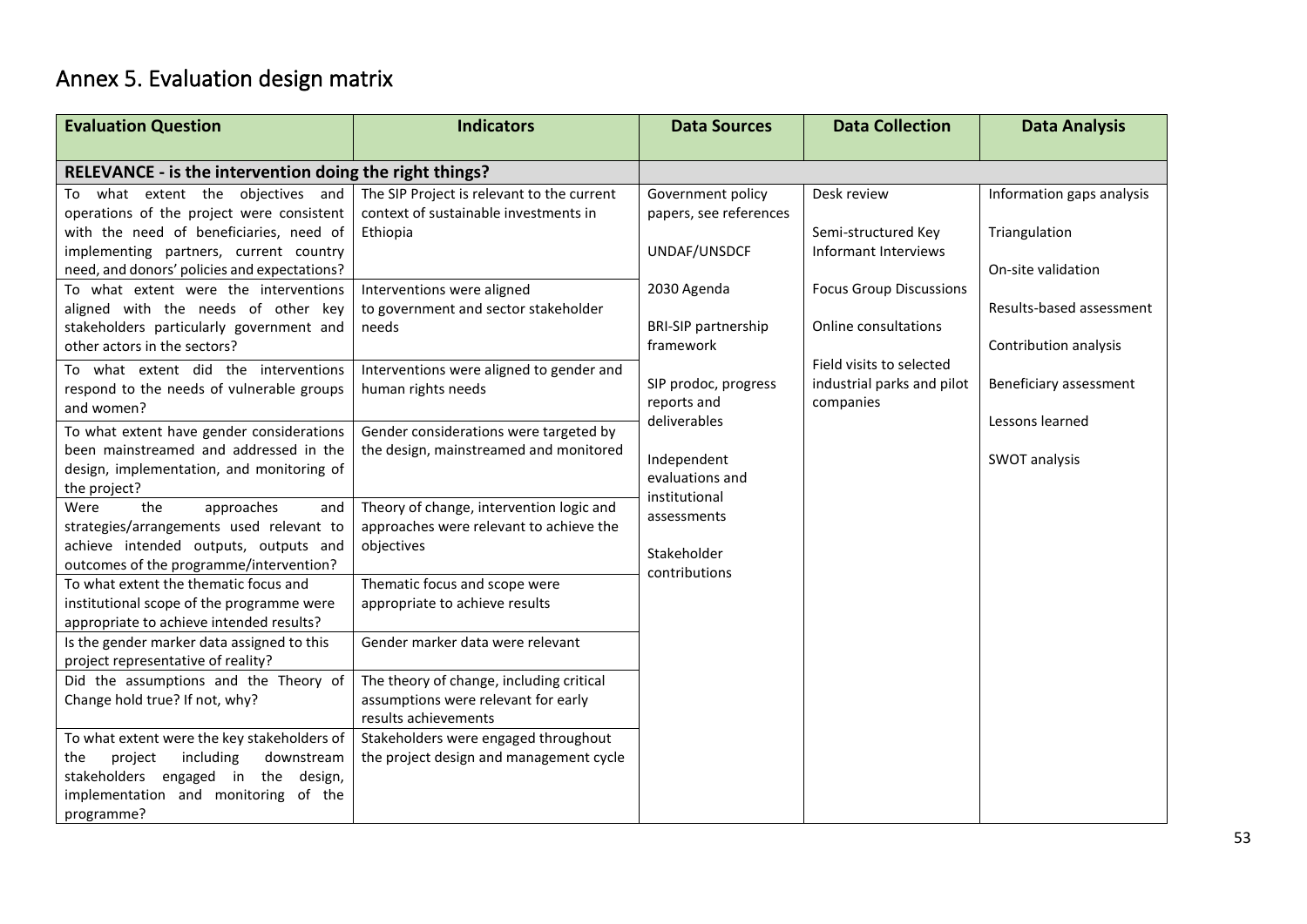| <b>Evaluation Criterion/ Question</b>                                                                               | <b>Indicators</b>                                                                                                                                                                                                                              | <b>Data Sources</b>                                                                                                                                                                              | <b>Data Collection</b><br><b>Methods</b>                                                    | <b>Methods for</b><br>data analysis                                                 |
|---------------------------------------------------------------------------------------------------------------------|------------------------------------------------------------------------------------------------------------------------------------------------------------------------------------------------------------------------------------------------|--------------------------------------------------------------------------------------------------------------------------------------------------------------------------------------------------|---------------------------------------------------------------------------------------------|-------------------------------------------------------------------------------------|
| <b>COHERENCE - how well does the intervention fit?</b>                                                              |                                                                                                                                                                                                                                                |                                                                                                                                                                                                  |                                                                                             |                                                                                     |
| To what extent the project was aligned to<br>the SDGs, GTP II, UNSDCF, Ten years and<br>home grown?                 | Interventions aligned to SDGs, UNSDCF<br>Government policy<br>Desk review<br>and government policies<br>papers, see references<br>Semi-structured Key<br>UNDAF/UNSDCF<br>Informant Interviews<br><b>Focus Group Discussions</b><br>2030 Agenda | Information gaps analysis<br>Triangulation<br>On-site validation<br>Results-based assessment                                                                                                     |                                                                                             |                                                                                     |
| To what extent were project's interventions<br>coherent with UNDP's policies, strategies<br>and normative guidance? | SIP project is coherent with UNDP policy<br>and implementation framework                                                                                                                                                                       | <b>BRI-SIP partnership</b><br>framework<br>SIP prodoc, progress<br>reports and<br>deliverables<br>Independent<br>evaluations and<br>institutional<br>assessments<br>Stakeholder<br>contributions | Online consultations<br>Field visits to selected<br>industrial parks and pilot<br>companies | Contribution analysis<br>Beneficiary assessment<br>Lessons learned<br>SWOT analysis |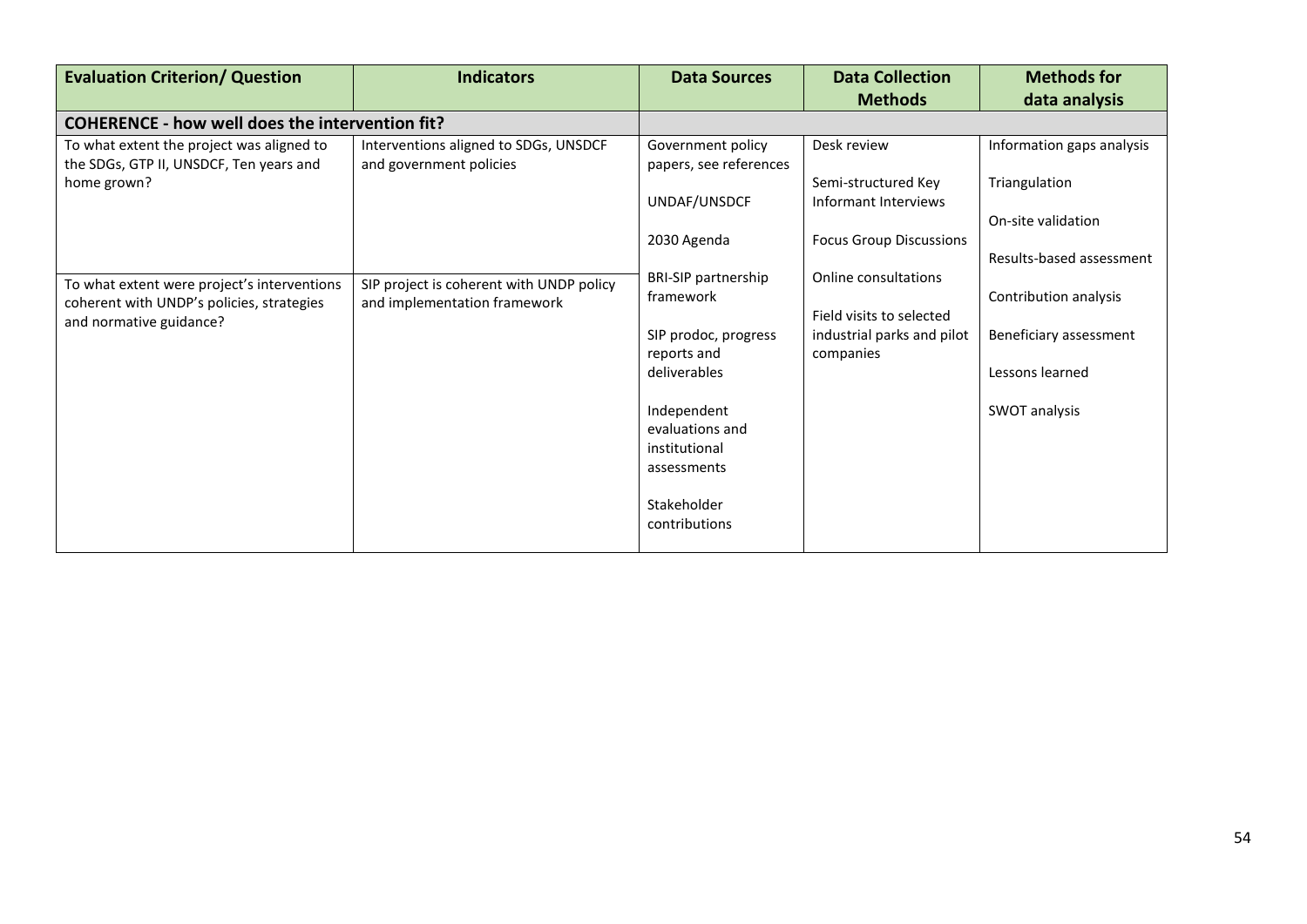| <b>Evaluation Criterion/ Question</b>                           | <b>Indicators</b>                       | <b>Data Sources</b>         | <b>Data Collection</b>         | <b>Methods for</b>        |
|-----------------------------------------------------------------|-----------------------------------------|-----------------------------|--------------------------------|---------------------------|
|                                                                 |                                         |                             | <b>Methods</b>                 | data analysis             |
| EFFECTIVENESS $-$ is the intervention achieving its objectives? |                                         |                             |                                |                           |
| To what extent did this project achieve its                     | Project results were accomplished       | Government policy           | Desk review                    | Information gaps analysis |
| planned outputs, and outcomes?                                  |                                         | papers, see references      |                                |                           |
| What were the main expected<br>and                              | Unintended results                      |                             | Semi-structured Key            | Triangulation             |
| unexpected results of the project?                              |                                         | UNDAF/UNSDCF                | Informant Interviews           |                           |
| What were the major factors influenced                          | Conducive and constraining              |                             |                                | On-site validation        |
| implementation and operations of the                            | implementation factors                  | 2030 Agenda                 | <b>Focus Group Discussions</b> |                           |
| programme for achievement or non-                               |                                         |                             |                                | Results-based assessment  |
| achievement of results? What was the                            |                                         | <b>BRI-SIP</b> partnership  | Online consultations           |                           |
| quality of implementation of the project?                       |                                         | framework                   |                                | Gender marker rating      |
| What were the unintended results of the                         | Impact of changes in policy assumptions |                             | Field visits to selected       |                           |
| changes in political landscape and the                          | on project performance                  | SIP prodoc, progress        | industrial parks and pilot     | Contribution analysis     |
| reforms underway in the country to the                          |                                         | reports and<br>deliverables | companies                      |                           |
| implementation<br>programme<br>and                              |                                         |                             |                                | Beneficiary assessment    |
| achievement of results?                                         |                                         | Independent                 |                                | Lessons learned           |
| What are lessons learned and good practices                     | Lessons learned for new project phase   | evaluations and             |                                |                           |
| to take up for future in designing and                          |                                         | institutional               |                                | SWOT analysis             |
| implementing a new second phase of the<br>project?              |                                         | assessments                 |                                |                           |
| To what extent has the project promoted                         | Women's engagement and benefit from     |                             |                                |                           |
| positive changes in women participation in                      | SIP project                             | Stakeholder                 |                                |                           |
| the development activities? To what extent                      |                                         | contributions               |                                |                           |
| women benefitted from this project                              |                                         |                             |                                |                           |
| To what extent have poor, indigenous and                        | Vulnerable groups benefit from the SIP  |                             |                                |                           |
| physically challenged, women and other                          | Project                                 |                             |                                |                           |
| disadvantaged and marginalized groups                           |                                         |                             |                                |                           |
| benefited from the work of this project?                        |                                         |                             |                                |                           |
|                                                                 |                                         |                             |                                |                           |
|                                                                 |                                         |                             |                                |                           |
|                                                                 |                                         |                             |                                |                           |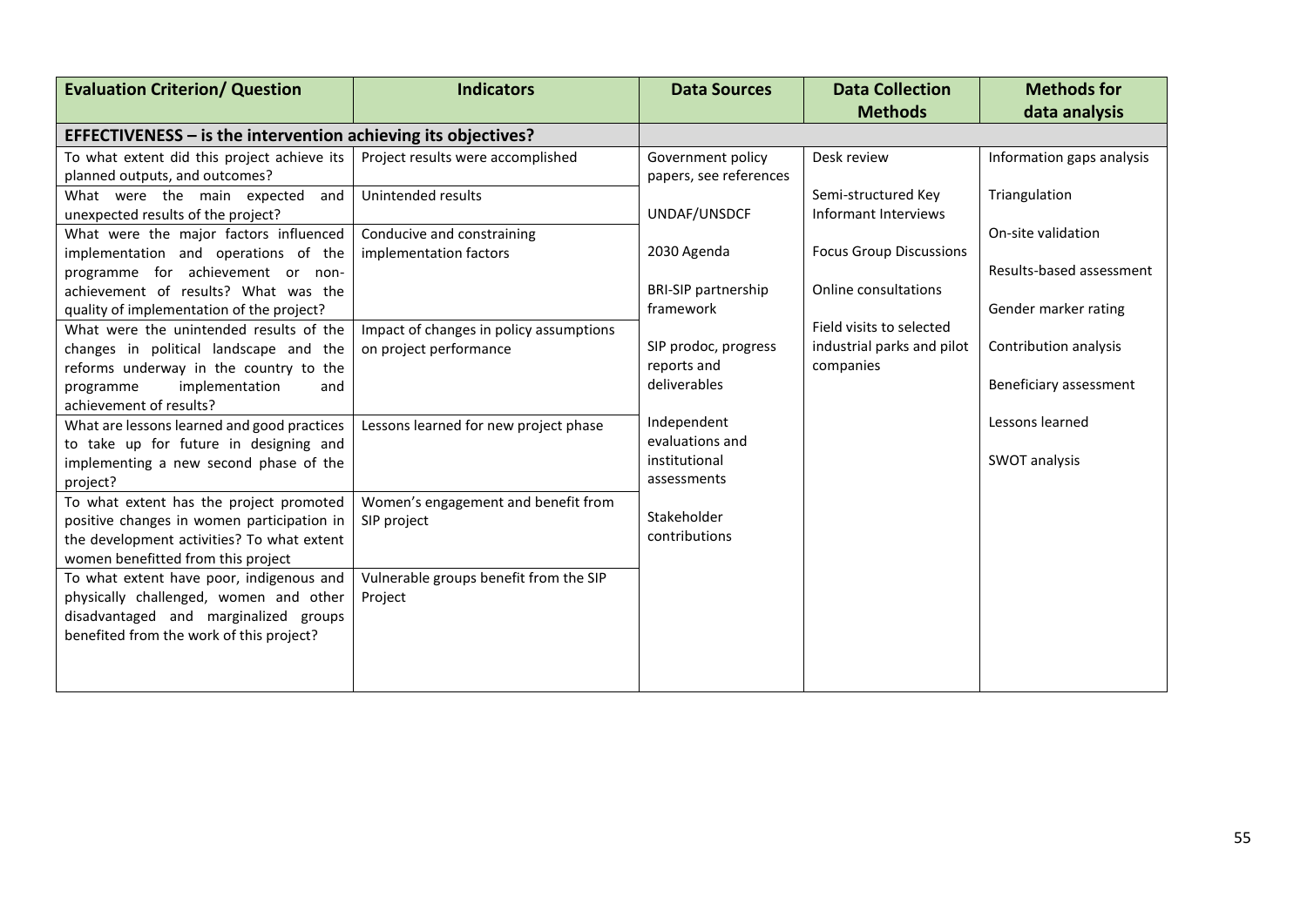| <b>Evaluation Criterion/ Question</b>                                                               | <b>Indicators</b>                               | <b>Data Sources</b>                         | <b>Data Collection</b>         | <b>Methods for</b>        |
|-----------------------------------------------------------------------------------------------------|-------------------------------------------------|---------------------------------------------|--------------------------------|---------------------------|
|                                                                                                     |                                                 |                                             | <b>Methods</b>                 | data analysis             |
| EFFICIENCY - how well are resources being used?                                                     |                                                 |                                             |                                |                           |
| Did<br>the<br>project's<br>implementation<br>including<br>institutional<br>mechanisms<br>$\sim$ $-$ | Interventions were cost-efficient and<br>timely | Government policy<br>papers, see references | Desk review                    | Information gaps analysis |
| partnership,<br>arrangements,<br>support                                                            |                                                 |                                             | Semi-structured Key            | Results-based assessment  |
| services, etc., permit utilization of resources<br>in efficient way, and also delivery of services  |                                                 | UNDAF/UNSDCF                                | Informant Interviews           | Triangulation             |
| and achievement of results in timely<br>manner?                                                     |                                                 | 2030 Agenda                                 | <b>Focus Group Discussions</b> | On-site validation        |
| Were the programme resources efficiently                                                            | Interventions were cost effective and           | <b>BRI-SIP partnership</b>                  | Online consultations           |                           |
| used? Was the cost per outputs used in the<br>most cost-effective way or were there areas           | provided value for money                        | framework                                   | Field visits to selected       | Beneficiary assessment    |
| where savings ought to be made to reduce                                                            |                                                 | SIP prodoc, progress                        | industrial parks and pilot     | Lessons learned           |
| costs?<br>To what extent were project management                                                    | Management responses delivered timely           | reports and<br>deliverables                 | companies                      | SWOT analysis             |
| practices and tools adequate to timely and<br>effectively implement the programme?                  | and effective interventions                     | Independent                                 |                                | Cost benefit analysis     |
| project resources adequate and<br>Are                                                               | Project resource envelope produced              | evaluations and                             |                                |                           |
| available on time to implement the activities<br>as planned?                                        | adequate and timely interventions               | institutional<br>assessments                |                                | Cost efficiency analysis  |
|                                                                                                     |                                                 |                                             |                                | Value for money           |
|                                                                                                     |                                                 | Stakeholder<br>contributions                |                                |                           |
|                                                                                                     |                                                 |                                             |                                |                           |
|                                                                                                     |                                                 |                                             |                                |                           |
|                                                                                                     |                                                 |                                             |                                |                           |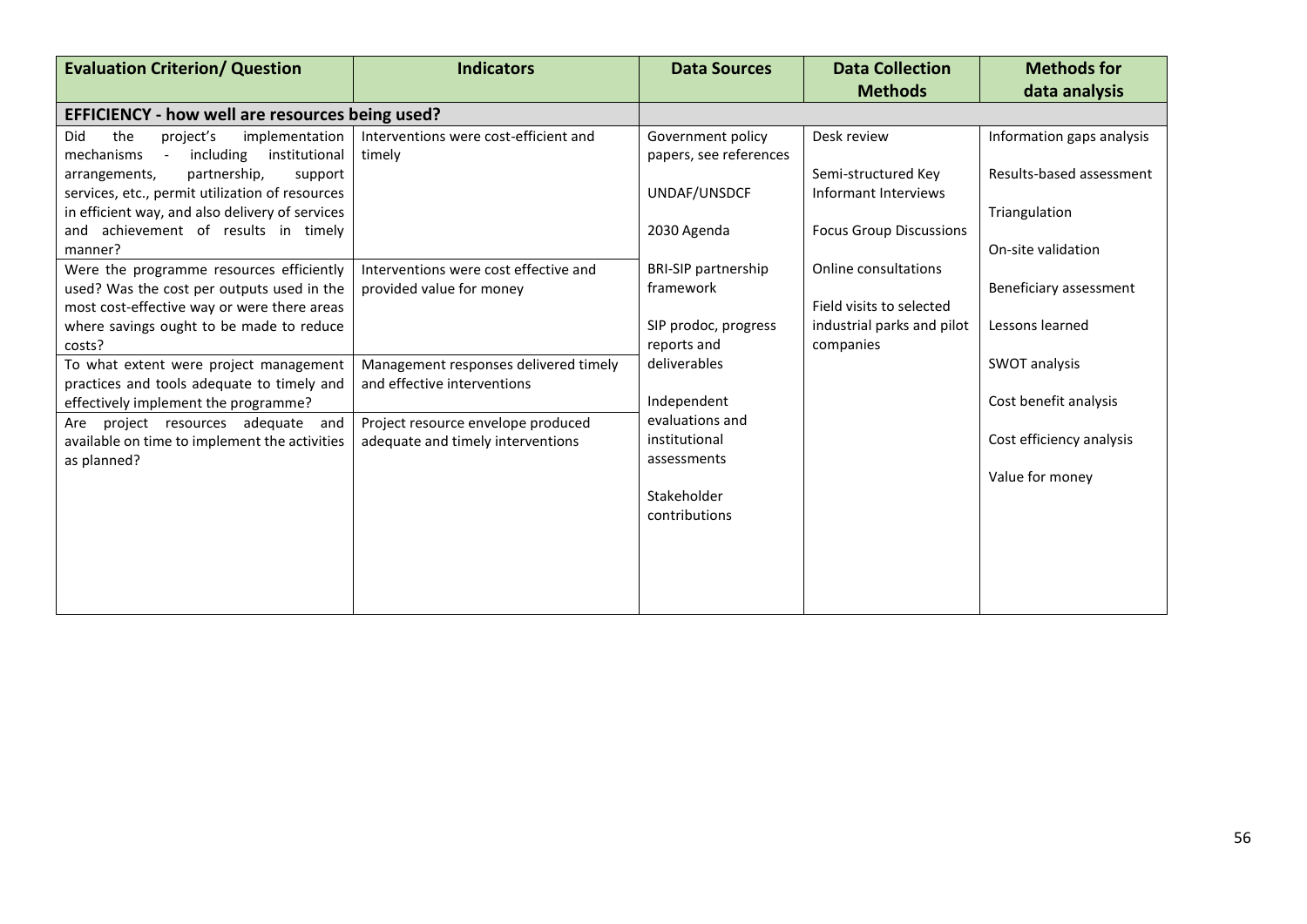| <b>Evaluation Criterion/ Question</b>                                                                                  | <b>Indicators</b>                                                                     | <b>Data Sources</b>                                            | <b>Data Collection</b>                           | <b>Methods for</b>        |
|------------------------------------------------------------------------------------------------------------------------|---------------------------------------------------------------------------------------|----------------------------------------------------------------|--------------------------------------------------|---------------------------|
| IMPACT - what difference does the intervention make?                                                                   |                                                                                       |                                                                | <b>Methods</b>                                   | data analysis             |
| What were the long-term effects/outcomes<br>the<br>the<br>of<br>project<br>target<br>on                                | Improved long-term conditions for project<br>target groups in accordance with project | Government policy<br>papers, see references                    | Desk review                                      | Information gaps analysis |
| beneficiaries/institutions and citizens? To<br>what extent were the project objectives                                 | design                                                                                | UNDAF/UNSDCF                                                   | Semi-structured Key<br>Informant Interviews      | Results-based assessment  |
| met? What are indications of success?                                                                                  |                                                                                       |                                                                |                                                  | Triangulation             |
| Did the interventions of the project bring<br>about any unintended (both negative or                                   | Evidence of unintended negative or<br>positive impact                                 | 2030 Agenda                                                    | <b>Focus Group Discussions</b>                   | On-site validation        |
| effects<br>positive)<br>the<br>on<br>target<br>beneficiaries/institutions, citizens and/or<br>operational environment? |                                                                                       | <b>BRI-SIP partnership</b><br>framework                        | Online consultations<br>Field visits to selected | Contribution analysis     |
| What were the gender-specific impacts,<br>especially<br>regarding<br>women's                                           | Impact on gender equality and women's<br>empowerment                                  | SIP prodoc, progress<br>reports and                            | industrial parks and pilot<br>companies          | Beneficiary assessment    |
| empowerment?                                                                                                           |                                                                                       | deliverables                                                   |                                                  | Lessons learned           |
| How could the project be improved in its<br>design, implementation and monitoring to<br>have long-term effect/impact?  | Lessons learned on improved project<br>design                                         | Independent<br>evaluations and<br>institutional<br>assessments |                                                  | SWOT analysis             |
|                                                                                                                        |                                                                                       | Stakeholder<br>contributions                                   |                                                  |                           |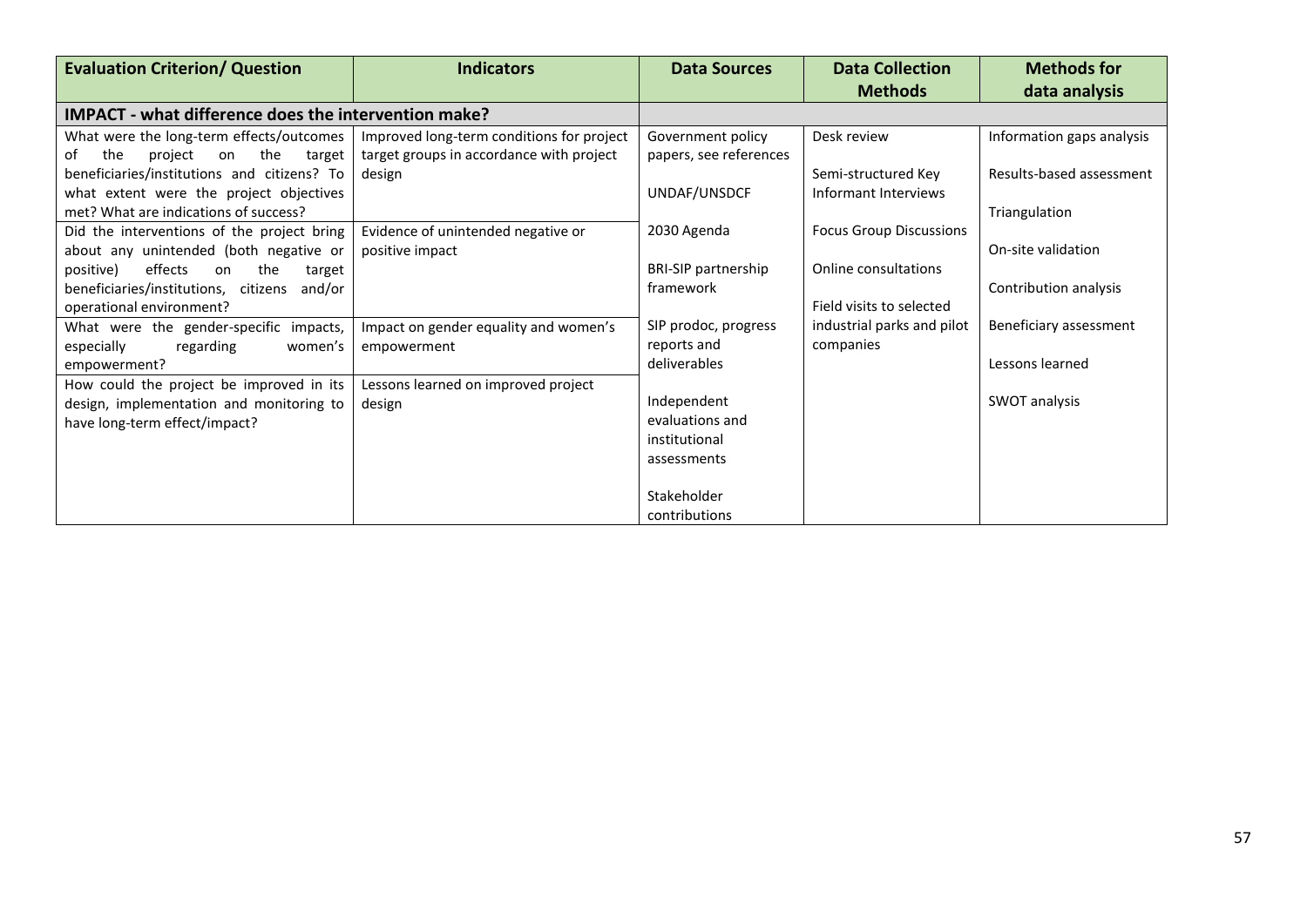| <b>Evaluation Criterion/ Question</b>           | <b>Indicators</b>                       | <b>Data Sources</b>         | <b>Data Collection</b>         | <b>Methods for</b>        |
|-------------------------------------------------|-----------------------------------------|-----------------------------|--------------------------------|---------------------------|
|                                                 |                                         |                             | <b>Methods</b>                 | data analysis             |
| <b>SUSTAINABILITY - will the benefits last?</b> |                                         |                             |                                |                           |
| To what extent are the results and positive     | Government and stakeholder ownership    | Government policy           | Desk review                    | Information gaps analysis |
| changes from the project implementation up      | and commitment                          | papers, see references      |                                |                           |
| to this point in time likely to continue after  |                                         |                             | Semi-structured Key            | Results-based assessment  |
| end of the project?                             |                                         | UNDAF/UNSDCF                | Informant Interviews           |                           |
| To what extent did the current country          | Adverse impact of crisis and crisis     |                             |                                | Triangulation             |
| situation affect continuity and sustainability  | responses                               | 2030 Agenda                 | <b>Focus Group Discussions</b> |                           |
| of results achieved?                            |                                         |                             |                                | On-site validation        |
| To what extent were the implementing            | SIP project contributed to sustained    | <b>BRI-SIP partnership</b>  | Online consultations           |                           |
| partners showing ownership of the               | changes in policies and practises       | framework                   |                                | Contribution analysis     |
| programme, results, and lessons learned and     |                                         |                             | Field visits to selected       |                           |
| their ability to continue with the project with |                                         | SIP prodoc, progress        | industrial parks and pilot     | Beneficiary assessment    |
| limited or without intervention from UNDP?      |                                         | reports and<br>deliverables | companies                      | Lessons learned           |
| To what extent the project established and      | Partnerships leveraged and sustained    |                             |                                |                           |
| maintained effective partnership<br>with        | project results                         | Independent                 |                                | SWOT analysis             |
| development partners, government, Civil         |                                         | evaluations and             |                                |                           |
| Society Organizations (CSOs), etc.?             |                                         | institutional               |                                |                           |
| To what extent were the participation and       | Co-design and stakeholder ownership     | assessments                 |                                |                           |
| ownership of the programme by the IPs and       | sustained project results and learnings | Stakeholder                 |                                |                           |
| stakeholders<br>other<br>kev<br>ensured         |                                         | contributions               |                                |                           |
| sustainability of achieved results & lessons    |                                         |                             |                                |                           |
| after<br>end of the<br>learned<br>current       |                                         |                             |                                |                           |
| programme?                                      |                                         |                             |                                |                           |
|                                                 |                                         |                             |                                |                           |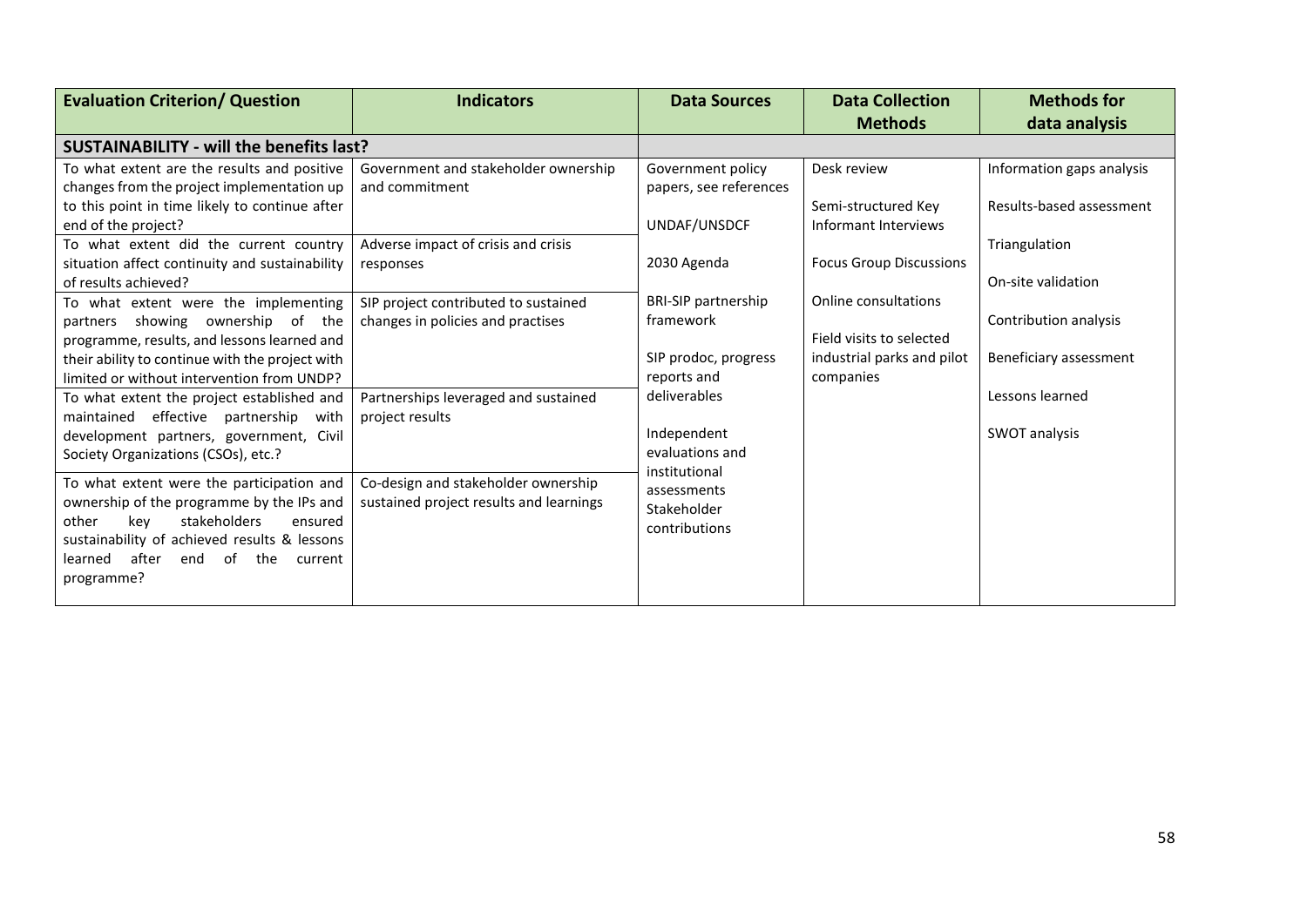# Annex 6. Status and accomplishments of key project activities

| <b>Activities</b>                                                       | <b>Status</b> | Assessment by the most recent progress report Oct 2021                                                                                                                                                                                                                                                                                                                                                                                                                                                                                                                                                        | <b>Evaluation assessment</b> |
|-------------------------------------------------------------------------|---------------|---------------------------------------------------------------------------------------------------------------------------------------------------------------------------------------------------------------------------------------------------------------------------------------------------------------------------------------------------------------------------------------------------------------------------------------------------------------------------------------------------------------------------------------------------------------------------------------------------------------|------------------------------|
| A 1.1<br><b>Organize Business to Business</b><br>(B2B) match-making     | Completed.    | Match making forum was conducted on July 02-03, 2019<br>together with the investment forum. A total of 45 participants<br>from public and private sector from Ethiopia and foreign private<br>companies with overall participants of 120 cross-sector<br>participants from Ethiopia and China attended the forum. Key<br>issues including barriers to sustainable and inclusive investment<br>and options for securing win-win solutions and matching for<br>investment were discussed.                                                                                                                       | <b>Status confirmed</b>      |
| A1.2<br><b>BRI-SIP Investment Forum in</b><br>Addis Ababa, Ethiopia     | Completed     | The first Sustainable Investment Forum was successfully<br>convened on 2-3 July 2019 in Addis Ababa.<br>A total of 120 cross-sector participants from Ethiopia and China<br>attended the forum. Speakers from UNDP Cos, Chinese Embassy,<br>Ethiopian Investment Commission, Ethiopian Finance Ministry,<br>Chamber of Commerce's and private sectoral associations were<br>participated<br>A field trip to Eastern Industrial Zone in Addis Ababa was also<br>included, as to demonstrate good measures and approaches<br>through first-hand knowledge sharing between participants and<br>in-site managers. | <b>Status confirmed</b>      |
| A 1.3<br>Sustainable Investment<br>Promotion event in Beijing,<br>China | Completed.    | The China-Ethiopia high-level dialogue on Sustainable<br>Investment was successfully convened on 29 November 2019 in<br>Beijing, China.<br>The event brought together over 200 participants from Chinese<br>and Ethiopian governments, enterprises, chambers of<br>commerce, United Nations, local embassies, development<br>agencies, and think tanks.<br>A sectoral roundtable on sustainable investment promotion in<br>Ethiopia was also held, where Ethiopian government                                                                                                                                 | <b>Status confirmed</b>      |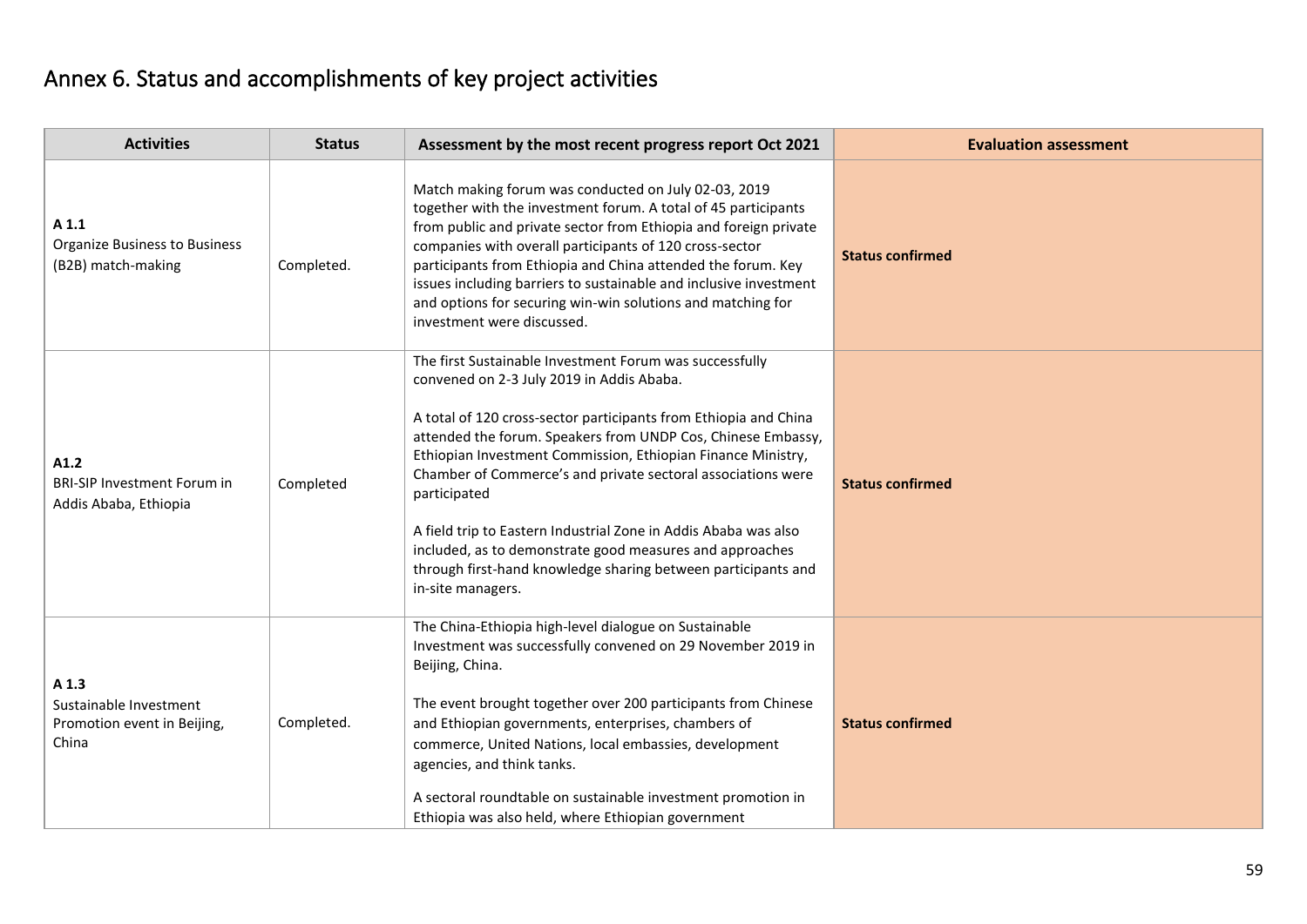| <b>Activities</b>                                                                                                             | <b>Status</b> | Assessment by the most recent progress report Oct 2021                                                                                                                                                                                                                                                                                                                                                                                                                                                                                                                                                                                                                                                                                                                  | <b>Evaluation assessment</b> |
|-------------------------------------------------------------------------------------------------------------------------------|---------------|-------------------------------------------------------------------------------------------------------------------------------------------------------------------------------------------------------------------------------------------------------------------------------------------------------------------------------------------------------------------------------------------------------------------------------------------------------------------------------------------------------------------------------------------------------------------------------------------------------------------------------------------------------------------------------------------------------------------------------------------------------------------------|------------------------------|
|                                                                                                                               |               | representatives provided investment pitches in sectors including<br>pharmaceutical, agro-processing, leather, textile, information<br>communication and technology (ICT), tourism and mining.                                                                                                                                                                                                                                                                                                                                                                                                                                                                                                                                                                           |                              |
| A 1.4<br>Training/knowledge sharing<br>programme in Beijing, China                                                            | Completed.    | With both Ethiopian policy makers and technical experts as<br>target audience, the programme was divided into two parts: 1)<br>knowledge exchange programme for policy makers (November<br>26th - 28th, Beijing); and 2) knowledge exchange programme for<br>technical experts (Dec 5th - 9th, Shenzhen).<br>Both parts of the programme were successfully organized with<br>positive feedback from Ethiopian counterparts.                                                                                                                                                                                                                                                                                                                                             | <b>Status confirmed</b>      |
| A 1.5<br>Develop and maintain a BRI-SIP<br>information platform with a set<br>of deliberated promotion<br>events.             | completed.    | BRI-SIP information platform has been integrated with EIC's<br>existing information dismission network/web platform. Following<br>the proposal by EIC to strengthen ICT infrastructure at the<br>Commission and the subsequent endorsement by UNDESA, the<br>procurement process to purchase IT Servers and Core switches to<br>strengthen its data center has been completed.<br>Additionally, in response to the recent development of COVID-19<br>in the country, EIC further highlighted online investment support<br>and digitalization of investor information as two key points to<br>ensure business continuity and enhance investment promotion<br>during the pandemic. However, EIC still needs further support to<br>upgrade the investment platform network | <b>Status confirmed</b>      |
| A2.1<br>Draft and launch a diagnostic<br>study on ESG/ sustainability<br>aspects of Investment<br>promotion and facilitation. | Completed     | Two ESG diagnostic studies have been ready.<br>Two Key thematic areas for the diagnostic study were identified,<br>both of them are completed:<br>Area 1: garment, horticulture, leather and leather products,<br>and agro-processing including sugar-related industries<br>Area 2: infrastructure investments including energy and<br>ceramics                                                                                                                                                                                                                                                                                                                                                                                                                         | <b>Status confirmed.</b>     |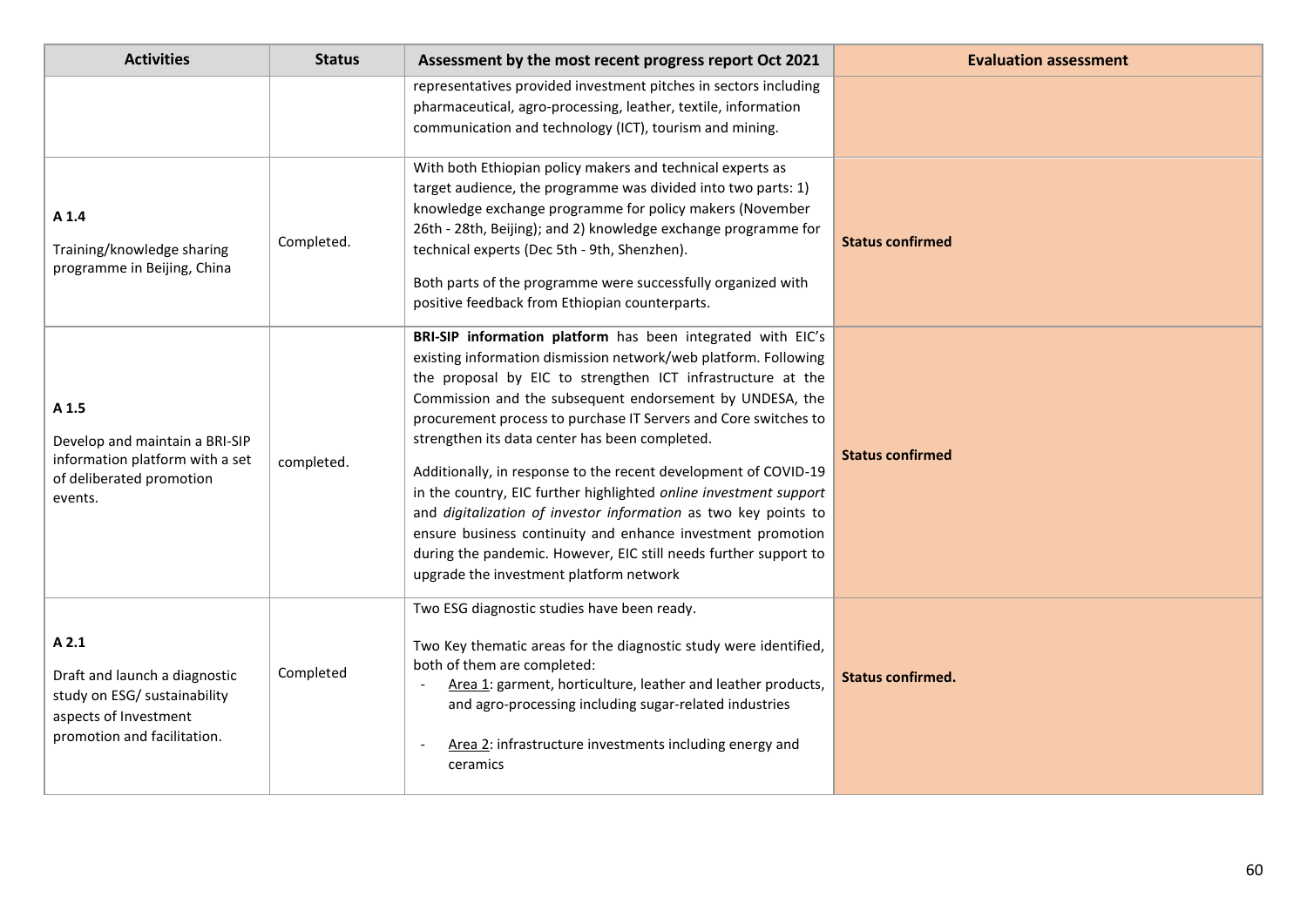| <b>Activities</b>                                           | <b>Status</b> | Assessment by the most recent progress report Oct 2021                                                                                                                                                                                                                                                                                                                                                                                                                                                                                                                                                                                                                                                                                                                                                                                                                                                                                                                                                                                                                                                | <b>Evaluation assessment</b> |
|-------------------------------------------------------------|---------------|-------------------------------------------------------------------------------------------------------------------------------------------------------------------------------------------------------------------------------------------------------------------------------------------------------------------------------------------------------------------------------------------------------------------------------------------------------------------------------------------------------------------------------------------------------------------------------------------------------------------------------------------------------------------------------------------------------------------------------------------------------------------------------------------------------------------------------------------------------------------------------------------------------------------------------------------------------------------------------------------------------------------------------------------------------------------------------------------------------|------------------------------|
|                                                             |               | As per the findings from two diagnostic studies (A 2.1), the<br>following policy recommendation have been provided:<br>1. Formulation of guideline on ESG integration into<br>companies' operation                                                                                                                                                                                                                                                                                                                                                                                                                                                                                                                                                                                                                                                                                                                                                                                                                                                                                                    |                              |
|                                                             |               | 2. Formulation of national level policy to incentivize<br>companies based on their level of ESG<br>integration/implementation                                                                                                                                                                                                                                                                                                                                                                                                                                                                                                                                                                                                                                                                                                                                                                                                                                                                                                                                                                         |                              |
|                                                             |               | Issuance of certificate or notification for onboarding of<br>3.<br>assessment agencies and pool of expertise for<br>undertaking due-diligence and compliance at companies                                                                                                                                                                                                                                                                                                                                                                                                                                                                                                                                                                                                                                                                                                                                                                                                                                                                                                                             |                              |
|                                                             |               | Defining monitoring protocols for the enlisting of<br>4.<br>agencies and experts                                                                                                                                                                                                                                                                                                                                                                                                                                                                                                                                                                                                                                                                                                                                                                                                                                                                                                                                                                                                                      |                              |
|                                                             |               | Developing capacity building curricula and awareness<br>5.<br>creation system                                                                                                                                                                                                                                                                                                                                                                                                                                                                                                                                                                                                                                                                                                                                                                                                                                                                                                                                                                                                                         |                              |
| A 2.2<br>Provide five policy<br>recommendation and advices. | Completed.    | The policy advices are results of additional tasks<br>together with the A.2.1. as the firms deployed were in a<br>good position to identify policy gaps and recommended<br>advices when they tasked to ESG diagnostic studies and<br>ESG framework development. The policy advices and<br>recommendations are presented as distinct out puts<br>because distinct requirements were demanded and<br>distinct responses to policy recommendations and<br>guideline to implement the policies were put in place.<br>Clear guidelines are provided on how the recommended<br>policies could be realized categorized as short term,<br>medium term and long term. The implementation of<br>the recommended policy advices using the guidelines<br>are actions government is expected to take.<br>Government Policy formulation has its own process and<br>pace. The policy department under Ethiopian<br>Investment Commission is working towards realization<br>of the policy advices.<br>The ESG realization requires to conduct compliance<br>audit in factories and approved individual or audit firms |                              |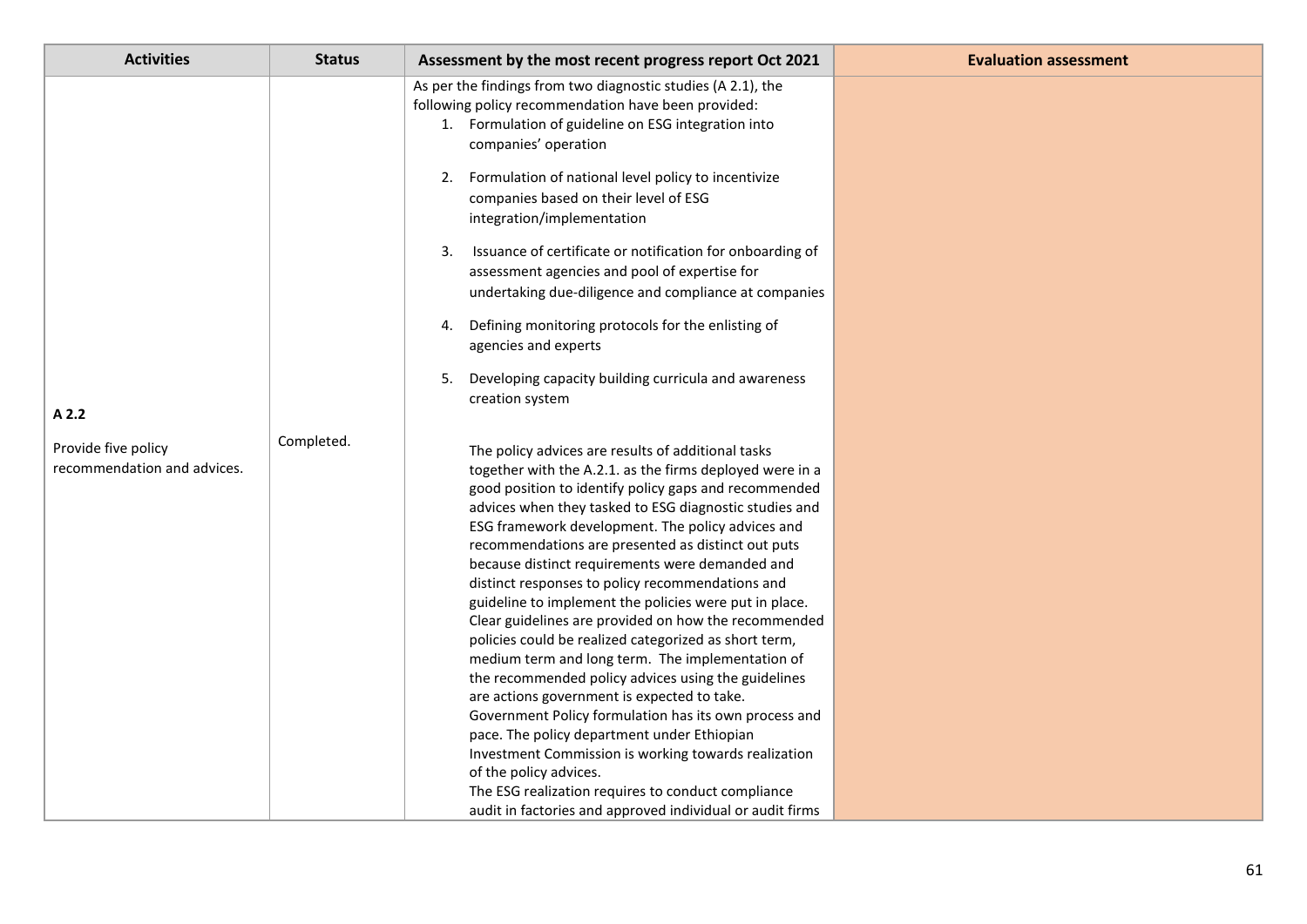| <b>Activities</b>                                                                                                       | <b>Status</b> | Assessment by the most recent progress report Oct 2021                                                                                                                                                                                                                                                                                                                                                                                                                                                                                                                                      | <b>Evaluation assessment</b>                                  |
|-------------------------------------------------------------------------------------------------------------------------|---------------|---------------------------------------------------------------------------------------------------------------------------------------------------------------------------------------------------------------------------------------------------------------------------------------------------------------------------------------------------------------------------------------------------------------------------------------------------------------------------------------------------------------------------------------------------------------------------------------------|---------------------------------------------------------------|
|                                                                                                                         |               | are the pre-requisite for undertaking the audit. The<br>bullet number 3 recommendation is to certify and<br>boarding of auditors to conduct verification audit.<br>Auditors-individual or firms need to be approved based<br>on defined criteria to ensure objectivity, accountability<br>and independency.                                                                                                                                                                                                                                                                                 |                                                               |
|                                                                                                                         |               | With regard to capacity building, one of the gaps and<br>recommended solutions provided was building<br>capacities and creation of awareness. The gaps and the<br>type of capacity building areas are recommended.<br>Implementation of capacity building is a continuous<br>process that may call also to incorporate emerging<br>issues while implementation. Thus, designing<br>curriculum and providing the capacity development<br>actions on the basis of where the government wants to<br>reach on short, medium and long term remains actions<br>that follow.                       |                                                               |
| A 2.3<br>Provide tailor-made, micro-level<br>de-risking analysis or policy<br>advice in specific investment<br>sectors. | On-going.     | Five sectors and 10 pilot companies have been selected as pilot<br>for micro-level de-risking analysis and support<br>Five international experts for pilot implementation of ESG as<br>part of de-risking in the following sectors are recruited and<br>have started work: Ceramic sector (Tabor Ceramic SC),<br>Leather and leather products (Houdao Chen Tannery, Zhang<br>Jianxin Tannery, Anbessa Shoe), Garment and textile<br>(NUOYA textile, Kanoria Textile), Horticulture (Flowerama,<br>Hansa Flower) and Agro-processing (Metahara Sugar Factory<br>and Fafa Food Share Company) | <b>Status confirmed.</b><br>To be completed by end of Q1 2022 |
| A3.1<br>Provide five advice and analysis<br>on project screening or de-<br>risking.                                     | Completed     | Assessment was made in July 2019 and provided the following<br>advices on de-risking of the priority six sectors (Textile and<br>Garment, Leather, Pharmaceuticals, Chemical, Metal and<br>Ceramic):<br>Establish a domestic BRI Alliance with key stakeholders<br>1.<br>from the public and private sectors as an entity that<br>regularly organizes business events and publishes<br>information and outreach materials on the BRI as well as on                                                                                                                                          | <b>Status confirmed.</b>                                      |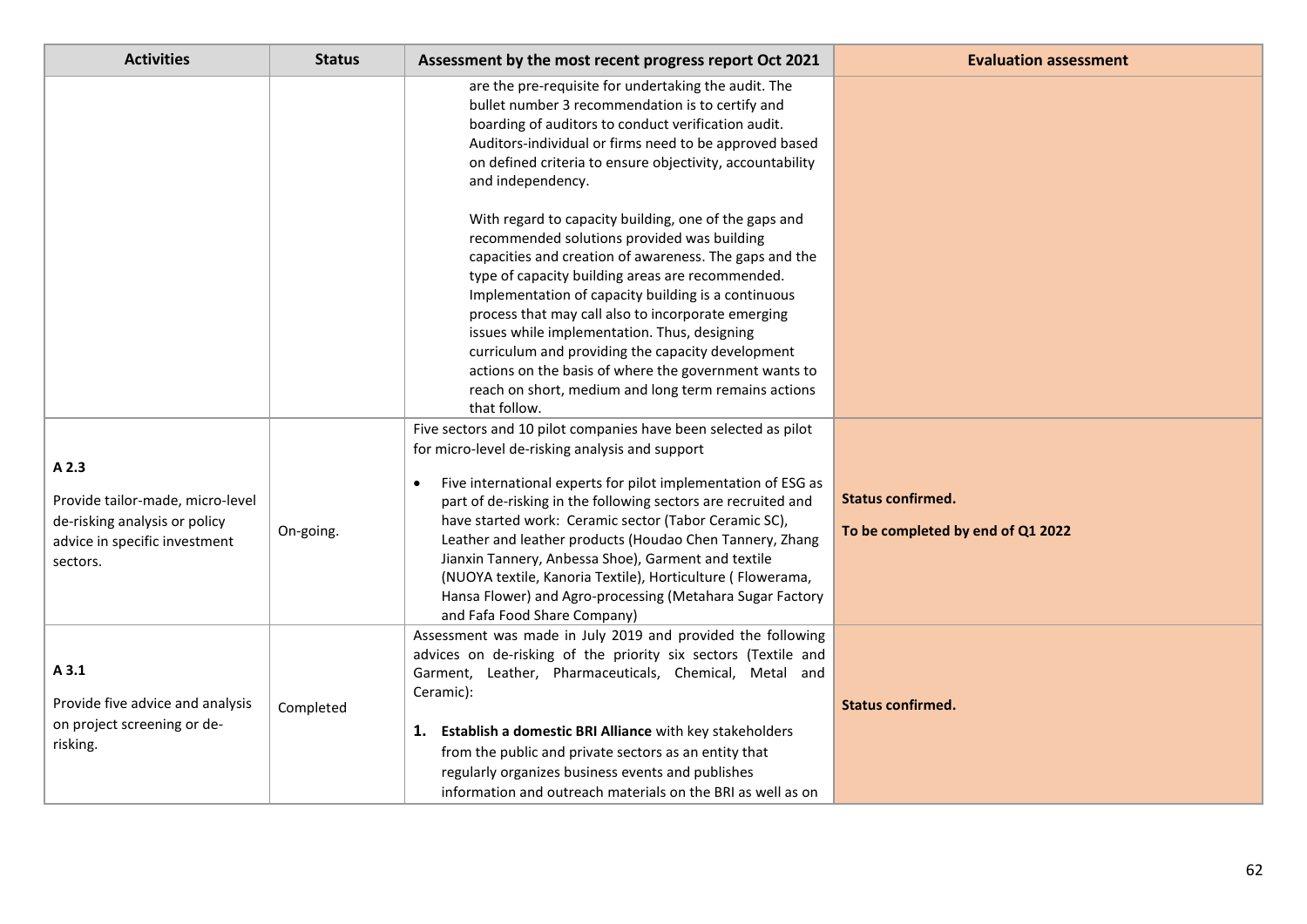| <b>Activities</b>                                                                                                                          | <b>Status</b>     | Assessment by the most recent progress report Oct 2021                                                                                                                                                                                                                                                                                                                                                                                                                                                                                                                                                                                                                                                                                                                                                                                                                                              | <b>Evaluation assessment</b>                   |
|--------------------------------------------------------------------------------------------------------------------------------------------|-------------------|-----------------------------------------------------------------------------------------------------------------------------------------------------------------------------------------------------------------------------------------------------------------------------------------------------------------------------------------------------------------------------------------------------------------------------------------------------------------------------------------------------------------------------------------------------------------------------------------------------------------------------------------------------------------------------------------------------------------------------------------------------------------------------------------------------------------------------------------------------------------------------------------------------|------------------------------------------------|
|                                                                                                                                            |                   | concrete opportunities under the BRI for the local private<br>sector<br>2. Develop a match-making platform that focuses on fostering<br>sustainable investments through the creation of joint<br>ventures with local partners<br>3. Undertake in-depth studies in the identified six priority<br>sectors<br>Develop sector-specific environmental, social and<br>4.<br>governance (ESG) investment criteria<br>5. Develop a system for vetting potential investments against<br>the ESG investment criteria; including a dedicated website<br>to disseminate information how the vetting works<br>6. Develop incentives for compliance with ESG investment<br>criteria and procedures for regularly assessing compliance<br>as well as ways for dealing with non-compliance;<br>7. Develop a "Digital Silk Road Award" for engaging Ethiopia's<br>predominantly youth-led technology start-up scene |                                                |
| A 3.2<br>Summarize three successful<br>practices through project<br>monitoring and assessment of<br>pilot projects.                        | To be kicked-off. | Planned to be kicked off in Q4 of 2021.                                                                                                                                                                                                                                                                                                                                                                                                                                                                                                                                                                                                                                                                                                                                                                                                                                                             | Pending the outcomes of the ESG pilots in 2022 |
| A 3.3<br>Organize a two-day tailored<br>activity (e.g. media tours) to<br>increase international exposure<br>of the demonstration project. | To be kicked-off. | Planned to be kicked off in Q4 of 2021.                                                                                                                                                                                                                                                                                                                                                                                                                                                                                                                                                                                                                                                                                                                                                                                                                                                             | Pending the outcomes of the ESG pilots in 2022 |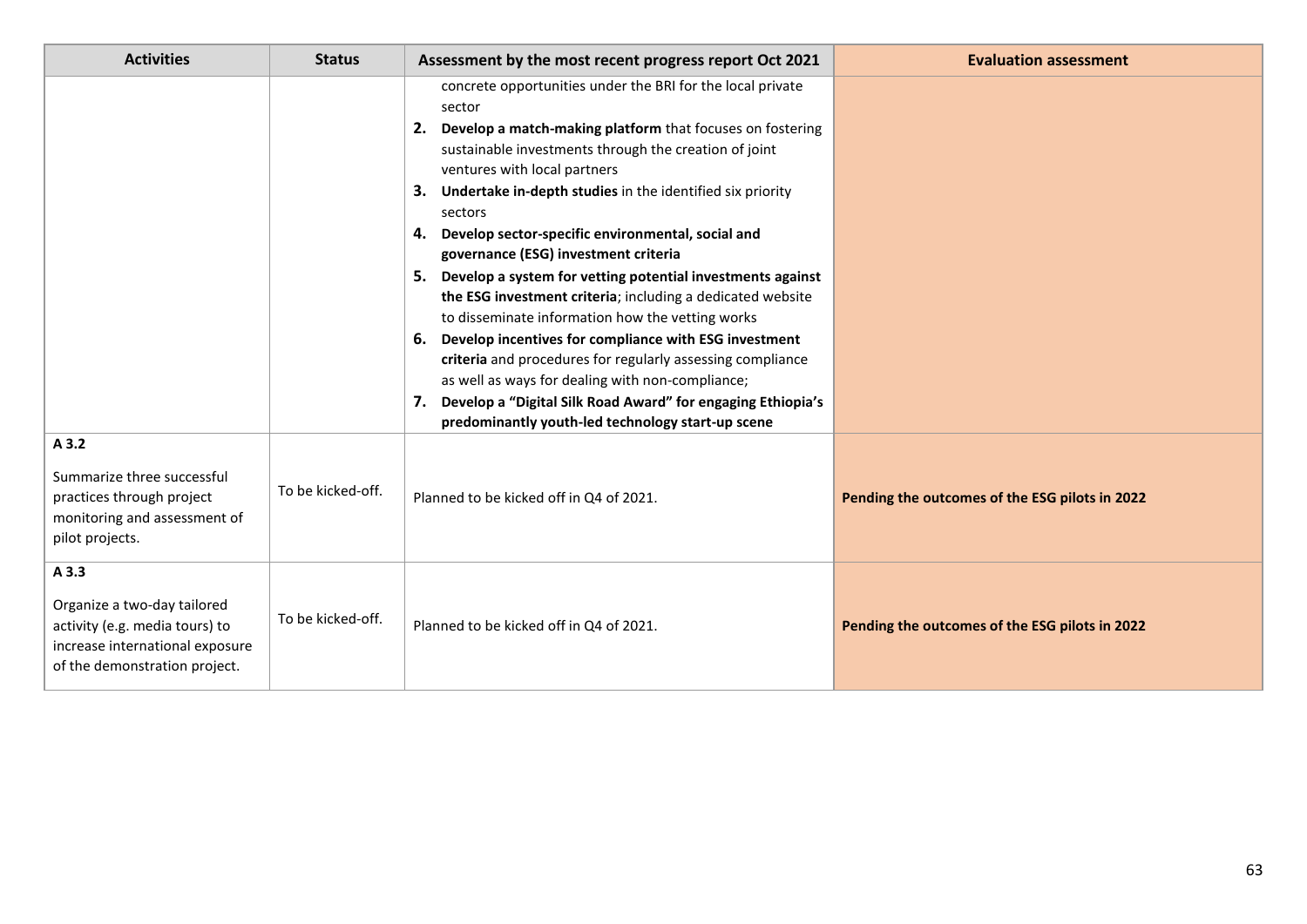# Annex 7. Risks and mitigation actions

| <b>Risks</b>                                                                                                                                                                                                                                                     | <b>Mitigating Actions</b>                                                                                                                                                                                                                                            | <b>Evaluation Assessment</b>                                                                                                                                                                                                                                                                                                                                             |
|------------------------------------------------------------------------------------------------------------------------------------------------------------------------------------------------------------------------------------------------------------------|----------------------------------------------------------------------------------------------------------------------------------------------------------------------------------------------------------------------------------------------------------------------|--------------------------------------------------------------------------------------------------------------------------------------------------------------------------------------------------------------------------------------------------------------------------------------------------------------------------------------------------------------------------|
| R1.<br>Difficulties to identify the targeted participants<br>and audiences, and to monitor and assess the<br>impact on the participants' awareness and<br>understandings<br>towards<br>sustainable<br>investment<br>through<br>the<br>proposed<br>interventions. | M1.<br>Initial mapping and analysis on the stakeholder status<br>and capacity will be conducted. Initial meetings and<br>workshops will be organized to consult and brief with the<br>potential partners to be involved.                                             | <b>Comprehensive</b><br>stakeholder<br>mappings<br>and<br>assessments were conducted during the project<br>design as well as a for the preparation of the initial<br>policy dialogue and business forums in 2019.                                                                                                                                                        |
| R <sub>2</sub> .<br>Data availability to establish the proposed<br>online information hub and to update on a<br>regular, on-time basis.                                                                                                                          | M <sub>2</sub> .<br>Additional knowledge and technical support will be<br>pursued from the targeted media partners.                                                                                                                                                  | Additional support was rendered to the online<br>platform, but it was more linked to ICT infrastructure<br>(laptops and servers) as a Covid-19 mitigation<br>measure to allow EIC and its agencies to continue<br>working during lockdown. Media partners were<br>activated before the pandemic, but still needs to be<br>engage for the dissemination of ESG practises. |
| R3.<br>Available staff from the GoE and the enterprises<br>in charge of the piloting projects to devote to<br>supporting project interventions.                                                                                                                  | M3.<br>Capacity and awareness gaps will be augmented by<br>including the targeted staff with the proposed events on<br>knowledge sharing, capacity building and training.<br>Necessary questionnaires, one-on-one interviews and<br>consultations will be organized. | The project has involved government, business and<br>manufacturer stakeholders through the policy<br>dialogue and business forums, supplemented by<br>exchange visits for government officials to China.                                                                                                                                                                 |
| R4.<br>Creating a SIP facility that is seen to exclusively<br>focus on Chinese investment, not providing<br>useful lessons for all investment - domestic and<br>foreign.                                                                                         | M4.<br>Local participation and buy-ins of the facility need be<br>strengthened and highlighted in the whole process of the<br>project implementation.                                                                                                                | project succeeded in broadening the<br><b>The</b><br>engagement and scope of sustainable investments<br>by focusing on non-IP manufacturers and amending<br>pilot companies with owners from Ethiopia, India<br>and other countries of origin. This makes project<br>learning more relevant for sustainable investments<br>per se.                                       |
| <b>R5.</b><br>Limited institutional capacity to fully realize the<br>outputs of the BRI/SIP initiative.                                                                                                                                                          | M5.<br>Relevant institutions to be provided with technical and<br>operational assistance with in the scope of the initiative<br>to kick start and fully implement the BRI/SIP facility.                                                                              | Technical assistance alone may not be enough to<br>ensure adequate capacity. More time is needed to<br>build consensus among government stakeholders                                                                                                                                                                                                                     |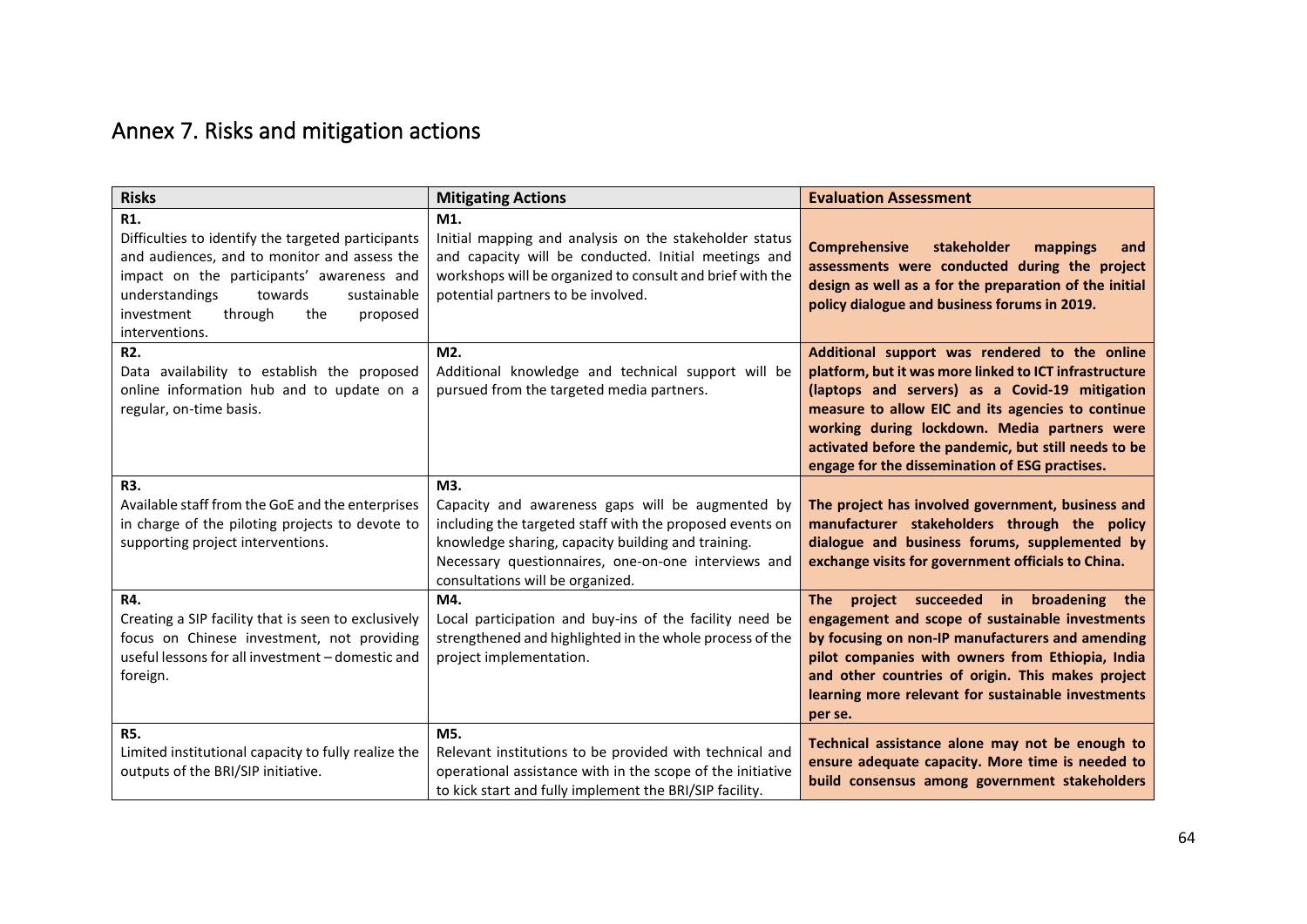| <b>Risks</b>                                  | <b>Mitigating Actions</b>                                | <b>Evaluation Assessment</b>                           |
|-----------------------------------------------|----------------------------------------------------------|--------------------------------------------------------|
|                                               |                                                          | and mobilise resources for the implementation for      |
|                                               |                                                          | the policy roadmap.                                    |
| <b>R6.</b>                                    | M6.                                                      | Support has been rendered to the online platform,      |
| Lack of strong information management system  | Support will be provided to strengthen capacity in data  | but apart from the ESG diagnostic studies there is yet |
| and availability of comprehensive data        | management in implementation of BRI-SIP information      | little information sustainable investments relevant    |
|                                               | platform.                                                | for non-IP companies. This is probably awaiting the    |
|                                               |                                                          | development of guidelines,<br>best<br>practise         |
|                                               |                                                          | dissemination etc.                                     |
| <b>R7.</b>                                    | M7.                                                      | The issue of weak institutional linkages has been      |
| linkage between federal ministries,<br>Weak   | The advocacy platforms will be used to promote           | confirmed during the implementation of the project.    |
| sector bureaus and regional governments       | coordination and harmonization for the success of BRI-   | This could be mitigated through the recommended        |
|                                               | SIP initiation.                                          | national ESG body a.o.                                 |
| <b>R8.</b>                                    | M8.                                                      |                                                        |
| Lack of financial resources to further expand | The BRI-SIP facility will also serve as a platform to    | Advocacy has started to mobilize funding for a new     |
| the programme beyond the 2-year period.       | advocate for resource mobilization to further expand the | project phase, but no funds are yet committed.         |
|                                               | programme.                                               |                                                        |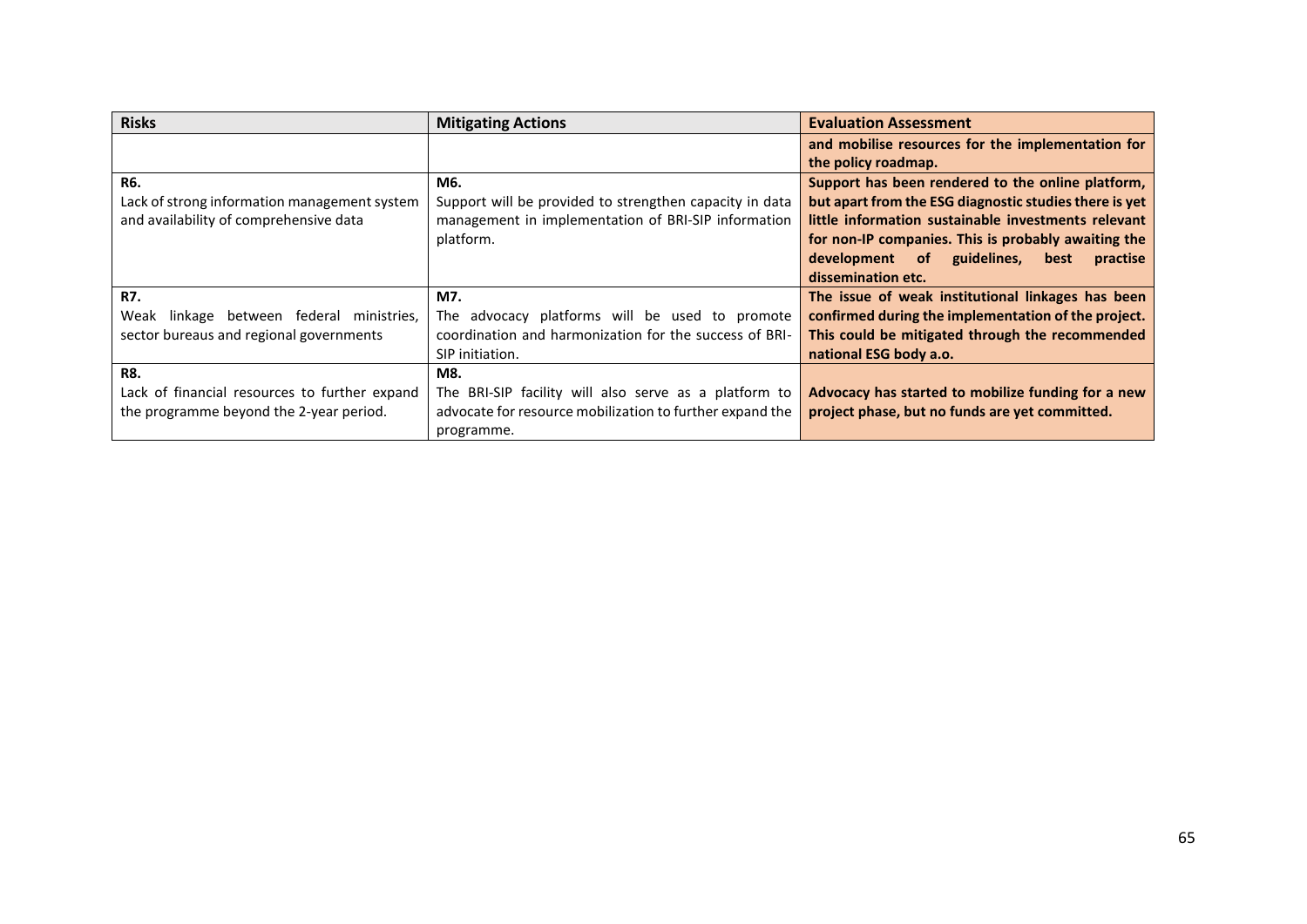## Annex 8. Interview checklists

## *The Ethiopian Investment Commission*

## **1) EIC's assessment of the SIP project achievements:**

- Implementation and outcome of the policy dialogue forums
- Implementation and outcome of trainings and study tours
- The online Investment platform operational status and value added of the SIP support
	- Statistics on visitors and downloads; user feedback and how it is used
- EIC's rationale to focus on pilot companies outside the industrial parks
- EIC's plans for completing the pending SIP activities:
	- BRI-SIP Policy dialogue event in Addis Ababa
	- Best practice guidelines
	- Media campaign, advocacy products
- EIC´s response to the ESG policy recommendations and roadmap
	- Establishment of a national ESG body
	- Formulation of a guideline on ESG integration into companies' operation
	- Formulation of national level policy to incentivize companies based on their level of ESG
	- integration/implementation
	- Issuance of certificate or notification for onboarding of assessment agencies and pool of expertise for undertaking due-diligence and compliance at companies
	- Defining monitoring protocols for the enlisting of agencies and experts
	- Developing capacity building curricula and awareness creation system
- Evidence of unintended project results (good or bad), if any
- Evidence of missed opportunities or emerging issues, if any
- Most critical barriers for implementing ESG and the SIP project

## **2) EIC's assessment of its partnership with UNDP**

- What is UNDP's comparative advantage from your perspective?
- Did it add value to the project?
- How did the SIP project adapt to the emerging needs of EIC?

## **3) EIC and government engagement with other partners on sustainable investment.**

• How does it relate to the SIP project, for example UNIDO/GIZ support for ESG in the textile/garment sector?

## **4) EIC's vision for the future direction of the sustainable investment promotion**

- Implementation of the policy recommendations
- Specific focus of export-oriented companies?
- Upcoming stock exchange as entry point for an ESG company rating list?
- Incentives for ESG engagement and partnerships?
- Establishment of a common ESG language (taxonomy) for Ethiopia?
- Amendment of accounting regulations with non-financial/ESG metrics?
- Promotion of investment support/credits based on ESG rating?

## **5) How can UNDP assist in a new project phase?**

- Suggestions and lessons learned
- Management arrangements should they be improved?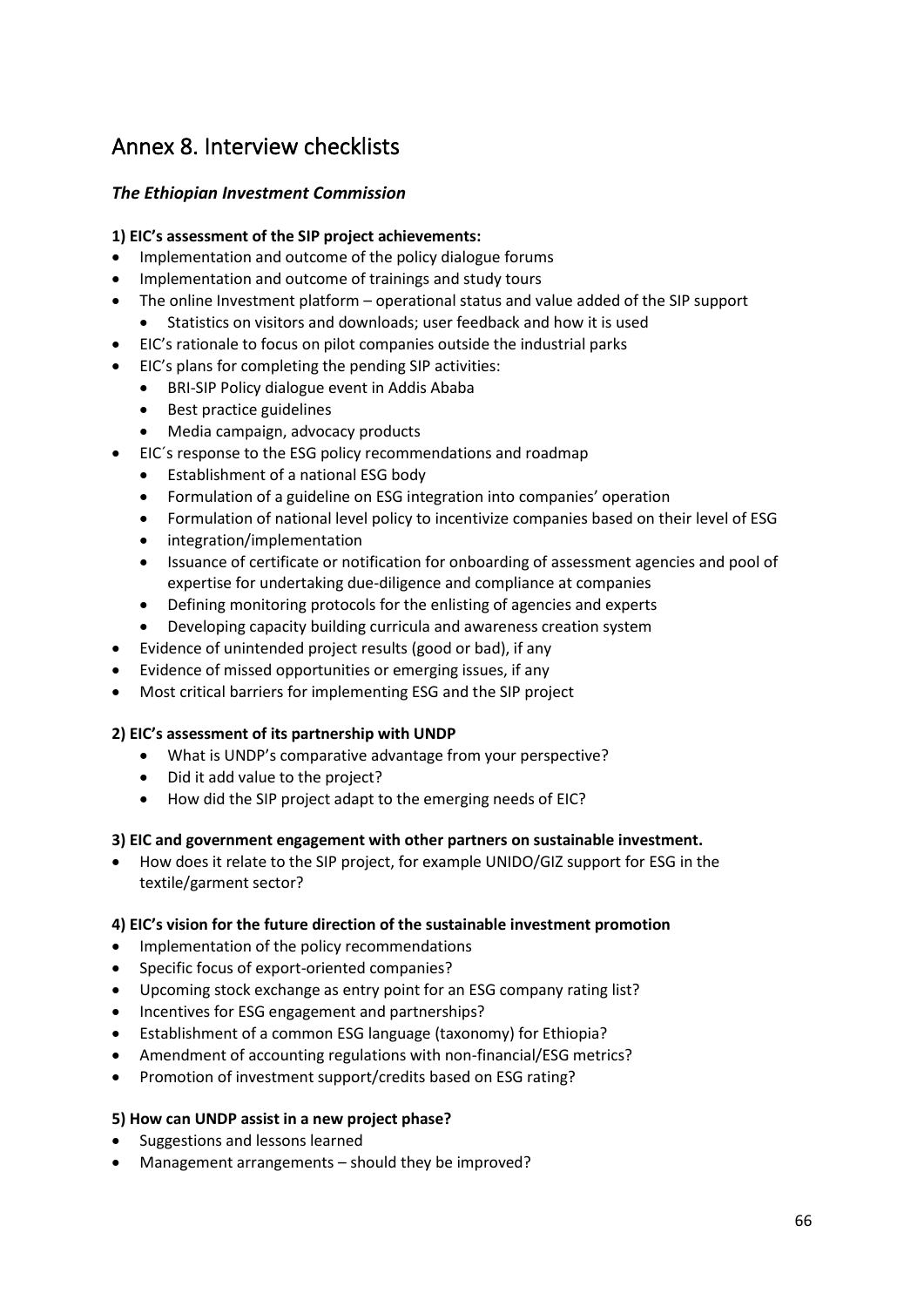## *UNDP*

- Most critical evaluation issues from UNDP's perspective
- UNDP and Delivering as One approach
- Key value added of SIP from UNDP's perspective expectations, outcomes
- Reflections on the project design
	- $\circ$  Which critical assumptions is the intervention logic based on? Are they valid, sustained?
	- o Replication mechanisms per design did they work?
	- $\circ$  Gender and human rights There are no gender or HR specific indicators.
		- Which strategies guided UNDP design and interventions? Were women and vulnerable groups consulted on the project design for equal influence and access to project benefits?
		- How does UNDP rate and monitor gender data in SIP?
- Progress and early results go through the log frame and risk mitigation matrix in annex 3+4 to align understanding and discuss information gaps
- Likelihood of ESG policy framework recommendations being implemented? Status?
- Risk mitigation, go through comments in Annex 4
	- o critical issues pertaining staff turnovers, funding, limited outreach, ESG perception
- Gender/vulnerable groups did UNDP through SIP advocate for the principles of equality and inclusive development, considering disability issues, empowering and addressing the needs of the most disadvantaged groups?
- Ongoing and pending activities
	- o More support for EIC online platform
	- o Pilot policy and de-risking advice five sectors, ten companies
	- o BRI-SIP Policy dialogue event
	- o Best practise guidelines
	- o Media campaign, advocacy products
	- o Concept note –SSC/TriC Assistance Fund content, SIP coherence and status? (Mentioned in progress report, Sept 2021)
- Exit strategy and relevance of a new phase? Partner needs and duration. What is done to mobilise new SIP funds?
- Relevant pilot BRI countries you refer to, get inspiration from?
- Missed and emerging issues
- Partnership strategy formal/informal partnerships apart from BRI-SIP; with government, public institutions, business associations, pilot companies, CSOs, international development partners backing and critical issues on the sustainable investment approach, ESG framework development
- Linkage with the Capacity Strengthening for Industrial Development project
- SIP should "complement ongoing discussions that are also addressing sustainable investment promotion in Ethiopia, such as Private Sector SDG platform or the Partnership for Investment and Growth in Africa". status?
- Coherence with BRI policy guidelines, BRI partnership framework
	- Donor coordination. How is it practised in industrial development/sustainable investments?
		- o How does SIP complement other donor programmes UN, multi-, bilateral support? UAE and EU Global Gateway?
		- o Are synergies and complementarities fully exploited? Any overlaps?
- Other donors' perspective on BRI and the BRI-SIP partnership
- Project management resource envelope and arrangements
	- $\circ$  Is the resource envelope being adequate, allocated expediently, are resources spread thinly due to high demand, inappropriate priority settings etc.
	- o Were project interventions coherent with and supported by timely contributions from government and other program partners?
	- $\circ$  project board did it convene, was it operational, who participated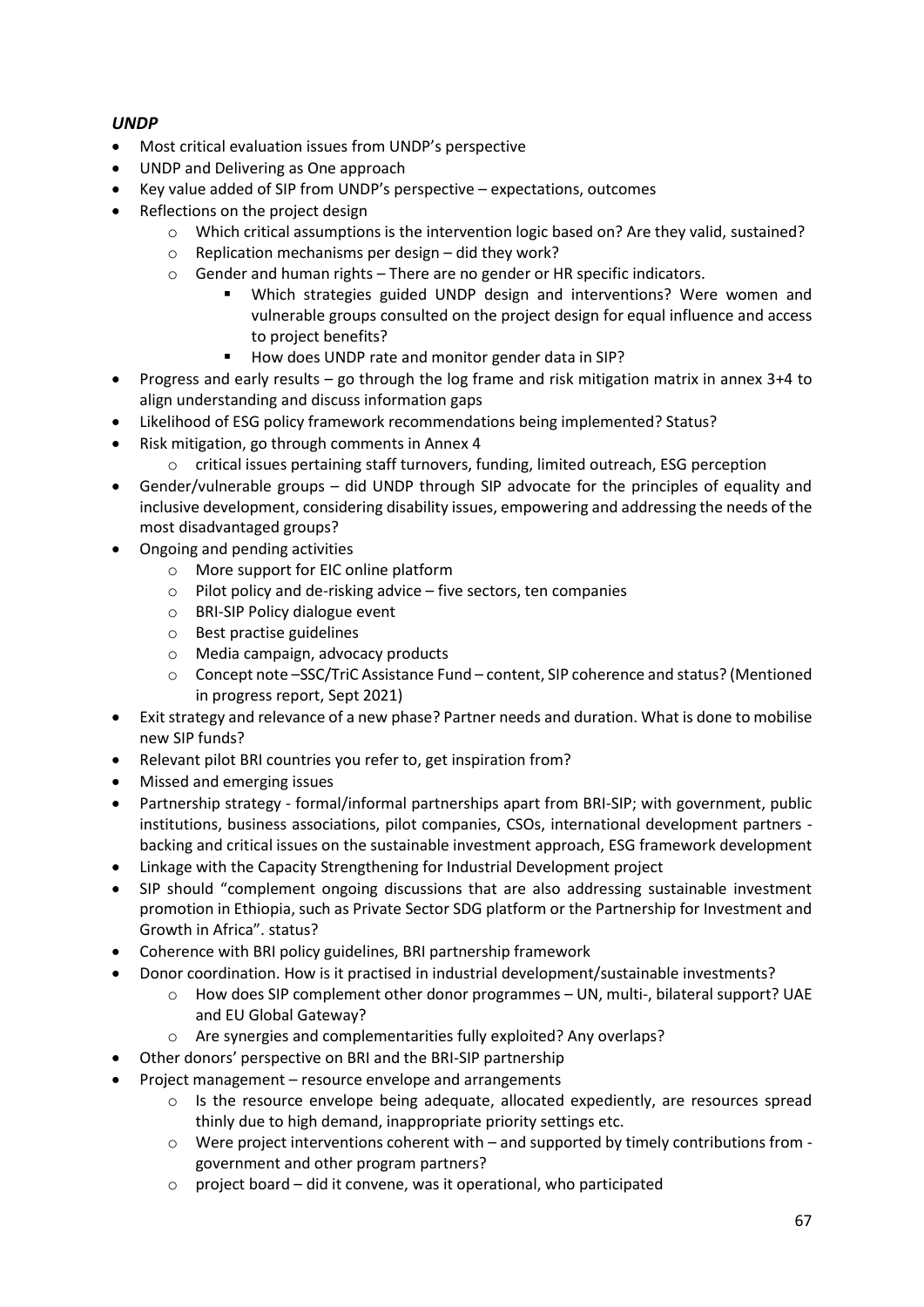- o PIM content
- o Technical task force was it implemented
- Lessons learned in general
- Suggestions, improvements

## *Government stakeholders*

- SIP stakeholders' attitude and support towards sustainable investments and ESG in government, in manufacturing sectors
- How do you address challenges and bottle necks for sustainable investments in Ethiopia?
- SIP interventions value added for gov priorities? Linkage to Ten Year Perspective Plan, Homegrown Economic Reform Agenda, Ethiopia's Climate Resilient Green Economy Strategy
- UNDP comparative advantage from your perspective?
- Early results achieved related to platform, policies and pilots. Interrelations between these early results
	- $\circ$  Investment platform status, is it operational,
		- Service selection, Organisation and staff, Quality Assurance measures, FAQ
		- Feedback from users, is it relevant to them, functional
	- o Status on proposal for a national ESG body
	- o Status on the policy recommendations
		- Is the ESG framework approach (going to be) incorporated into regulatory frameworks (e.g., non-financial accounting standards)? Mandatory and voluntary aspects?
	- $\circ$  Status/plans for pending activities advocacy, good practise guidelines, forum...
- Pilot companies how can they inform your policies, framework
- BRI alliance is it sustained?
- Silk road award for young entrepreneurs has it been implemented?
- Gender equality attention do women and men can equal influence and access to project benefits
- Vulnerable groups consultations and level of attention in project interventions
- Unintended good or bad results
- Missed and emerging opportunities, sectors, partners
- Government vision for sustaining SIP and the ESG approach (policy, legislation, capacity development, funding, partnerships)
- How are SIP Program results aligned and harmonised with the government roadmap on industrial development, and to which extent have resources have been allocated to sustain the early SIP results
- EIC absorption capacity to implement and sustain SIP results policy backing, capacity and resource, turnovers
- External constraining factors adverse impact and how they were dealt with
	- o Covid 19 mitigation
	- o Political and armed unrest
	- o Humanitarian crisis
	- $\circ$  Buy in from government, regional authorities, investment bureaus, sectors
- How did the SIP project adapt to the emerging needs of EIC?
- Study tour outcomes good and bad, evidence of applied learning, future needs
- How does SIP complement other development programmes UN, multi-, bilateral support? UAE and EU Global Gateway?
- Programme outreach
	- o How well does SIP capture relevant stakeholders? Are all relevant stakeholders linked with and engaged?
	- o Evidence of bias towards Chinese investors?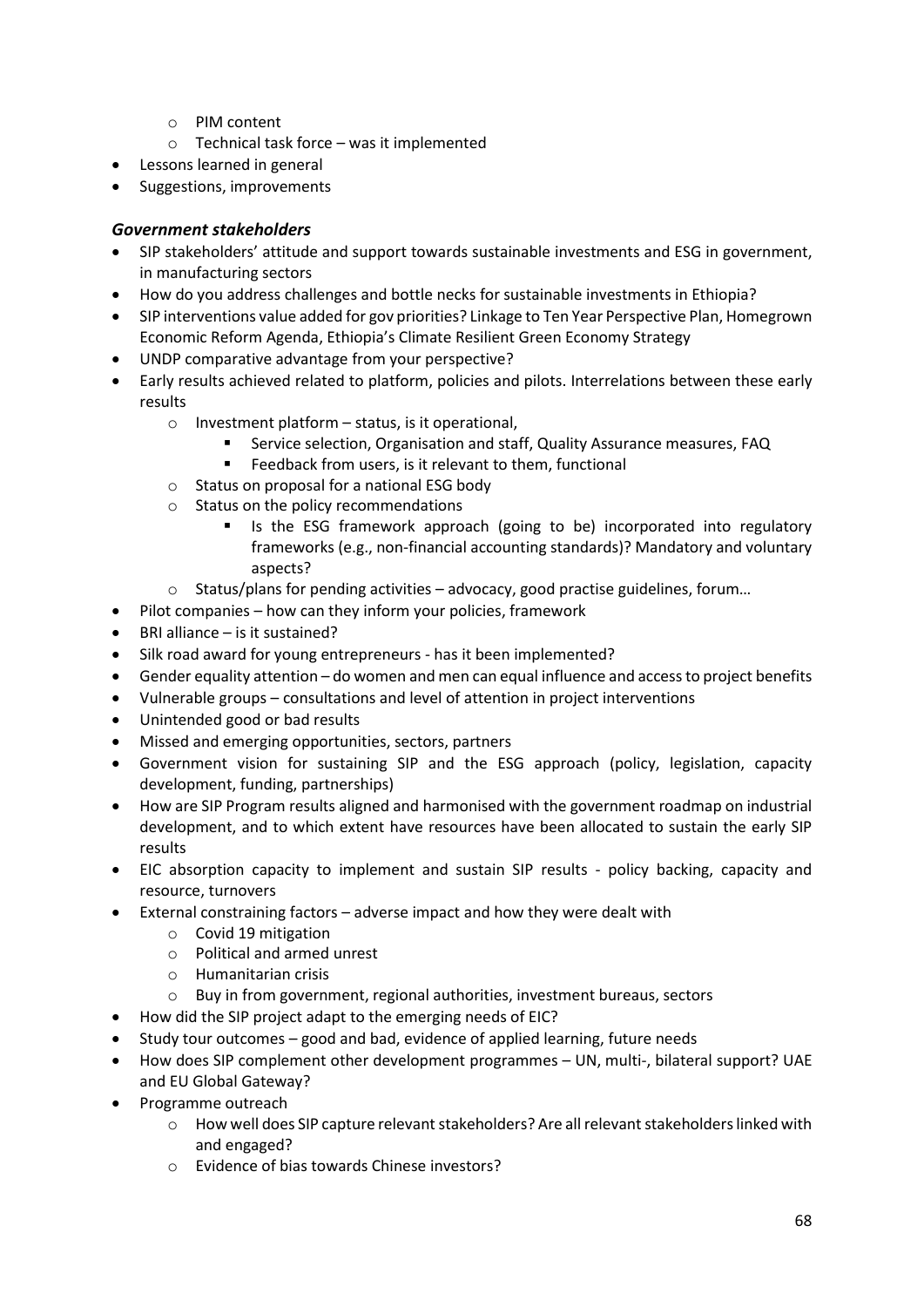- Management arrangements are they adequate?
- Lessons learned and recommendations for future interventions, funds mobilisation

#### *BRI alliance partners*

- Your assessment of sustainable investment in Ethiopia what is needed?
- How is the attitude towards sustainable investment and the ESG framework approach in your sector (s)?
- SIP contributions to sustainable investment achievements and non-achievements
- UNDP comparative advantage from your perspective?
- Your links with and benefits from the SIP project
- Gender equality attention do women and men can equal influence and access to project benefits
- Vulnerable groups consultations and level of attention in project interventions
- SIP Investment platform feedback on service selection delivery, is it relevant and operational
- Study tour outcomes good and bad, evidence of applied learning, future needs
- Outreach are all relevant stakeholders linked with and engaged?
	- o Evidence of bias towards Chinese investors?
	- o Federal sector authorities, regional authorities, investment bureaus,
- Lessons learned in general
- Suggestions, improvements, missed and emerging opportunities

#### *ESG pilot companies*

- How did you work with sustainability before SIP support? ESG experience?
- Which are the key drivers behind you interest in sustainable investments and application for SIP support? (investors/de-risking, consumers, domestic and international regulations, value chain demands/relations, data management and strategy development, risk analysis)
- How is the attitude towards sustainable investment and the ESG framework approach in your sector?
- What are the bottlenecks for sustainable investments in Ethiopia see investment forum 2019
- How can SIP mitigate these bottlenecks
- SIP Investment platform feedback on service selection delivery, is it relevant and operational
- What are your own expectations for SIP support?
- What has been achieved so far
- Gender equality attention do women and men can equal influence and access to project benefits
- Vulnerable groups consultations and level of attention in project interventions
- Study tour outcomes good and bad, evidence of applied learning, future needs
- Lessons learned in general
- Suggestions, improvements, missed and emerging opportunities

#### *ESG consultants*

- Interventions and bottlenecks overall and sector specific
- progress and early results intended and unintended
- ESG ownership, resistance, comprehension
- change management approach
- Attention to gender and human rights in ESG approach progress, bottlenecks
- Covid mitigation did online support work?
- Suggestions, improvements, missed or emerging opportunities

## *Development partners*

- How do you engage in sustainable investment?
- How is donor coordination practised?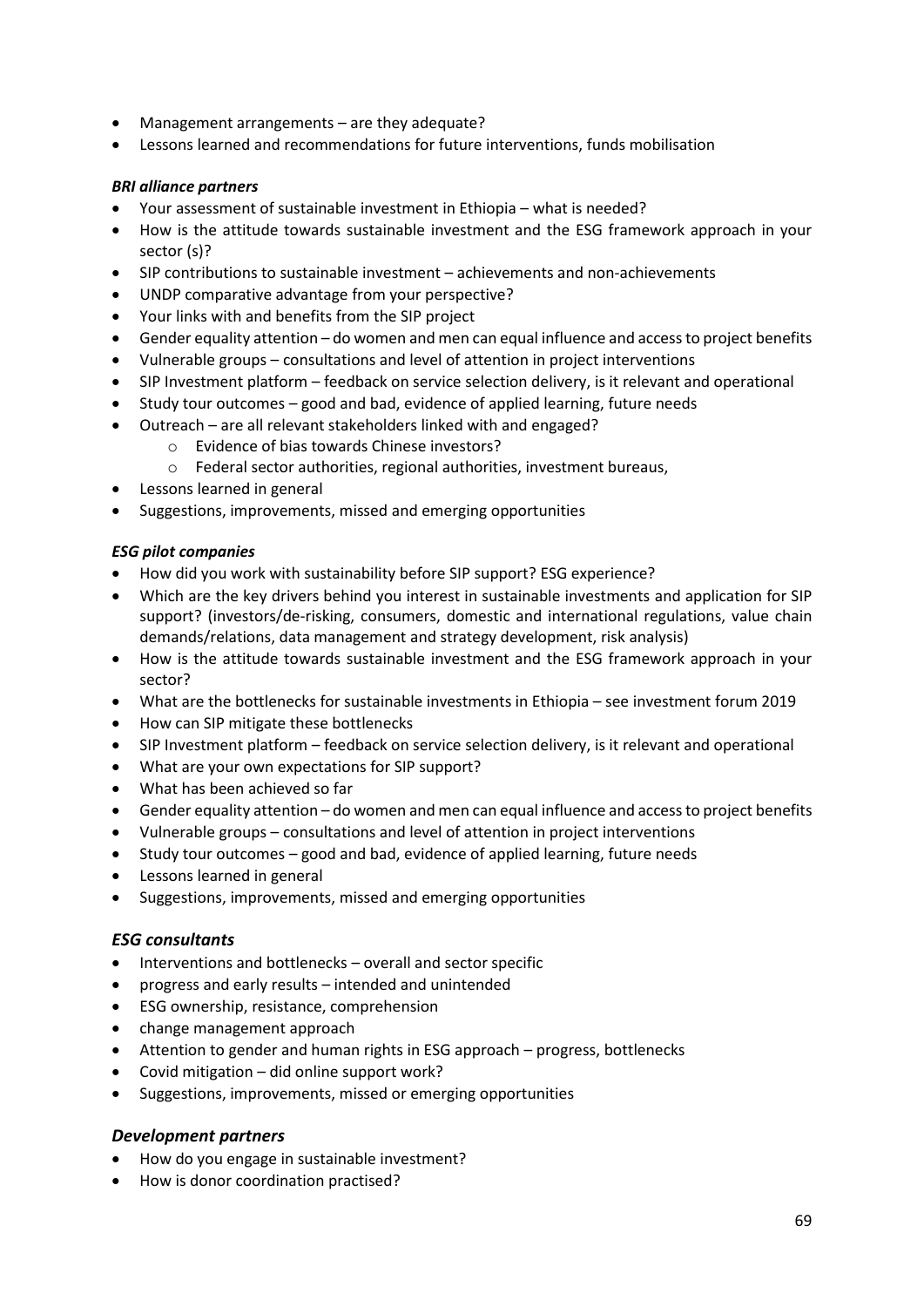- Do you engage with the SIP Project? What are the outcomes?
- Are synergies and complementarities fully exploited? Any overlaps, competing strategies?
- Lessons learned in general
- Suggestions to improve the SIP project?